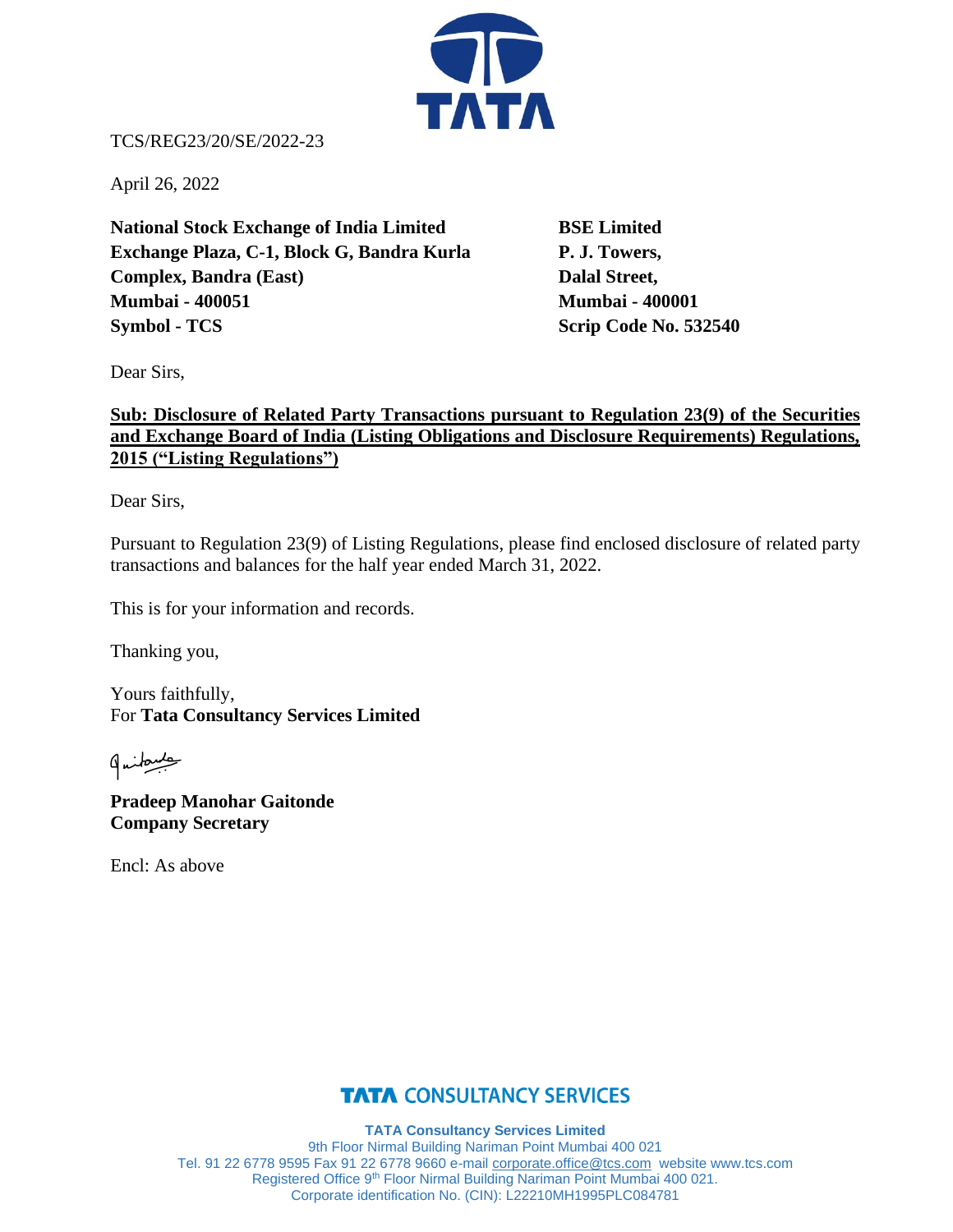| (Rs. crore) |  |
|-------------|--|
|             |  |

| Additional disclosure of related party transactions - applicable only in case the related party transaction relates to loans, inter-corporate deposits, advances or |
|---------------------------------------------------------------------------------------------------------------------------------------------------------------------|
| investments made or given by the listed entity/subsidiary. These details need to be disclosed only once, during the reporting period when such transaction was      |

|       |                                                                                                                  |     |                                                                |     |                                                                                        |                                      |                                                 |                                   |                |                                                                             |                    |                                                                                                                               |      |               |                                                                 | undertaken.                 | investments made or given by the listed entity/subsidiary. These details need to be disclosed only once, during the reporting period when such transaction was |                                                                                                   |
|-------|------------------------------------------------------------------------------------------------------------------|-----|----------------------------------------------------------------|-----|----------------------------------------------------------------------------------------|--------------------------------------|-------------------------------------------------|-----------------------------------|----------------|-----------------------------------------------------------------------------|--------------------|-------------------------------------------------------------------------------------------------------------------------------|------|---------------|-----------------------------------------------------------------|-----------------------------|----------------------------------------------------------------------------------------------------------------------------------------------------------------|---------------------------------------------------------------------------------------------------|
|       | Details of the party (listed entity /subsidiary)<br>Details of the counterparty<br>entering into the transaction |     |                                                                |     |                                                                                        |                                      | Value of the<br>related party<br>transaction as | Value of<br>transaction           |                | In case monies are due to<br>either party as a result of<br>the transaction |                    | In case any financial indebtedness is incurred to<br>make or give loans, inter-corporate deposits,<br>advances or investments |      |               |                                                                 |                             | Details of the loans, inter-corporate deposits, advances or investments                                                                                        |                                                                                                   |
| S. No | Name                                                                                                             | PAN | Name                                                           | PAN | <b>Relationship of the</b><br>counterparty with the listed<br>entity or its subsidiary | Type of related party<br>transaction | approved by<br>the audit<br>committee           | during the<br>reporting<br>period |                | Opening<br>balance                                                          | Closing<br>balance | <b>Nature of indebtedness</b><br>(loan/issuance of debt/<br>any other etc.)                                                   | Cost | <b>Tenure</b> | Nature (loan/advance/<br>inter-corporate deposit/<br>investment | <b>Interest</b><br>Rate (%) | Secured/<br><b>Tenure</b><br>unsecured                                                                                                                         | Purpose for which the funds will<br>be utilised by the ultimate<br>recipient of funds (end-usage) |
|       | 1 Tata Consultancy Services Limited<br>2 Tata Consultancy Services Limited                                       |     | <b>Tata Sons Private Limited</b><br>Tata SIA Airlines Limited  |     | <b>Holding Company</b><br>Subsidiaries of Ultimate<br><b>Holding Company</b>           | Revenue<br>Revenue                   | 20<br>15                                        |                                   | 20<br>15       |                                                                             |                    |                                                                                                                               |      |               |                                                                 |                             |                                                                                                                                                                |                                                                                                   |
|       | 3 Tata Consultancy Services Limited                                                                              |     | Infiniti Retail Limited                                        |     | Subsidiaries of Ultimate                                                               | Revenue                              | 69                                              |                                   | 69             |                                                                             |                    |                                                                                                                               |      |               |                                                                 |                             |                                                                                                                                                                |                                                                                                   |
|       | 4 Tata Consultancy Services Limited                                                                              |     | Tata Advanced Systems Limited                                  |     | <b>Holding Company</b><br>Subsidiaries of Ultimate                                     | Revenue                              |                                                 |                                   |                |                                                                             |                    |                                                                                                                               |      |               |                                                                 |                             |                                                                                                                                                                |                                                                                                   |
|       | 5 Tata Consultancy Services Limited                                                                              |     | <b>Tata Capital Limited</b>                                    |     | <b>Holding Company</b><br>Subsidiaries of Ultimate                                     | Revenue                              | 20                                              |                                   | 20             |                                                                             |                    |                                                                                                                               |      |               |                                                                 |                             |                                                                                                                                                                |                                                                                                   |
|       | 6 Tata Consultancy Services Limited                                                                              |     | Tata Capital Financial Services Limited                        |     | <b>Holding Company</b><br>Subsidiaries of Ultimate                                     | Revenue                              |                                                 |                                   |                |                                                                             |                    |                                                                                                                               |      |               |                                                                 |                             |                                                                                                                                                                |                                                                                                   |
|       | Tata Consultancy Services Limited                                                                                |     | Tata Capital Housing Finance Limited                           |     | <b>Holding Company</b><br>Subsidiaries of Ultimate                                     | Revenue                              |                                                 |                                   |                |                                                                             |                    |                                                                                                                               |      |               |                                                                 |                             |                                                                                                                                                                |                                                                                                   |
|       | 8 Tata Consultancy Services Limited                                                                              |     | Tata Housing Development Company                               |     | <b>Holding Company</b><br>Subsidiaries of Ultimate                                     | Revenue                              |                                                 |                                   |                |                                                                             |                    |                                                                                                                               |      |               |                                                                 |                             |                                                                                                                                                                |                                                                                                   |
|       |                                                                                                                  |     | imited                                                         |     | <b>Holding Company</b>                                                                 |                                      |                                                 |                                   |                |                                                                             |                    |                                                                                                                               |      |               |                                                                 |                             |                                                                                                                                                                |                                                                                                   |
|       | 9 Tata Consultancy Services Limited                                                                              |     | Tata Value Homes Limited                                       |     | Subsidiaries of Ultimate<br>Holding Company                                            | Revenue                              |                                                 |                                   |                |                                                                             |                    |                                                                                                                               |      |               |                                                                 |                             |                                                                                                                                                                |                                                                                                   |
|       | 10 Tata Consultancy Services Limited                                                                             |     | Tata Realty and Infrastructure Limited                         |     | Subsidiaries of Ultimate<br><b>Holding Company</b>                                     | Revenue                              |                                                 |                                   |                |                                                                             |                    |                                                                                                                               |      |               |                                                                 |                             |                                                                                                                                                                |                                                                                                   |
|       | 11 Tata Consultancy Services Limited                                                                             |     | Tata Autocomp Systems Limited                                  |     | Subsidiaries of Ultimate<br><b>Holding Company</b>                                     | Revenue                              |                                                 |                                   |                |                                                                             |                    |                                                                                                                               |      |               |                                                                 |                             |                                                                                                                                                                |                                                                                                   |
|       | 12 Tata Consultancy Services Limited                                                                             |     | Tata International Limited                                     |     | Subsidiaries of Ultimate<br><b>Holding Company</b>                                     | Revenue                              | 23                                              |                                   | 23             |                                                                             |                    |                                                                                                                               |      |               |                                                                 |                             |                                                                                                                                                                |                                                                                                   |
|       | 13 Tata Consultancy Services Limited                                                                             |     | Tata Uganda Limited                                            |     | Subsidiaries of Ultimate<br><b>Holding Company</b>                                     | Revenue                              | -5                                              |                                   |                |                                                                             |                    |                                                                                                                               |      |               |                                                                 |                             |                                                                                                                                                                |                                                                                                   |
|       | 14 Tata Consultancy Services Limited                                                                             |     | <b>Tata Teleservices Limited</b>                               |     | Subsidiaries of Ultimate                                                               | Revenue                              | 21                                              |                                   | 21             |                                                                             |                    |                                                                                                                               |      |               |                                                                 |                             |                                                                                                                                                                |                                                                                                   |
|       | 15 Tata Consultancy Services Limited                                                                             |     | Tata Teleservices (Maharashtra) Limited                        |     | <b>Holding Company</b><br>Subsidiaries of Ultimate                                     | Revenue                              |                                                 |                                   | -5             |                                                                             |                    |                                                                                                                               |      |               |                                                                 |                             |                                                                                                                                                                |                                                                                                   |
|       | 16 Tata Consultancy Services Limited                                                                             |     | <b>Tata Communications Limited</b>                             |     | <b>Holding Company</b><br>Subsidiaries of Ultimate                                     | Revenue                              | 30                                              |                                   | 30             |                                                                             |                    |                                                                                                                               |      |               |                                                                 |                             |                                                                                                                                                                |                                                                                                   |
|       | 17 Tata Consultancy Services Limited                                                                             |     | Tata Communications (America) Inc.                             |     | <b>Holding Company</b><br>Subsidiaries of Ultimate                                     | Revenue                              | $\overline{2}$                                  |                                   |                |                                                                             |                    |                                                                                                                               |      |               |                                                                 |                             |                                                                                                                                                                |                                                                                                   |
|       | 18 Tata Consultancy Services Limited                                                                             |     | <b>Tata Digital Private Limited</b>                            |     | Holding Company<br>Subsidiaries of Ultimate                                            | Revenue                              | 143                                             |                                   | 143            |                                                                             |                    |                                                                                                                               |      |               |                                                                 |                             |                                                                                                                                                                |                                                                                                   |
|       | 19 Tata Consultancy Services Limited                                                                             |     | AirAsia (India) Limited                                        |     | <b>Holding Company</b><br>Subsidiaries of Ultimate                                     | Revenue                              |                                                 |                                   | $\overline{A}$ |                                                                             |                    |                                                                                                                               |      |               |                                                                 |                             |                                                                                                                                                                |                                                                                                   |
|       | 20 Tata Consultancy Services Limited                                                                             |     |                                                                |     | <b>Holding Company</b>                                                                 |                                      | 12                                              |                                   | 12             |                                                                             |                    |                                                                                                                               |      |               |                                                                 |                             |                                                                                                                                                                |                                                                                                   |
|       |                                                                                                                  |     | Tata AIG General Insurance Company<br>Limited                  |     | Subsidiaries of Ultimate<br><b>Holding Company</b>                                     | Revenue                              |                                                 |                                   |                |                                                                             |                    |                                                                                                                               |      |               |                                                                 |                             |                                                                                                                                                                |                                                                                                   |
|       | 21 Tata Consultancy Services Limited                                                                             |     | Tata Electronics Private Limited                               |     | Subsidiaries of Ultimate<br><b>Holding Company</b>                                     | Revenue                              |                                                 |                                   |                |                                                                             |                    |                                                                                                                               |      |               |                                                                 |                             |                                                                                                                                                                |                                                                                                   |
|       | 22 Tata Consultancy Services Limited                                                                             |     | Tata Medical and Diagnostics Limited                           |     | Subsidiaries of Ultimate<br><b>Holding Company</b>                                     | Revenue                              |                                                 |                                   |                |                                                                             |                    |                                                                                                                               |      |               |                                                                 |                             |                                                                                                                                                                |                                                                                                   |
|       | 23 Tata Consultancy Services Limited                                                                             |     | Tata Business Hub Limited                                      |     | Subsidiaries of Ultimate<br><b>Holding Company</b>                                     | Revenue                              | 21                                              |                                   | 21             |                                                                             |                    |                                                                                                                               |      |               |                                                                 |                             |                                                                                                                                                                |                                                                                                   |
|       | 24 Tata Consultancy Services Limited                                                                             |     | Air India Limited                                              |     | Subsidiaries of Ultimate<br><b>Holding Company</b>                                     | Revenue                              | $\vert$ 2                                       |                                   | $\sqrt{2}$     |                                                                             |                    |                                                                                                                               |      |               |                                                                 |                             |                                                                                                                                                                |                                                                                                   |
|       | 25 Tata Consultancy Services Limited                                                                             |     | <b>Tata Chemicals Limited</b>                                  |     | Associates of Holding Company Revenue<br>and their subsidiaries                        |                                      |                                                 |                                   |                |                                                                             |                    |                                                                                                                               |      |               |                                                                 |                             |                                                                                                                                                                |                                                                                                   |
|       | 26 Tata Consultancy Services Limited                                                                             |     | Rallis India Limited                                           |     | Associates of Holding Company Revenue<br>and their subsidiaries                        |                                      |                                                 |                                   |                |                                                                             |                    |                                                                                                                               |      |               |                                                                 |                             |                                                                                                                                                                |                                                                                                   |
|       | 27 Tata Consultancy Services Limited                                                                             |     | Tata Chemicals Magadi Limited                                  |     | Associates of Holding Company Revenue<br>and their subsidiaries                        |                                      |                                                 |                                   | $\overline{1}$ |                                                                             |                    |                                                                                                                               |      |               |                                                                 |                             |                                                                                                                                                                |                                                                                                   |
|       | 28 Tata Consultancy Services Limited                                                                             |     | Tata Consumer Products Limited                                 |     | Associates of Holding Company Revenue<br>and their subsidiaries                        |                                      | 15                                              |                                   | 15             |                                                                             |                    |                                                                                                                               |      |               |                                                                 |                             |                                                                                                                                                                |                                                                                                   |
|       | 29 Tata Consultancy Services Limited                                                                             |     | Tata Consumer Products GB Ltd.                                 |     | Associates of Holding Company Revenue<br>and their subsidiaries                        |                                      |                                                 |                                   |                |                                                                             |                    |                                                                                                                               |      |               |                                                                 |                             |                                                                                                                                                                |                                                                                                   |
|       | 30 Tata Consultancy Services Limited                                                                             |     | Tata Coffee Ltd.                                               |     | Associates of Holding Company Revenue<br>and their subsidiaries                        |                                      |                                                 |                                   |                |                                                                             |                    |                                                                                                                               |      |               |                                                                 |                             |                                                                                                                                                                |                                                                                                   |
|       | 31 Tata Consultancy Services Limited                                                                             |     | Tata Motors Limited                                            |     | Associates of Holding Company Revenue<br>and their subsidiaries                        |                                      | 71                                              |                                   | 71             |                                                                             |                    |                                                                                                                               |      |               |                                                                 |                             |                                                                                                                                                                |                                                                                                   |
|       | 32 Tata Consultancy Services Limited                                                                             |     | TML Business Services Limited                                  |     | Associates of Holding Company Revenue<br>and their subsidiaries                        |                                      |                                                 |                                   |                |                                                                             |                    |                                                                                                                               |      |               |                                                                 |                             |                                                                                                                                                                |                                                                                                   |
|       | 33 Tata Consultancy Services Limited                                                                             |     | Tata Motors Insurance Broking and Advisory<br>Services Limited |     | Associates of Holding Company Revenue<br>and their subsidiaries                        |                                      |                                                 |                                   |                |                                                                             |                    |                                                                                                                               |      |               |                                                                 |                             |                                                                                                                                                                |                                                                                                   |
|       | 34 Tata Consultancy Services Limited                                                                             |     | Jaguar Land Rover Limited                                      |     | Associates of Holding Company Revenue<br>and their subsidiaries                        |                                      | 766                                             |                                   | 766            |                                                                             |                    |                                                                                                                               |      |               |                                                                 |                             |                                                                                                                                                                |                                                                                                   |
|       | 35 Tata Consultancy Services Limited                                                                             |     | Jaguar Land Rover North America LLC                            |     | Associates of Holding Company Revenue<br>and their subsidiaries                        |                                      |                                                 |                                   |                |                                                                             |                    |                                                                                                                               |      |               |                                                                 |                             |                                                                                                                                                                |                                                                                                   |
|       | 36 Tata Consultancy Services Limited                                                                             |     | Jaguar Land Rover Slovakia s.r.o                               |     | Associates of Holding Company Revenue<br>and their subsidiaries                        |                                      | 32                                              |                                   | 32             |                                                                             |                    |                                                                                                                               |      |               |                                                                 |                             |                                                                                                                                                                |                                                                                                   |
|       | 37 Tata Consultancy Services Limited                                                                             |     | Tata Technologies Inc.                                         |     | Associates of Holding Company Revenue<br>and their subsidiaries                        |                                      | 12                                              |                                   | 12             |                                                                             |                    |                                                                                                                               |      |               |                                                                 |                             |                                                                                                                                                                |                                                                                                   |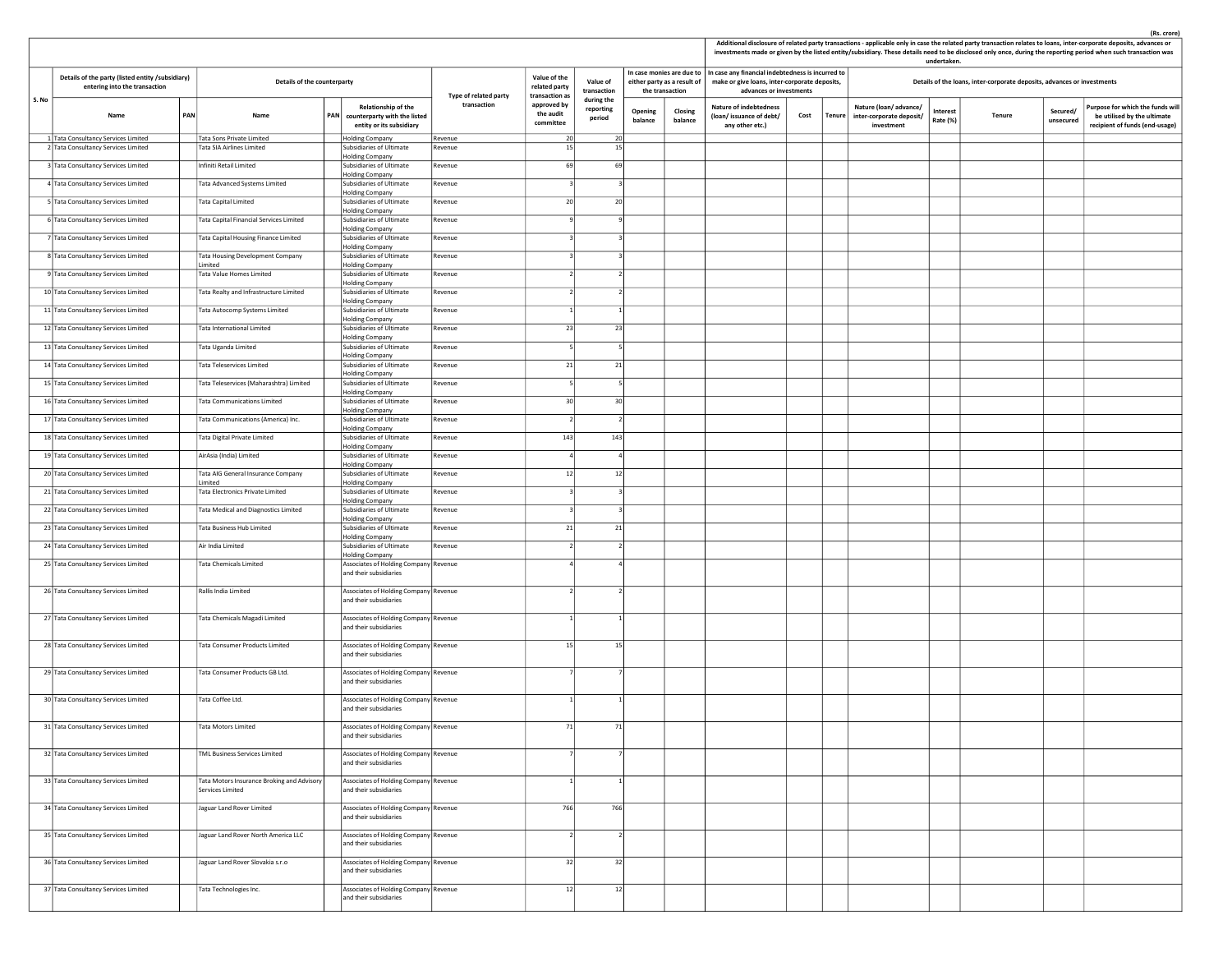|       |                                                                                   |     |                                                                                               |                                                                                     |                       |                                                         |                                   |                                                |                    |                                                                                                                                                                 |      |        |                                                                 | undertaken.          |                                                                         |                       | Additional disclosure of related party transactions - applicable only in case the related party transaction relates to loans, inter-corporate deposits, advances or<br>investments made or given by the listed entity/subsidiary. These details need to be disclosed only once, during the reporting period when such transaction was |
|-------|-----------------------------------------------------------------------------------|-----|-----------------------------------------------------------------------------------------------|-------------------------------------------------------------------------------------|-----------------------|---------------------------------------------------------|-----------------------------------|------------------------------------------------|--------------------|-----------------------------------------------------------------------------------------------------------------------------------------------------------------|------|--------|-----------------------------------------------------------------|----------------------|-------------------------------------------------------------------------|-----------------------|---------------------------------------------------------------------------------------------------------------------------------------------------------------------------------------------------------------------------------------------------------------------------------------------------------------------------------------|
|       | Details of the party (listed entity /subsidiary)<br>entering into the transaction |     | Details of the counterparty                                                                   |                                                                                     | Type of related party | Value of the<br>related party                           | Value of<br>transaction           | either party as a result of<br>the transaction |                    | In case monies are due to $\vert$ In case any financial indebtedness is incurred to<br>make or give loans, inter-corporate deposits,<br>advances or investments |      |        |                                                                 |                      | Details of the loans, inter-corporate deposits, advances or investments |                       |                                                                                                                                                                                                                                                                                                                                       |
| S. No | Name                                                                              | PAN | Name                                                                                          | Relationship of the<br>PAN counterparty with the listed<br>entity or its subsidiary | transaction           | transaction as<br>approved by<br>the audit<br>committee | during the<br>reporting<br>period | Opening<br>balance                             | Closing<br>balance | <b>Nature of indebtedness</b><br>(loan/issuance of debt/<br>any other etc.)                                                                                     | Cost | Tenure | Nature (loan/advance/<br>inter-corporate deposit/<br>investment | Interest<br>Rate (%) | Tenure                                                                  | Secured/<br>unsecured | Purpose for which the funds will<br>be utilised by the ultimate<br>recipient of funds (end-usage)                                                                                                                                                                                                                                     |
|       | 38 Tata Consultancy Services Limited                                              |     | Tata Motors Finance Limited                                                                   | Associates of Holding Company Revenue<br>and their subsidiaries                     |                       |                                                         |                                   |                                                |                    |                                                                                                                                                                 |      |        |                                                                 |                      |                                                                         |                       |                                                                                                                                                                                                                                                                                                                                       |
|       | 39 Tata Consultancy Services Limited                                              |     | Tata Steel Limited                                                                            | Associates of Holding Company Revenue<br>and their subsidiaries                     |                       | 50                                                      | 50                                |                                                |                    |                                                                                                                                                                 |      |        |                                                                 |                      |                                                                         |                       |                                                                                                                                                                                                                                                                                                                                       |
|       | 40 Tata Consultancy Services Limited                                              |     | Tata Steel UK Limited                                                                         | Associates of Holding Company Revenue<br>and their subsidiaries                     |                       | 90                                                      | 90                                |                                                |                    |                                                                                                                                                                 |      |        |                                                                 |                      |                                                                         |                       |                                                                                                                                                                                                                                                                                                                                       |
|       | 41 Tata Consultancy Services Limited                                              |     | The Indian Hotels Company Limited                                                             | Associates of Holding Company Revenue<br>and their subsidiaries                     |                       | 13                                                      | 13                                |                                                |                    |                                                                                                                                                                 |      |        |                                                                 |                      |                                                                         |                       |                                                                                                                                                                                                                                                                                                                                       |
|       | 42 Tata Consultancy Services Limited                                              |     | Roots Corporation Limited                                                                     | Associates of Holding Company Revenue<br>and their subsidiaries                     |                       | 21                                                      |                                   |                                                |                    |                                                                                                                                                                 |      |        |                                                                 |                      |                                                                         |                       |                                                                                                                                                                                                                                                                                                                                       |
|       | 43 Tata Consultancy Services Limited                                              |     | The Tata Power Company Limited                                                                | Associates of Holding Company Revenue<br>and their subsidiaries                     |                       |                                                         |                                   |                                                |                    |                                                                                                                                                                 |      |        |                                                                 |                      |                                                                         |                       |                                                                                                                                                                                                                                                                                                                                       |
|       | 44 Tata Consultancy Services Limited                                              |     | Maithon Power Limited                                                                         | Associates of Holding Company Revenue<br>and their subsidiaries                     |                       | $-1$                                                    | $-1$                              |                                                |                    |                                                                                                                                                                 |      |        |                                                                 |                      |                                                                         |                       |                                                                                                                                                                                                                                                                                                                                       |
|       | 45 Tata Consultancy Services Limited                                              |     | <b>Trent Limited</b>                                                                          | Associates of Holding Company Revenue<br>and their subsidiaries                     |                       |                                                         |                                   |                                                |                    |                                                                                                                                                                 |      |        |                                                                 |                      |                                                                         |                       |                                                                                                                                                                                                                                                                                                                                       |
|       | 46 Tata Consultancy Services Limited                                              |     | <b>Voltas Limited</b>                                                                         | Associates of Holding Company Revenue<br>and their subsidiaries                     |                       |                                                         |                                   |                                                |                    |                                                                                                                                                                 |      |        |                                                                 |                      |                                                                         |                       |                                                                                                                                                                                                                                                                                                                                       |
|       | 47 Tata Consultancy Services Limited                                              |     | <b>Titan Company Limited</b>                                                                  | Associates of Holding Company Revenue<br>and their subsidiaries                     |                       |                                                         |                                   |                                                |                    |                                                                                                                                                                 |      |        |                                                                 |                      |                                                                         |                       |                                                                                                                                                                                                                                                                                                                                       |
|       | 48 Tata Consultancy Services Limited                                              |     | Tata Projects Limited                                                                         | Associates of Holding Company Revenue<br>and their subsidiaries                     |                       |                                                         |                                   |                                                |                    |                                                                                                                                                                 |      |        |                                                                 |                      |                                                                         |                       |                                                                                                                                                                                                                                                                                                                                       |
|       | 49 Tata Consultancy Services Limited                                              |     | TP Western Odisha Distribution Limited                                                        | Associates of Holding Company Revenue<br>and their subsidiaries                     |                       |                                                         |                                   |                                                |                    |                                                                                                                                                                 |      |        |                                                                 |                      |                                                                         |                       |                                                                                                                                                                                                                                                                                                                                       |
|       | 50 Tata Consultancy Services Limited                                              |     | TP Southern Odisha Distribution Limited                                                       | Associates of Holding Company   Revenue<br>and their subsidiaries                   |                       |                                                         |                                   |                                                |                    |                                                                                                                                                                 |      |        |                                                                 |                      |                                                                         |                       |                                                                                                                                                                                                                                                                                                                                       |
|       | 51 Tata Consultancy Services Limited                                              |     | Tata AIA Life Insurance Company Limited                                                       | Joint Ventures of Holding<br>Company and their subsidiaries                         | Revenue               | 10 <sup>1</sup>                                         | 10                                |                                                |                    |                                                                                                                                                                 |      |        |                                                                 |                      |                                                                         |                       |                                                                                                                                                                                                                                                                                                                                       |
|       | 52 Tata Consultancy Services Limited                                              |     | Tata Play Limited                                                                             | Joint Ventures of Holding<br>Company and their subsidiaries                         | Revenue               | 28                                                      | 28                                |                                                |                    |                                                                                                                                                                 |      |        |                                                                 |                      |                                                                         |                       |                                                                                                                                                                                                                                                                                                                                       |
|       | 53 Tata Consultancy Services Limited                                              |     | Tata Play Broadband Private Limited                                                           | Joint Ventures of Holding<br>Company and their subsidiaries                         | Revenue               |                                                         |                                   |                                                |                    |                                                                                                                                                                 |      |        |                                                                 |                      |                                                                         |                       |                                                                                                                                                                                                                                                                                                                                       |
|       | 54 Tata Consultancy Services Limited                                              |     | Tata Consultancy Services France                                                              | Subsidiaries of TCS                                                                 | Revenue               | Not applicable                                          | 534                               |                                                |                    |                                                                                                                                                                 |      |        |                                                                 |                      |                                                                         |                       |                                                                                                                                                                                                                                                                                                                                       |
|       | 55 Tata Consultancy Services Limited<br>56 Tata Consultancy Services Limited      |     | <b>APTOnline Limited</b><br>C-Edge Technologies Limited                                       | Subsidiaries of TCS<br>Subsidiaries of TCS                                          | Revenue<br>Revenue    | 12                                                      | 12<br>7                           |                                                |                    |                                                                                                                                                                 |      |        |                                                                 |                      |                                                                         |                       |                                                                                                                                                                                                                                                                                                                                       |
|       | 57 Tata Consultancy Services Limited                                              |     | Diligenta Limited                                                                             | Subsidiaries of TCS                                                                 | Revenue               | Not applicable                                          | 485                               |                                                |                    |                                                                                                                                                                 |      |        |                                                                 |                      |                                                                         |                       |                                                                                                                                                                                                                                                                                                                                       |
|       | 58 Tata Consultancy Services Limited                                              |     | <b>MP Online Limited</b>                                                                      | Subsidiaries of TCS                                                                 | Revenue               |                                                         | 2                                 |                                                |                    |                                                                                                                                                                 |      |        |                                                                 |                      |                                                                         |                       |                                                                                                                                                                                                                                                                                                                                       |
|       | 59 Tata Consultancy Services Limited<br>60 Tata Consultancy Services Limited      |     | PT Tata Consultancy Services Indonesia<br>Tata America International Corporation              | Subsidiaries of TCS<br>Subsidiaries of TCS                                          | Revenue<br>Revenue    | Not applicable<br>Not applicable                        | 11<br>53                          |                                                |                    |                                                                                                                                                                 |      |        |                                                                 |                      |                                                                         |                       |                                                                                                                                                                                                                                                                                                                                       |
|       | 61 Tata Consultancy Services Limited                                              |     | Tata Consultancy Services (China) Co., Ltd.                                                   | Subsidiaries of TCS                                                                 | Revenue               | 43                                                      | 43                                |                                                |                    |                                                                                                                                                                 |      |        |                                                                 |                      |                                                                         |                       |                                                                                                                                                                                                                                                                                                                                       |
|       | 62 Tata Consultancy Services Limited                                              |     | Tata Consultancy Services (Philippines) Inc.                                                  | Subsidiaries of TCS                                                                 | Revenue               | Not applicable                                          | 31                                |                                                |                    |                                                                                                                                                                 |      |        |                                                                 |                      |                                                                         |                       |                                                                                                                                                                                                                                                                                                                                       |
|       | 63 Tata Consultancy Services Limited                                              |     | Tata Consultancy Services (South Africa)<br>PTY) Ltd.                                         | Subsidiaries of TCS                                                                 | Revenue               | Not applicable                                          | 378                               |                                                |                    |                                                                                                                                                                 |      |        |                                                                 |                      |                                                                         |                       |                                                                                                                                                                                                                                                                                                                                       |
|       | 64 Tata Consultancy Services Limited<br>65 Tata Consultancy Services Limited      |     | Tata Consultancy Services (Thailand) Limited<br>Tata Consultancy Services Argentina S.A.      | Subsidiaries of TCS<br>Subsidiaries of TCS                                          | Revenue<br>Revenue    | Not applicable<br>Not applicable                        | 19<br>$\overline{a}$              |                                                |                    |                                                                                                                                                                 |      |        |                                                                 |                      |                                                                         |                       |                                                                                                                                                                                                                                                                                                                                       |
|       | 66 Tata Consultancy Services Limited                                              |     | Tata Consultancy Services Asia Pacific Pte                                                    | Subsidiaries of TCS                                                                 |                       | Not applicabl                                           | 715                               |                                                |                    |                                                                                                                                                                 |      |        |                                                                 |                      |                                                                         |                       |                                                                                                                                                                                                                                                                                                                                       |
|       |                                                                                   |     | I td                                                                                          |                                                                                     |                       |                                                         |                                   |                                                |                    |                                                                                                                                                                 |      |        |                                                                 |                      |                                                                         |                       |                                                                                                                                                                                                                                                                                                                                       |
|       | 67 Tata Consultancy Services Limited<br>68 Tata Consultancy Services Limited      |     | Tata Consultancy Services Belgium<br>Tata Consultancy Services Canada Inc.                    | Subsidiaries of TCS<br>Subsidiaries of TCS                                          | Revenue<br>Revenue    | Not applicable<br>Not applicable                        | 525<br>1510                       |                                                |                    |                                                                                                                                                                 |      |        |                                                                 |                      |                                                                         |                       |                                                                                                                                                                                                                                                                                                                                       |
|       | 69 Tata Consultancy Services Limited                                              |     | Tata Consultancy Services Chile S.A.                                                          | Subsidiaries of TCS                                                                 | Revenue               | Not applicable                                          | 8                                 |                                                |                    |                                                                                                                                                                 |      |        |                                                                 |                      |                                                                         |                       |                                                                                                                                                                                                                                                                                                                                       |
|       | 70 Tata Consultancy Services Limited                                              |     | Tata Consultancy Services De Espana S.A.                                                      | Subsidiaries of TCS                                                                 | Revenue               | Not applicable                                          | 44                                |                                                |                    |                                                                                                                                                                 |      |        |                                                                 |                      |                                                                         |                       |                                                                                                                                                                                                                                                                                                                                       |
|       | 71 Tata Consultancy Services Limited<br>72 Tata Consultancy Services Limited      |     | Tata Consultancy Services De Mexico S.A.,<br>De C.V.<br>Tata Consultancy Services Deutschland | Subsidiaries of TCS<br>Subsidiaries of TCS                                          | Revenue<br>Revenue    | Not applicable<br>Not applicable                        | 71<br>1509                        |                                                |                    |                                                                                                                                                                 |      |        |                                                                 |                      |                                                                         |                       |                                                                                                                                                                                                                                                                                                                                       |
|       | 73 Tata Consultancy Services Limited                                              |     | GmbH<br>Tata Consultancy Services Do Brasil Ltda                                              | Subsidiaries of TCS                                                                 | Revenue               | Not applicable                                          | 19                                |                                                |                    |                                                                                                                                                                 |      |        |                                                                 |                      |                                                                         |                       |                                                                                                                                                                                                                                                                                                                                       |
|       | 74 Tata Consultancy Services Limited                                              |     | Tata Consultancy Services Luxembourg S.A.                                                     | Subsidiaries of TCS                                                                 | Revenue               | Not applicable                                          | 265                               |                                                |                    |                                                                                                                                                                 |      |        |                                                                 |                      |                                                                         |                       |                                                                                                                                                                                                                                                                                                                                       |
|       | 75 Tata Consultancy Services Limited                                              |     | Tata Consultancy Services Malaysia Sdn Bhd                                                    | Subsidiaries of TCS                                                                 | Revenue               | Not applicable                                          | 71                                |                                                |                    |                                                                                                                                                                 |      |        |                                                                 |                      |                                                                         |                       |                                                                                                                                                                                                                                                                                                                                       |
|       | 76 Tata Consultancy Services Limited                                              |     | Tata Consultancy Services Netherlands BV                                                      | Subsidiaries of TCS                                                                 | Revenue               | Not applicable                                          | 1507                              |                                                |                    |                                                                                                                                                                 |      |        |                                                                 |                      |                                                                         |                       |                                                                                                                                                                                                                                                                                                                                       |
|       | 77 Tata Consultancy Services Limited                                              |     | Tata Consultancy Services Osterreich GmbH                                                     | Subsidiaries of TCS                                                                 | Revenue               | Not applicable                                          | 13                                |                                                |                    |                                                                                                                                                                 |      |        |                                                                 |                      |                                                                         |                       |                                                                                                                                                                                                                                                                                                                                       |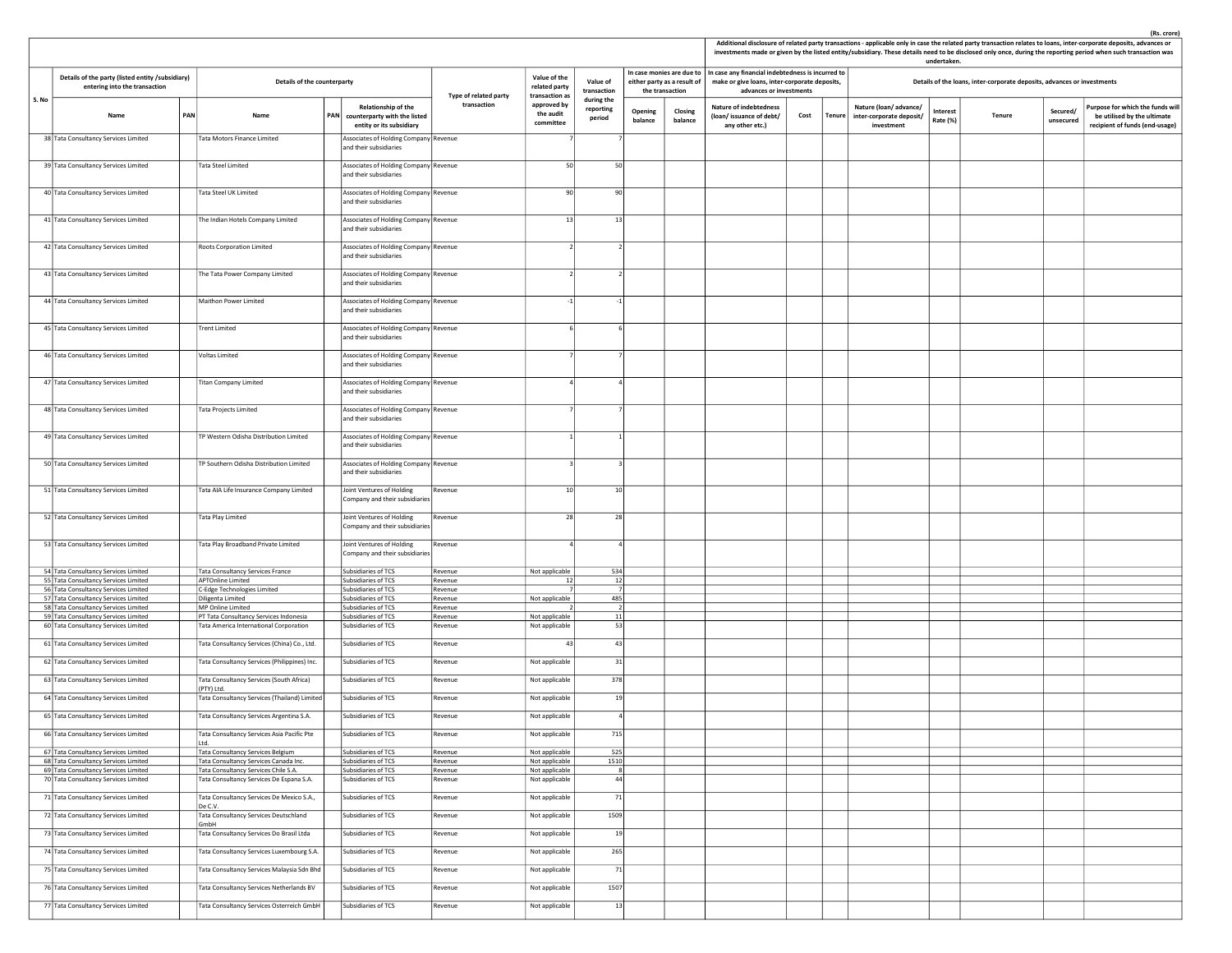|       |                                                                                   |                                                                                     |            |                                                                                 |                                                                                                                  |                                                 |                                   |                    |                                                                             |                    |                                                                                                                               |      |        |                                                                 | undertaken.          |                                                                         |                       | Additional disclosure of related party transactions - applicable only in case the related party transaction relates to loans, inter-corporate deposits, advances or<br>investments made or given by the listed entity/subsidiary. These details need to be disclosed only once, during the reporting period when such transaction was |
|-------|-----------------------------------------------------------------------------------|-------------------------------------------------------------------------------------|------------|---------------------------------------------------------------------------------|------------------------------------------------------------------------------------------------------------------|-------------------------------------------------|-----------------------------------|--------------------|-----------------------------------------------------------------------------|--------------------|-------------------------------------------------------------------------------------------------------------------------------|------|--------|-----------------------------------------------------------------|----------------------|-------------------------------------------------------------------------|-----------------------|---------------------------------------------------------------------------------------------------------------------------------------------------------------------------------------------------------------------------------------------------------------------------------------------------------------------------------------|
|       | Details of the party (listed entity /subsidiary)<br>entering into the transaction | Details of the counterparty                                                         |            |                                                                                 | Type of related party                                                                                            | Value of the<br>related party<br>transaction as | Value of<br>transaction           |                    | In case monies are due to<br>either party as a result of<br>the transaction |                    | In case any financial indebtedness is incurred to<br>make or give loans, inter-corporate deposits,<br>advances or investments |      |        |                                                                 |                      | Details of the loans, inter-corporate deposits, advances or investments |                       |                                                                                                                                                                                                                                                                                                                                       |
| S. No | PAN<br>Name                                                                       | Name                                                                                | <b>PAN</b> | Relationship of the<br>counterparty with the listed<br>entity or its subsidiary | transaction                                                                                                      | approved by<br>the audit<br>committee           | during the<br>reporting<br>period | Opening<br>balance |                                                                             | Closing<br>balance | <b>Nature of indebtedness</b><br>(loan/issuance of debt/<br>any other etc.)                                                   | Cost | Tenure | Nature (loan/advance/<br>inter-corporate deposit/<br>investment | Interest<br>Rate (%) | Tenure                                                                  | Secured/<br>unsecured | Purpose for which the funds will<br>be utilised by the ultimate<br>recipient of funds (end-usage)                                                                                                                                                                                                                                     |
|       | 78 Tata Consultancy Services Limited                                              | Tata Consultancy Services (Portugal)<br>Unipessoal, Limitada                        |            | Subsidiaries of TCS                                                             | Revenue                                                                                                          | Not applicable                                  |                                   |                    |                                                                             |                    |                                                                                                                               |      |        |                                                                 |                      |                                                                         |                       |                                                                                                                                                                                                                                                                                                                                       |
|       | 79 Tata Consultancy Services Limited                                              | Tata Consultancy Services Qatar L.L.C.                                              |            | Subsidiaries of TCS                                                             | Revenue                                                                                                          | Not applicable                                  |                                   |                    |                                                                             |                    |                                                                                                                               |      |        |                                                                 |                      |                                                                         |                       |                                                                                                                                                                                                                                                                                                                                       |
|       | 80 Tata Consultancy Services Limited<br>81 Tata Consultancy Services Limited      | Tata Consultancy Services Sverige AB<br>Tata Consultancy Services Switzerland Ltd.  |            | Subsidiaries of TCS<br>Subsidiaries of TCS                                      | Revenue<br>Revenue                                                                                               | Not applicable<br>Not applicable                | 1092<br>1174                      |                    |                                                                             |                    |                                                                                                                               |      |        |                                                                 |                      |                                                                         |                       |                                                                                                                                                                                                                                                                                                                                       |
|       |                                                                                   |                                                                                     |            |                                                                                 |                                                                                                                  |                                                 |                                   |                    |                                                                             |                    |                                                                                                                               |      |        |                                                                 |                      |                                                                         |                       |                                                                                                                                                                                                                                                                                                                                       |
|       | 82 Tata Consultancy Services Limited                                              | TATASOLUTION CENTER S.A.<br>TCS Financial Solutions Australia Pty Limited           |            | Subsidiaries of TCS<br>Subsidiaries of TCS                                      | Revenue<br>Revenue                                                                                               | Not applicable                                  | 22                                |                    |                                                                             |                    |                                                                                                                               |      |        |                                                                 |                      |                                                                         |                       |                                                                                                                                                                                                                                                                                                                                       |
|       | 83 Tata Consultancy Services Limited                                              |                                                                                     |            |                                                                                 |                                                                                                                  | Not applicable                                  |                                   |                    |                                                                             |                    |                                                                                                                               |      |        |                                                                 |                      |                                                                         |                       |                                                                                                                                                                                                                                                                                                                                       |
|       | 84 Tata Consultancy Services Limited                                              | TCS Italia s.r.l.                                                                   |            | Subsidiaries of TCS                                                             | Revenue                                                                                                          | Not applicable                                  | 80                                |                    |                                                                             |                    |                                                                                                                               |      |        |                                                                 |                      |                                                                         |                       |                                                                                                                                                                                                                                                                                                                                       |
|       | 85 Tata Consultancy Services Limited<br>86 Tata Consultancy Services Limited      | TCS Solution Center S.A.<br>TCS Uruguay S.A.                                        |            | Subsidiaries of TCS<br>Subsidiaries of TCS                                      | Revenue<br>Revenue                                                                                               | Not applicable<br>Not applicable                | 16                                |                    |                                                                             |                    |                                                                                                                               |      |        |                                                                 |                      |                                                                         |                       |                                                                                                                                                                                                                                                                                                                                       |
|       | 87 Tata Consultancy Services Limited                                              | TCS e-Serve International Limited                                                   |            | Subsidiaries of TCS                                                             | Revenue                                                                                                          | Not applicable                                  | $-154$                            |                    |                                                                             |                    |                                                                                                                               |      |        |                                                                 |                      |                                                                         |                       |                                                                                                                                                                                                                                                                                                                                       |
|       | 88 Tata Consultancy Services Limited                                              | Tata Consultancy Services Japan, Ltd.                                               |            | Subsidiaries of TCS                                                             | Revenue                                                                                                          | 529                                             | 529                               |                    |                                                                             |                    |                                                                                                                               |      |        |                                                                 |                      |                                                                         |                       |                                                                                                                                                                                                                                                                                                                                       |
|       | 89 Tata Consultancy Services Limited<br>90 Tata Consultancy Services Limited      | Tata Consultancy Services Saudi Arabia<br>Tata Consultancy Services Ireland Limited |            | Subsidiaries of TCS<br>Subsidiaries of TCS                                      | Revenue<br>Revenue                                                                                               | Not applicable<br>Not applicable                | 10<br>171                         |                    |                                                                             |                    |                                                                                                                               |      |        |                                                                 |                      |                                                                         |                       |                                                                                                                                                                                                                                                                                                                                       |
|       |                                                                                   |                                                                                     |            |                                                                                 |                                                                                                                  |                                                 |                                   |                    |                                                                             |                    |                                                                                                                               |      |        |                                                                 |                      |                                                                         |                       |                                                                                                                                                                                                                                                                                                                                       |
|       | 91 Tata Consultancy Services Limited<br>92 Tata Consultancy Services Limited      | <b>TCS Technology Solutions AG</b><br>Infiniti Retail Limited                       |            | Subsidiaries of TCS<br>Subsidiaries of Ultimate                                 | Revenue<br>Purchases of goods and services                                                                       | Not applicable                                  | 15                                |                    |                                                                             |                    |                                                                                                                               |      |        |                                                                 |                      |                                                                         |                       |                                                                                                                                                                                                                                                                                                                                       |
|       |                                                                                   |                                                                                     |            | <b>Holding Company</b>                                                          | (including reimbursements and<br>cost recovery)                                                                  |                                                 |                                   |                    |                                                                             |                    |                                                                                                                               |      |        |                                                                 |                      |                                                                         |                       |                                                                                                                                                                                                                                                                                                                                       |
|       | 93 Tata Consultancy Services Limited                                              | Tata Capital Financial Services Limited                                             |            | Subsidiaries of Ultimate<br><b>Holding Company</b>                              | Purchases of goods and services<br>(including reimbursements and<br>cost recovery)                               |                                                 |                                   |                    |                                                                             |                    |                                                                                                                               |      |        |                                                                 |                      |                                                                         |                       |                                                                                                                                                                                                                                                                                                                                       |
|       | 94 Tata Consultancy Services Limited                                              | <b>Tata Teleservices Limited</b>                                                    |            | Subsidiaries of Ultimate<br><b>Holding Company</b>                              | Purchases of goods and services<br>(including reimbursements and<br>cost recovery)                               |                                                 |                                   |                    |                                                                             |                    |                                                                                                                               |      |        |                                                                 |                      |                                                                         |                       |                                                                                                                                                                                                                                                                                                                                       |
|       | 95 Tata Consultancy Services Limited                                              | Tata Teleservices (Maharashtra) Limited                                             |            | Subsidiaries of Ultimate                                                        | Purchases of goods and services                                                                                  |                                                 |                                   |                    |                                                                             |                    |                                                                                                                               |      |        |                                                                 |                      |                                                                         |                       |                                                                                                                                                                                                                                                                                                                                       |
|       |                                                                                   |                                                                                     |            | Holding Company                                                                 | (including reimbursements and<br>cost recovery)                                                                  |                                                 |                                   |                    |                                                                             |                    |                                                                                                                               |      |        |                                                                 |                      |                                                                         |                       |                                                                                                                                                                                                                                                                                                                                       |
|       | 96 Tata Consultancy Services Limited                                              | <b>Tata Communications Limited</b>                                                  |            | Subsidiaries of Ultimate                                                        | Purchases of goods and services                                                                                  | 187                                             | 187                               |                    |                                                                             |                    |                                                                                                                               |      |        |                                                                 |                      |                                                                         |                       |                                                                                                                                                                                                                                                                                                                                       |
|       |                                                                                   | Tata Communications Transformation                                                  |            | <b>Holding Company</b>                                                          | including reimbursements and<br>cost recovery)                                                                   |                                                 |                                   |                    |                                                                             |                    |                                                                                                                               |      |        |                                                                 |                      |                                                                         |                       |                                                                                                                                                                                                                                                                                                                                       |
|       | 97 Tata Consultancy Services Limited                                              | Services Limited                                                                    |            | Subsidiaries of Ultimate<br><b>Holding Company</b>                              | Purchases of goods and services<br>(including reimbursements and<br>cost recovery)                               |                                                 |                                   |                    |                                                                             |                    |                                                                                                                               |      |        |                                                                 |                      |                                                                         |                       |                                                                                                                                                                                                                                                                                                                                       |
|       | 98 Tata Consultancy Services Limited                                              | Tata Communications (America) Inc.                                                  |            | Subsidiaries of Ultimate<br><b>Holding Company</b>                              | Purchases of goods and services<br>(including reimbursements and<br>cost recovery)                               | 33                                              | 33                                |                    |                                                                             |                    |                                                                                                                               |      |        |                                                                 |                      |                                                                         |                       |                                                                                                                                                                                                                                                                                                                                       |
|       | 99 Tata Consultancy Services Limited                                              | Tata Communications (International) Pte<br>Limited                                  |            | Subsidiaries of Ultimate<br><b>Holding Company</b>                              | Purchases of goods and services<br>(including reimbursements and<br>cost recovery)                               |                                                 |                                   |                    |                                                                             |                    |                                                                                                                               |      |        |                                                                 |                      |                                                                         |                       |                                                                                                                                                                                                                                                                                                                                       |
|       | 100 Tata Consultancy Services Limited                                             | Tata Communications (Australia) Pty Limited                                         |            | Subsidiaries of Ultimate<br>Holding Company                                     | Purchases of goods and services<br>(including reimbursements and<br>cost recovery)                               |                                                 |                                   |                    |                                                                             |                    |                                                                                                                               |      |        |                                                                 |                      |                                                                         |                       |                                                                                                                                                                                                                                                                                                                                       |
|       | 101 Tata Consultancy Services Limited                                             | Tata Communications (UK) Limited                                                    |            | Subsidiaries of Ultimate<br><b>Holding Company</b>                              | Purchases of goods and services<br>(including reimbursements and<br>cost recovery)                               |                                                 |                                   |                    |                                                                             |                    |                                                                                                                               |      |        |                                                                 |                      |                                                                         |                       |                                                                                                                                                                                                                                                                                                                                       |
|       | 102 Tata Consultancy Services Limited                                             | Tata AIG General Insurance Company<br>Limited                                       |            | Subsidiaries of Ultimate<br>Holding Company                                     | Purchases of goods and services<br>(including reimbursements and<br>cost recovery)                               | 24                                              | 24                                |                    |                                                                             |                    |                                                                                                                               |      |        |                                                                 |                      |                                                                         |                       |                                                                                                                                                                                                                                                                                                                                       |
|       | 103 Tata Consultancy Services Limited                                             | <b>Tata Elxsi Limited</b>                                                           |            | Subsidiaries of Ultimate<br><b>Holding Company</b>                              | Purchases of goods and services<br>(including reimbursements and<br>cost recovery)                               |                                                 |                                   |                    |                                                                             |                    |                                                                                                                               |      |        |                                                                 |                      |                                                                         |                       |                                                                                                                                                                                                                                                                                                                                       |
|       | 104 Tata Consultancy Services Limited                                             | Tata Technologies Limited                                                           |            | and their subsidiaries                                                          | ssociates of Holding Company Purchases of goods and services<br>(including reimbursements and<br>cost recovery)  |                                                 |                                   |                    |                                                                             |                    |                                                                                                                               |      |        |                                                                 |                      |                                                                         |                       |                                                                                                                                                                                                                                                                                                                                       |
|       | 105 Tata Consultancy Services Limited                                             | Jaguar Land Rover Limited                                                           |            | and their subsidiaries                                                          | Associates of Holding Company Purchases of goods and services<br>(including reimbursements and<br>cost recovery) |                                                 |                                   |                    |                                                                             |                    |                                                                                                                               |      |        |                                                                 |                      |                                                                         |                       |                                                                                                                                                                                                                                                                                                                                       |
|       | 106 Tata Consultancy Services Limited                                             | Tata Technologies Europe Limited                                                    |            | and their subsidiaries                                                          | Associates of Holding Company Purchases of goods and services<br>(including reimbursements and<br>cost recovery) |                                                 |                                   |                    |                                                                             |                    |                                                                                                                               |      |        |                                                                 |                      |                                                                         |                       |                                                                                                                                                                                                                                                                                                                                       |
|       | 107 Tata Consultancy Services Limited                                             | Tata Technologies Inc.                                                              |            | and their subsidiaries                                                          | Associates of Holding Company Purchases of goods and services<br>(including reimbursements and<br>cost recovery) | 40                                              | 40                                |                    |                                                                             |                    |                                                                                                                               |      |        |                                                                 |                      |                                                                         |                       |                                                                                                                                                                                                                                                                                                                                       |
|       | 108 Tata Consultancy Services Limited                                             | <b>Roots Corporation Limited</b>                                                    |            | and their subsidiaries                                                          | Associates of Holding Company Purchases of goods and services<br>(including reimbursements and<br>cost recovery) | 19                                              | 19                                |                    |                                                                             |                    |                                                                                                                               |      |        |                                                                 |                      |                                                                         |                       |                                                                                                                                                                                                                                                                                                                                       |
|       |                                                                                   |                                                                                     |            |                                                                                 |                                                                                                                  |                                                 |                                   |                    |                                                                             |                    |                                                                                                                               |      |        |                                                                 |                      |                                                                         |                       |                                                                                                                                                                                                                                                                                                                                       |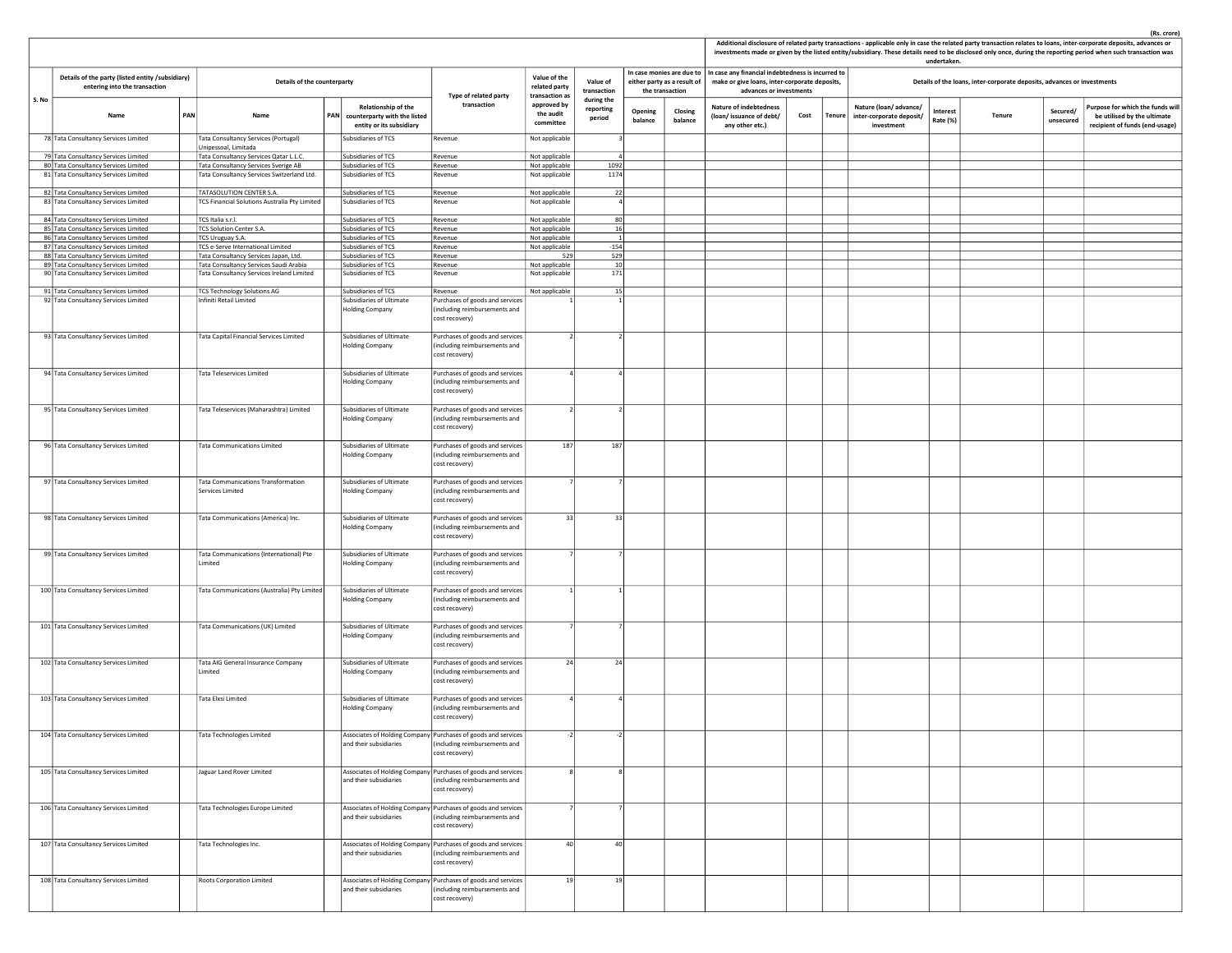|       |                                                                                   |     |                                                        |                                                                                     |                                                                                                                  |                                                         |                                   |                                                                             |                    |                                                                                                                               |      |                                                                        | undertaken.          |                                                                         |                       | Additional disclosure of related party transactions - applicable only in case the related party transaction relates to loans, inter-corporate deposits, advances or<br>investments made or given by the listed entity/subsidiary. These details need to be disclosed only once, during the reporting period when such transaction was |
|-------|-----------------------------------------------------------------------------------|-----|--------------------------------------------------------|-------------------------------------------------------------------------------------|------------------------------------------------------------------------------------------------------------------|---------------------------------------------------------|-----------------------------------|-----------------------------------------------------------------------------|--------------------|-------------------------------------------------------------------------------------------------------------------------------|------|------------------------------------------------------------------------|----------------------|-------------------------------------------------------------------------|-----------------------|---------------------------------------------------------------------------------------------------------------------------------------------------------------------------------------------------------------------------------------------------------------------------------------------------------------------------------------|
|       | Details of the party (listed entity /subsidiary)<br>entering into the transaction |     | Details of the counterparty                            |                                                                                     |                                                                                                                  | Value of the<br>related party                           | Value of<br>transaction           | In case monies are due to<br>either party as a result of<br>the transaction |                    | In case any financial indebtedness is incurred to<br>make or give loans, inter-corporate deposits,<br>advances or investments |      |                                                                        |                      | Details of the loans, inter-corporate deposits, advances or investments |                       |                                                                                                                                                                                                                                                                                                                                       |
| S. No | Name                                                                              | PAN | Name                                                   | Relationship of the<br>PAN counterparty with the listed<br>entity or its subsidiary | Type of related party<br>transaction                                                                             | transaction as<br>approved by<br>the audit<br>committee | during the<br>reporting<br>period | Opening<br>balance                                                          | Closing<br>balance | Nature of indebtedness<br>(loan/issuance of debt/<br>any other etc.)                                                          | Cost | Nature (loan/advance/<br>Tenure inter-corporate deposit/<br>investment | Interest<br>Rate (%) | Tenure                                                                  | Secured/<br>unsecured | Purpose for which the funds wil<br>be utilised by the ultimate<br>recipient of funds (end-usage)                                                                                                                                                                                                                                      |
|       | 109 Tata Consultancy Services Limited                                             |     | <b>Titan Company Limited</b>                           | and their subsidiaries                                                              | Associates of Holding Company Purchases of goods and services<br>including reimbursements and<br>cost recovery)  |                                                         |                                   |                                                                             |                    |                                                                                                                               |      |                                                                        |                      |                                                                         |                       |                                                                                                                                                                                                                                                                                                                                       |
|       | 110 Tata Consultancy Services Limited                                             |     | STT Global Data Centres India Private<br>Limited       | and their subsidiaries                                                              | Associates of Holding Company Purchases of goods and services<br>including reimbursements and<br>cost recovery)  |                                                         |                                   |                                                                             |                    |                                                                                                                               |      |                                                                        |                      |                                                                         |                       |                                                                                                                                                                                                                                                                                                                                       |
|       | 111 Tata Consultancy Services Limited                                             |     | Indusface Private Limited                              | and their subsidiaries                                                              | Associates of Holding Company Purchases of goods and services<br>(including reimbursements and<br>cost recovery) |                                                         |                                   |                                                                             |                    |                                                                                                                               |      |                                                                        |                      |                                                                         |                       |                                                                                                                                                                                                                                                                                                                                       |
|       | 112 Tata Consultancy Services Limited                                             |     | Tata Consultancy Services France                       | Subsidiaries of TCS                                                                 | Purchases of goods and services   Not applicable<br>(including reimbursements and<br>cost recovery)              |                                                         | $-27$                             |                                                                             |                    |                                                                                                                               |      |                                                                        |                      |                                                                         |                       |                                                                                                                                                                                                                                                                                                                                       |
|       | 113 Tata Consultancy Services Limited                                             |     | C-Edge Technologies Limited                            | Subsidiaries of TCS                                                                 | Purchases of goods and services<br>including reimbursements and<br>cost recovery)                                | 44                                                      | 44                                |                                                                             |                    |                                                                                                                               |      |                                                                        |                      |                                                                         |                       |                                                                                                                                                                                                                                                                                                                                       |
|       | 114 Tata Consultancy Services Limited                                             |     | Diligenta Limited                                      | Subsidiaries of TCS                                                                 | Purchases of goods and services   Not applicable<br>(including reimbursements and<br>cost recovery)              |                                                         | 51                                |                                                                             |                    |                                                                                                                               |      |                                                                        |                      |                                                                         |                       |                                                                                                                                                                                                                                                                                                                                       |
|       | 115 Tata Consultancy Services Limited                                             |     | Tata America International Corporation                 | Subsidiaries of TCS                                                                 | Purchases of goods and services   Not applicable<br>(including reimbursements and<br>cost recovery)              |                                                         | 1660                              |                                                                             |                    |                                                                                                                               |      |                                                                        |                      |                                                                         |                       |                                                                                                                                                                                                                                                                                                                                       |
|       | 116 Tata Consultancy Services Limited                                             |     | Tata Consultancy Services (China) Co., Ltd.            | Subsidiaries of TCS                                                                 | Purchases of goods and services<br>(including reimbursements and<br>cost recovery)                               | 155                                                     | 155                               |                                                                             |                    |                                                                                                                               |      |                                                                        |                      |                                                                         |                       |                                                                                                                                                                                                                                                                                                                                       |
|       | 117 Tata Consultancy Services Limited                                             |     | Tata Consultancy Services (Philippines) Inc.           | Subsidiaries of TCS                                                                 | Purchases of goods and services   Not applicable<br>(including reimbursements and<br>cost recovery)              |                                                         | 275                               |                                                                             |                    |                                                                                                                               |      |                                                                        |                      |                                                                         |                       |                                                                                                                                                                                                                                                                                                                                       |
|       | 118 Tata Consultancy Services Limited                                             |     | Tata Consultancy Services (South Africa)<br>(PTY) Ltd. | Subsidiaries of TCS                                                                 | Purchases of goods and services   Not applicable<br>(including reimbursements and<br>cost recovery)              |                                                         | 56                                |                                                                             |                    |                                                                                                                               |      |                                                                        |                      |                                                                         |                       |                                                                                                                                                                                                                                                                                                                                       |
|       | 119 Tata Consultancy Services Limited                                             |     | Tata Consultancy Services (Thailand) Limited           | Subsidiaries of TCS                                                                 | Purchases of goods and services   Not applicable<br>(including reimbursements and<br>cost recovery)              |                                                         | $\overline{2}$                    |                                                                             |                    |                                                                                                                               |      |                                                                        |                      |                                                                         |                       |                                                                                                                                                                                                                                                                                                                                       |
|       | 120 Tata Consultancy Services Limited                                             |     | Tata Consultancy Services Argentina S.A.               | Subsidiaries of TCS                                                                 | Purchases of goods and services   Not applicable<br>(including reimbursements and<br>cost recovery)              |                                                         | 3                                 |                                                                             |                    |                                                                                                                               |      |                                                                        |                      |                                                                         |                       |                                                                                                                                                                                                                                                                                                                                       |
|       | 121 Tata Consultancy Services Limited                                             |     | Tata Consultancy Services Asia Pacific Pte<br>Ltd.     | Subsidiaries of TCS                                                                 | Purchases of goods and services   Not applicable<br>(including reimbursements and<br>cost recovery)              |                                                         | 16                                |                                                                             |                    |                                                                                                                               |      |                                                                        |                      |                                                                         |                       |                                                                                                                                                                                                                                                                                                                                       |
|       | 122 Tata Consultancy Services Limited                                             |     | Tata Consultancy Services Belgium                      | Subsidiaries of TCS                                                                 | Purchases of goods and services   Not applicable<br>(including reimbursements and<br>cost recovery)              |                                                         | $-37$                             |                                                                             |                    |                                                                                                                               |      |                                                                        |                      |                                                                         |                       |                                                                                                                                                                                                                                                                                                                                       |
|       | 123 Tata Consultancy Services Limited                                             |     | Tata Consultancy Services Canada Inc.                  | Subsidiaries of TCS                                                                 | Purchases of goods and services   Not applicable<br>(including reimbursements and<br>cost recovery)              |                                                         | 305                               |                                                                             |                    |                                                                                                                               |      |                                                                        |                      |                                                                         |                       |                                                                                                                                                                                                                                                                                                                                       |
|       | 124 Tata Consultancy Services Limited                                             |     | Tata Consultancy Services Chile S.A.                   | Subsidiaries of TCS                                                                 | Purchases of goods and services   Not applicable<br>(including reimbursements and<br>cost recovery)              |                                                         | 15                                |                                                                             |                    |                                                                                                                               |      |                                                                        |                      |                                                                         |                       |                                                                                                                                                                                                                                                                                                                                       |
|       | 125 Tata Consultancy Services Limited                                             |     | Tata Consultancy Services Danmark ApS                  | Subsidiaries of TCS                                                                 | Purchases of goods and services   Not applicable<br>(including reimbursements and<br>cost recovery)              |                                                         |                                   |                                                                             |                    |                                                                                                                               |      |                                                                        |                      |                                                                         |                       |                                                                                                                                                                                                                                                                                                                                       |
|       | 126 Tata Consultancy Services Limited                                             |     | Tata Consultancy Services De Espana S.A.               | Subsidiaries of TCS                                                                 | Purchases of goods and services   Not applicable<br>(including reimbursements and<br>cost recovery)              |                                                         | 10                                |                                                                             |                    |                                                                                                                               |      |                                                                        |                      |                                                                         |                       |                                                                                                                                                                                                                                                                                                                                       |
|       | 127 Tata Consultancy Services Limited                                             |     | Tata Consultancy Services De Mexico S.A.,<br>De C.V.   | Subsidiaries of TCS                                                                 | Purchases of goods and services   Not applicable<br>(including reimbursements and<br>cost recovery)              |                                                         | 1153                              |                                                                             |                    |                                                                                                                               |      |                                                                        |                      |                                                                         |                       |                                                                                                                                                                                                                                                                                                                                       |
|       | 128 Tata Consultancy Services Limited                                             |     | Tata Consultancy Services Deutschland<br>GmbH          | Subsidiaries of TCS                                                                 | Purchases of goods and services   Not applicable<br>(including reimbursements and<br>cost recovery)              |                                                         | 44                                |                                                                             |                    |                                                                                                                               |      |                                                                        |                      |                                                                         |                       |                                                                                                                                                                                                                                                                                                                                       |
|       | 129 Tata Consultancy Services Limited                                             |     | Tata Consultancy Services Do Brasil Ltda               | Subsidiaries of TCS                                                                 | Purchases of goods and services   Not applicable<br>(including reimbursements and<br>cost recovery)              |                                                         | 111                               |                                                                             |                    |                                                                                                                               |      |                                                                        |                      |                                                                         |                       |                                                                                                                                                                                                                                                                                                                                       |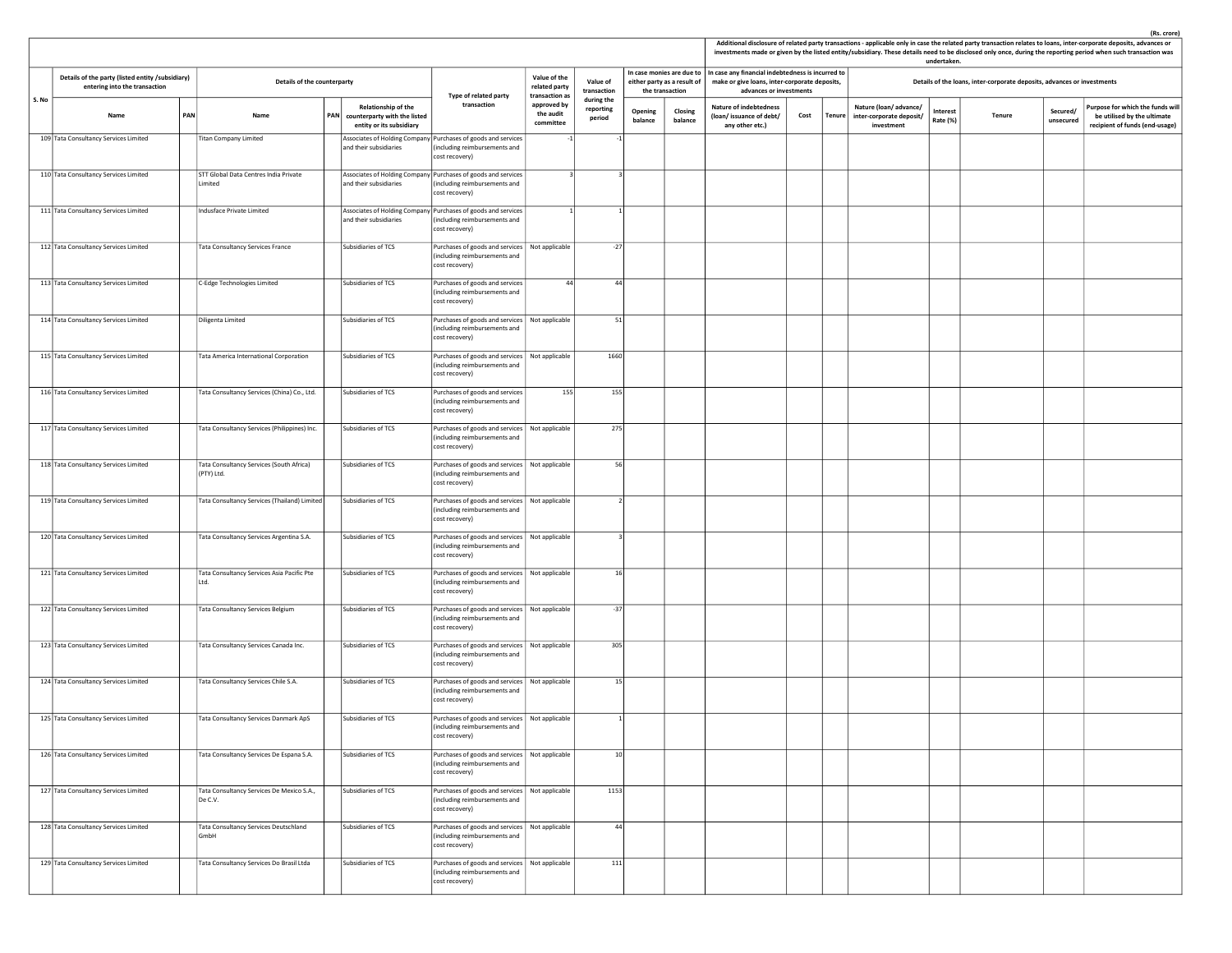|       |                                                                                   |     |                                                              |                                                                                               |                                                                                                     |                                                 |                                   |                    |                                                                             |                                                                                                                               |      |        |                                                                 | undertaken.          |                                                                         |                       | Additional disclosure of related party transactions - applicable only in case the related party transaction relates to loans, inter-corporate deposits, advances or<br>investments made or given by the listed entity/subsidiary. These details need to be disclosed only once, during the reporting period when such transaction was |
|-------|-----------------------------------------------------------------------------------|-----|--------------------------------------------------------------|-----------------------------------------------------------------------------------------------|-----------------------------------------------------------------------------------------------------|-------------------------------------------------|-----------------------------------|--------------------|-----------------------------------------------------------------------------|-------------------------------------------------------------------------------------------------------------------------------|------|--------|-----------------------------------------------------------------|----------------------|-------------------------------------------------------------------------|-----------------------|---------------------------------------------------------------------------------------------------------------------------------------------------------------------------------------------------------------------------------------------------------------------------------------------------------------------------------------|
|       | Details of the party (listed entity /subsidiary)<br>entering into the transaction |     | Details of the counterparty                                  |                                                                                               | Type of related party                                                                               | Value of the<br>related party<br>transaction as | Value of<br>transaction           |                    | In case monies are due to<br>either party as a result of<br>the transaction | In case any financial indebtedness is incurred to<br>make or give loans, inter-corporate deposits,<br>advances or investments |      |        |                                                                 |                      | Details of the loans, inter-corporate deposits, advances or investments |                       |                                                                                                                                                                                                                                                                                                                                       |
| S. No | Name                                                                              | PAN | Name                                                         | Relationship of the<br><b>PAN</b><br>counterparty with the listed<br>entity or its subsidiary | transaction                                                                                         | approved by<br>the audit<br>committee           | during the<br>reporting<br>period | Opening<br>balance | Closing<br>balance                                                          | <b>Nature of indebtedness</b><br>(loan/issuance of debt/<br>any other etc.)                                                   | Cost | Tenure | Nature (loan/advance/<br>inter-corporate deposit/<br>investment | Interest<br>Rate (%) | Tenure                                                                  | Secured/<br>unsecured | Purpose for which the funds wil<br>be utilised by the ultimate<br>recipient of funds (end-usage)                                                                                                                                                                                                                                      |
|       | 130 Tata Consultancy Services Limited                                             |     | Tata Consultancy Services Luxembourg S.A.                    | Subsidiaries of TCS                                                                           | Purchases of goods and services<br>(including reimbursements and<br>cost recovery)                  | Not applicable                                  |                                   |                    |                                                                             |                                                                                                                               |      |        |                                                                 |                      |                                                                         |                       |                                                                                                                                                                                                                                                                                                                                       |
|       | 131 Tata Consultancy Services Limited                                             |     | Tata Consultancy Services Malaysia Sdn Bhd                   | Subsidiaries of TCS                                                                           | Purchases of goods and services   Not applicable<br>(including reimbursements and<br>cost recovery) |                                                 |                                   |                    |                                                                             |                                                                                                                               |      |        |                                                                 |                      |                                                                         |                       |                                                                                                                                                                                                                                                                                                                                       |
|       | 132 Tata Consultancy Services Limited                                             |     | Tata Consultancy Services Netherlands BV                     | Subsidiaries of TCS                                                                           | Purchases of goods and services   Not applicable<br>(including reimbursements and<br>cost recovery) |                                                 | $-54$                             |                    |                                                                             |                                                                                                                               |      |        |                                                                 |                      |                                                                         |                       |                                                                                                                                                                                                                                                                                                                                       |
|       | 133 Tata Consultancy Services Limited                                             |     | Tata Consultancy Services (Portugal)<br>Unipessoal, Limitada | Subsidiaries of TCS                                                                           | Purchases of goods and services   Not applicable<br>(including reimbursements and<br>cost recovery) |                                                 | 8                                 |                    |                                                                             |                                                                                                                               |      |        |                                                                 |                      |                                                                         |                       |                                                                                                                                                                                                                                                                                                                                       |
|       | 134 Tata Consultancy Services Limited                                             |     | Tata Consultancy Services Qatar L.L.C.                       | Subsidiaries of TCS                                                                           | Purchases of goods and services   Not applicable<br>(including reimbursements and<br>cost recovery) |                                                 | $-1$                              |                    |                                                                             |                                                                                                                               |      |        |                                                                 |                      |                                                                         |                       |                                                                                                                                                                                                                                                                                                                                       |
|       | 135 Tata Consultancy Services Limited                                             |     | Tata Consultancy Services Sverige AB                         | Subsidiaries of TCS                                                                           | Purchases of goods and services   Not applicable<br>(including reimbursements and<br>cost recovery) |                                                 | $-321$                            |                    |                                                                             |                                                                                                                               |      |        |                                                                 |                      |                                                                         |                       |                                                                                                                                                                                                                                                                                                                                       |
|       | 136 Tata Consultancy Services Limited                                             |     | Tata Consultancy Services Switzerland Ltd.                   | Subsidiaries of TCS                                                                           | Purchases of goods and services   Not applicable<br>(including reimbursements and<br>cost recovery) |                                                 | $-2$                              |                    |                                                                             |                                                                                                                               |      |        |                                                                 |                      |                                                                         |                       |                                                                                                                                                                                                                                                                                                                                       |
|       | 137 Tata Consultancy Services Limited                                             |     | TATASOLUTION CENTER S.A.                                     | Subsidiaries of TCS                                                                           | Purchases of goods and services   Not applicable<br>(including reimbursements and<br>cost recovery) |                                                 | $^{\circ}1$                       |                    |                                                                             |                                                                                                                               |      |        |                                                                 |                      |                                                                         |                       |                                                                                                                                                                                                                                                                                                                                       |
|       | 138 Tata Consultancy Services Limited                                             |     | TCS Financial Solutions Australia Pty Limited                | Subsidiaries of TCS                                                                           | Purchases of goods and services   Not applicable<br>(including reimbursements and<br>cost recovery) |                                                 | 44                                |                    |                                                                             |                                                                                                                               |      |        |                                                                 |                      |                                                                         |                       |                                                                                                                                                                                                                                                                                                                                       |
|       | 139 Tata Consultancy Services Limited                                             |     | TCS Italia s.r.l.                                            | Subsidiaries of TCS                                                                           | Purchases of goods and services   Not applicable<br>(including reimbursements and<br>cost recovery) |                                                 | $-17$                             |                    |                                                                             |                                                                                                                               |      |        |                                                                 |                      |                                                                         |                       |                                                                                                                                                                                                                                                                                                                                       |
|       | 140 Tata Consultancy Services Limited                                             |     | TCS Solution Center S.A.                                     | Subsidiaries of TCS                                                                           | Purchases of goods and services   Not applicable<br>(including reimbursements and<br>cost recovery) |                                                 | 133                               |                    |                                                                             |                                                                                                                               |      |        |                                                                 |                      |                                                                         |                       |                                                                                                                                                                                                                                                                                                                                       |
|       | 141 Tata Consultancy Services Limited                                             |     | TCS Uruguay S.A.                                             | Subsidiaries of TCS                                                                           | Purchases of goods and services   Not applicable<br>(including reimbursements and<br>cost recovery) |                                                 | 208                               |                    |                                                                             |                                                                                                                               |      |        |                                                                 |                      |                                                                         |                       |                                                                                                                                                                                                                                                                                                                                       |
|       | 142 Tata Consultancy Services Limited                                             |     | TCS e-Serve International Limited                            | Subsidiaries of TCS                                                                           | Purchases of goods and services   Not applicable<br>(including reimbursements and<br>cost recovery) |                                                 | 216                               |                    |                                                                             |                                                                                                                               |      |        |                                                                 |                      |                                                                         |                       |                                                                                                                                                                                                                                                                                                                                       |
|       | 143 Tata Consultancy Services Limited                                             |     | Tata Consultancy Services Japan, Ltd.                        | Subsidiaries of TCS                                                                           | Purchases of goods and services<br>(including reimbursements and<br>cost recovery)                  | $-13$                                           | $-13$                             |                    |                                                                             |                                                                                                                               |      |        |                                                                 |                      |                                                                         |                       |                                                                                                                                                                                                                                                                                                                                       |
|       | 144 Tata Consultancy Services Limited                                             |     | <b>TCS Foundation</b>                                        | Subsidiaries of TCS                                                                           | Purchases of goods and services   Not applicable<br>(including reimbursements and<br>cost recovery) |                                                 | 550                               |                    |                                                                             |                                                                                                                               |      |        |                                                                 |                      |                                                                         |                       |                                                                                                                                                                                                                                                                                                                                       |
|       | 145 Tata Consultancy Services Limited                                             |     | Tata Consultancy Services Saudi Arabia                       | Subsidiaries of TCS                                                                           | Purchases of goods and services   Not applicable<br>(including reimbursements and<br>cost recovery) |                                                 | 79                                |                    |                                                                             |                                                                                                                               |      |        |                                                                 |                      |                                                                         |                       |                                                                                                                                                                                                                                                                                                                                       |
|       | 146 Tata Consultancy Services Limited                                             |     | Tata Consultancy Services Ireland Limited                    | Subsidiaries of TCS                                                                           | Purchases of goods and services   Not applicable<br>(including reimbursements and<br>cost recovery) |                                                 | 55                                |                    |                                                                             |                                                                                                                               |      |        |                                                                 |                      |                                                                         |                       |                                                                                                                                                                                                                                                                                                                                       |
|       | 147 Tata Consultancy Services Limited<br>148 Tata Consultancy Services Limited    |     | Tata Sons Private Limited<br>Tata Limited                    | <b>Holding Company</b><br>Subsidiaries of Ultimate                                            | Brand equity contribution<br>Facility expenses                                                      | 50                                              | 50                                |                    |                                                                             |                                                                                                                               |      |        |                                                                 |                      |                                                                         |                       |                                                                                                                                                                                                                                                                                                                                       |
|       |                                                                                   |     | Tata Capital Financial Services Limited                      | <b>Holding Company</b><br>Subsidiaries of Ultimate                                            |                                                                                                     |                                                 |                                   |                    |                                                                             |                                                                                                                               |      |        |                                                                 |                      |                                                                         |                       |                                                                                                                                                                                                                                                                                                                                       |
|       | 149 Tata Consultancy Services Limited                                             |     |                                                              | <b>Holding Company</b>                                                                        | Facility expenses                                                                                   |                                                 |                                   |                    |                                                                             |                                                                                                                               |      |        |                                                                 |                      |                                                                         |                       |                                                                                                                                                                                                                                                                                                                                       |
|       | 150 Tata Consultancy Services Limited                                             |     | <b>TRIL Infopark Limited</b>                                 | Subsidiaries of Ultimate<br><b>Holding Company</b>                                            | Facility expenses                                                                                   |                                                 |                                   |                    |                                                                             |                                                                                                                               |      |        |                                                                 |                      |                                                                         |                       |                                                                                                                                                                                                                                                                                                                                       |
|       | 151 Tata Consultancy Services Limited                                             |     | TRIL IT4 Private Limited                                     | Subsidiaries of Ultimate<br><b>Holding Company</b>                                            | Facility expenses                                                                                   |                                                 |                                   |                    |                                                                             |                                                                                                                               |      |        |                                                                 |                      |                                                                         |                       |                                                                                                                                                                                                                                                                                                                                       |
|       | 152 Tata Consultancy Services Limited                                             |     | Tejas Networks Limited                                       | Subsidiaries of Ultimate<br><b>Holding Company</b>                                            | Facility expenses                                                                                   |                                                 |                                   |                    |                                                                             |                                                                                                                               |      |        |                                                                 |                      |                                                                         |                       |                                                                                                                                                                                                                                                                                                                                       |
|       | 153 Tata Consultancy Services Limited                                             |     | Air India Limited                                            | Subsidiaries of Ultimate<br><b>Holding Company</b>                                            | Facility expenses                                                                                   |                                                 |                                   |                    |                                                                             |                                                                                                                               |      |        |                                                                 |                      |                                                                         |                       |                                                                                                                                                                                                                                                                                                                                       |
|       | 154 Tata Consultancy Services Limited                                             |     | The Tata Power Company Limited                               | Associates of Holding Company Facility expenses<br>and their subsidiaries                     |                                                                                                     |                                                 |                                   |                    |                                                                             |                                                                                                                               |      |        |                                                                 |                      |                                                                         |                       |                                                                                                                                                                                                                                                                                                                                       |
|       | 155 Tata Consultancy Services Limited                                             |     | Voltas Limited                                               | Associates of Holding Company Facility expenses<br>and their subsidiaries                     |                                                                                                     | 14                                              | 14                                |                    |                                                                             |                                                                                                                               |      |        |                                                                 |                      |                                                                         |                       |                                                                                                                                                                                                                                                                                                                                       |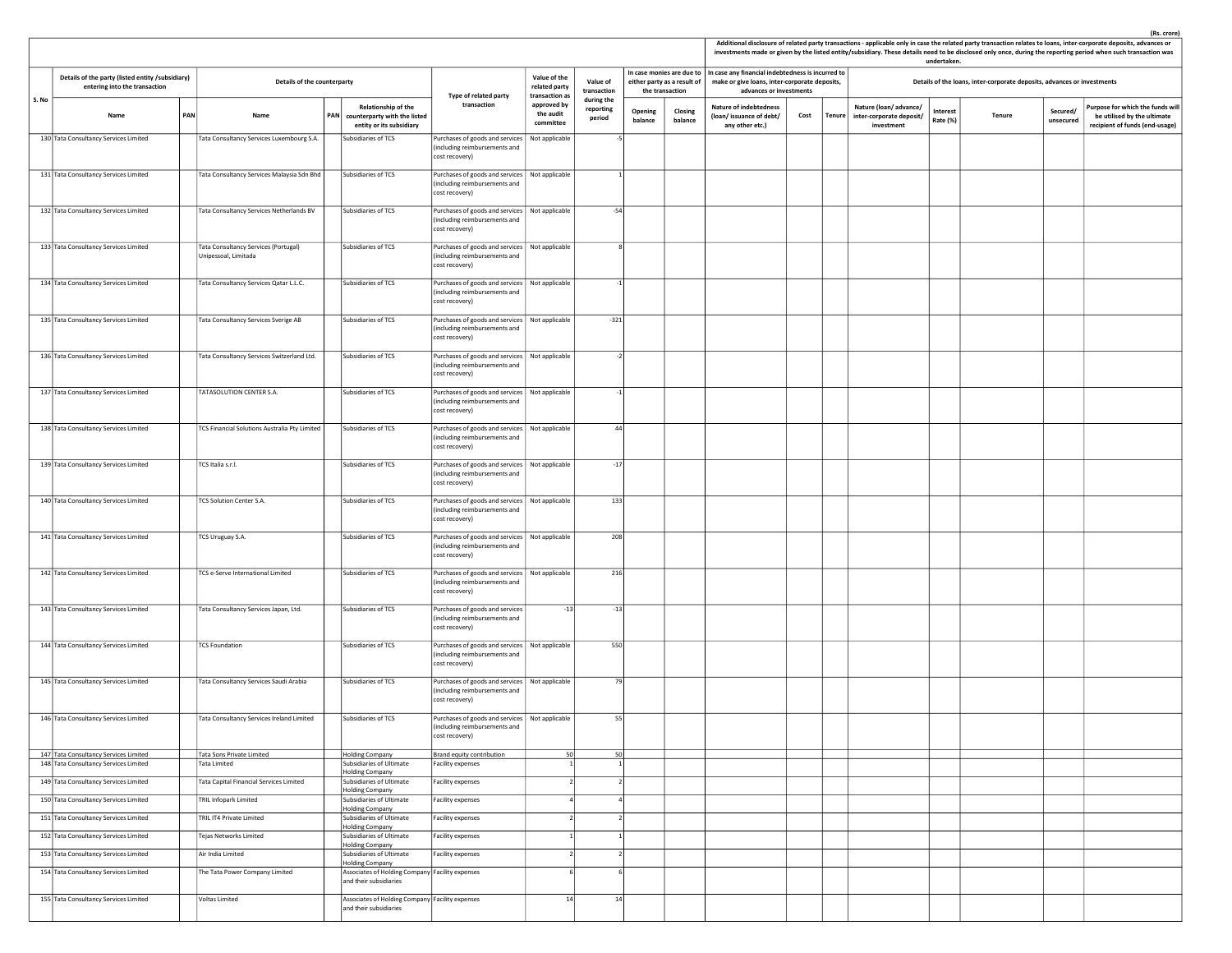|       |                                                                                   |                                                                         |     |                                                                                       |                                                                                                                                    |                                                         |                                   |                    |                                                                             |                                                                                                                               |      |        |                                                                 | undertaken.          |                                                                         |                       | investments made or given by the listed entity/subsidiary. These details need to be disclosed only once, during the reporting period when such transaction was |
|-------|-----------------------------------------------------------------------------------|-------------------------------------------------------------------------|-----|---------------------------------------------------------------------------------------|------------------------------------------------------------------------------------------------------------------------------------|---------------------------------------------------------|-----------------------------------|--------------------|-----------------------------------------------------------------------------|-------------------------------------------------------------------------------------------------------------------------------|------|--------|-----------------------------------------------------------------|----------------------|-------------------------------------------------------------------------|-----------------------|----------------------------------------------------------------------------------------------------------------------------------------------------------------|
|       | Details of the party (listed entity /subsidiary)<br>entering into the transaction | Details of the counterparty                                             |     |                                                                                       |                                                                                                                                    | Value of the<br>related party                           | Value of<br>transaction           |                    | In case monies are due to<br>either party as a result of<br>the transaction | In case any financial indebtedness is incurred to<br>make or give loans, inter-corporate deposits,<br>advances or investments |      |        |                                                                 |                      | Details of the loans, inter-corporate deposits, advances or investments |                       |                                                                                                                                                                |
| S. No | PAN<br>Name                                                                       | Name                                                                    | PAN | Relationship of the<br>counterparty with the listed<br>entity or its subsidiary       | Type of related party<br>transaction                                                                                               | transaction as<br>approved by<br>the audit<br>committee | during the<br>reporting<br>period | Opening<br>balance | Closing<br>balance                                                          | <b>Nature of indebtedness</b><br>(loan/issuance of debt/<br>any other etc.)                                                   | Cost | Tenure | Nature (loan/advance/<br>inter-corporate deposit/<br>investment | Interest<br>Rate (%) | Tenure                                                                  | Secured/<br>unsecured | Purpose for which the funds will<br>be utilised by the ultimate<br>recipient of funds (end-usage)                                                              |
|       | 156 Tata Consultancy Services Limited                                             | STT Global Data Centres India Private<br>Limited                        |     | Associates of Holding Company Facility expenses<br>and their subsidiaries             |                                                                                                                                    |                                                         |                                   |                    |                                                                             |                                                                                                                               |      |        |                                                                 |                      |                                                                         |                       |                                                                                                                                                                |
|       | 157 Tata Consultancy Services Limited                                             | TP Central Odisha Distribution Limited                                  |     | Associates of Holding Company Facility expenses<br>and their subsidiaries             |                                                                                                                                    |                                                         |                                   |                    |                                                                             |                                                                                                                               |      |        |                                                                 |                      |                                                                         |                       |                                                                                                                                                                |
|       | 158 Tata Consultancy Services Limited                                             | Tata America International Corporation                                  |     | Subsidiaries of TCS                                                                   | Facility expenses                                                                                                                  | Not applicable                                          | 62                                |                    |                                                                             |                                                                                                                               |      |        |                                                                 |                      |                                                                         |                       |                                                                                                                                                                |
|       | 159 Tata Consultancy Services Limited                                             | <b>Tata Consulting Engineers Limited</b>                                |     | Subsidiaries of Ultimate<br><b>Holding Company</b>                                    | Lease rental                                                                                                                       |                                                         |                                   |                    |                                                                             |                                                                                                                               |      |        |                                                                 |                      |                                                                         |                       |                                                                                                                                                                |
|       | 160 Tata Consultancy Services Limited                                             | <b>TRIL Infopark Limited</b>                                            |     | Subsidiaries of Ultimate<br>Holding Company                                           | Lease rental                                                                                                                       | 20                                                      | 20                                |                    |                                                                             |                                                                                                                               |      |        |                                                                 |                      |                                                                         |                       |                                                                                                                                                                |
|       | 161 Tata Consultancy Services Limited                                             | TRIL IT4 Private Limited                                                |     | Subsidiaries of Ultimate                                                              | Lease rental                                                                                                                       | 21                                                      | 21                                |                    |                                                                             |                                                                                                                               |      |        |                                                                 |                      |                                                                         |                       |                                                                                                                                                                |
|       | 162 Tata Consultancy Services Limited                                             | Tata AIA Life Insurance Company Limited                                 |     | <b>Holding Company</b><br>Joint Ventures of Holding<br>Company and their subsidiaries | Lease rental                                                                                                                       |                                                         |                                   |                    |                                                                             |                                                                                                                               |      |        |                                                                 |                      |                                                                         |                       |                                                                                                                                                                |
|       | 163 Tata Consultancy Services Limited                                             | <b>Tata Communications Limited</b>                                      |     | Subsidiaries of Ultimate<br><b>Holding Company</b>                                    | Bad debts and advances written<br>off, allowance for doubtful trade<br>receivables and advances (net)                              |                                                         |                                   |                    |                                                                             |                                                                                                                               |      |        |                                                                 |                      |                                                                         |                       |                                                                                                                                                                |
|       | 164 Tata Consultancy Services Limited                                             | <b>Tata Projects Limited</b>                                            |     | and their subsidiaries                                                                | Associates of Holding Company Bad debts and advances written<br>off, allowance for doubtful trade<br>eceivables and advances (net) |                                                         |                                   |                    |                                                                             |                                                                                                                               |      |        |                                                                 |                      |                                                                         |                       |                                                                                                                                                                |
|       | 165 Tata Consultancy Services Limited                                             | Tata Consultancy Services Employees'<br><b>Gratuity Fund</b>            |     | Post Employment Benefit Plans Contribution and advance to                             | post employment benefit plans                                                                                                      | Not applicable                                          | 309                               |                    |                                                                             |                                                                                                                               |      |        |                                                                 |                      |                                                                         |                       |                                                                                                                                                                |
|       | 166 Tata Consultancy Services Limited                                             | Tata Consultancy Services Employees'<br>Provident Fund                  |     | Post Employment Benefit Plans Contribution and advance to                             | post employment benefit plans                                                                                                      | Not applicable                                          | 1250                              |                    |                                                                             |                                                                                                                               |      |        |                                                                 |                      |                                                                         |                       |                                                                                                                                                                |
|       | 167 Tata Consultancy Services Limited                                             | Tata Consultancy Services Employees'<br>Superannuation Fund             |     | Post Employment Benefit Plans Contribution and advance to                             | post employment benefit plans                                                                                                      | Not applicable                                          | 134                               |                    |                                                                             |                                                                                                                               |      |        |                                                                 |                      |                                                                         |                       |                                                                                                                                                                |
|       | 168 Tata Consultancy Services Limited                                             | Tata Sons & Consultancy Services<br><b>Employees' Welfare Trust</b>     |     | Post Employment Benefit Plans Contribution and advance to                             | post employment benefit plans                                                                                                      | Not applicable                                          |                                   |                    |                                                                             |                                                                                                                               |      |        |                                                                 |                      |                                                                         |                       |                                                                                                                                                                |
|       | 169 Tata Consultancy Services Limited                                             | <b>Tata Consulting Engineers Limited</b>                                |     | Subsidiaries of Ultimate<br><b>Holding Company</b>                                    | Purchase of property, plant and<br>equipment                                                                                       |                                                         |                                   |                    |                                                                             |                                                                                                                               |      |        |                                                                 |                      |                                                                         |                       |                                                                                                                                                                |
|       | 170 Tata Consultancy Services Limited                                             | Tejas Networks Limited                                                  |     | Subsidiaries of Ultimate<br><b>Holding Company</b>                                    | Purchase of property, plant and<br>equipment                                                                                       |                                                         |                                   |                    |                                                                             |                                                                                                                               |      |        |                                                                 |                      |                                                                         |                       |                                                                                                                                                                |
|       | 171 Tata Consultancy Services Limited                                             | <b>Voltas Limited</b>                                                   |     | and their subsidiaries                                                                | Associates of Holding Company Purchase of property, plant and<br>equipment                                                         |                                                         |                                   |                    |                                                                             |                                                                                                                               |      |        |                                                                 |                      |                                                                         |                       |                                                                                                                                                                |
|       | 172 Tata Consultancy Services Limited                                             | Universal MEP Projects & Engineering<br>Services Limited                |     | and their subsidiaries                                                                | Associates of Holding Company Purchase of property, plant and<br>equipment                                                         | 19                                                      | 19                                |                    |                                                                             |                                                                                                                               |      |        |                                                                 |                      |                                                                         |                       |                                                                                                                                                                |
|       | 173 Tata Consultancy Services Limited                                             | <b>Tata Projects Limited</b>                                            |     | and their subsidiaries                                                                | Associates of Holding Company Purchase of property, plant and<br>equipment                                                         | 57                                                      | 57                                |                    |                                                                             |                                                                                                                               |      |        |                                                                 |                      |                                                                         |                       |                                                                                                                                                                |
|       | 174 Tata Consultancy Services Limited                                             | Tejas Networks Limited                                                  |     | Subsidiaries of Ultimate<br><b>Holding Company</b>                                    | Advances given                                                                                                                     | Not applicable                                          |                                   |                    |                                                                             |                                                                                                                               |      |        |                                                                 |                      |                                                                         |                       |                                                                                                                                                                |
|       | 175 Tata Consultancy Services Limited                                             | <b>Titan Company Limited</b>                                            |     | Associates of Holding Company Advances given<br>and their subsidiaries                |                                                                                                                                    | Not applicable                                          |                                   |                    |                                                                             |                                                                                                                               |      |        |                                                                 |                      |                                                                         |                       |                                                                                                                                                                |
|       | 176 Tata Consultancy Services Limited                                             | <b>Tata Projects Limited</b>                                            |     | Associates of Holding Company Advances given<br>and their subsidiaries                |                                                                                                                                    | Not applicable                                          |                                   |                    |                                                                             |                                                                                                                               |      |        |                                                                 |                      |                                                                         |                       |                                                                                                                                                                |
|       | 177 Tata Consultancy Services Limited                                             | TCS Financial Solutions Australia Pty Limited                           |     | Subsidiaries of TCS                                                                   | Advances given                                                                                                                     | Not applicable                                          |                                   |                    |                                                                             |                                                                                                                               |      |        |                                                                 |                      |                                                                         |                       |                                                                                                                                                                |
|       | 178 Tata Consultancy Services Limited                                             | Tejas Networks Limited                                                  |     | Subsidiaries of Ultimate<br><b>Holding Company</b>                                    | Advances recovered                                                                                                                 | Not applicable                                          |                                   |                    |                                                                             |                                                                                                                               |      |        |                                                                 |                      |                                                                         |                       |                                                                                                                                                                |
|       | 179 Tata Consultancy Services Limited                                             | Voltas Limited                                                          |     | Associates of Holding Company Advances recovered<br>and their subsidiaries            |                                                                                                                                    | Not applicable                                          |                                   |                    |                                                                             |                                                                                                                               |      |        |                                                                 |                      |                                                                         |                       |                                                                                                                                                                |
|       | 180 Tata Consultancy Services Limited                                             | <b>Titan Company Limited</b>                                            |     | Associates of Holding Company Advances recovered<br>and their subsidiaries            |                                                                                                                                    | Not applicable                                          |                                   |                    |                                                                             |                                                                                                                               |      |        |                                                                 |                      |                                                                         |                       |                                                                                                                                                                |
|       | 181 Tata Consultancy Services Limited                                             | <b>Tata Projects Limited</b>                                            |     | Associates of Holding Company Advances recovered<br>and their subsidiaries            |                                                                                                                                    | Not applicable                                          |                                   |                    |                                                                             |                                                                                                                               |      |        |                                                                 |                      |                                                                         |                       |                                                                                                                                                                |
|       | 182 Tata Consultancy Services Limited                                             | TCS Financial Solutions Australia Pty Limited                           |     | Subsidiaries of TCS                                                                   | Advances recovered                                                                                                                 | Not applicable                                          |                                   |                    |                                                                             |                                                                                                                               |      |        |                                                                 |                      |                                                                         |                       |                                                                                                                                                                |
|       | 183 Tata Consultancy Services Limited<br>184 Tata Consultancy Services Limited    | <b>Tata Sons Private Limited</b><br>Tata Investment Corporation Limited |     | <b>Holding Company</b><br>Subsidiaries of Ultimate                                    | Dividend paid<br>Dividend paid                                                                                                     | Not applicable<br>Not applicable                        | 3737                              |                    |                                                                             |                                                                                                                               |      |        |                                                                 |                      |                                                                         |                       |                                                                                                                                                                |
|       | 185 Tata Consultancy Services Limited                                             | Tata AIA Life Insurance Company Limited                                 |     | <b>Holding Company</b><br>Joint Ventures of Holding                                   | Dividend paid                                                                                                                      | Not applicable                                          |                                   |                    |                                                                             |                                                                                                                               |      |        |                                                                 |                      |                                                                         |                       |                                                                                                                                                                |
|       | 186 Tata Consultancy Services Limited                                             | Tata Sons Private Limited                                               |     | Company and their subsidiaries<br><b>Holding Company</b>                              | Buy-back of shares                                                                                                                 | Not applicable                                          | 11164                             |                    |                                                                             |                                                                                                                               |      |        |                                                                 |                      |                                                                         |                       |                                                                                                                                                                |
|       | 187 Tata Consultancy Services Limited                                             | Tata Investment Corporation Limited                                     |     | Subsidiaries of Ultimate<br><b>Holding Company</b>                                    | Buy-back of shares                                                                                                                 | Not applicable                                          |                                   |                    |                                                                             |                                                                                                                               |      |        |                                                                 |                      |                                                                         |                       |                                                                                                                                                                |
|       | 188 Tata Consultancy Services Limited                                             | Tata AIA Life Insurance Company Limited                                 |     | Joint Ventures of Holding<br>Company and their subsidiaries                           | Buy-back of shares                                                                                                                 | Not applicable                                          |                                   |                    |                                                                             |                                                                                                                               |      |        |                                                                 |                      |                                                                         |                       |                                                                                                                                                                |
|       | 189 Tata Consultancy Services Limited                                             | Mr. Rajesh Gopinathan                                                   |     |                                                                                       | Key Management Personnel Short term employee benefits Not applicable                                                               |                                                         |                                   | 24                 |                                                                             |                                                                                                                               |      |        |                                                                 |                      |                                                                         |                       |                                                                                                                                                                |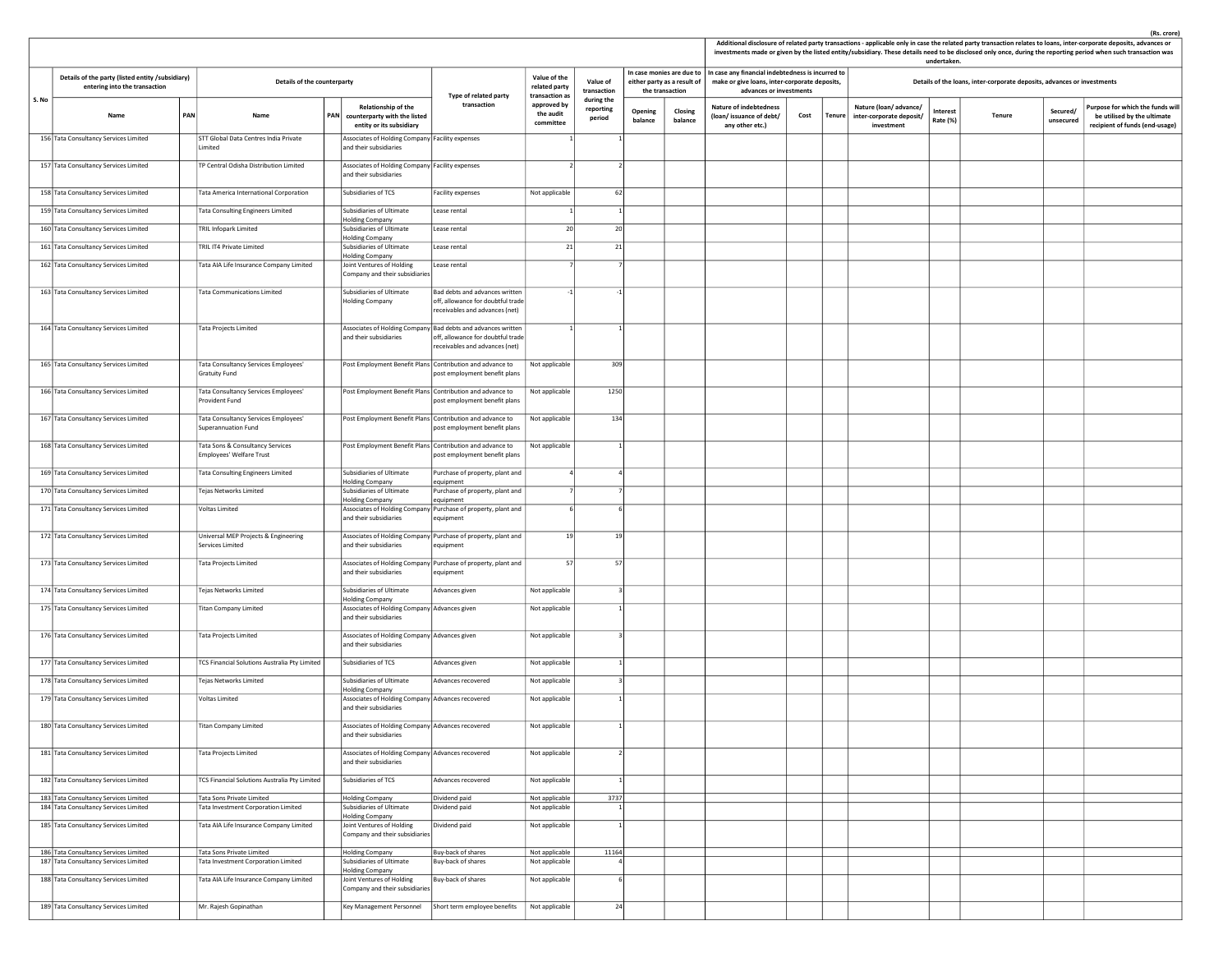|       |                                                                                   |            |                                                        |            |                                                                                 |                                                                                                     |                                                 |                                   |     |                                                                             |                    |                                                                                                                               |      |               |                                                                 | undertaken.          |                                                                         |                       | investments made or given by the listed entity/subsidiary. These details need to be disclosed only once, during the reporting period when such transaction was |
|-------|-----------------------------------------------------------------------------------|------------|--------------------------------------------------------|------------|---------------------------------------------------------------------------------|-----------------------------------------------------------------------------------------------------|-------------------------------------------------|-----------------------------------|-----|-----------------------------------------------------------------------------|--------------------|-------------------------------------------------------------------------------------------------------------------------------|------|---------------|-----------------------------------------------------------------|----------------------|-------------------------------------------------------------------------|-----------------------|----------------------------------------------------------------------------------------------------------------------------------------------------------------|
|       | Details of the party (listed entity /subsidiary)<br>entering into the transaction |            | Details of the counterparty                            |            |                                                                                 | Type of related party                                                                               | Value of the<br>related party<br>transaction as | Value of<br>transaction           |     | In case monies are due to<br>either party as a result of<br>the transaction |                    | In case any financial indebtedness is incurred to<br>make or give loans, inter-corporate deposits,<br>advances or investments |      |               |                                                                 |                      | Details of the loans, inter-corporate deposits, advances or investments |                       |                                                                                                                                                                |
| S. No | Name                                                                              | <b>PAN</b> | Name                                                   | <b>PAN</b> | Relationship of the<br>counterparty with the listed<br>entity or its subsidiary | transaction                                                                                         | approved by<br>the audit<br>committee           | during the<br>reporting<br>period |     | Opening<br>balance                                                          | Closing<br>balance | <b>Nature of indebtedness</b><br>(loan/issuance of debt/<br>any other etc.)                                                   | Cost | <b>Tenure</b> | Nature (loan/advance/<br>inter-corporate deposit/<br>investment | Interest<br>Rate (%) | Tenure                                                                  | Secured/<br>unsecured | Purpose for which the funds wil<br>be utilised by the ultimate<br>recipient of funds (end-usage)                                                               |
|       | 190 Tata Consultancy Services Limited                                             |            | Mr. N. Ganapathy Subramaniam                           |            | Key Management Personnel                                                        | Short term employee benefits                                                                        | Not applicable                                  |                                   | 19  |                                                                             |                    |                                                                                                                               |      |               |                                                                 |                      |                                                                         |                       |                                                                                                                                                                |
|       | 191 Tata Consultancy Services Limited                                             |            | Mr. Samir Seksaria                                     |            | Key Management Personnel                                                        | Short term employee benefits                                                                        | Not applicable                                  |                                   |     |                                                                             |                    |                                                                                                                               |      |               |                                                                 |                      |                                                                         |                       |                                                                                                                                                                |
|       | 192 Tata Consultancy Services (South Africa)                                      |            | Tata Sons Private Limited                              |            | <b>Ultimate Holding Company</b>                                                 | Brand equity contribution                                                                           | Not applicable                                  |                                   |     |                                                                             |                    |                                                                                                                               |      |               |                                                                 |                      |                                                                         |                       |                                                                                                                                                                |
|       | (PTY) Ltd.<br>193 Tata Consultancy Services Asia Pacific Pte                      |            | Tata Sons Private Limited                              |            | <b>Ultimate Holding Company</b>                                                 | Brand equity contribution                                                                           | Not applicable                                  |                                   |     |                                                                             |                    |                                                                                                                               |      |               |                                                                 |                      |                                                                         |                       |                                                                                                                                                                |
|       | litd.<br>194 Tata Consultancy Services (China) Co., Ltd.                          |            | Tata Sons Private Limited                              |            | <b>Ultimate Holding Company</b>                                                 | Brand equity contribution                                                                           | Not applicable                                  |                                   |     |                                                                             |                    |                                                                                                                               |      |               |                                                                 |                      |                                                                         |                       |                                                                                                                                                                |
|       | 195 Tata Consultancy Services Belgium                                             |            | <b>Tata Sons Private Limited</b>                       |            | <b>Ultimate Holding Company</b>                                                 | Brand equity contribution                                                                           | Not applicable                                  |                                   |     |                                                                             |                    |                                                                                                                               |      |               |                                                                 |                      |                                                                         |                       |                                                                                                                                                                |
|       | 196 Tata Consultancy Services Canada Inc.                                         |            | <b>Tata Sons Private Limited</b>                       |            | <b>Ultimate Holding Company</b>                                                 | Brand equity contribution                                                                           | Not applicable                                  |                                   |     |                                                                             |                    |                                                                                                                               |      |               |                                                                 |                      |                                                                         |                       |                                                                                                                                                                |
|       | 197 TCS e-Serve International Limited                                             |            | Tata Sons Private Limited                              |            | <b>Jitimate Holding Company</b>                                                 | Brand equity contribution                                                                           | Not applicable                                  |                                   |     |                                                                             |                    |                                                                                                                               |      |               |                                                                 |                      |                                                                         |                       |                                                                                                                                                                |
|       | 198 Tata Consultancy Services Deutschland<br>GmbH                                 |            | Tata Sons Private Limited                              |            | <b>Ultimate Holding Company</b>                                                 | Brand equity contribution                                                                           | Not applicable                                  |                                   |     |                                                                             |                    |                                                                                                                               |      |               |                                                                 |                      |                                                                         |                       |                                                                                                                                                                |
|       | 199 Tata Consultancy Services Do Brasil Ltda                                      |            | Tata Sons Private Limited                              |            | <b>Ultimate Holding Company</b>                                                 | Brand equity contribution                                                                           | Not applicable                                  |                                   |     |                                                                             |                    |                                                                                                                               |      |               |                                                                 |                      |                                                                         |                       |                                                                                                                                                                |
|       | 200 Tata Consultancy Services De Mexico S.A.,<br>De C.V.                          |            | <b>Tata Sons Private Limited</b>                       |            | <b>Ultimate Holding Company</b>                                                 | Brand equity contribution                                                                           | Not applicable                                  |                                   |     |                                                                             |                    |                                                                                                                               |      |               |                                                                 |                      |                                                                         |                       |                                                                                                                                                                |
|       | 201 TATASOLUTION CENTER S.A.                                                      |            | Tata Sons Private Limited                              |            | <b>Ultimate Holding Company</b>                                                 | Brand equity contribution                                                                           | Not applicable                                  |                                   |     |                                                                             |                    |                                                                                                                               |      |               |                                                                 |                      |                                                                         |                       |                                                                                                                                                                |
|       | 202 Tata Consultancy Services Chile S.A.                                          |            | Tata Sons Private Limited                              |            | <b>Ultimate Holding Company</b>                                                 | Brand equity contribution                                                                           | Not applicable                                  |                                   |     |                                                                             |                    |                                                                                                                               |      |               |                                                                 |                      |                                                                         |                       |                                                                                                                                                                |
|       | 203 TCS Solution Center S.A.<br>204 Tata Consultancy Services Ireland Limited     |            | Tata Sons Private Limited<br>Tata Sons Private Limited |            | <b>Ultimate Holding Company</b><br>Ultimate Holding Company                     | Brand equity contribution<br>Brand equity contribution                                              | Not applicable<br>Not applicable                |                                   |     |                                                                             |                    |                                                                                                                               |      |               |                                                                 |                      |                                                                         |                       |                                                                                                                                                                |
|       | 205 Tata Consultancy Services Luxembourg S.A.                                     |            | <b>Tata Sons Private Limited</b>                       |            | <b>Ultimate Holding Company</b>                                                 | Brand equity contribution                                                                           | Not applicable                                  |                                   |     |                                                                             |                    |                                                                                                                               |      |               |                                                                 |                      |                                                                         |                       |                                                                                                                                                                |
|       | 206 Tata Consultancy Services Netherlands BV                                      |            | Tata Sons Private Limited                              |            | <b>Ultimate Holding Company</b>                                                 | Brand equity contribution                                                                           | Not applicable                                  |                                   |     |                                                                             |                    |                                                                                                                               |      |               |                                                                 |                      |                                                                         |                       |                                                                                                                                                                |
|       | 207 Tata Consultancy Services Switzerland Ltd.                                    |            | Tata Sons Private Limited                              |            | <b>Ultimate Holding Company</b>                                                 | Brand equity contribution                                                                           | Not applicable                                  |                                   |     |                                                                             |                    |                                                                                                                               |      |               |                                                                 |                      |                                                                         |                       |                                                                                                                                                                |
|       |                                                                                   |            |                                                        |            |                                                                                 |                                                                                                     |                                                 |                                   |     |                                                                             |                    |                                                                                                                               |      |               |                                                                 |                      |                                                                         |                       |                                                                                                                                                                |
|       | 208 Tata Consultancy Services France                                              |            | Tata Sons Private Limited                              |            | <b>Ultimate Holding Company</b>                                                 | Brand equity contribution                                                                           | Not applicable                                  |                                   |     |                                                                             |                    |                                                                                                                               |      |               |                                                                 |                      |                                                                         |                       |                                                                                                                                                                |
|       | 209 Tata Consultancy Services Sverige AB                                          |            | <b>Tata Sons Private Limited</b>                       |            | <b>Ultimate Holding Company</b>                                                 | Brand equity contribution                                                                           | Not applicable                                  |                                   |     |                                                                             |                    |                                                                                                                               |      |               |                                                                 |                      |                                                                         |                       |                                                                                                                                                                |
|       | 210 Tata America International Corporation                                        |            | Tata Sons Private Limited                              |            | Ultimate Holding Company                                                        | Brand equity contribution                                                                           | Not applicable                                  |                                   |     |                                                                             |                    |                                                                                                                               |      |               |                                                                 |                      |                                                                         |                       |                                                                                                                                                                |
|       | 211 Tata Consultancy Services Limited                                             |            | C-Edge Technologies Limited                            |            | Subsidiaries of TCS                                                             | Other income                                                                                        |                                                 |                                   |     |                                                                             |                    |                                                                                                                               |      |               |                                                                 |                      |                                                                         |                       |                                                                                                                                                                |
|       | 212 Tata Consultancy Services Limited                                             |            | Diligenta Limited                                      |            | Subsidiaries of TCS                                                             | Other income                                                                                        | Not applicable                                  |                                   | 15  |                                                                             |                    |                                                                                                                               |      |               |                                                                 |                      |                                                                         |                       |                                                                                                                                                                |
|       | 213 Tata Consultancy Services Limited                                             |            | TCS e-Serve International Limited                      |            | Subsidiaries of TCS                                                             | Other income                                                                                        | Not applicable                                  |                                   |     |                                                                             |                    |                                                                                                                               |      |               |                                                                 |                      |                                                                         |                       |                                                                                                                                                                |
|       | 214 Tata Consultancy Services Limited                                             |            | TCS e-Serve International Limited                      |            | Subsidiaries of TCS                                                             | Rental Income                                                                                       | Not applicable                                  |                                   |     |                                                                             |                    |                                                                                                                               |      |               |                                                                 |                      |                                                                         |                       |                                                                                                                                                                |
|       | 215 Tata Consultancy Services Limited                                             |            | Tata Consultancy Services Ireland Limited              |            | Subsidiaries of TCS                                                             | Rental Income                                                                                       | Not applicable                                  |                                   |     |                                                                             |                    |                                                                                                                               |      |               |                                                                 |                      |                                                                         |                       |                                                                                                                                                                |
|       | 216 Tata Consultancy Services Limited                                             |            | Tata America International Corporation                 |            | Subsidiaries of TCS                                                             | Dividend Income                                                                                     | Not applicable                                  |                                   | 707 |                                                                             |                    |                                                                                                                               |      |               |                                                                 |                      |                                                                         |                       |                                                                                                                                                                |
|       | 217 Tata Consultancy Services Limited                                             |            | Tata Consultancy Services (Africa) (PTY) Ltd.          |            | Subsidiaries of TCS                                                             | Dividend Income                                                                                     | Not applicable                                  |                                   | 34  |                                                                             |                    |                                                                                                                               |      |               |                                                                 |                      |                                                                         |                       |                                                                                                                                                                |
|       | 218 Tata Consultancy Services Limited                                             |            | Tata Consultancy Services Asia Pacific Pte<br>ht I     |            | Subsidiaries of TCS                                                             | Dividend Income                                                                                     | Not applicable                                  |                                   | 203 |                                                                             |                    |                                                                                                                               |      |               |                                                                 |                      |                                                                         |                       |                                                                                                                                                                |
|       | 219 Tata Consultancy Services Limited                                             |            | Tata Consultancy Services Belgium                      |            | Subsidiaries of TCS                                                             | Dividend Income                                                                                     | Not applicable                                  |                                   | 100 |                                                                             |                    |                                                                                                                               |      |               |                                                                 |                      |                                                                         |                       |                                                                                                                                                                |
|       | 220 Tata Consultancy Services Limited                                             |            | Tata Consultancy Services Canada Inc.                  |            | Subsidiaries of TCS                                                             | Dividend Income                                                                                     | Not applicable                                  |                                   | 353 |                                                                             |                    |                                                                                                                               |      |               |                                                                 |                      |                                                                         |                       |                                                                                                                                                                |
|       | 221 Tata Consultancy Services Limited                                             |            | Tata Consultancy Services Deutschland<br>GmbH          |            | Subsidiaries of TCS                                                             | Dividend Income                                                                                     | Not applicable                                  |                                   | 212 |                                                                             |                    |                                                                                                                               |      |               |                                                                 |                      |                                                                         |                       |                                                                                                                                                                |
|       | 222 Tata Consultancy Services Limited                                             |            | Tata Consultancy Services Netherlands BV               |            | Subsidiaries of TCS                                                             | Dividend Income                                                                                     | Not applicable                                  |                                   | 280 |                                                                             |                    |                                                                                                                               |      |               |                                                                 |                      |                                                                         |                       |                                                                                                                                                                |
|       | 223 Tata Consultancy Services Limited                                             |            | TCS FNS Pty Limited                                    |            | Subsidiaries of TCS                                                             | Dividend Income                                                                                     | Not applicable                                  |                                   | 40  |                                                                             |                    |                                                                                                                               |      |               |                                                                 |                      |                                                                         |                       |                                                                                                                                                                |
|       | 224 Tata Consultancy Services Limited                                             |            | TCS Iberoamerica SA                                    |            | Subsidiaries of TCS                                                             | Dividend Income                                                                                     | Not applicable                                  |                                   | 160 |                                                                             |                    |                                                                                                                               |      |               |                                                                 |                      |                                                                         |                       |                                                                                                                                                                |
|       | 225 Tata Consultancy Services Limited                                             |            | TCS e-Serve International Limited                      |            | Subsidiaries of TCS                                                             | Sale of property, plant and<br>equipment                                                            | Not applicable                                  |                                   |     |                                                                             |                    |                                                                                                                               |      |               |                                                                 |                      |                                                                         |                       |                                                                                                                                                                |
|       | 226 Tata Consultancy Services Limited                                             |            | Tata Consultancy Services Asia Pacific Pte             |            | Subsidiaries of TCS                                                             | Guarantees given                                                                                    | Not applicable                                  |                                   | 22  |                                                                             |                    |                                                                                                                               |      |               |                                                                 |                      |                                                                         |                       |                                                                                                                                                                |
|       | 227 Tata Consultancy Services Limited                                             |            | Ltd.<br>Tata Consultancy Services Deutschland          |            | Subsidiaries of TCS                                                             | Advances taken                                                                                      | Not applicable                                  |                                   | 33  |                                                                             |                    |                                                                                                                               |      |               |                                                                 |                      |                                                                         |                       |                                                                                                                                                                |
|       |                                                                                   |            | GmbH                                                   |            |                                                                                 |                                                                                                     |                                                 |                                   |     |                                                                             |                    |                                                                                                                               |      |               |                                                                 |                      |                                                                         |                       |                                                                                                                                                                |
|       | 228 Tata Consultancy Services Limited                                             |            | Tata Consultancy Services Sverige AB                   |            | Subsidiaries of TCS                                                             | Advances taken                                                                                      | Not applicable                                  |                                   | 69  |                                                                             |                    |                                                                                                                               |      |               |                                                                 |                      |                                                                         |                       |                                                                                                                                                                |
|       | 229 Tata Consultancy Services Canada Inc.                                         |            | Tata Communications (Canada) Limited                   |            | Subsidiaries of Ultimate<br>Holding Company                                     | Revenue                                                                                             | Not applicable                                  |                                   |     |                                                                             |                    |                                                                                                                               |      |               |                                                                 |                      |                                                                         |                       |                                                                                                                                                                |
|       | 230 Tata Consultancy Services Netherlands BV                                      |            | Tata Steel Umuiden BV                                  |            | Associates of Holding Company Revenue<br>and their subsidiaries                 |                                                                                                     | Not applicable                                  |                                   | 269 |                                                                             |                    |                                                                                                                               |      |               |                                                                 |                      |                                                                         |                       |                                                                                                                                                                |
|       |                                                                                   |            |                                                        |            |                                                                                 |                                                                                                     |                                                 |                                   |     |                                                                             |                    |                                                                                                                               |      |               |                                                                 |                      |                                                                         |                       |                                                                                                                                                                |
|       | 231 Tata Consultancy Services Canada Inc.                                         |            | Tata Communications (Canada) Limited                   |            | Subsidiaries of Ultimate<br>Iding Company                                       | Purchases of goods and services<br>ncluding reimbursements and<br>cost recovery)                    | Not applicable                                  |                                   |     |                                                                             |                    |                                                                                                                               |      |               |                                                                 |                      |                                                                         |                       |                                                                                                                                                                |
|       | 232 Tata Consultancy Services (South Africa)<br>(PTY) Ltd.                        |            | Tata Africa Holdings (SA) (Proprietary)<br>Limited     |            | Subsidiaries of Ultimate<br><b>Holding Company</b>                              | Purchases of goods and services   Not applicable<br>(including reimbursements and<br>cost recovery) |                                                 |                                   |     |                                                                             |                    |                                                                                                                               |      |               |                                                                 |                      |                                                                         |                       |                                                                                                                                                                |
|       | 233 C-Edge Technologies Limited                                                   |            | <b>Tata Communications Limited</b>                     |            | Subsidiaries of Ultimate<br><b>Holding Company</b>                              | Purchases of goods and services<br>(including reimbursements and<br>cost recovery)                  | Not applicable                                  |                                   |     |                                                                             |                    |                                                                                                                               |      |               |                                                                 |                      |                                                                         |                       |                                                                                                                                                                |
|       | 234 Diligenta Limited                                                             |            | Tata Communications (UK) Limited                       |            | Subsidiaries of Ultimate<br><b>Holding Company</b>                              | Purchases of goods and services   Not applicable<br>(including reimbursements and<br>cost recovery) |                                                 |                                   |     |                                                                             |                    |                                                                                                                               |      |               |                                                                 |                      |                                                                         |                       |                                                                                                                                                                |
|       | 235 TCS e-Serve International Limited                                             |            | <b>Tata Communications Limited</b>                     |            | Subsidiaries of Ultimate<br><b>Holding Company</b>                              | Purchases of goods and services   Not applicable<br>(including reimbursements and<br>cost recovery) |                                                 |                                   |     |                                                                             |                    |                                                                                                                               |      |               |                                                                 |                      |                                                                         |                       |                                                                                                                                                                |

Additional disclosure of related party transactions - applicable only in case the related party transaction relates to loans, inter-corp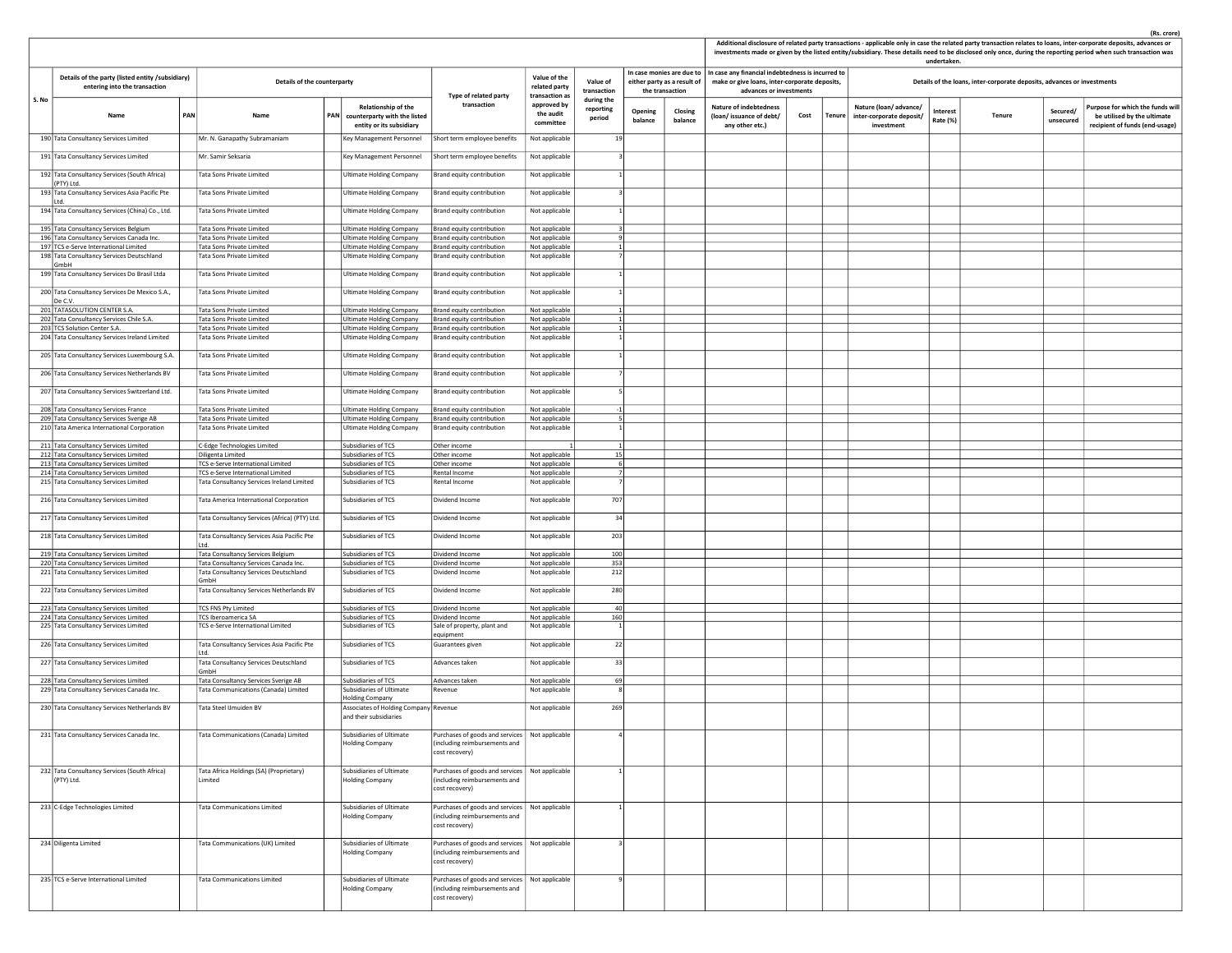|       |                                                                                        |            |                                                                                        |     |                                                                                 |                                                                                                                                   |                                                 |                                   |                    |                                                                             |                                                                                                                               |      |               |                                                                 | undertaken.          |                                                                         |                       | Additional disclosure of related party transactions - applicable only in case the related party transaction relates to loans, inter-corporate deposits, advances or<br>investments made or given by the listed entity/subsidiary. These details need to be disclosed only once, during the reporting period when such transaction was |
|-------|----------------------------------------------------------------------------------------|------------|----------------------------------------------------------------------------------------|-----|---------------------------------------------------------------------------------|-----------------------------------------------------------------------------------------------------------------------------------|-------------------------------------------------|-----------------------------------|--------------------|-----------------------------------------------------------------------------|-------------------------------------------------------------------------------------------------------------------------------|------|---------------|-----------------------------------------------------------------|----------------------|-------------------------------------------------------------------------|-----------------------|---------------------------------------------------------------------------------------------------------------------------------------------------------------------------------------------------------------------------------------------------------------------------------------------------------------------------------------|
|       | Details of the party (listed entity /subsidiary)<br>entering into the transaction      |            | Details of the counterparty                                                            |     |                                                                                 | Type of related party                                                                                                             | Value of the<br>related party<br>transaction as | Value of<br>transaction           |                    | In case monies are due to<br>either party as a result of<br>the transaction | In case any financial indebtedness is incurred to<br>make or give loans, inter-corporate deposits,<br>advances or investments |      |               |                                                                 |                      | Details of the loans, inter-corporate deposits, advances or investments |                       |                                                                                                                                                                                                                                                                                                                                       |
| S. No | Name                                                                                   | <b>PAN</b> | Name                                                                                   | PAN | Relationship of the<br>counterparty with the listed<br>entity or its subsidiary | transaction                                                                                                                       | approved by<br>the audit<br>committee           | during the<br>reporting<br>period | Opening<br>balance | Closing<br>balance                                                          | <b>Nature of indebtedness</b><br>(loan/issuance of debt/<br>any other etc.)                                                   | Cost | <b>Tenure</b> | Nature (loan/advance/<br>inter-corporate deposit/<br>investment | Interest<br>Rate (%) | Tenure                                                                  | Secured/<br>unsecured | Purpose for which the funds wil<br>be utilised by the ultimate<br>recipient of funds (end-usage)                                                                                                                                                                                                                                      |
|       | 236 Tata Consultancy Services Asia Pacific Pte<br>Ltd.                                 |            | Tata Communications (International) Pte<br>.imited                                     |     | Subsidiaries of Ultimate<br>Holding Company                                     | Purchases of goods and services<br>(including reimbursements and<br>cost recovery)                                                | Not applicable                                  |                                   |                    |                                                                             |                                                                                                                               |      |               |                                                                 |                      |                                                                         |                       |                                                                                                                                                                                                                                                                                                                                       |
|       | 237 C-Edge Technologies Limited                                                        |            | Nelco Network Products Limited                                                         |     | and their subsidiaries                                                          | Associates of Holding Company Purchases of goods and services   Not applicable<br>including reimbursements and<br>cost recovery)  |                                                 |                                   |                    |                                                                             |                                                                                                                               |      |               |                                                                 |                      |                                                                         |                       |                                                                                                                                                                                                                                                                                                                                       |
|       | 238 Tata Consultancy Services Canada Inc.                                              |            | Jaguar Land Rover Limited                                                              |     | and their subsidiaries                                                          | Associates of Holding Company Purchases of goods and services   Not applicable<br>(including reimbursements and<br>cost recovery) |                                                 |                                   |                    |                                                                             |                                                                                                                               |      |               |                                                                 |                      |                                                                         |                       |                                                                                                                                                                                                                                                                                                                                       |
|       | 239 Tata Consultancy Services (South Africa)<br>(PTY) Ltd.                             |            | Tata Africa Holdings (SA) (Proprietary)<br>imited                                      |     | Subsidiaries of Ultimate<br>Holding Company                                     | Facility expenses                                                                                                                 | Not applicable                                  | $\mathbf{1}$                      |                    |                                                                             |                                                                                                                               |      |               |                                                                 |                      |                                                                         |                       |                                                                                                                                                                                                                                                                                                                                       |
|       | 240 Tata Consultancy Services (Africa) (PTY) Ltd.                                      |            | Tata Consultancy Services (South Africa)<br>(PTY) Ltd.                                 |     | Subsidiaries of TCS                                                             | Dividend income                                                                                                                   | Not applicable                                  | 35                                |                    |                                                                             |                                                                                                                               |      |               |                                                                 |                      |                                                                         |                       |                                                                                                                                                                                                                                                                                                                                       |
|       | 241 Tata Consultancy Services Asia Pacific Pte                                         |            | PT Tata Consultancy Services Indonesia                                                 |     | Subsidiaries of TCS                                                             | Dividend income                                                                                                                   | Not applicable                                  | 11                                |                    |                                                                             |                                                                                                                               |      |               |                                                                 |                      |                                                                         |                       |                                                                                                                                                                                                                                                                                                                                       |
|       | 242 Tata Consultancy Services Asia Pacific Pte                                         |            | Tata Consultancy Services (Philippines) Inc.                                           |     | Subsidiaries of TCS                                                             | Dividend income                                                                                                                   | Not applicable                                  | 38                                |                    |                                                                             |                                                                                                                               |      |               |                                                                 |                      |                                                                         |                       |                                                                                                                                                                                                                                                                                                                                       |
|       | litd.<br>243 Tata Consultancy Services Asia Pacific Pte                                |            | Tata Consultancy Services (Thailand) Limited                                           |     | Subsidiaries of TCS                                                             | Dividend income                                                                                                                   | Not applicable                                  | $\overline{9}$                    |                    |                                                                             |                                                                                                                               |      |               |                                                                 |                      |                                                                         |                       |                                                                                                                                                                                                                                                                                                                                       |
|       | litd.<br>244 Tata Consultancy Services Asia Pacific Pte                                |            | Tata Consultancy Services Malaysia Sdn Bhd                                             |     | Subsidiaries of TCS                                                             | Dividend income                                                                                                                   | Not applicable                                  | 23                                |                    |                                                                             |                                                                                                                               |      |               |                                                                 |                      |                                                                         |                       |                                                                                                                                                                                                                                                                                                                                       |
|       | litd.<br>245 Tata Consultancy Services Chile S.A.                                      |            | TATASOLUTION CENTER S.A.                                                               |     | Subsidiaries of TCS                                                             | Dividend income                                                                                                                   | Not applicable                                  | 51                                |                    |                                                                             |                                                                                                                               |      |               |                                                                 |                      |                                                                         |                       |                                                                                                                                                                                                                                                                                                                                       |
|       | 246 Tata Consultancy Services Netherlands BV                                           |            | Tata Consultancy Services Luxembourg S.A.                                              |     | Subsidiaries of TCS                                                             | Dividend income                                                                                                                   | Not applicable                                  | 51                                |                    |                                                                             |                                                                                                                               |      |               |                                                                 |                      |                                                                         |                       |                                                                                                                                                                                                                                                                                                                                       |
|       | 247 TATASOLUTION CENTER S.A.<br>248 TCS FNS Pty Limited                                |            | <b>TCS Inversiones Chile Limitada</b><br>TCS Financial Solutions Australia Pty Limited |     | Subsidiaries of TCS<br>Subsidiaries of TCS                                      | Dividend income<br>Dividend income                                                                                                | Not applicable<br>Not applicable                | $\mathbf{1}$<br>41                |                    |                                                                             |                                                                                                                               |      |               |                                                                 |                      |                                                                         |                       |                                                                                                                                                                                                                                                                                                                                       |
|       |                                                                                        |            |                                                                                        |     |                                                                                 |                                                                                                                                   |                                                 |                                   |                    |                                                                             |                                                                                                                               |      |               |                                                                 |                      |                                                                         |                       |                                                                                                                                                                                                                                                                                                                                       |
|       | 249 TCS Iberoamerica SA<br>250 TCS Iberoamerica SA                                     |            | TCS Inversiones Chile Limitada<br>TCS Uruguay S.A.                                     |     | Subsidiaries of TCS<br>Subsidiaries of TCS                                      | Dividend income<br>Dividend income                                                                                                | Not applicable<br>Not applicable                | 82<br>57                          |                    |                                                                             |                                                                                                                               |      |               |                                                                 |                      |                                                                         |                       |                                                                                                                                                                                                                                                                                                                                       |
|       | 251 TCS Inversiones Chile Limitada                                                     |            | Tata Consultancy Services Chile S.A.                                                   |     | Subsidiaries of TCS                                                             | Dividend income                                                                                                                   | Not applicable                                  | 78                                |                    |                                                                             |                                                                                                                               |      |               |                                                                 |                      |                                                                         |                       |                                                                                                                                                                                                                                                                                                                                       |
|       | 252 TCS Iberoamerica SA                                                                |            | <b>TCS Solution Center S.A.</b>                                                        |     | Subsidiaries of TCS<br>Subsidiaries of TCS                                      | Dividend income                                                                                                                   | Not applicable                                  | 38                                |                    |                                                                             |                                                                                                                               |      |               |                                                                 |                      |                                                                         |                       |                                                                                                                                                                                                                                                                                                                                       |
|       | 253 TCS Uruguay S.A.<br>254 TCS Iberoamerica SA                                        |            | MGDC S.C.<br>Tata Consultancy Services Guatemala, S.A.                                 |     | Subsidiaries of TCS                                                             | Investments made<br>nvestments made                                                                                               | Not applicable<br>Not applicable                | 62                                |                    |                                                                             |                                                                                                                               |      |               |                                                                 |                      |                                                                         |                       |                                                                                                                                                                                                                                                                                                                                       |
|       |                                                                                        |            |                                                                                        |     |                                                                                 |                                                                                                                                   |                                                 |                                   |                    |                                                                             |                                                                                                                               |      |               |                                                                 |                      |                                                                         |                       |                                                                                                                                                                                                                                                                                                                                       |
|       | 255 TCS e-Serve International Limited<br>256 Tata Consultancy Services De Mexico S.A., |            | TCS e-Serve America, Inc.<br>MGDC S.C.                                                 |     | Subsidiaries of TCS<br>Subsidiaries of TCS                                      | Investments redeemed<br>Loans given                                                                                               | Not applicable<br>Not applicable                | 1                                 |                    |                                                                             |                                                                                                                               |      |               | Loan                                                            | 4.50%                | Repayable on demand                                                     | Unsecured             | <b>Business purpose</b>                                                                                                                                                                                                                                                                                                               |
|       | De C.V.<br>257 TCS Uruguay S.A.                                                        |            | Tata Consultancy Services Guatemala, S.A.                                              |     | Subsidiaries of TCS                                                             | Loans given                                                                                                                       | Not applicable                                  | $\mathcal{L}$                     |                    |                                                                             |                                                                                                                               |      |               | Loan                                                            | 4.50%                | Repayable on demand                                                     | Unsecured             | <b>Business purpose</b>                                                                                                                                                                                                                                                                                                               |
|       | 258 TCS Uruguay S.A.                                                                   |            | TCS Iberoamerica SA                                                                    |     | Subsidiaries of TCS                                                             | Loans given                                                                                                                       | Not applicable                                  | $\overline{\phantom{a}}$          |                    |                                                                             |                                                                                                                               |      |               | Loan                                                            | 4.50%                | Repayable on demand                                                     | Unsecured             | <b>Business purpose</b>                                                                                                                                                                                                                                                                                                               |
|       | 259 TCS Iberoamerica SA                                                                |            | TCS Uruguay S.A.                                                                       |     | Subsidiaries of TCS                                                             | Loans given                                                                                                                       | Not applicable                                  | 32                                |                    |                                                                             |                                                                                                                               |      |               | Loan                                                            | 4.50%                | Repayable on demand                                                     | Unsecured             | <b>Business purpose</b>                                                                                                                                                                                                                                                                                                               |
|       | 260 Tata Consultancy Services (China) Co., Ltd.                                        |            | TCS Financial Solutions Beijing Co., Ltd.                                              |     | Subsidiaries of TCS                                                             | Loans given                                                                                                                       | Not applicable                                  |                                   |                    |                                                                             |                                                                                                                               |      |               | Loan                                                            | 7.00%                | Repayable on demand                                                     | Unsecured             | <b>Business purpose</b>                                                                                                                                                                                                                                                                                                               |
|       | 261 TCS Solution Center S.A.                                                           |            | MGDC S.C.                                                                              |     | Subsidiaries of TCS                                                             | Loans given                                                                                                                       | Not applicable                                  |                                   |                    |                                                                             |                                                                                                                               |      |               | Loan                                                            | 4.50%                | Repayable on demand                                                     | Unsecured             | <b>Business purpose</b>                                                                                                                                                                                                                                                                                                               |
|       | 262 MGDC S.C.                                                                          |            | Tata Consultancy Services De Mexico S.A.,<br>De C.V.                                   |     | Subsidiaries of TCS                                                             | <b>Revenue</b>                                                                                                                    | Not applicable                                  | 18                                |                    |                                                                             |                                                                                                                               |      |               |                                                                 |                      |                                                                         |                       |                                                                                                                                                                                                                                                                                                                                       |
|       | 263 PT Tata Consultancy Services Indonesia                                             |            | Tata Consultancy Services Asia Pacific Pte                                             |     | Subsidiaries of TCS                                                             | Revenue                                                                                                                           | Not applicable                                  | 1                                 |                    |                                                                             |                                                                                                                               |      |               |                                                                 |                      |                                                                         |                       |                                                                                                                                                                                                                                                                                                                                       |
|       | 264 Tata Consultancy Services (China) Co., Ltd.                                        |            | Tata Consultancy Services Asia Pacific Pte                                             |     | Subsidiaries of TCS                                                             | Revenue                                                                                                                           | Not applicable                                  |                                   |                    |                                                                             |                                                                                                                               |      |               |                                                                 |                      |                                                                         |                       |                                                                                                                                                                                                                                                                                                                                       |
|       | 265 Tata Consultancy Services (China) Co., Ltd.                                        |            | Tata Consultancy Services Belgium                                                      |     | Subsidiaries of TCS                                                             | Revenue                                                                                                                           | Not applicable                                  |                                   |                    |                                                                             |                                                                                                                               |      |               |                                                                 |                      |                                                                         |                       |                                                                                                                                                                                                                                                                                                                                       |
|       | 266 Tata Consultancy Services (China) Co., Ltd.                                        |            | Tata Consultancy Services Deutschland<br>GmbH                                          |     | Subsidiaries of TCS                                                             | Revenue                                                                                                                           | Not applicable                                  | 12                                |                    |                                                                             |                                                                                                                               |      |               |                                                                 |                      |                                                                         |                       |                                                                                                                                                                                                                                                                                                                                       |
|       | 267 Tata Consultancy Services (China) Co., Ltd.                                        |            | <b>Tata Consultancy Services France</b>                                                |     | Subsidiaries of TCS                                                             | Revenue                                                                                                                           | Not applicable                                  |                                   |                    |                                                                             |                                                                                                                               |      |               |                                                                 |                      |                                                                         |                       |                                                                                                                                                                                                                                                                                                                                       |
|       | 268 Tata Consultancy Services (China) Co., Ltd.                                        |            | Tata Consultancy Services Japan, Ltd.                                                  |     | Subsidiaries of TCS                                                             | Revenue                                                                                                                           | Not applicable                                  |                                   |                    |                                                                             |                                                                                                                               |      |               |                                                                 |                      |                                                                         |                       |                                                                                                                                                                                                                                                                                                                                       |
|       | 269 Tata Consultancy Services (China) Co., Ltd.                                        |            | Tata Consultancy Services Netherlands BV                                               |     | Subsidiaries of TCS                                                             | Revenue                                                                                                                           | Not applicable                                  |                                   |                    |                                                                             |                                                                                                                               |      |               |                                                                 |                      |                                                                         |                       |                                                                                                                                                                                                                                                                                                                                       |
|       | 270 Tata Consultancy Services (China) Co., Ltd.                                        |            | Tata Consultancy Services Sverige AB                                                   |     | Subsidiaries of TCS                                                             | Revenue                                                                                                                           | Not applicable                                  |                                   |                    |                                                                             |                                                                                                                               |      |               |                                                                 |                      |                                                                         |                       |                                                                                                                                                                                                                                                                                                                                       |
|       | 271 Tata Consultancy Services (China) Co., Ltd.                                        |            | Tata Consultancy Services Switzerland Ltd.                                             |     | Subsidiaries of TCS                                                             | Revenue                                                                                                                           | Not applicable                                  |                                   |                    |                                                                             |                                                                                                                               |      |               |                                                                 |                      |                                                                         |                       |                                                                                                                                                                                                                                                                                                                                       |
|       | 272 Tata Consultancy Services (Philippines) Inc.                                       |            | Tata Consultancy Services Asia Pacific Pte                                             |     | Subsidiaries of TCS                                                             | Revenue                                                                                                                           | Not applicable                                  |                                   |                    |                                                                             |                                                                                                                               |      |               |                                                                 |                      |                                                                         |                       |                                                                                                                                                                                                                                                                                                                                       |
|       | 273 Tata Consultancy Services (Philippines) Inc.                                       |            | Tata Consultancy Services France                                                       |     | Subsidiaries of TCS                                                             | Revenue                                                                                                                           | Not applicable                                  |                                   |                    |                                                                             |                                                                                                                               |      |               |                                                                 |                      |                                                                         |                       |                                                                                                                                                                                                                                                                                                                                       |
|       | 274 Tata Consultancy Services (Philippines) Inc.                                       |            | Tata Consultancy Services Netherlands BV                                               |     | Subsidiaries of TCS                                                             | Revenue                                                                                                                           | Not applicable                                  |                                   |                    |                                                                             |                                                                                                                               |      |               |                                                                 |                      |                                                                         |                       |                                                                                                                                                                                                                                                                                                                                       |
|       | 275 Tata Consultancy Services (Philippines) Inc.                                       |            | TCS Financial Solutions Australia Pty Limited                                          |     | Subsidiaries of TCS                                                             | Revenue                                                                                                                           | Not applicable                                  |                                   |                    |                                                                             |                                                                                                                               |      |               |                                                                 |                      |                                                                         |                       |                                                                                                                                                                                                                                                                                                                                       |
|       | 276 Tata Consultancy Services (Portugal)<br>Unipessoal, Limitada                       |            | Tata Consultancy Services Deutschland<br>GmbH                                          |     | Subsidiaries of TCS                                                             | Revenue                                                                                                                           | Not applicable                                  | $\overline{\mathbf{3}}$           |                    |                                                                             |                                                                                                                               |      |               |                                                                 |                      |                                                                         |                       |                                                                                                                                                                                                                                                                                                                                       |
|       | 277 Tata Consultancy Services (Portugal)<br>Unipessoal, Limitada                       |            | Tata Consultancy Services Netherlands BV                                               |     | Subsidiaries of TCS                                                             | Revenue                                                                                                                           | Not applicable                                  | 10                                |                    |                                                                             |                                                                                                                               |      |               |                                                                 |                      |                                                                         |                       |                                                                                                                                                                                                                                                                                                                                       |
|       | 278 Tata Consultancy Services (Portugal)<br>Unipessoal, Limitada                       |            | Tata Consultancy Services Sverige AB                                                   |     | Subsidiaries of TCS                                                             | Revenue                                                                                                                           | Not applicable                                  |                                   |                    |                                                                             |                                                                                                                               |      |               |                                                                 |                      |                                                                         |                       |                                                                                                                                                                                                                                                                                                                                       |
|       | 279 Tata Consultancy Services (Thailand) Limited                                       |            | Tata Consultancy Services Netherlands BV                                               |     | Subsidiaries of TCS                                                             | Revenue                                                                                                                           | Not applicable                                  |                                   |                    |                                                                             |                                                                                                                               |      |               |                                                                 |                      |                                                                         |                       |                                                                                                                                                                                                                                                                                                                                       |
|       | 280 Tata Consultancy Services Asia Pacific Pte<br>litd.                                |            | PT Tata Consultancy Services Indonesia                                                 |     | Subsidiaries of TCS                                                             | Revenue                                                                                                                           | Not applicable                                  |                                   |                    |                                                                             |                                                                                                                               |      |               |                                                                 |                      |                                                                         |                       |                                                                                                                                                                                                                                                                                                                                       |
|       | 281 Tata Consultancy Services Asia Pacific Pte<br>Ltd.                                 |            | Tata Consultancy Services (Philippines) Inc.                                           |     | Subsidiaries of TCS                                                             | Revenue                                                                                                                           | Not applicable                                  |                                   |                    |                                                                             |                                                                                                                               |      |               |                                                                 |                      |                                                                         |                       |                                                                                                                                                                                                                                                                                                                                       |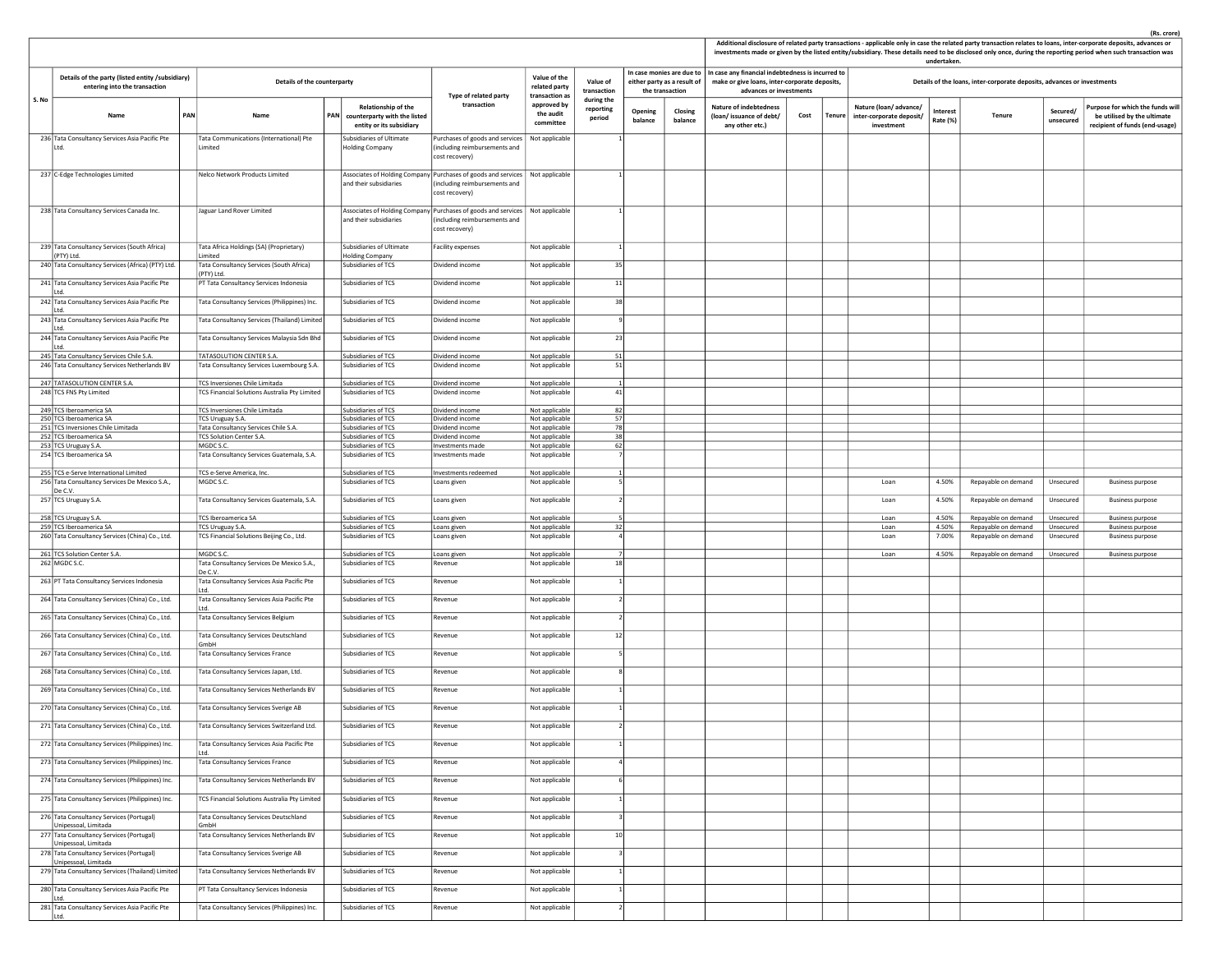|       |                                                                                          |     |                                                                                     |            |                                                                                 |                       |                                                 |                                   |                                                |                          |                                                                                                                               |      |        | undertaken.                                                     |                      |                                                                         | Additional disclosure of related party transactions - applicable only in case the related party transaction relates to loans, inter-corporate deposits, advances or<br>investments made or given by the listed entity/subsidiary. These details need to be disclosed only once, during the reporting period when such transaction was |                                                                                                  |
|-------|------------------------------------------------------------------------------------------|-----|-------------------------------------------------------------------------------------|------------|---------------------------------------------------------------------------------|-----------------------|-------------------------------------------------|-----------------------------------|------------------------------------------------|--------------------------|-------------------------------------------------------------------------------------------------------------------------------|------|--------|-----------------------------------------------------------------|----------------------|-------------------------------------------------------------------------|---------------------------------------------------------------------------------------------------------------------------------------------------------------------------------------------------------------------------------------------------------------------------------------------------------------------------------------|--------------------------------------------------------------------------------------------------|
|       | Details of the party (listed entity /subsidiary)<br>entering into the transaction        |     | Details of the counterparty                                                         |            |                                                                                 | Type of related party | Value of the<br>related party<br>transaction as | Value of<br>transaction           | either party as a result of<br>the transaction | n case monies are due to | In case any financial indebtedness is incurred to<br>make or give loans, inter-corporate deposits,<br>advances or investments |      |        |                                                                 |                      | Details of the loans, inter-corporate deposits, advances or investments |                                                                                                                                                                                                                                                                                                                                       |                                                                                                  |
| S. No | Name                                                                                     | PAN | Name                                                                                | <b>PAN</b> | Relationship of the<br>counterparty with the listed<br>entity or its subsidiary | transaction           | approved by<br>the audit<br>committee           | during the<br>reporting<br>period | Opening<br>balance                             | Closing<br>balance       | <b>Nature of indebtedness</b><br>(loan/issuance of debt/<br>any other etc.)                                                   | Cost | Tenure | Nature (loan/advance/<br>inter-corporate deposit/<br>investment | Interest<br>Rate (%) | Tenure                                                                  | Secured/<br>unsecured                                                                                                                                                                                                                                                                                                                 | Purpose for which the funds wil<br>be utilised by the ultimate<br>recipient of funds (end-usage) |
|       | 282 Tata Consultancy Services Asia Pacific Pte<br>Ltd.                                   |     | Tata Consultancy Services (Thailand) Limited                                        |            | Subsidiaries of TCS                                                             | Revenue               | Not applicable                                  |                                   |                                                |                          |                                                                                                                               |      |        |                                                                 |                      |                                                                         |                                                                                                                                                                                                                                                                                                                                       |                                                                                                  |
|       | 283 Tata Consultancy Services Asia Pacific Pte<br>Ltd.                                   |     | Tata Consultancy Services Deutschland<br>GmbH                                       |            | Subsidiaries of TCS                                                             | Revenue               | Not applicable                                  |                                   |                                                |                          |                                                                                                                               |      |        |                                                                 |                      |                                                                         |                                                                                                                                                                                                                                                                                                                                       |                                                                                                  |
|       | 284 Tata Consultancy Services Asia Pacific Pte<br>litd.                                  |     | Tata Consultancy Services Japan, Ltd.                                               |            | Subsidiaries of TCS                                                             | Revenue               | Not applicable                                  |                                   |                                                |                          |                                                                                                                               |      |        |                                                                 |                      |                                                                         |                                                                                                                                                                                                                                                                                                                                       |                                                                                                  |
|       | 285 Tata Consultancy Services Asia Pacific Pte<br>litd.                                  |     | Tata Consultancy Services Malaysia Sdn Bhd                                          |            | Subsidiaries of TCS                                                             | Revenue               | Not applicable                                  |                                   |                                                |                          |                                                                                                                               |      |        |                                                                 |                      |                                                                         |                                                                                                                                                                                                                                                                                                                                       |                                                                                                  |
|       | 286 Tata Consultancy Services Asia Pacific Pte<br>Ltd.                                   |     | Tata Consultancy Services Netherlands BV                                            |            | Subsidiaries of TCS                                                             | Revenue               | Not applicable                                  |                                   |                                                |                          |                                                                                                                               |      |        |                                                                 |                      |                                                                         |                                                                                                                                                                                                                                                                                                                                       |                                                                                                  |
|       | 287 Tata Consultancy Services Asia Pacific Pte<br>Ltd.                                   |     | Tata Consultancy Services Sverige AB                                                |            | Subsidiaries of TCS                                                             | Revenue               | Not applicable                                  |                                   |                                                |                          |                                                                                                                               |      |        |                                                                 |                      |                                                                         |                                                                                                                                                                                                                                                                                                                                       |                                                                                                  |
|       | 288 Tata Consultancy Services Belgium                                                    |     | Tata Consultancy Services Deutschland<br>GmbH                                       |            | Subsidiaries of TCS                                                             | Revenue               | Not applicable                                  | 19                                |                                                |                          |                                                                                                                               |      |        |                                                                 |                      |                                                                         |                                                                                                                                                                                                                                                                                                                                       |                                                                                                  |
|       | 289 Tata Consultancy Services Belgium<br>290 Tata Consultancy Services Belgium           |     | <b>Tata Consultancy Services France</b><br>Tata Consultancy Services Netherlands BV |            | Subsidiaries of TCS<br>Subsidiaries of TCS                                      | Revenue<br>Revenue    | Not applicable<br>Not applicable                | 10                                |                                                |                          |                                                                                                                               |      |        |                                                                 |                      |                                                                         |                                                                                                                                                                                                                                                                                                                                       |                                                                                                  |
|       | 291 Tata Consultancy Services Belgium                                                    |     | Tata Consultancy Services Sverige AB                                                |            | Subsidiaries of TCS                                                             | Revenue               | Not applicable                                  |                                   |                                                |                          |                                                                                                                               |      |        |                                                                 |                      |                                                                         |                                                                                                                                                                                                                                                                                                                                       |                                                                                                  |
|       | 292 Tata Consultancy Services Belgium                                                    |     | Tata Consultancy Services Switzerland Ltd.                                          |            | Subsidiaries of TCS                                                             | Revenue               | Not applicable                                  |                                   |                                                |                          |                                                                                                                               |      |        |                                                                 |                      |                                                                         |                                                                                                                                                                                                                                                                                                                                       |                                                                                                  |
|       | 293 Tata Consultancy Services Canada Inc.                                                |     | Tata Consultancy Services Deutschland<br>GmbH                                       |            | Subsidiaries of TCS                                                             | Revenue               | Not applicable                                  |                                   |                                                |                          |                                                                                                                               |      |        |                                                                 |                      |                                                                         |                                                                                                                                                                                                                                                                                                                                       |                                                                                                  |
|       | 294 Tata Consultancy Services Canada Inc.                                                |     | Tata Consultancy Services Netherlands BV                                            |            | Subsidiaries of TCS                                                             | Revenue               | Not applicable                                  |                                   |                                                |                          |                                                                                                                               |      |        |                                                                 |                      |                                                                         |                                                                                                                                                                                                                                                                                                                                       |                                                                                                  |
|       | 295 Tata Consultancy Services Canada Inc.                                                |     | Tata Consultancy Services Switzerland Ltd.                                          |            | Subsidiaries of TCS                                                             | Revenue               | Not applicable                                  |                                   |                                                |                          |                                                                                                                               |      |        |                                                                 |                      |                                                                         |                                                                                                                                                                                                                                                                                                                                       |                                                                                                  |
|       | 296 Tata Consultancy Services Chile S.A.                                                 |     | Tata Consultancy Services De Mexico S.A.,<br>De C.V.                                |            | Subsidiaries of TCS                                                             | Revenue               | Not applicable                                  |                                   |                                                |                          |                                                                                                                               |      |        |                                                                 |                      |                                                                         |                                                                                                                                                                                                                                                                                                                                       |                                                                                                  |
|       | 297 Tata Consultancy Services Chile S.A.<br>298 Tata Consultancy Services De Espana S.A. |     | TCS Solution Center S.A.<br>Tata Consultancy Services Belgium                       |            | Subsidiaries of TCS<br>Subsidiaries of TCS                                      | Revenue<br>Revenue    | Not applicable<br>Not applicable                | 11                                |                                                |                          |                                                                                                                               |      |        |                                                                 |                      |                                                                         |                                                                                                                                                                                                                                                                                                                                       |                                                                                                  |
|       | 299 Tata Consultancy Services De Espana S.A.                                             |     | Tata Consultancy Services Deutschland                                               |            | Subsidiaries of TCS                                                             | Revenue               | Not applicable                                  |                                   |                                                |                          |                                                                                                                               |      |        |                                                                 |                      |                                                                         |                                                                                                                                                                                                                                                                                                                                       |                                                                                                  |
|       | 300 Tata Consultancy Services De Espana S.A.                                             |     | GmbH<br><b>Tata Consultancy Services France</b>                                     |            | Subsidiaries of TCS                                                             | Revenue               | Not applicable                                  |                                   |                                                |                          |                                                                                                                               |      |        |                                                                 |                      |                                                                         |                                                                                                                                                                                                                                                                                                                                       |                                                                                                  |
|       | 301 Tata Consultancy Services De Espana S.A.                                             |     | Tata Consultancy Services Netherlands BV                                            |            | Subsidiaries of TCS                                                             | Revenue               | Not applicable                                  |                                   |                                                |                          |                                                                                                                               |      |        |                                                                 |                      |                                                                         |                                                                                                                                                                                                                                                                                                                                       |                                                                                                  |
|       | 302 Tata Consultancy Services De Espana S.A.                                             |     | Tata Consultancy Services Sverige AB                                                |            | Subsidiaries of TCS                                                             | Revenue               | Not applicable                                  | 29                                |                                                |                          |                                                                                                                               |      |        |                                                                 |                      |                                                                         |                                                                                                                                                                                                                                                                                                                                       |                                                                                                  |
|       | 303 Tata Consultancy Services De Espana S.A.                                             |     | Tata Consultancy Services Switzerland Ltd.                                          |            | Subsidiaries of TCS                                                             | Revenue               | Not applicable                                  | 11                                |                                                |                          |                                                                                                                               |      |        |                                                                 |                      |                                                                         |                                                                                                                                                                                                                                                                                                                                       |                                                                                                  |
|       | 304 Tata Consultancy Services De Mexico S.A.,                                            |     | Tata Consultancy Services (Philippines) Inc.                                        |            | Subsidiaries of TCS                                                             | Revenue               | Not applicable                                  |                                   |                                                |                          |                                                                                                                               |      |        |                                                                 |                      |                                                                         |                                                                                                                                                                                                                                                                                                                                       |                                                                                                  |
|       | De C.V.<br>305 Tata Consultancy Services De Mexico S.A.,                                 |     | Tata Consultancy Services Asia Pacific Pte                                          |            | Subsidiaries of TCS                                                             | Revenue               | Not applicable                                  |                                   |                                                |                          |                                                                                                                               |      |        |                                                                 |                      |                                                                         |                                                                                                                                                                                                                                                                                                                                       |                                                                                                  |
|       | De C.V.<br>306 Tata Consultancy Services De Mexico S.A.,                                 |     | Ltd.<br>Tata Consultancy Services Belgium                                           |            | Subsidiaries of TCS                                                             | Revenue               | Not applicable                                  |                                   |                                                |                          |                                                                                                                               |      |        |                                                                 |                      |                                                                         |                                                                                                                                                                                                                                                                                                                                       |                                                                                                  |
|       | De C.V.<br>307 Tata Consultancy Services De Mexico S.A.,                                 |     | Tata Consultancy Services Canada Inc.                                               |            | Subsidiaries of TCS                                                             | Revenue               | Not applicable                                  | 18                                |                                                |                          |                                                                                                                               |      |        |                                                                 |                      |                                                                         |                                                                                                                                                                                                                                                                                                                                       |                                                                                                  |
|       | De C.V<br>308 Tata Consultancy Services De Mexico S.A.,                                  |     | Tata Consultancy Services Chile S.A.                                                |            | Subsidiaries of TCS                                                             | Revenue               | Not applicable                                  |                                   |                                                |                          |                                                                                                                               |      |        |                                                                 |                      |                                                                         |                                                                                                                                                                                                                                                                                                                                       |                                                                                                  |
|       | De C.V.<br>309 Tata Consultancy Services De Mexico S.A.,                                 |     | Tata Consultancy Services De Espana S.A.                                            |            | Subsidiaries of TCS                                                             | Revenue               | Not applicable                                  |                                   |                                                |                          |                                                                                                                               |      |        |                                                                 |                      |                                                                         |                                                                                                                                                                                                                                                                                                                                       |                                                                                                  |
|       | De C.V<br>310 Tata Consultancy Services De Mexico S.A.,                                  |     | Tata Consultancy Services Deutschland                                               |            | Subsidiaries of TCS                                                             | Revenue               | Not applicable                                  |                                   |                                                |                          |                                                                                                                               |      |        |                                                                 |                      |                                                                         |                                                                                                                                                                                                                                                                                                                                       |                                                                                                  |
|       | De C.V.<br>311 Tata Consultancy Services De Mexico S.A.,                                 |     | GmbH<br>Tata Consultancy Services Do Brasil Ltda                                    |            | Subsidiaries of TCS                                                             | Revenue               | Not applicable                                  |                                   |                                                |                          |                                                                                                                               |      |        |                                                                 |                      |                                                                         |                                                                                                                                                                                                                                                                                                                                       |                                                                                                  |
|       | De C.V<br>312 Tata Consultancy Services De Mexico S.A.,                                  |     | Tata Consultancy Services France                                                    |            | Subsidiaries of TCS                                                             | Revenue               | Not applicable                                  |                                   |                                                |                          |                                                                                                                               |      |        |                                                                 |                      |                                                                         |                                                                                                                                                                                                                                                                                                                                       |                                                                                                  |
|       | De C.V.<br>313 Tata Consultancy Services De Mexico S.A.,                                 |     | Tata Consultancy Services Netherlands BV                                            |            | Subsidiaries of TCS                                                             | Revenue               | Not applicable                                  | 10                                |                                                |                          |                                                                                                                               |      |        |                                                                 |                      |                                                                         |                                                                                                                                                                                                                                                                                                                                       |                                                                                                  |
|       | De C.V.<br>314 Tata Consultancy Services De Mexico S.A.,                                 |     | Tata Consultancy Services Sverige AB                                                |            | Subsidiaries of TCS                                                             | Revenue               | Not applicable                                  |                                   |                                                |                          |                                                                                                                               |      |        |                                                                 |                      |                                                                         |                                                                                                                                                                                                                                                                                                                                       |                                                                                                  |
|       | De C.V.<br>315 Tata Consultancy Services De Mexico S.A.,                                 |     | Tata Consultancy Services Switzerland Ltd.                                          |            | Subsidiaries of TCS                                                             | Revenue               | Not applicable                                  | 17                                |                                                |                          |                                                                                                                               |      |        |                                                                 |                      |                                                                         |                                                                                                                                                                                                                                                                                                                                       |                                                                                                  |
|       | De C.V.<br>316 Tata Consultancy Services De Mexico S.A.,                                 |     | TCS Solution Center S.A.                                                            |            | Subsidiaries of TCS                                                             | Revenue               | Not applicable                                  |                                   |                                                |                          |                                                                                                                               |      |        |                                                                 |                      |                                                                         |                                                                                                                                                                                                                                                                                                                                       |                                                                                                  |
|       | De C.V.<br>317 Tata Consultancy Services Deutschland                                     |     | Tata Consultancy Services Belgium                                                   |            | Subsidiaries of TCS                                                             | Revenue               | Not applicable                                  |                                   |                                                |                          |                                                                                                                               |      |        |                                                                 |                      |                                                                         |                                                                                                                                                                                                                                                                                                                                       |                                                                                                  |
|       | GmbH<br>318 Tata Consultancy Services Deutschland                                        |     | Tata Consultancy Services France                                                    |            | Subsidiaries of TCS                                                             | Revenue               | Not applicable                                  |                                   |                                                |                          |                                                                                                                               |      |        |                                                                 |                      |                                                                         |                                                                                                                                                                                                                                                                                                                                       |                                                                                                  |
|       | GmbH<br>319 Tata Consultancy Services Deutschland                                        |     | TCS Italia s.r.l.                                                                   |            | Subsidiaries of TCS                                                             | Revenue               | Not applicable                                  |                                   |                                                |                          |                                                                                                                               |      |        |                                                                 |                      |                                                                         |                                                                                                                                                                                                                                                                                                                                       |                                                                                                  |
|       | GmbH<br>320 Tata Consultancy Services Deutschland                                        |     | Tata Consultancy Services Luxembourg S.A.                                           |            | Subsidiaries of TCS                                                             | Revenue               | Not applicable                                  | 10                                |                                                |                          |                                                                                                                               |      |        |                                                                 |                      |                                                                         |                                                                                                                                                                                                                                                                                                                                       |                                                                                                  |
|       | GmbH<br>321 Tata Consultancy Services Deutschland                                        |     | Tata Consultancy Services Netherlands BV                                            |            | Subsidiaries of TCS                                                             | Revenue               | Not applicable                                  | 48                                |                                                |                          |                                                                                                                               |      |        |                                                                 |                      |                                                                         |                                                                                                                                                                                                                                                                                                                                       |                                                                                                  |
|       | GmbH<br>322 Tata Consultancy Services Deutschland                                        |     | Tata Consultancy Services Sverige AB                                                |            | Subsidiaries of TCS                                                             | Revenue               | Not applicable                                  |                                   |                                                |                          |                                                                                                                               |      |        |                                                                 |                      |                                                                         |                                                                                                                                                                                                                                                                                                                                       |                                                                                                  |
|       | GmbH<br>323 Tata Consultancy Services Deutschland                                        |     | Tata Consultancy Services Switzerland Ltd.                                          |            | Subsidiaries of TCS                                                             | Revenue               | Not applicable                                  | 31                                |                                                |                          |                                                                                                                               |      |        |                                                                 |                      |                                                                         |                                                                                                                                                                                                                                                                                                                                       |                                                                                                  |
|       | <b>GmbH</b><br>324 Tata Consultancy Services Deutschland                                 |     | <b>TCS Technology Solutions AG</b>                                                  |            | Subsidiaries of TCS                                                             | Revenue               | Not applicable                                  | 13                                |                                                |                          |                                                                                                                               |      |        |                                                                 |                      |                                                                         |                                                                                                                                                                                                                                                                                                                                       |                                                                                                  |
|       | GmbH<br>325 Tata Consultancy Services Do Brasil Ltda                                     |     | Tata Consultancy Services Deutschland                                               |            | Subsidiaries of TCS                                                             | Revenue               | Not applicable                                  |                                   |                                                |                          |                                                                                                                               |      |        |                                                                 |                      |                                                                         |                                                                                                                                                                                                                                                                                                                                       |                                                                                                  |
|       | 326 Tata Consultancy Services Do Brasil Ltda                                             |     | imbH<br>Tata Consultancy Services France                                            |            | Subsidiaries of TCS                                                             | Revenue               | Not applicable                                  |                                   |                                                |                          |                                                                                                                               |      |        |                                                                 |                      |                                                                         |                                                                                                                                                                                                                                                                                                                                       |                                                                                                  |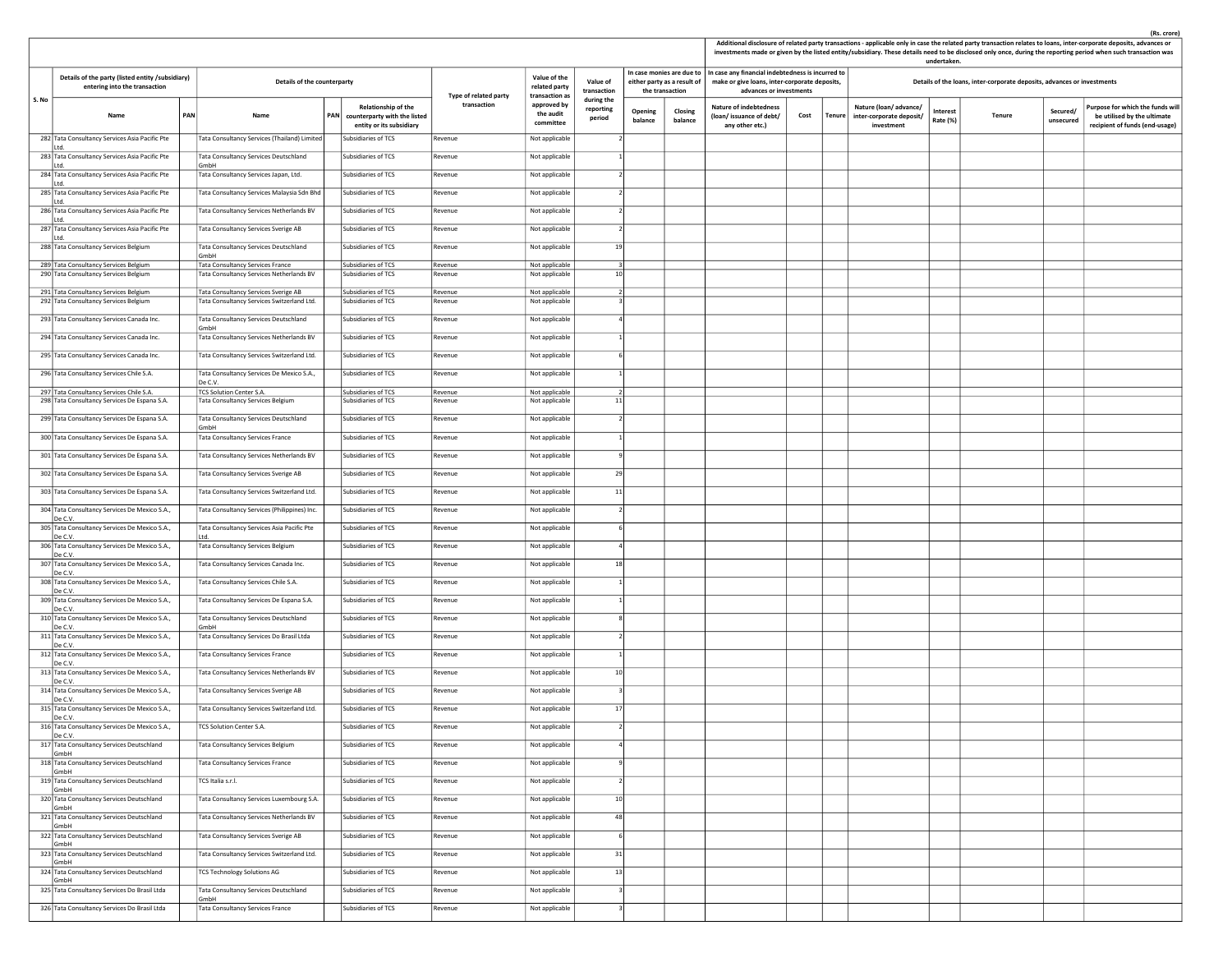|       |                                                                                   |     |                                                                                   |            |                                                                                 |                       |                                                 |                                   |                                                |                           |                                                                                                                               |      |        |                                                                 | undertaken.          |                                                                         |                       | (Rs. crore)<br>Additional disclosure of related party transactions - applicable only in case the related party transaction relates to loans, inter-corporate deposits, advances or<br>investments made or given by the listed entity/subsidiary. These details need to be disclosed only once, during the reporting period when such transaction was |
|-------|-----------------------------------------------------------------------------------|-----|-----------------------------------------------------------------------------------|------------|---------------------------------------------------------------------------------|-----------------------|-------------------------------------------------|-----------------------------------|------------------------------------------------|---------------------------|-------------------------------------------------------------------------------------------------------------------------------|------|--------|-----------------------------------------------------------------|----------------------|-------------------------------------------------------------------------|-----------------------|------------------------------------------------------------------------------------------------------------------------------------------------------------------------------------------------------------------------------------------------------------------------------------------------------------------------------------------------------|
|       | Details of the party (listed entity /subsidiary)<br>entering into the transaction |     | Details of the counterparty                                                       |            |                                                                                 | Type of related party | Value of the<br>related party<br>transaction as | Value of<br>transaction           | either party as a result of<br>the transaction | In case monies are due to | In case any financial indebtedness is incurred to<br>make or give loans, inter-corporate deposits,<br>advances or investments |      |        |                                                                 |                      | Details of the loans, inter-corporate deposits, advances or investments |                       |                                                                                                                                                                                                                                                                                                                                                      |
| S. No | Name                                                                              | PAN | Name                                                                              | <b>PAN</b> | Relationship of the<br>counterparty with the listed<br>entity or its subsidiary | transaction           | approved by<br>the audit<br>committee           | during the<br>reporting<br>period | Opening<br>balance                             | Closing<br>balance        | <b>Nature of indebtedness</b><br>(loan/issuance of debt/<br>any other etc.)                                                   | Cost | Tenure | Nature (loan/advance/<br>inter-corporate deposit/<br>investment | Interest<br>Rate (%) | Tenure                                                                  | Secured/<br>unsecured | urpose for which the funds will<br>be utilised by the ultimate<br>recipient of funds (end-usage)                                                                                                                                                                                                                                                     |
|       | 327 Tata Consultancy Services Do Brasil Ltda                                      |     | Tata Consultancy Services Netherlands BV                                          |            | Subsidiaries of TCS                                                             | Revenue               | Not applicable                                  |                                   |                                                |                           |                                                                                                                               |      |        |                                                                 |                      |                                                                         |                       |                                                                                                                                                                                                                                                                                                                                                      |
|       | 328 Tata Consultancy Services Do Brasil Ltda                                      |     | Tata Consultancy Services Switzerland Ltd.                                        |            | Subsidiaries of TCS                                                             | Revenue               | Not applicable                                  |                                   |                                                |                           |                                                                                                                               |      |        |                                                                 |                      |                                                                         |                       |                                                                                                                                                                                                                                                                                                                                                      |
|       | 329 Tata Consultancy Services France<br>330 Tata Consultancy Services France      |     | Tata Consultancy Services Belgium<br>Tata Consultancy Services Deutschland        |            | Subsidiaries of TCS<br>Subsidiaries of TCS                                      | Revenue<br>Revenue    | Not applicable                                  | -61                               |                                                |                           |                                                                                                                               |      |        |                                                                 |                      |                                                                         |                       |                                                                                                                                                                                                                                                                                                                                                      |
|       | 331 Tata Consultancy Services France                                              |     | 3mbH                                                                              |            |                                                                                 |                       | Not applicable                                  |                                   |                                                |                           |                                                                                                                               |      |        |                                                                 |                      |                                                                         |                       |                                                                                                                                                                                                                                                                                                                                                      |
|       | 332 Tata Consultancy Services France                                              |     | TCS Italia s.r.l.<br>Tata Consultancy Services Netherlands BV                     |            | Subsidiaries of TCS<br>Subsidiaries of TCS                                      | Revenue<br>Revenue    | Not applicable<br>Not applicable                |                                   |                                                |                           |                                                                                                                               |      |        |                                                                 |                      |                                                                         |                       |                                                                                                                                                                                                                                                                                                                                                      |
|       | 333 Tata Consultancy Services France                                              |     | Tata Consultancy Services Switzerland Ltd.                                        |            | Subsidiaries of TCS                                                             | Revenue               | Not applicable                                  |                                   |                                                |                           |                                                                                                                               |      |        |                                                                 |                      |                                                                         |                       |                                                                                                                                                                                                                                                                                                                                                      |
|       | 334 Tata Consultancy Services Ireland Limited                                     |     | Diligenta Limited                                                                 |            | Subsidiaries of TCS                                                             | Revenue               | Not applicable                                  |                                   |                                                |                           |                                                                                                                               |      |        |                                                                 |                      |                                                                         |                       |                                                                                                                                                                                                                                                                                                                                                      |
|       | 335 Tata Consultancy Services Ireland Limited                                     |     | Tata Consultancy Services Netherlands BV                                          |            | Subsidiaries of TCS                                                             | Revenue               | Not applicable                                  |                                   |                                                |                           |                                                                                                                               |      |        |                                                                 |                      |                                                                         |                       |                                                                                                                                                                                                                                                                                                                                                      |
|       | 336 TCS Italia s.r.l.                                                             |     | Tata Consultancy Services Belgium                                                 |            | Subsidiaries of TCS                                                             | Revenue               | Not applicable                                  |                                   |                                                |                           |                                                                                                                               |      |        |                                                                 |                      |                                                                         |                       |                                                                                                                                                                                                                                                                                                                                                      |
|       | 337 TCS Italia s.r.l.                                                             |     | Tata Consultancy Services Deutschland<br>GmbH                                     |            | Subsidiaries of TCS                                                             | Revenue               | Not applicable                                  | $\alpha$                          |                                                |                           |                                                                                                                               |      |        |                                                                 |                      |                                                                         |                       |                                                                                                                                                                                                                                                                                                                                                      |
|       | 338 TCS Italia s.r.l.<br>339 TCS Italia s.r.l.                                    |     | Tata Consultancy Services France<br>Tata Consultancy Services Netherlands BV      |            | Subsidiaries of TCS<br>Subsidiaries of TCS                                      | Revenue<br>Revenue    | Not applicable<br>Not applicable                |                                   |                                                |                           |                                                                                                                               |      |        |                                                                 |                      |                                                                         |                       |                                                                                                                                                                                                                                                                                                                                                      |
|       | 340 TCS Italia s.r.l.                                                             |     | Tata Consultancy Services Osterreich GmbH                                         |            | Subsidiaries of TCS                                                             | Revenue               | Not applicable                                  |                                   |                                                |                           |                                                                                                                               |      |        |                                                                 |                      |                                                                         |                       |                                                                                                                                                                                                                                                                                                                                                      |
|       | 341 Tata Consultancy Services Japan, Ltd.                                         |     | Tata Consultancy Services Deutschland                                             |            | Subsidiaries of TCS                                                             | Revenue               | Not applicable                                  |                                   |                                                |                           |                                                                                                                               |      |        |                                                                 |                      |                                                                         |                       |                                                                                                                                                                                                                                                                                                                                                      |
|       | 342 Tata Consultancy Services Japan, Ltd.                                         |     | GmbH<br>Tata Consultancy Services Netherlands BV                                  |            | Subsidiaries of TCS                                                             | Revenue               | Not applicable                                  |                                   |                                                |                           |                                                                                                                               |      |        |                                                                 |                      |                                                                         |                       |                                                                                                                                                                                                                                                                                                                                                      |
|       | 343 Tata Consultancy Services Luxembourg S.A.                                     |     |                                                                                   |            | Subsidiaries of TCS                                                             | Revenue               | Not applicable                                  |                                   |                                                |                           |                                                                                                                               |      |        |                                                                 |                      |                                                                         |                       |                                                                                                                                                                                                                                                                                                                                                      |
|       |                                                                                   |     | Tata Consultancy Services Canada Inc.<br>Tata Consultancy Services Netherlands BV |            | Subsidiaries of TCS                                                             |                       |                                                 |                                   |                                                |                           |                                                                                                                               |      |        |                                                                 |                      |                                                                         |                       |                                                                                                                                                                                                                                                                                                                                                      |
|       | 344 Tata Consultancy Services Luxembourg S.A.                                     |     |                                                                                   |            |                                                                                 | Revenue               | Not applicable                                  |                                   |                                                |                           |                                                                                                                               |      |        |                                                                 |                      |                                                                         |                       |                                                                                                                                                                                                                                                                                                                                                      |
|       | 345 Tata Consultancy Services Malaysia Sdn Bhd                                    |     | PT Tata Consultancy Services Indonesia                                            |            | Subsidiaries of TCS                                                             | Revenue               | Not applicable                                  |                                   |                                                |                           |                                                                                                                               |      |        |                                                                 |                      |                                                                         |                       |                                                                                                                                                                                                                                                                                                                                                      |
|       | 346 Tata Consultancy Services Malaysia Sdn Bhd                                    |     | Tata Consultancy Services (Philippines) Inc.                                      |            | Subsidiaries of TCS                                                             | Revenue               | Not applicable                                  |                                   |                                                |                           |                                                                                                                               |      |        |                                                                 |                      |                                                                         |                       |                                                                                                                                                                                                                                                                                                                                                      |
|       | 347 Tata Consultancy Services Malaysia Sdn Bhd                                    |     | Tata Consultancy Services Asia Pacific Pte<br>td.                                 |            | Subsidiaries of TCS                                                             | Revenue               | Not applicable                                  |                                   |                                                |                           |                                                                                                                               |      |        |                                                                 |                      |                                                                         |                       |                                                                                                                                                                                                                                                                                                                                                      |
|       | 348 Tata Consultancy Services Malaysia Sdn Bhd                                    |     | Tata Consultancy Services Deutschland<br><b>GmbH</b>                              |            | Subsidiaries of TCS                                                             | Revenue               | Not applicable                                  |                                   |                                                |                           |                                                                                                                               |      |        |                                                                 |                      |                                                                         |                       |                                                                                                                                                                                                                                                                                                                                                      |
|       | 349 Tata Consultancy Services Malaysia Sdn Bhd                                    |     | <b>Tata Consultancy Services France</b>                                           |            | Subsidiaries of TCS                                                             | Revenue               | Not applicable                                  |                                   |                                                |                           |                                                                                                                               |      |        |                                                                 |                      |                                                                         |                       |                                                                                                                                                                                                                                                                                                                                                      |
|       | 350 Tata Consultancy Services Malaysia Sdn Bhd                                    |     | Tata Consultancy Services Netherlands BV                                          |            | Subsidiaries of TCS                                                             | Revenue               | Not applicable                                  |                                   |                                                |                           |                                                                                                                               |      |        |                                                                 |                      |                                                                         |                       |                                                                                                                                                                                                                                                                                                                                                      |
|       | 351 Tata Consultancy Services Malaysia Sdn Bhd                                    |     | Tata Consultancy Services Switzerland Ltd.                                        |            | Subsidiaries of TCS                                                             | Revenue               | Not applicable                                  |                                   |                                                |                           |                                                                                                                               |      |        |                                                                 |                      |                                                                         |                       |                                                                                                                                                                                                                                                                                                                                                      |
|       | 352 Tata Consultancy Services Netherlands BV                                      |     | Tata Consultancy Services Belgium                                                 |            | Subsidiaries of TCS                                                             | Revenue               | Not applicable                                  | 25                                |                                                |                           |                                                                                                                               |      |        |                                                                 |                      |                                                                         |                       |                                                                                                                                                                                                                                                                                                                                                      |
|       | 353 Tata Consultancy Services Netherlands BV                                      |     | Tata Consultancy Services Canada Inc.                                             |            | Subsidiaries of TCS                                                             | Revenue               | Not applicable                                  |                                   |                                                |                           |                                                                                                                               |      |        |                                                                 |                      |                                                                         |                       |                                                                                                                                                                                                                                                                                                                                                      |
|       | 354 Tata Consultancy Services Netherlands BV                                      |     | Tata Consultancy Services Deutschland<br>GmbH                                     |            | Subsidiaries of TCS                                                             | Revenue               | Not applicable                                  | 21                                |                                                |                           |                                                                                                                               |      |        |                                                                 |                      |                                                                         |                       |                                                                                                                                                                                                                                                                                                                                                      |
|       | 355 Tata Consultancy Services Netherlands BV                                      |     | Tata Consultancy Services France                                                  |            | Subsidiaries of TCS                                                             | Revenue               | Not applicable                                  |                                   |                                                |                           |                                                                                                                               |      |        |                                                                 |                      |                                                                         |                       |                                                                                                                                                                                                                                                                                                                                                      |
|       | 356 Tata Consultancy Services Netherlands BV                                      |     | TCS Italia s.r.l.                                                                 |            | Subsidiaries of TCS                                                             | Revenue               | Not applicable                                  |                                   |                                                |                           |                                                                                                                               |      |        |                                                                 |                      |                                                                         |                       |                                                                                                                                                                                                                                                                                                                                                      |
|       | 357 Tata Consultancy Services Netherlands BV                                      |     | Tata Consultancy Services Luxembourg S.A.                                         |            | Subsidiaries of TCS                                                             | Revenue               | Not applicable                                  |                                   |                                                |                           |                                                                                                                               |      |        |                                                                 |                      |                                                                         |                       |                                                                                                                                                                                                                                                                                                                                                      |
|       | 358 Tata Consultancy Services Netherlands BV                                      |     | Tata Consultancy Services Sverige AB                                              |            | Subsidiaries of TCS                                                             | Revenue               | Not applicable                                  | 16                                |                                                |                           |                                                                                                                               |      |        |                                                                 |                      |                                                                         |                       |                                                                                                                                                                                                                                                                                                                                                      |
|       | 359 Tata Consultancy Services Netherlands BV                                      |     | Tata Consultancy Services Switzerland Ltd.                                        |            | Subsidiaries of TCS                                                             | Revenue               | Not applicable                                  | 21                                |                                                |                           |                                                                                                                               |      |        |                                                                 |                      |                                                                         |                       |                                                                                                                                                                                                                                                                                                                                                      |
|       | 360 Tata Consultancy Services Osterreich GmbH                                     |     | Tata Consultancy Services Deutschland                                             |            | Subsidiaries of TCS                                                             | Revenue               | Not applicable                                  |                                   |                                                |                           |                                                                                                                               |      |        |                                                                 |                      |                                                                         |                       |                                                                                                                                                                                                                                                                                                                                                      |
|       | 361 Tata Consultancy Services Sverige AB                                          |     | GmbH<br>Tata Consultancy Services Belgium                                         |            | Subsidiaries of TCS                                                             | Revenue               | Not applicable                                  |                                   |                                                |                           |                                                                                                                               |      |        |                                                                 |                      |                                                                         |                       |                                                                                                                                                                                                                                                                                                                                                      |
|       | 362 Tata Consultancy Services Sverige AB                                          |     | Tata Consultancy Services Netherlands BV                                          |            | Subsidiaries of TCS                                                             | Revenue               | Not applicable                                  | 10                                |                                                |                           |                                                                                                                               |      |        |                                                                 |                      |                                                                         |                       |                                                                                                                                                                                                                                                                                                                                                      |
|       | 363 Tata Consultancy Services Switzerland Ltd.                                    |     | Tata Consultancy Services Asia Pacific Pte<br>td.                                 |            | Subsidiaries of TCS                                                             | Revenue               | Not applicable                                  |                                   |                                                |                           |                                                                                                                               |      |        |                                                                 |                      |                                                                         |                       |                                                                                                                                                                                                                                                                                                                                                      |
|       | 364 Tata Consultancy Services Switzerland Ltd.                                    |     | Tata Consultancy Services Belgium                                                 |            | Subsidiaries of TCS                                                             | Revenue               | Not applicable                                  |                                   |                                                |                           |                                                                                                                               |      |        |                                                                 |                      |                                                                         |                       |                                                                                                                                                                                                                                                                                                                                                      |
|       | 365 Tata Consultancy Services Switzerland Ltd.                                    |     | Tata Consultancy Services Deutschland<br><b>GmbH</b>                              |            | Subsidiaries of TCS                                                             | Revenue               | Not applicable                                  |                                   |                                                |                           |                                                                                                                               |      |        |                                                                 |                      |                                                                         |                       |                                                                                                                                                                                                                                                                                                                                                      |
|       | 366 Tata Consultancy Services Switzerland Ltd.                                    |     | Tata Consultancy Services France                                                  |            | Subsidiaries of TCS                                                             | Revenue               | Not applicable                                  |                                   |                                                |                           |                                                                                                                               |      |        |                                                                 |                      |                                                                         |                       |                                                                                                                                                                                                                                                                                                                                                      |
|       | 367 Tata Consultancy Services Switzerland Ltd.                                    |     | Tata Consultancy Services Ireland Limited                                         |            | Subsidiaries of TCS                                                             | Revenue               | Not applicable                                  |                                   |                                                |                           |                                                                                                                               |      |        |                                                                 |                      |                                                                         |                       |                                                                                                                                                                                                                                                                                                                                                      |
|       | 368 Tata Consultancy Services Switzerland Ltd.                                    |     | Tata Consultancy Services Netherlands BV                                          |            | Subsidiaries of TCS                                                             | Revenue               | Not applicable                                  |                                   |                                                |                           |                                                                                                                               |      |        |                                                                 |                      |                                                                         |                       |                                                                                                                                                                                                                                                                                                                                                      |
|       | 369 TCS Business Services GmbH                                                    |     | Tata Consultancy Services Deutschland                                             |            | Subsidiaries of TCS                                                             | Revenue               | Not applicable                                  | 80                                |                                                |                           |                                                                                                                               |      |        |                                                                 |                      |                                                                         |                       |                                                                                                                                                                                                                                                                                                                                                      |
|       | 370 TCS Solution Center S.A.                                                      |     | GmbH<br>Tata Consultancy Services Asia Pacific Pte                                |            | Subsidiaries of TCS                                                             | Revenue               | Not applicable                                  |                                   |                                                |                           |                                                                                                                               |      |        |                                                                 |                      |                                                                         |                       |                                                                                                                                                                                                                                                                                                                                                      |
|       | 371 TCS Solution Center S.A.                                                      |     | Ltd.<br>Tata Consultancy Services De Mexico S.A.,                                 |            | Subsidiaries of TCS                                                             | Revenue               | Not applicable                                  | -31                               |                                                |                           |                                                                                                                               |      |        |                                                                 |                      |                                                                         |                       |                                                                                                                                                                                                                                                                                                                                                      |
|       | 372 TCS Solution Center S.A.                                                      |     | De C.V.<br>Tata Consultancy Services Switzerland Ltd.                             |            | Subsidiaries of TCS                                                             | Revenue               | Not applicable                                  |                                   |                                                |                           |                                                                                                                               |      |        |                                                                 |                      |                                                                         |                       |                                                                                                                                                                                                                                                                                                                                                      |
|       |                                                                                   |     |                                                                                   |            |                                                                                 |                       |                                                 |                                   |                                                |                           |                                                                                                                               |      |        |                                                                 |                      |                                                                         |                       |                                                                                                                                                                                                                                                                                                                                                      |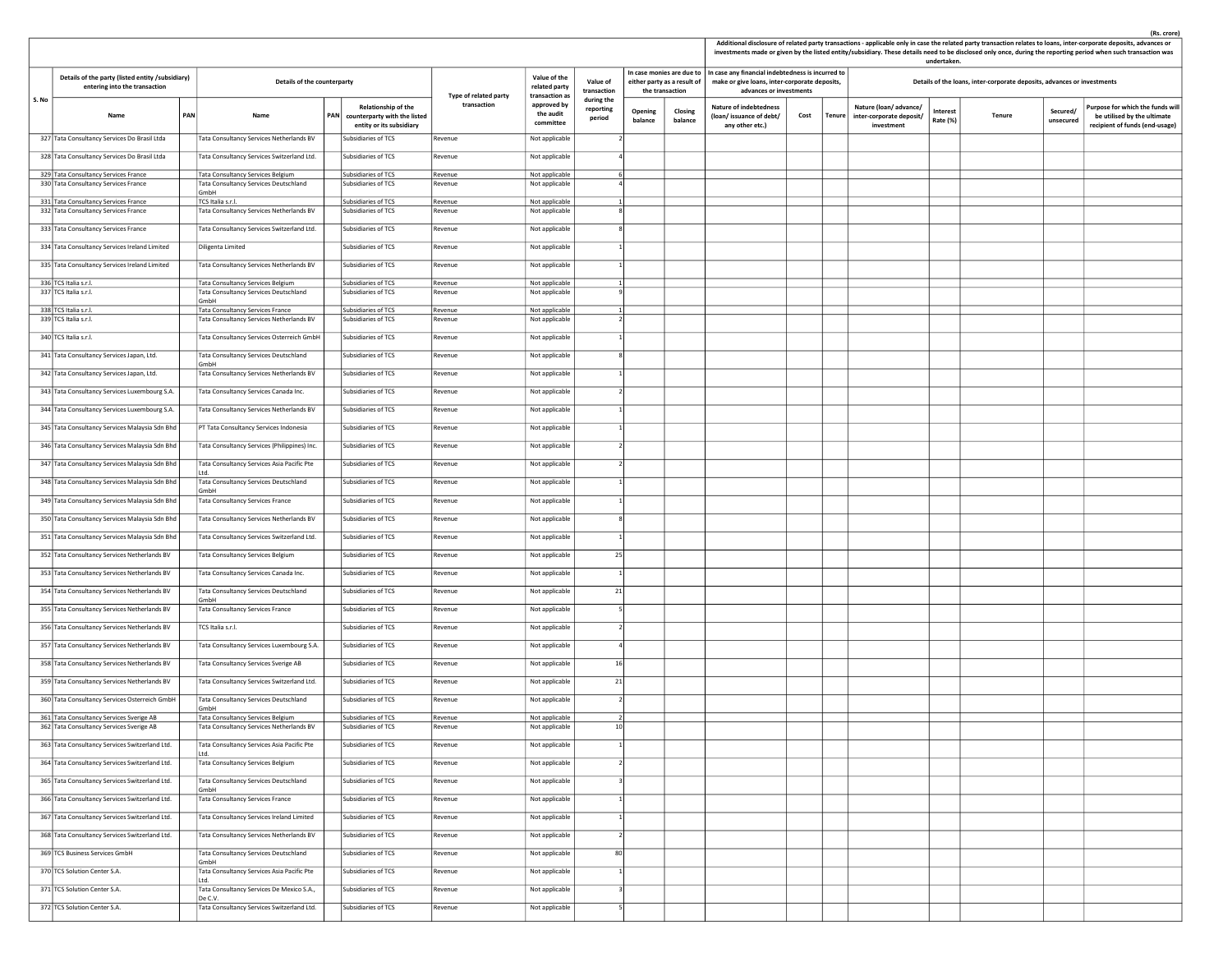|       |                                                                                   |     |                                                                                   |                                                                                        |                                                                |                                                 |                                   |                    |                                                |                                                                                                                                                             |      | ents made or given by the insted entity, subsidiary. These at             | undertaken.          |                                                                         |                       |                                                                                                   |
|-------|-----------------------------------------------------------------------------------|-----|-----------------------------------------------------------------------------------|----------------------------------------------------------------------------------------|----------------------------------------------------------------|-------------------------------------------------|-----------------------------------|--------------------|------------------------------------------------|-------------------------------------------------------------------------------------------------------------------------------------------------------------|------|---------------------------------------------------------------------------|----------------------|-------------------------------------------------------------------------|-----------------------|---------------------------------------------------------------------------------------------------|
|       | Details of the party (listed entity /subsidiary)<br>entering into the transaction |     | Details of the counterparty                                                       |                                                                                        | Type of related party                                          | Value of the<br>related party<br>transaction as | Value of<br>transaction           |                    | either party as a result of<br>the transaction | In case monies are due to $ $ In case any financial indebtedness is incurred to<br>make or give loans, inter-corporate deposits,<br>advances or investments |      |                                                                           |                      | Details of the loans, inter-corporate deposits, advances or investments |                       |                                                                                                   |
| S. No | Name                                                                              | PAN | Name                                                                              | Relationship of the<br>PAN<br>counterparty with the listed<br>entity or its subsidiary | transaction                                                    | approved by<br>the audit<br>committee           | during the<br>reporting<br>period | Opening<br>balance | Closing<br>balance                             | <b>Nature of indebtedness</b><br>(loan/issuance of debt/<br>any other etc.)                                                                                 | Cost | Nature (loan/advance/<br>Tenure<br>inter-corporate deposit/<br>investment | Interest<br>Rate (%) | Tenure                                                                  | Secured/<br>unsecured | Purpose for which the funds will<br>be utilised by the ultimate<br>recipient of funds (end-usage) |
|       | 373 TCS Solution Center S.A.<br>374 TCS e-Serve International Limited             |     | TATASOLUTION CENTER S.A.<br>Tata Consultancy Services Switzerland Ltd.            | ubsidiaries of TCS<br>Subsidiaries of TCS                                              | Revenue<br>Revenue                                             | Not applicable<br>Not applicable                |                                   |                    |                                                |                                                                                                                                                             |      |                                                                           |                      |                                                                         |                       |                                                                                                   |
|       |                                                                                   |     |                                                                                   |                                                                                        |                                                                |                                                 |                                   |                    |                                                |                                                                                                                                                             |      |                                                                           |                      |                                                                         |                       |                                                                                                   |
|       | 375 TCS Inversiones Chile Limitada<br>376 TCS Inversiones Chile Limitada          |     | Tata Consultancy Services Chile S.A.<br>Tata Consultancy Services De Mexico S.A., | Subsidiaries of TCS<br>Subsidiaries of TCS                                             | Revenue<br>Revenue                                             | Not applicable                                  |                                   |                    |                                                |                                                                                                                                                             |      |                                                                           |                      |                                                                         |                       |                                                                                                   |
|       |                                                                                   |     | De C.V.                                                                           |                                                                                        |                                                                | Not applicable                                  |                                   |                    |                                                |                                                                                                                                                             |      |                                                                           |                      |                                                                         |                       |                                                                                                   |
|       | 377 TCS Inversiones Chile Limitada                                                |     | TATASOLUTION CENTER S.A.                                                          | Subsidiaries of TCS                                                                    | Revenue                                                        | Not applicable                                  |                                   |                    |                                                |                                                                                                                                                             |      |                                                                           |                      |                                                                         |                       |                                                                                                   |
|       | 378 TCS Inversiones Chile Limitada<br>379 TCS Inversiones Chile Limitada          |     | TCS Solution Center S.A.<br>TCS Uruguay S.A.                                      | Subsidiaries of TCS<br>Subsidiaries of TCS                                             | Revenue<br>Revenue                                             | Not applicable<br>Not applicable                |                                   |                    |                                                |                                                                                                                                                             |      |                                                                           |                      |                                                                         |                       |                                                                                                   |
|       | 380 TCS Solution Center S.A.                                                      |     | Tata Consultancy Services Belgium                                                 | Subsidiaries of TCS                                                                    | Revenue                                                        | Not applicable                                  | $\mathbf{\mathcal{R}}$            |                    |                                                |                                                                                                                                                             |      |                                                                           |                      |                                                                         |                       |                                                                                                   |
|       | 381 TCS Solution Center S.A.                                                      |     | Tata Consultancy Services Canada Inc.                                             | Subsidiaries of TCS                                                                    | Revenue                                                        | Not applicable                                  |                                   |                    |                                                |                                                                                                                                                             |      |                                                                           |                      |                                                                         |                       |                                                                                                   |
|       | 382 TCS Solution Center S.A.                                                      |     | Tata Consultancy Services France                                                  | Subsidiaries of TCS                                                                    | Revenue                                                        | Not applicable                                  |                                   |                    |                                                |                                                                                                                                                             |      |                                                                           |                      |                                                                         |                       |                                                                                                   |
|       | 383 TCS Technology Solutions AG                                                   |     | Tata Consultancy Services Deutschland<br>GmbH                                     | Subsidiaries of TCS                                                                    | Revenue                                                        | Not applicable                                  | 18                                |                    |                                                |                                                                                                                                                             |      |                                                                           |                      |                                                                         |                       |                                                                                                   |
|       | 384 TCS Uruguay S.A.                                                              |     | Tata Consultancy Services Canada Inc.                                             | Subsidiaries of TCS                                                                    | Revenue                                                        | Not applicable                                  | 14<br>$\mathbf{3}$                |                    |                                                |                                                                                                                                                             |      |                                                                           |                      |                                                                         |                       |                                                                                                   |
|       | 385 TCS Uruguay S.A.                                                              |     | Tata Consultancy Services Deutschland<br>GmbH                                     | Subsidiaries of TCS                                                                    | Revenue                                                        | Not applicable                                  |                                   |                    |                                                |                                                                                                                                                             |      |                                                                           |                      |                                                                         |                       |                                                                                                   |
|       | 386 TCS Uruguay S.A.                                                              |     | Tata Consultancy Services Do Brasil Ltda                                          | Subsidiaries of TCS                                                                    | Revenue                                                        | Not applicable                                  |                                   |                    |                                                |                                                                                                                                                             |      |                                                                           |                      |                                                                         |                       |                                                                                                   |
|       | 387 TCS Uruguay S.A.                                                              |     | Tata Consultancy Services France                                                  | Subsidiaries of TCS                                                                    | Revenue                                                        | Not applicable                                  |                                   |                    |                                                |                                                                                                                                                             |      |                                                                           |                      |                                                                         |                       |                                                                                                   |
|       | 388 TCS Uruguay S.A.                                                              |     | Tata Consultancy Services Switzerland Ltd.                                        | Subsidiaries of TCS                                                                    | Revenue                                                        | Not applicable                                  |                                   |                    |                                                |                                                                                                                                                             |      |                                                                           |                      |                                                                         |                       |                                                                                                   |
|       | 389 TCS Iberoamerica SA                                                           |     | TCS Solution Center S.A.                                                          | Subsidiaries of TCS                                                                    | Deposits received                                              | Not applicable                                  | 37                                |                    |                                                |                                                                                                                                                             |      |                                                                           |                      |                                                                         |                       |                                                                                                   |
|       | 390 Tata Consultancy Services Limited                                             |     | Tata Sons Private Limited                                                         | <b>Holding Company</b>                                                                 | rade receivables, unbilled                                     | Not applicable                                  |                                   |                    | 11                                             |                                                                                                                                                             |      |                                                                           |                      |                                                                         |                       |                                                                                                   |
|       |                                                                                   |     |                                                                                   |                                                                                        | receivables and contract assets                                |                                                 |                                   |                    |                                                |                                                                                                                                                             |      |                                                                           |                      |                                                                         |                       |                                                                                                   |
|       | 391 Tata Consultancy Services Limited                                             |     | <b>Tata SIA Airlines Limited</b>                                                  | Subsidiaries of Ultimate<br><b>Holding Company</b>                                     | rade receivables, unbilled<br>receivables and contract assets  | Not applicable                                  |                                   |                    |                                                |                                                                                                                                                             |      |                                                                           |                      |                                                                         |                       |                                                                                                   |
|       |                                                                                   |     |                                                                                   |                                                                                        |                                                                |                                                 |                                   |                    |                                                |                                                                                                                                                             |      |                                                                           |                      |                                                                         |                       |                                                                                                   |
|       | 392 Tata Consultancy Services Limited                                             |     | Infiniti Retail Limited                                                           | Subsidiaries of Ultimate<br><b>Holding Company</b>                                     | Frade receivables, unbilled<br>receivables and contract assets | Not applicable                                  |                                   | 27                 | 25                                             |                                                                                                                                                             |      |                                                                           |                      |                                                                         |                       |                                                                                                   |
|       | 393 Tata Consultancy Services Limited                                             |     | Tata Advanced Systems Limited                                                     | Subsidiaries of Ultimate<br>Holding Company                                            | Frade receivables, unbilled<br>receivables and contract assets | Not applicable                                  |                                   |                    |                                                |                                                                                                                                                             |      |                                                                           |                      |                                                                         |                       |                                                                                                   |
|       | 394 Tata Consultancy Services Limited                                             |     | <b>Tata Capital Financial Services Limited</b>                                    | Subsidiaries of Ultimate<br><b>Iolding Company</b>                                     | rade receivables, unbilled<br>eceivables and contract assets   | Not applicable                                  |                                   | 23                 | 16                                             |                                                                                                                                                             |      |                                                                           |                      |                                                                         |                       |                                                                                                   |
|       | 395 Tata Consultancy Services Limited                                             |     | Tata Capital Housing Finance Limited                                              | Subsidiaries of Ultimate<br><b>Holding Company</b>                                     | Frade receivables, unbilled<br>receivables and contract assets | Not applicable                                  |                                   |                    |                                                |                                                                                                                                                             |      |                                                                           |                      |                                                                         |                       |                                                                                                   |
|       |                                                                                   |     |                                                                                   |                                                                                        |                                                                |                                                 |                                   |                    |                                                |                                                                                                                                                             |      |                                                                           |                      |                                                                         |                       |                                                                                                   |
|       | 396 Tata Consultancy Services Limited                                             |     | Tata Cleantech Capital Limited                                                    | Subsidiaries of Ultimate<br>Holding Company                                            | Frade receivables, unbilled<br>receivables and contract assets | Not applicable                                  |                                   |                    |                                                |                                                                                                                                                             |      |                                                                           |                      |                                                                         |                       |                                                                                                   |
|       | 397 Tata Consultancy Services Limited                                             |     | <b>Tata Housing Development Company</b><br>Limited                                | Subsidiaries of Ultimate<br><b>Holding Company</b>                                     | Frade receivables, unbilled<br>receivables and contract assets | Not applicable                                  |                                   |                    |                                                |                                                                                                                                                             |      |                                                                           |                      |                                                                         |                       |                                                                                                   |
|       | 398 Tata Consultancy Services Limited                                             |     | Tata Autocomp Systems Limited                                                     | Subsidiaries of Ultimate<br>Holding Company                                            | rade receivables, unbilled<br>receivables and contract assets  | Not applicable                                  |                                   |                    |                                                |                                                                                                                                                             |      |                                                                           |                      |                                                                         |                       |                                                                                                   |
|       | 399 Tata Consultancy Services Limited                                             |     | Tata International Limited                                                        | Subsidiaries of Ultimate<br><b>Holding Company</b>                                     | rade receivables, unbilled<br>eceivables and contract assets   | Not applicable                                  |                                   |                    | 11                                             |                                                                                                                                                             |      |                                                                           |                      |                                                                         |                       |                                                                                                   |
|       | 400 Tata Consultancy Services Limited                                             |     | Tata Uganda Limited                                                               | Subsidiaries of Ultimate                                                               | rade receivables, unbilled                                     | Not applicable                                  |                                   |                    |                                                |                                                                                                                                                             |      |                                                                           |                      |                                                                         |                       |                                                                                                   |
|       |                                                                                   |     |                                                                                   | <b>Holding Company</b>                                                                 | receivables and contract assets                                |                                                 |                                   |                    |                                                |                                                                                                                                                             |      |                                                                           |                      |                                                                         |                       |                                                                                                   |
|       | 401 Tata Consultancy Services Limited                                             |     | <b>Tata Teleservices Limited</b>                                                  | Subsidiaries of Ultimate<br><b>Holding Company</b>                                     | rade receivables, unbilled<br>receivables and contract assets  | Not applicable                                  |                                   | 13                 | 15                                             |                                                                                                                                                             |      |                                                                           |                      |                                                                         |                       |                                                                                                   |
|       | 402 Tata Consultancy Services Limited                                             |     |                                                                                   |                                                                                        |                                                                |                                                 |                                   |                    |                                                |                                                                                                                                                             |      |                                                                           |                      |                                                                         |                       |                                                                                                   |
|       |                                                                                   |     | Tata Teleservices (Maharashtra) Limited                                           | Subsidiaries of Ultimate<br><b>Holding Company</b>                                     | Frade receivables, unbilled<br>receivables and contract assets | Not applicable                                  |                                   |                    |                                                |                                                                                                                                                             |      |                                                                           |                      |                                                                         |                       |                                                                                                   |
|       | 403 Tata Consultancy Services Limited                                             |     | <b>Tata Communications Limited</b>                                                | Subsidiaries of Ultimate<br>Holding Company                                            | Frade receivables, unbilled<br>receivables and contract assets | Not applicable                                  |                                   | 23                 | 28                                             |                                                                                                                                                             |      |                                                                           |                      |                                                                         |                       |                                                                                                   |
|       | 404 Tata Consultancy Services Limited                                             |     | Tata Communications Collaboration<br>Services Private Limited                     | Subsidiaries of Ultimate<br><b>Holding Company</b>                                     | rade receivables, unbilled<br>receivables and contract assets  | Not applicable                                  |                                   |                    |                                                |                                                                                                                                                             |      |                                                                           |                      |                                                                         |                       |                                                                                                   |
|       | 405 Tata Consultancy Services Limited                                             |     | Tata Communications (America) Inc.                                                | Subsidiaries of Ultimate<br><b>Holding Company</b>                                     | Trade receivables, unbilled<br>receivables and contract assets | Not applicable                                  |                                   |                    |                                                |                                                                                                                                                             |      |                                                                           |                      |                                                                         |                       |                                                                                                   |
|       | 406 Tata Consultancy Services Limited                                             |     | <b>Tata Digital Private Limited</b>                                               | Subsidiaries of Ultimate<br><b>Holding Company</b>                                     | Trade receivables, unbilled<br>receivables and contract assets | Not applicable                                  |                                   | 74                 | 88                                             |                                                                                                                                                             |      |                                                                           |                      |                                                                         |                       |                                                                                                   |
|       | 407 Tata Consultancy Services Limited                                             |     | AirAsia (India) Limited                                                           | Subsidiaries of Ultimate<br><b>Holding Company</b>                                     | Trade receivables, unbilled<br>receivables and contract assets | Not applicable                                  |                                   |                    |                                                |                                                                                                                                                             |      |                                                                           |                      |                                                                         |                       |                                                                                                   |
|       | 408 Tata Consultancy Services Limited                                             |     | Tata AIG General Insurance Company<br>Limited                                     | Subsidiaries of Ultimate<br><b>Holding Company</b>                                     | Frade receivables, unbilled<br>receivables and contract assets | Not applicable                                  |                                   |                    |                                                |                                                                                                                                                             |      |                                                                           |                      |                                                                         |                       |                                                                                                   |
|       | 409 Tata Consultancy Services Limited                                             |     | Tata Electronics Private Limited                                                  | Subsidiaries of Ultimate<br><b>Holding Company</b>                                     | rade receivables, unbilled<br>receivables and contract assets  | Not applicable                                  |                                   |                    |                                                |                                                                                                                                                             |      |                                                                           |                      |                                                                         |                       |                                                                                                   |
|       | 410 Tata Consultancy Services Limited                                             |     | Tata Medical and Diagnostics Limited                                              | Subsidiaries of Ultimate<br><b>Holding Company</b>                                     | Trade receivables, unbilled<br>receivables and contract assets | Not applicable                                  |                                   |                    |                                                |                                                                                                                                                             |      |                                                                           |                      |                                                                         |                       |                                                                                                   |

Additional disclosure of related party transactions - applicable only in case the related party transaction relates to loans, inter-corporate deposits, advances or<br>investments made or eiven by the listed entity/subsidiary. invade or given by the listed entity/subsidiary. These details need to be disclosed only once, during the reporting period when such the reporting period when such that the reporting period when such that the reporting per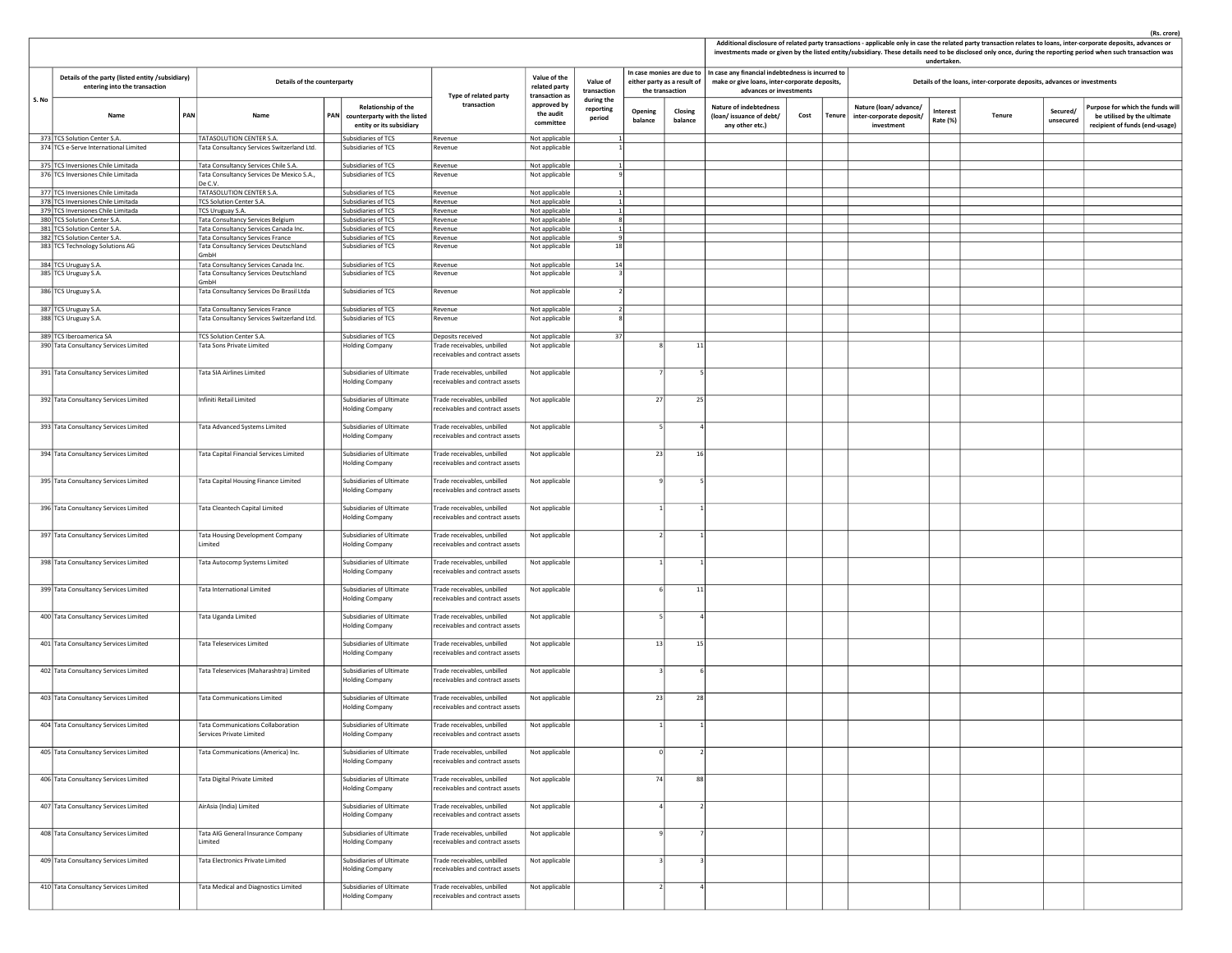|       |                                                                                   |            |                                                                |     |                                                                                     |                                                                                               |                                       |                                   |                    |                             |                                                                             |      |        |                                                                 |                      |                                                                         |                       | (Rs. crore)<br>Additional disclosure of related party transactions - applicable only in case the related party transaction relates to loans, inter-corporate deposits, advances or<br>investments made or given by the listed entity/subsidiary. These details need to be disclosed only once, during the reporting period when such transaction was |
|-------|-----------------------------------------------------------------------------------|------------|----------------------------------------------------------------|-----|-------------------------------------------------------------------------------------|-----------------------------------------------------------------------------------------------|---------------------------------------|-----------------------------------|--------------------|-----------------------------|-----------------------------------------------------------------------------|------|--------|-----------------------------------------------------------------|----------------------|-------------------------------------------------------------------------|-----------------------|------------------------------------------------------------------------------------------------------------------------------------------------------------------------------------------------------------------------------------------------------------------------------------------------------------------------------------------------------|
|       |                                                                                   |            |                                                                |     |                                                                                     |                                                                                               | Value of the                          |                                   |                    | In case monies are due to   | In case any financial indebtedness is incurred to                           |      |        |                                                                 | undertaken.          |                                                                         |                       |                                                                                                                                                                                                                                                                                                                                                      |
|       | Details of the party (listed entity /subsidiary)<br>entering into the transaction |            | Details of the counterparty                                    |     |                                                                                     | Type of related party                                                                         | related party<br>transaction as       | Value of<br>transaction           | the transaction    | either party as a result of | make or give loans, inter-corporate deposits,<br>advances or investments    |      |        |                                                                 |                      | Details of the loans, inter-corporate deposits, advances or investments |                       |                                                                                                                                                                                                                                                                                                                                                      |
| S. No | Name                                                                              | <b>PAN</b> | Name                                                           | PAN | Relationship of the<br>counterparty with the listed<br>entity or its subsidiary     | transaction                                                                                   | approved by<br>the audit<br>committee | during the<br>reporting<br>period | Opening<br>balance | Closing<br>balance          | <b>Nature of indebtedness</b><br>(loan/issuance of debt/<br>any other etc.) | Cost | Tenure | Nature (loan/advance/<br>inter-corporate deposit/<br>investment | Interest<br>Rate (%) | Tenure                                                                  | Secured/<br>unsecured | Purpose for which the funds wil<br>be utilised by the ultimate<br>recipient of funds (end-usage)                                                                                                                                                                                                                                                     |
|       | 411 Tata Consultancy Services Limited                                             |            | Tata Business Hub Limited                                      |     | <b>Subsidiaries of Ultimate</b><br><b>Holding Company</b>                           | Trade receivables, unbilled<br>receivables and contract assets                                | Not applicable                        |                                   |                    | 12                          |                                                                             |      |        |                                                                 |                      |                                                                         |                       |                                                                                                                                                                                                                                                                                                                                                      |
|       | 412 Tata Consultancy Services Limited                                             |            | Air India Limited                                              |     | Subsidiaries of Ultimate<br><b>Holding Company</b>                                  | Trade receivables, unbilled<br>receivables and contract assets                                | Not applicable                        |                                   |                    |                             |                                                                             |      |        |                                                                 |                      |                                                                         |                       |                                                                                                                                                                                                                                                                                                                                                      |
|       | 413 Tata Consultancy Services Limited                                             |            | <b>Tata Chemicals Limited</b>                                  |     | Associates of Holding Company Trade receivables, unbilled<br>and their subsidiaries | receivables and contract assets                                                               | Not applicable                        |                                   |                    |                             |                                                                             |      |        |                                                                 |                      |                                                                         |                       |                                                                                                                                                                                                                                                                                                                                                      |
|       | 414 Tata Consultancy Services Limited                                             |            | Rallis India Limited                                           |     | Associates of Holding Company Trade receivables, unbilled<br>and their subsidiaries | receivables and contract assets                                                               | Not applicable                        |                                   |                    |                             |                                                                             |      |        |                                                                 |                      |                                                                         |                       |                                                                                                                                                                                                                                                                                                                                                      |
|       | 415 Tata Consultancy Services Limited                                             |            | Tata Consumer Products Limited                                 |     | Associates of Holding Company Trade receivables, unbilled<br>and their subsidiaries | eceivables and contract assets                                                                | Not applicable                        |                                   |                    | 13                          |                                                                             |      |        |                                                                 |                      |                                                                         |                       |                                                                                                                                                                                                                                                                                                                                                      |
|       | 416 Tata Consultancy Services Limited                                             |            | Tata Consumer Products GB Ltd.                                 |     | Associates of Holding Company Trade receivables, unbilled<br>and their subsidiaries | receivables and contract assets                                                               | Not applicable                        |                                   |                    |                             |                                                                             |      |        |                                                                 |                      |                                                                         |                       |                                                                                                                                                                                                                                                                                                                                                      |
|       | 417 Tata Consultancy Services Limited                                             |            | <b>Tata Motors Limited</b>                                     |     | Associates of Holding Company Trade receivables, unbilled<br>and their subsidiaries | receivables and contract assets                                                               | Not applicable                        |                                   | 35                 | 56                          |                                                                             |      |        |                                                                 |                      |                                                                         |                       |                                                                                                                                                                                                                                                                                                                                                      |
|       | 418 Tata Consultancy Services Limited                                             |            | <b>TML Business Services Limited</b>                           |     | Associates of Holding Company Trade receivables, unbilled<br>and their subsidiaries | receivables and contract assets                                                               | Not applicable                        |                                   |                    |                             |                                                                             |      |        |                                                                 |                      |                                                                         |                       |                                                                                                                                                                                                                                                                                                                                                      |
|       | 419 Tata Consultancy Services Limited                                             |            | Tata Motors Insurance Broking and Advisory<br>Services Limited |     | Associates of Holding Company Trade receivables, unbilled<br>and their subsidiaries | eceivables and contract assets                                                                | Not applicable                        |                                   |                    |                             |                                                                             |      |        |                                                                 |                      |                                                                         |                       |                                                                                                                                                                                                                                                                                                                                                      |
|       | 420 Tata Consultancy Services Limited                                             |            | Jaguar Land Rover Limited                                      |     | Associates of Holding Company Trade receivables, unbilled<br>and their subsidiaries | eceivables and contract assets                                                                | Not applicable                        |                                   | 390                | 379                         |                                                                             |      |        |                                                                 |                      |                                                                         |                       |                                                                                                                                                                                                                                                                                                                                                      |
|       | 421 Tata Consultancy Services Limited                                             |            | Jaguar Land Rover North America LLC                            |     | Associates of Holding Company Trade receivables, unbilled<br>and their subsidiaries | receivables and contract assets                                                               | Not applicable                        |                                   |                    |                             |                                                                             |      |        |                                                                 |                      |                                                                         |                       |                                                                                                                                                                                                                                                                                                                                                      |
|       | 422 Tata Consultancy Services Limited                                             |            | Jaguar Land Rover Slovakia s.r.o                               |     | Associates of Holding Company Trade receivables, unbilled<br>and their subsidiaries | receivables and contract assets                                                               | Not applicable                        |                                   | 14                 | 12                          |                                                                             |      |        |                                                                 |                      |                                                                         |                       |                                                                                                                                                                                                                                                                                                                                                      |
|       | 423 Tata Consultancy Services Limited                                             |            | Tata Technologies Inc.                                         |     | Associates of Holding Company Trade receivables, unbilled<br>and their subsidiaries | receivables and contract assets                                                               | Not applicable                        |                                   |                    |                             |                                                                             |      |        |                                                                 |                      |                                                                         |                       |                                                                                                                                                                                                                                                                                                                                                      |
|       | 424 Tata Consultancy Services Limited                                             |            | Tata Motors Finance Limited                                    |     | Associates of Holding Company Trade receivables, unbilled<br>and their subsidiaries | receivables and contract assets                                                               | Not applicable                        |                                   |                    |                             |                                                                             |      |        |                                                                 |                      |                                                                         |                       |                                                                                                                                                                                                                                                                                                                                                      |
|       | 425 Tata Consultancy Services Limited                                             |            | <b>Tata Steel Limited</b>                                      |     | Associates of Holding Company Trade receivables, unbilled<br>and their subsidiaries | receivables and contract assets                                                               | Not applicable                        |                                   | 31                 | 53                          |                                                                             |      |        |                                                                 |                      |                                                                         |                       |                                                                                                                                                                                                                                                                                                                                                      |
|       | 426 Tata Consultancy Services Limited                                             |            | Tata Steel UK Limited                                          |     | Associates of Holding Company Trade receivables, unbilled<br>and their subsidiaries | receivables and contract assets                                                               | Not applicable                        |                                   | 90                 | 104                         |                                                                             |      |        |                                                                 |                      |                                                                         |                       |                                                                                                                                                                                                                                                                                                                                                      |
|       | 427 Tata Consultancy Services Limited                                             |            | The Indian Hotels Company Limited                              |     | Associates of Holding Company Trade receivables, unbilled<br>and their subsidiaries | receivables and contract assets                                                               | Not applicable                        |                                   |                    |                             |                                                                             |      |        |                                                                 |                      |                                                                         |                       |                                                                                                                                                                                                                                                                                                                                                      |
|       | 428 Tata Consultancy Services Limited                                             |            | Piem Hotels Limited                                            |     | Associates of Holding Company Trade receivables, unbilled<br>and their subsidiaries | receivables and contract assets                                                               | Not applicable                        |                                   |                    |                             |                                                                             |      |        |                                                                 |                      |                                                                         |                       |                                                                                                                                                                                                                                                                                                                                                      |
|       | 429 Tata Consultancy Services Limited                                             |            | Roots Corporation Limited                                      |     | Associates of Holding Company Trade receivables, unbilled<br>and their subsidiaries | receivables and contract assets                                                               | Not applicable                        |                                   |                    |                             |                                                                             |      |        |                                                                 |                      |                                                                         |                       |                                                                                                                                                                                                                                                                                                                                                      |
|       | 430 Tata Consultancy Services Limited                                             |            | The Tata Power Company Limited                                 |     | Associates of Holding Company Trade receivables, unbilled<br>and their subsidiaries | eceivables and contract assets                                                                | Not applicable                        |                                   |                    |                             |                                                                             |      |        |                                                                 |                      |                                                                         |                       |                                                                                                                                                                                                                                                                                                                                                      |
|       | 431 Tata Consultancy Services Limited                                             |            | <b>Trent Limited</b>                                           |     | Associates of Holding Company Trade receivables, unbilled<br>and their subsidiaries | receivables and contract assets                                                               | Not applicable                        |                                   |                    |                             |                                                                             |      |        |                                                                 |                      |                                                                         |                       |                                                                                                                                                                                                                                                                                                                                                      |
|       | 432 Tata Consultancy Services Limited                                             |            | Voltas Limited                                                 |     | Associates of Holding Company Trade receivables, unbilled<br>and their subsidiaries | receivables and contract assets                                                               | Not applicable                        |                                   |                    |                             |                                                                             |      |        |                                                                 |                      |                                                                         |                       |                                                                                                                                                                                                                                                                                                                                                      |
|       | 433 Tata Consultancy Services Limited                                             |            | Titan Company Limited                                          |     | Associates of Holding Company Trade receivables, unbilled<br>and their subsidiaries | receivables and contract assets                                                               | Not applicable                        |                                   |                    |                             |                                                                             |      |        |                                                                 |                      |                                                                         |                       |                                                                                                                                                                                                                                                                                                                                                      |
|       | 434 Tata Consultancy Services Limited                                             |            | <b>Tata Projects Limited</b>                                   |     | Associates of Holding Company Trade receivables, unbilled<br>and their subsidiaries | receivables and contract assets                                                               | Not applicable                        |                                   | 23                 | 10 <sup>1</sup>             |                                                                             |      |        |                                                                 |                      |                                                                         |                       |                                                                                                                                                                                                                                                                                                                                                      |
|       | 435 Tata Consultancy Services Limited                                             |            | TP Western Odisha Distribution Limited                         |     | Associates of Holding Company Trade receivables, unbilled<br>and their subsidiaries | receivables and contract assets                                                               | Not applicable                        |                                   |                    |                             |                                                                             |      |        |                                                                 |                      |                                                                         |                       |                                                                                                                                                                                                                                                                                                                                                      |
|       | 436 Tata Consultancy Services Limited                                             |            | TP Southern Odisha Distribution Limited                        |     | Associates of Holding Company Trade receivables, unbilled<br>and their subsidiaries | receivables and contract assets                                                               | Not applicable                        |                                   |                    |                             |                                                                             |      |        |                                                                 |                      |                                                                         |                       |                                                                                                                                                                                                                                                                                                                                                      |
|       | 437 Tata Consultancy Services Limited                                             |            | Tata AIA Life Insurance Company Limited                        |     | Joint Ventures of Holding                                                           | Trade receivables, unbilled<br>Company and their subsidiaries receivables and contract assets | Not applicable                        |                                   |                    |                             |                                                                             |      |        |                                                                 |                      |                                                                         |                       |                                                                                                                                                                                                                                                                                                                                                      |
|       | 438 Tata Consultancy Services Limited                                             |            | Tata Play Limited                                              |     | Joint Ventures of Holding                                                           | Trade receivables, unbilled<br>Company and their subsidiaries receivables and contract assets | Not applicable                        |                                   | 17                 | 13                          |                                                                             |      |        |                                                                 |                      |                                                                         |                       |                                                                                                                                                                                                                                                                                                                                                      |
|       | 439 Tata Consultancy Services Limited                                             |            | Tata Play Broadband Private Limited                            |     | Joint Ventures of Holding                                                           | Trade receivables, unbilled<br>Company and their subsidiaries receivables and contract assets | Not applicable                        |                                   |                    |                             |                                                                             |      |        |                                                                 |                      |                                                                         |                       |                                                                                                                                                                                                                                                                                                                                                      |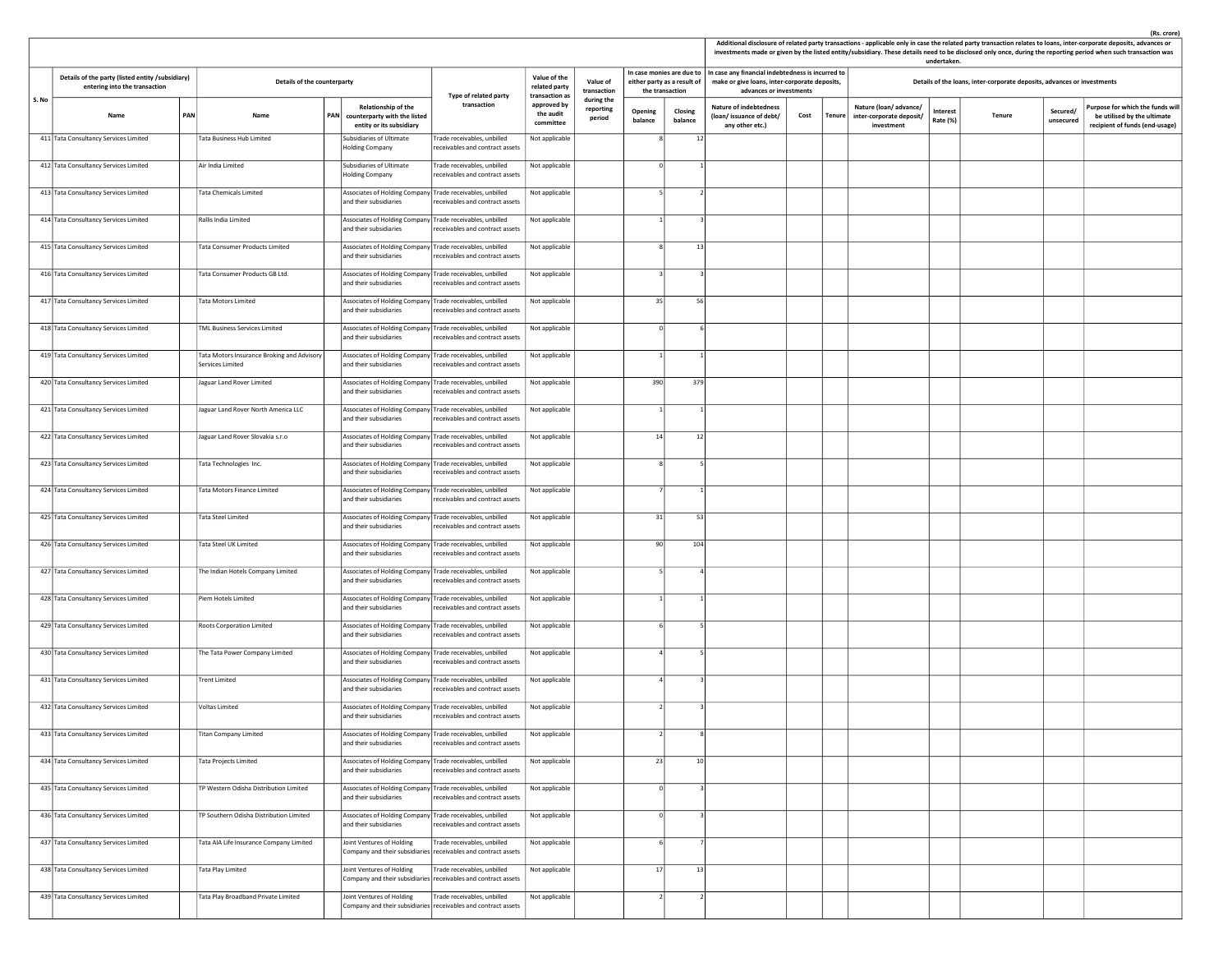|       |                                                                                   |     |                                                              |            |                                                                                 |                                                                 |                                                 |                                   |                    |                                                          |                                                                                                                               |      |        |                                                                 | undertaken.          |                                                                         |                       | (Rs. crore)<br>Additional disclosure of related party transactions - applicable only in case the related party transaction relates to loans, inter-corporate deposits, advances or<br>investments made or given by the listed entity/subsidiary. These details need to be disclosed only once, during the reporting period when such transaction was |
|-------|-----------------------------------------------------------------------------------|-----|--------------------------------------------------------------|------------|---------------------------------------------------------------------------------|-----------------------------------------------------------------|-------------------------------------------------|-----------------------------------|--------------------|----------------------------------------------------------|-------------------------------------------------------------------------------------------------------------------------------|------|--------|-----------------------------------------------------------------|----------------------|-------------------------------------------------------------------------|-----------------------|------------------------------------------------------------------------------------------------------------------------------------------------------------------------------------------------------------------------------------------------------------------------------------------------------------------------------------------------------|
|       | Details of the party (listed entity /subsidiary)<br>entering into the transaction |     | Details of the counterparty                                  |            |                                                                                 | Type of related party                                           | Value of the<br>related party<br>transaction as | Value of<br>transaction           | the transaction    | In case monies are due to<br>either party as a result of | In case any financial indebtedness is incurred to<br>make or give loans, inter-corporate deposits,<br>advances or investments |      |        |                                                                 |                      | Details of the loans, inter-corporate deposits, advances or investments |                       |                                                                                                                                                                                                                                                                                                                                                      |
| S. No | Name                                                                              | PAN | Name                                                         | <b>PAN</b> | Relationship of the<br>counterparty with the listed<br>entity or its subsidiary | transaction                                                     | approved by<br>the audit<br>committee           | during the<br>reporting<br>period | Opening<br>balance | Closing<br>balance                                       | <b>Nature of indebtedness</b><br>(loan/issuance of debt/<br>any other etc.)                                                   | Cost | Tenure | Nature (loan/advance/<br>inter-corporate deposit/<br>investment | Interest<br>Rate (%) | Tenure                                                                  | Secured/<br>unsecured | urpose for which the funds will<br>be utilised by the ultimate<br>recipient of funds (end-usage)                                                                                                                                                                                                                                                     |
|       | 440 Tata Consultancy Services Limited                                             |     | Tata Consultancy Services France                             |            | Subsidiaries of TCS                                                             | Trade receivables, unbilled<br>receivables and contract assets  | Not applicable                                  |                                   | 1016               | 1063                                                     |                                                                                                                               |      |        |                                                                 |                      |                                                                         |                       |                                                                                                                                                                                                                                                                                                                                                      |
|       | 441 Tata Consultancy Services Limited                                             |     | APTOnline Limited                                            |            | Subsidiaries of TCS                                                             | Trade receivables, unbilled<br>receivables and contract assets  | Not applicable                                  |                                   | 37                 | 11                                                       |                                                                                                                               |      |        |                                                                 |                      |                                                                         |                       |                                                                                                                                                                                                                                                                                                                                                      |
|       | 442 Tata Consultancy Services Limited                                             |     | C-Edge Technologies Limited                                  |            | Subsidiaries of TCS                                                             | Trade receivables, unbilled<br>receivables and contract assets  | Not applicable                                  |                                   | 17                 | ٠q                                                       |                                                                                                                               |      |        |                                                                 |                      |                                                                         |                       |                                                                                                                                                                                                                                                                                                                                                      |
|       | 443 Tata Consultancy Services Limited                                             |     | Diligenta Limited                                            |            | Subsidiaries of TCS                                                             | Trade receivables, unbilled<br>receivables and contract assets  | Not applicable                                  |                                   | 697                | 745                                                      |                                                                                                                               |      |        |                                                                 |                      |                                                                         |                       |                                                                                                                                                                                                                                                                                                                                                      |
|       | 444 Tata Consultancy Services Limited                                             |     | MahaOnline Limited                                           |            | Subsidiaries of TCS                                                             | Trade receivables, unbilled<br>receivables and contract assets  | Not applicable                                  |                                   | 14                 |                                                          |                                                                                                                               |      |        |                                                                 |                      |                                                                         |                       |                                                                                                                                                                                                                                                                                                                                                      |
|       | 445 Tata Consultancy Services Limited                                             |     | MGDC S.C.                                                    |            | Subsidiaries of TCS                                                             | Trade receivables, unbilled<br>receivables and contract assets  | Not applicable                                  |                                   | $\Omega$           |                                                          |                                                                                                                               |      |        |                                                                 |                      |                                                                         |                       |                                                                                                                                                                                                                                                                                                                                                      |
|       | 446 Tata Consultancy Services Limited                                             |     | PT Tata Consultancy Services Indonesia                       |            | Subsidiaries of TCS                                                             | Trade receivables, unbilled<br>receivables and contract assets  | Not applicable                                  |                                   | 25                 | 26                                                       |                                                                                                                               |      |        |                                                                 |                      |                                                                         |                       |                                                                                                                                                                                                                                                                                                                                                      |
|       | 447 Tata Consultancy Services Limited                                             |     | Tata America International Corporation                       |            | Subsidiaries of TCS                                                             | Trade receivables, unbilled<br>receivables and contract assets  | Not applicable                                  |                                   | 793                | 1291                                                     |                                                                                                                               |      |        |                                                                 |                      |                                                                         |                       |                                                                                                                                                                                                                                                                                                                                                      |
|       | 448 Tata Consultancy Services Limited                                             |     | Tata Consultancy Services (China) Co., Ltd.                  |            | Subsidiaries of TCS                                                             | Trade receivables, unbilled<br>receivables and contract assets  | Not applicable                                  |                                   | 13                 | 18                                                       |                                                                                                                               |      |        |                                                                 |                      |                                                                         |                       |                                                                                                                                                                                                                                                                                                                                                      |
|       | 449 Tata Consultancy Services Limited                                             |     | Tata Consultancy Services (Philippines) Inc.                 |            | Subsidiaries of TCS                                                             | Trade receivables, unbilled<br>receivables and contract assets  | Not applicable                                  |                                   | 24                 | 46                                                       |                                                                                                                               |      |        |                                                                 |                      |                                                                         |                       |                                                                                                                                                                                                                                                                                                                                                      |
|       | 450 Tata Consultancy Services Limited                                             |     | Tata Consultancy Services (South Africa)<br>(PTY) Ltd.       |            | Subsidiaries of TCS                                                             | Trade receivables, unbilled<br>receivables and contract assets. | Not applicable                                  |                                   | 210                | 270                                                      |                                                                                                                               |      |        |                                                                 |                      |                                                                         |                       |                                                                                                                                                                                                                                                                                                                                                      |
|       | 451 Tata Consultancy Services Limited                                             |     | Tata Consultancy Services (Thailand) Limited                 |            | Subsidiaries of TCS                                                             | Trade receivables, unbilled<br>receivables and contract assets  | Not applicable                                  |                                   | 18                 | 24                                                       |                                                                                                                               |      |        |                                                                 |                      |                                                                         |                       |                                                                                                                                                                                                                                                                                                                                                      |
|       | 452 Tata Consultancy Services Limited                                             |     | Tata Consultancy Services Argentina S.A.                     |            | Subsidiaries of TCS                                                             | Trade receivables, unbilled<br>receivables and contract assets  | Not applicable                                  |                                   | 15                 | 19                                                       |                                                                                                                               |      |        |                                                                 |                      |                                                                         |                       |                                                                                                                                                                                                                                                                                                                                                      |
|       | 453 Tata Consultancy Services Limited                                             |     | Tata Consultancy Services Asia Pacific Pte<br>Ltd.           |            | Subsidiaries of TCS                                                             | Trade receivables, unbilled<br>receivables and contract assets  | Not applicable                                  |                                   | 216                | 345                                                      |                                                                                                                               |      |        |                                                                 |                      |                                                                         |                       |                                                                                                                                                                                                                                                                                                                                                      |
|       | 454 Tata Consultancy Services Limited                                             |     | Tata Consultancy Services Belgium                            |            | Subsidiaries of TCS                                                             | Trade receivables, unbilled<br>receivables and contract assets  | Not applicable                                  |                                   | 123                | 155                                                      |                                                                                                                               |      |        |                                                                 |                      |                                                                         |                       |                                                                                                                                                                                                                                                                                                                                                      |
|       | 455 Tata Consultancy Services Limited                                             |     | Tata Consultancy Services Canada Inc.                        |            | Subsidiaries of TCS                                                             | Trade receivables, unbilled<br>receivables and contract assets  | Not applicable                                  |                                   | 374                | 567                                                      |                                                                                                                               |      |        |                                                                 |                      |                                                                         |                       |                                                                                                                                                                                                                                                                                                                                                      |
|       | 456 Tata Consultancy Services Limited                                             |     | Tata Consultancy Services Chile S.A.                         |            | Subsidiaries of TCS                                                             | Frade receivables, unbilled<br>receivables and contract assets  | Not applicable                                  |                                   | 31                 | 32                                                       |                                                                                                                               |      |        |                                                                 |                      |                                                                         |                       |                                                                                                                                                                                                                                                                                                                                                      |
|       | 457 Tata Consultancy Services Limited                                             |     | Tata Consultancy Services De Espana S.A.                     |            | Subsidiaries of TCS                                                             | Trade receivables, unbilled<br>receivables and contract assets  | Not applicable                                  |                                   | 44                 | 51                                                       |                                                                                                                               |      |        |                                                                 |                      |                                                                         |                       |                                                                                                                                                                                                                                                                                                                                                      |
|       | 458 Tata Consultancy Services Limited                                             |     | Tata Consultancy Services De Mexico S.A.,<br>De C.V.         |            | Subsidiaries of TCS                                                             | Trade receivables, unbilled<br>receivables and contract assets  | Not applicable                                  |                                   | 35                 | 65                                                       |                                                                                                                               |      |        |                                                                 |                      |                                                                         |                       |                                                                                                                                                                                                                                                                                                                                                      |
|       | 459 Tata Consultancy Services Limited                                             |     | Tata Consultancy Services Deutschland<br>GmbH                |            | Subsidiaries of TCS                                                             | Trade receivables, unbilled<br>receivables and contract assets  | Not applicable                                  |                                   | 130                | 247                                                      |                                                                                                                               |      |        |                                                                 |                      |                                                                         |                       |                                                                                                                                                                                                                                                                                                                                                      |
|       | 460 Tata Consultancy Services Limited                                             |     | Tata Consultancy Services Do Brasil Ltda                     |            | Subsidiaries of TCS                                                             | Trade receivables, unbilled<br>receivables and contract assets  | Not applicable                                  |                                   |                    |                                                          |                                                                                                                               |      |        |                                                                 |                      |                                                                         |                       |                                                                                                                                                                                                                                                                                                                                                      |
|       | 461 Tata Consultancy Services Limited                                             |     | Tata Consultancy Services Luxembourg S.A.                    |            | Subsidiaries of TCS                                                             | Trade receivables, unbilled<br>receivables and contract assets  | Not applicable                                  |                                   | 54                 | 18                                                       |                                                                                                                               |      |        |                                                                 |                      |                                                                         |                       |                                                                                                                                                                                                                                                                                                                                                      |
|       | 462 Tata Consultancy Services Limited                                             |     | lata Consultancy Services Malaysia Sdn Bhd                   |            | Subsidiaries of TCS                                                             | Frade receivables, unbilled<br>receivables and contract assets  | Not applicable                                  |                                   | 37                 | 56                                                       |                                                                                                                               |      |        |                                                                 |                      |                                                                         |                       |                                                                                                                                                                                                                                                                                                                                                      |
|       | 463 Tata Consultancy Services Limited                                             |     | Tata Consultancy Services Netherlands BV                     |            | Subsidiaries of TCS                                                             | Trade receivables, unbilled<br>receivables and contract assets  | Not applicable                                  |                                   | 407                | 594                                                      |                                                                                                                               |      |        |                                                                 |                      |                                                                         |                       |                                                                                                                                                                                                                                                                                                                                                      |
|       | 464 Tata Consultancy Services Limited                                             |     | Tata Consultancy Services Osterreich GmbH                    |            | Subsidiaries of TCS                                                             | Trade receivables, unbilled<br>receivables and contract assets  | Not applicable                                  |                                   | 13                 | 24                                                       |                                                                                                                               |      |        |                                                                 |                      |                                                                         |                       |                                                                                                                                                                                                                                                                                                                                                      |
|       | 465 Tata Consultancy Services Limited                                             |     | Tata Consultancy Services (Portugal)<br>Unipessoal, Limitada |            | Subsidiaries of TCS                                                             | Trade receivables, unbilled<br>receivables and contract assets  | Not applicable                                  |                                   | 17                 | 12                                                       |                                                                                                                               |      |        |                                                                 |                      |                                                                         |                       |                                                                                                                                                                                                                                                                                                                                                      |
|       | 466 Tata Consultancy Services Limited                                             |     | Tata Consultancy Services Qatar L.L.C.                       |            | Subsidiaries of TCS                                                             | Trade receivables, unbilled<br>receivables and contract assets  | Not applicable                                  |                                   | 16                 |                                                          |                                                                                                                               |      |        |                                                                 |                      |                                                                         |                       |                                                                                                                                                                                                                                                                                                                                                      |
|       | 467 Tata Consultancy Services Limited                                             |     | Tata Consultancy Services Sverige AB                         |            | Subsidiaries of TCS                                                             | Trade receivables, unbilled<br>receivables and contract assets  | Not applicable                                  |                                   | 337                | 88                                                       |                                                                                                                               |      |        |                                                                 |                      |                                                                         |                       |                                                                                                                                                                                                                                                                                                                                                      |
|       | 468 Tata Consultancy Services Limited                                             |     | Tata Consultancy Services Switzerland Ltd.                   |            | Subsidiaries of TCS                                                             | Frade receivables, unbilled<br>receivables and contract assets  | Not applicable                                  |                                   | 283                | 203                                                      |                                                                                                                               |      |        |                                                                 |                      |                                                                         |                       |                                                                                                                                                                                                                                                                                                                                                      |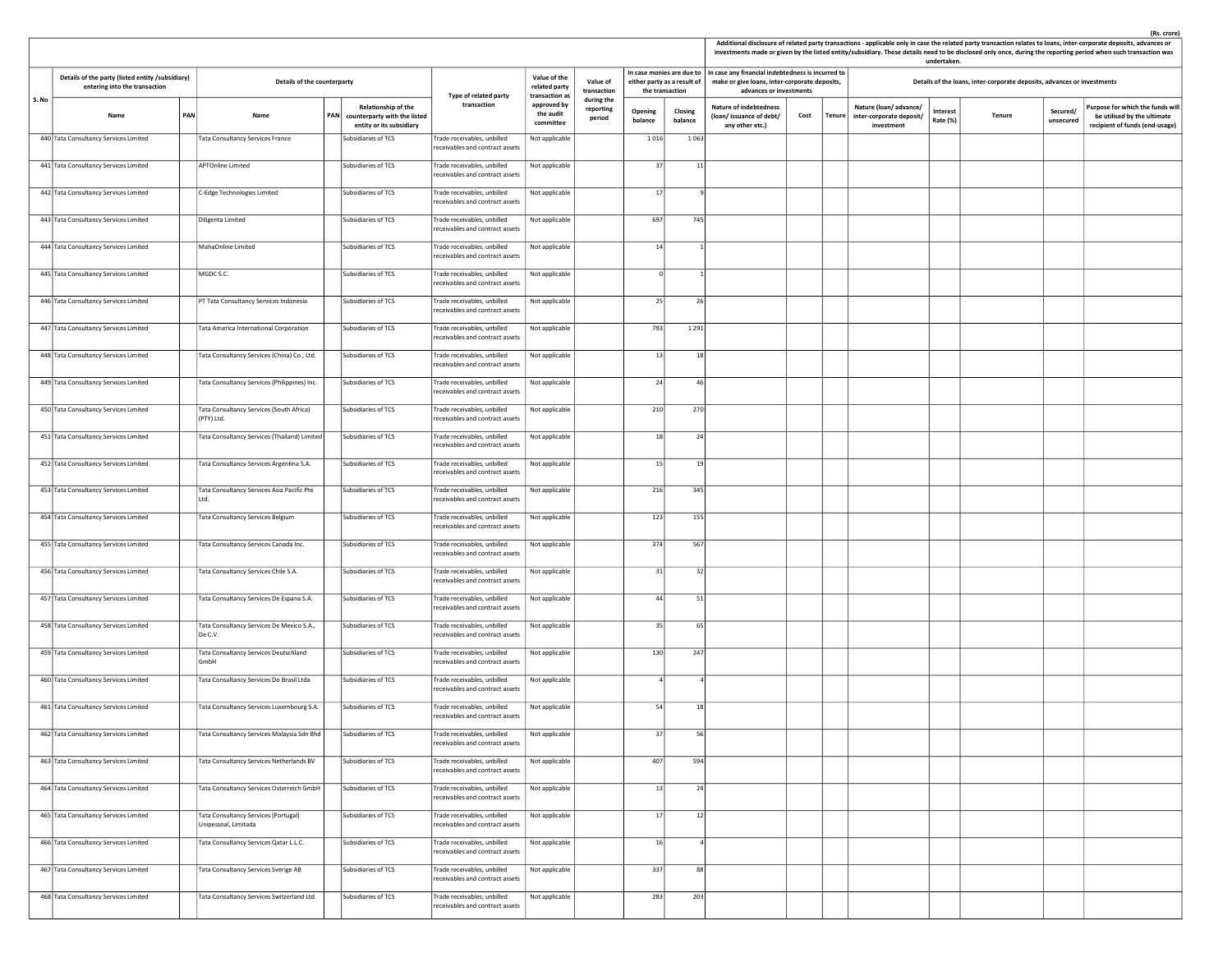|       |                                                                                   |     |                                               |     |                                                                                     |                                                                                                  |                                                 |                                   |                    |                                                                             |                                                                                                                               |      |        |                                                                 | undertaken.          |                                                                         |                       | Additional disclosure of related party transactions - applicable only in case the related party transaction relates to loans, inter-corporate deposits, advances or<br>investments made or given by the listed entity/subsidiary. These details need to be disclosed only once, during the reporting period when such transaction was |
|-------|-----------------------------------------------------------------------------------|-----|-----------------------------------------------|-----|-------------------------------------------------------------------------------------|--------------------------------------------------------------------------------------------------|-------------------------------------------------|-----------------------------------|--------------------|-----------------------------------------------------------------------------|-------------------------------------------------------------------------------------------------------------------------------|------|--------|-----------------------------------------------------------------|----------------------|-------------------------------------------------------------------------|-----------------------|---------------------------------------------------------------------------------------------------------------------------------------------------------------------------------------------------------------------------------------------------------------------------------------------------------------------------------------|
|       | Details of the party (listed entity /subsidiary)<br>entering into the transaction |     | Details of the counterparty                   |     |                                                                                     | Type of related party                                                                            | Value of the<br>related party<br>transaction as | Value of<br>transaction           |                    | In case monies are due to<br>either party as a result of<br>the transaction | In case any financial indebtedness is incurred to<br>make or give loans, inter-corporate deposits,<br>advances or investments |      |        |                                                                 |                      | Details of the loans, inter-corporate deposits, advances or investments |                       |                                                                                                                                                                                                                                                                                                                                       |
| S. No | Name                                                                              | PAN | Name                                          | PAN | Relationship of the<br>counterparty with the listed<br>entity or its subsidiary     | transaction                                                                                      | approved by<br>the audit<br>committee           | during the<br>reporting<br>period | Opening<br>balance | Closing<br>balance                                                          | <b>Nature of indebtedness</b><br>(loan/issuance of debt/<br>any other etc.)                                                   | Cost | Tenure | Nature (loan/advance/<br>inter-corporate deposit/<br>investment | Interest<br>Rate (%) | Tenure                                                                  | Secured/<br>unsecured | Purpose for which the funds will<br>be utilised by the ultimate<br>recipient of funds (end-usage)                                                                                                                                                                                                                                     |
|       | 469 Tata Consultancy Services Limited                                             |     | TATASOLUTION CENTER S.A.                      |     | Subsidiaries of TCS                                                                 | Trade receivables, unbilled<br>receivables and contract assets                                   | Not applicable                                  |                                   | $\Omega$           |                                                                             |                                                                                                                               |      |        |                                                                 |                      |                                                                         |                       |                                                                                                                                                                                                                                                                                                                                       |
|       | 470 Tata Consultancy Services Limited                                             |     | TCS Financial Solutions Australia Pty Limited |     | Subsidiaries of TCS                                                                 | Trade receivables, unbilled<br>eceivables and contract assets                                    | Not applicable                                  |                                   |                    |                                                                             |                                                                                                                               |      |        |                                                                 |                      |                                                                         |                       |                                                                                                                                                                                                                                                                                                                                       |
|       | 471 Tata Consultancy Services Limited                                             |     | TCS Italia s.r.l.                             |     | Subsidiaries of TCS                                                                 | Trade receivables, unbilled<br>receivables and contract assets                                   | Not applicable                                  |                                   | 47                 | 38                                                                          |                                                                                                                               |      |        |                                                                 |                      |                                                                         |                       |                                                                                                                                                                                                                                                                                                                                       |
|       | 472 Tata Consultancy Services Limited                                             |     | TCS Solution Center S.A.                      |     | Subsidiaries of TCS                                                                 | Trade receivables, unbilled<br>receivables and contract assets                                   | Not applicable                                  |                                   |                    |                                                                             |                                                                                                                               |      |        |                                                                 |                      |                                                                         |                       |                                                                                                                                                                                                                                                                                                                                       |
|       | 473 Tata Consultancy Services Limited                                             |     | TCS e-Serve International Limited             |     | Subsidiaries of TCS                                                                 | rade receivables, unbilled<br>receivables and contract assets                                    | Not applicable                                  |                                   | 298                | 363                                                                         |                                                                                                                               |      |        |                                                                 |                      |                                                                         |                       |                                                                                                                                                                                                                                                                                                                                       |
|       | 474 Tata Consultancy Services Limited                                             |     | Tata Consultancy Services Japan, Ltd.         |     | Subsidiaries of TCS                                                                 | Trade receivables, unbilled<br>receivables and contract assets                                   | Not applicable                                  |                                   | 193                | 201                                                                         |                                                                                                                               |      |        |                                                                 |                      |                                                                         |                       |                                                                                                                                                                                                                                                                                                                                       |
|       | 475 Tata Consultancy Services Limited                                             |     | Tata Consultancy Services Saudi Arabia        |     | Subsidiaries of TCS                                                                 | Trade receivables, unbilled<br>eceivables and contract assets                                    | Not applicable                                  |                                   | 15                 | 11                                                                          |                                                                                                                               |      |        |                                                                 |                      |                                                                         |                       |                                                                                                                                                                                                                                                                                                                                       |
|       | 476 Tata Consultancy Services Limited                                             |     | Tata Consultancy Services Ireland Limited     |     | Subsidiaries of TCS                                                                 | Trade receivables, unbilled<br>receivables and contract assets                                   | Not applicable                                  |                                   | 46                 | 78                                                                          |                                                                                                                               |      |        |                                                                 |                      |                                                                         |                       |                                                                                                                                                                                                                                                                                                                                       |
|       | 477 Tata Consultancy Services Limited                                             |     | <b>TCS Technology Solutions AG</b>            |     | Subsidiaries of TCS                                                                 | Trade receivables, unbilled<br>receivables and contract assets                                   | Not applicable                                  |                                   |                    | 20                                                                          |                                                                                                                               |      |        |                                                                 |                      |                                                                         |                       |                                                                                                                                                                                                                                                                                                                                       |
|       | 478 Tata Consultancy Services Limited                                             |     | Tata Capital Limited                          |     | Subsidiaries of Ultimate<br><b>Holding Company</b>                                  | Trade receivables, unbilled<br>receivables and contract assets                                   | Not applicable                                  |                                   |                    |                                                                             |                                                                                                                               |      |        |                                                                 |                      |                                                                         |                       |                                                                                                                                                                                                                                                                                                                                       |
|       | 479 Tata Consultancy Services Limited                                             |     | Tata Marcopolo Motors Limited                 |     | Associates of Holding Company<br>and their subsidiaries                             | Trade receivables, unbilled<br>receivables and contract assets                                   | Not applicable                                  |                                   |                    |                                                                             |                                                                                                                               |      |        |                                                                 |                      |                                                                         |                       |                                                                                                                                                                                                                                                                                                                                       |
|       | 480 Tata Consultancy Services Limited                                             |     | Tata Motors Finance Solutions Limited         |     | Associates of Holding Company<br>and their subsidiaries                             | Trade receivables, unbilled<br>receivables and contract assets                                   | Not applicable                                  |                                   |                    |                                                                             |                                                                                                                               |      |        |                                                                 |                      |                                                                         |                       |                                                                                                                                                                                                                                                                                                                                       |
|       | 481 Tata Consultancy Services Limited                                             |     | Tata Steel Europe Limited                     |     | Associates of Holding Company Trade receivables, unbilled<br>and their subsidiaries | eceivables and contract assets                                                                   | Not applicable                                  |                                   |                    |                                                                             |                                                                                                                               |      |        |                                                                 |                      |                                                                         |                       |                                                                                                                                                                                                                                                                                                                                       |
|       | 482 Tata Consultancy Services Limited                                             |     | Maithon Power Limited                         |     | Associates of Holding Company Trade receivables, unbilled<br>and their subsidiaries | receivables and contract assets                                                                  | Not applicable                                  |                                   |                    |                                                                             |                                                                                                                               |      |        |                                                                 |                      |                                                                         |                       |                                                                                                                                                                                                                                                                                                                                       |
|       | 483 Tata Consultancy Services Limited                                             |     | NourishCo Beverages Ltd.                      |     | Associates of Holding Company Trade receivables, unbilled<br>and their subsidiaries | receivables and contract assets                                                                  | Not applicable                                  |                                   |                    |                                                                             |                                                                                                                               |      |        |                                                                 |                      |                                                                         |                       |                                                                                                                                                                                                                                                                                                                                       |
|       | 484 Tata Consultancy Services Limited                                             |     | MP Online Limited                             |     | Subsidiaries of TCS                                                                 | Trade receivables, unbilled<br>receivables and contract assets                                   | Not applicable                                  |                                   | $\mathcal{L}$      | $\Omega$                                                                    |                                                                                                                               |      |        |                                                                 |                      |                                                                         |                       |                                                                                                                                                                                                                                                                                                                                       |
|       | 485 Tata Consultancy Services Limited                                             |     | <b>TCS Foundation</b>                         |     | Subsidiaries of TCS                                                                 | Trade receivables, unbilled<br>eceivables and contract assets                                    | Not applicable                                  |                                   |                    |                                                                             |                                                                                                                               |      |        |                                                                 |                      |                                                                         |                       |                                                                                                                                                                                                                                                                                                                                       |
|       | 486 Tata Consultancy Services Limited                                             |     | Tata Sons Private Limited                     |     | <b>Holding Company</b>                                                              | Loans, other financial assets and                                                                | Not applicable                                  |                                   |                    |                                                                             |                                                                                                                               |      |        |                                                                 |                      |                                                                         |                       |                                                                                                                                                                                                                                                                                                                                       |
|       | 487 Tata Consultancy Services Limited                                             |     | Tata Consulting Engineers Limited             |     | Subsidiaries of Ultimate                                                            | other assets<br>Loans, other financial assets and   Not applicable                               |                                                 |                                   |                    |                                                                             |                                                                                                                               |      |        |                                                                 |                      |                                                                         |                       |                                                                                                                                                                                                                                                                                                                                       |
|       | 488 Tata Consultancy Services Limited                                             |     | Tata Capital Financial Services Limited       |     | <b>Holding Company</b><br>Subsidiaries of Ultimate                                  | other assets<br>Loans, other financial assets and   Not applicable                               |                                                 |                                   |                    |                                                                             |                                                                                                                               |      |        |                                                                 |                      |                                                                         |                       |                                                                                                                                                                                                                                                                                                                                       |
|       | 489 Tata Consultancy Services Limited                                             |     | <b>TRIL Infopark Limited</b>                  |     | <b>Holding Company</b><br>Subsidiaries of Ultimate                                  | other assets<br>Loans, other financial assets and   Not applicable                               |                                                 |                                   | 26                 | 26                                                                          |                                                                                                                               |      |        |                                                                 |                      |                                                                         |                       |                                                                                                                                                                                                                                                                                                                                       |
|       | 490 Tata Consultancy Services Limited                                             |     | Tata AIG General Insurance Company            |     | <b>Holding Company</b><br>Subsidiaries of Ultimate                                  | other assets<br>Loans, other financial assets and                                                | Not applicable                                  |                                   |                    |                                                                             |                                                                                                                               |      |        |                                                                 |                      |                                                                         |                       |                                                                                                                                                                                                                                                                                                                                       |
|       | 491 Tata Consultancy Services Limited                                             |     | Limited<br>TRIL IT4 Private Limited           |     | <b>Holding Company</b><br><b>Subsidiaries of Ultimate</b>                           | other assets<br>Loans, other financial assets and   Not applicable                               |                                                 |                                   | 21                 | 21                                                                          |                                                                                                                               |      |        |                                                                 |                      |                                                                         |                       |                                                                                                                                                                                                                                                                                                                                       |
|       | 492 Tata Consultancy Services Limited                                             |     | Air India Limited                             |     | <b>Holding Company</b><br>Subsidiaries of Ultimate                                  | other assets<br>Loans, other financial assets and   Not applicable                               |                                                 |                                   |                    |                                                                             |                                                                                                                               |      |        |                                                                 |                      |                                                                         |                       |                                                                                                                                                                                                                                                                                                                                       |
|       |                                                                                   |     |                                               |     | <b>Holding Company</b>                                                              | other assets                                                                                     |                                                 |                                   |                    |                                                                             |                                                                                                                               |      |        |                                                                 |                      |                                                                         |                       |                                                                                                                                                                                                                                                                                                                                       |
|       | 493 Tata Consultancy Services Limited                                             |     | Voltas Limited                                |     | and their subsidiaries                                                              | Associates of Holding Company Loans, other financial assets and   Not applicable<br>other assets |                                                 |                                   |                    |                                                                             |                                                                                                                               |      |        |                                                                 |                      |                                                                         |                       |                                                                                                                                                                                                                                                                                                                                       |
|       | 494 Tata Consultancy Services Limited                                             |     | <b>Tata Projects Limited</b>                  |     | and their subsidiaries                                                              | Associates of Holding Company Loans, other financial assets and   Not applicable<br>other assets |                                                 |                                   | 22                 | 23                                                                          |                                                                                                                               |      |        |                                                                 |                      |                                                                         |                       |                                                                                                                                                                                                                                                                                                                                       |
|       | 495 Tata Consultancy Services Limited                                             |     | TP Central Odisha Distribution Limited        |     | and their subsidiaries                                                              | Associates of Holding Company Loans, other financial assets and   Not applicable<br>other assets |                                                 |                                   |                    |                                                                             |                                                                                                                               |      |        |                                                                 |                      |                                                                         |                       |                                                                                                                                                                                                                                                                                                                                       |
|       | 496 Tata Consultancy Services Limited                                             |     | Tata AIA Life Insurance Company Limited       |     | Joint Ventures of Holding<br>Company and their subsidiaries other assets            | Loans, other financial assets and   Not applicable                                               |                                                 |                                   |                    |                                                                             |                                                                                                                               |      |        |                                                                 |                      |                                                                         |                       |                                                                                                                                                                                                                                                                                                                                       |
|       | 497 Tata Consultancy Services Limited                                             |     | Tata Consultancy Services (China) Co., Ltd.   |     | Subsidiaries of TCS                                                                 | Loans, other financial assets and   Not applicable<br>other assets                               |                                                 |                                   |                    |                                                                             |                                                                                                                               |      |        |                                                                 |                      |                                                                         |                       |                                                                                                                                                                                                                                                                                                                                       |
|       | 498 Tata Consultancy Services Limited                                             |     | Tata Consultancy Services (Philippines) Inc.  |     | Subsidiaries of TCS                                                                 | Loans, other financial assets and   Not applicable<br>other assets                               |                                                 |                                   |                    |                                                                             |                                                                                                                               |      |        |                                                                 |                      |                                                                         |                       |                                                                                                                                                                                                                                                                                                                                       |
|       | 499 Tata Consultancy Services Limited                                             |     | Tata Consultancy Services Asia Pacific Pte    |     | Subsidiaries of TCS                                                                 | Loans, other financial assets and   Not applicable<br>other assets                               |                                                 |                                   |                    |                                                                             |                                                                                                                               |      |        |                                                                 |                      |                                                                         |                       |                                                                                                                                                                                                                                                                                                                                       |
|       | 500 Tata Consultancy Services Limited                                             |     | Tata Consultancy Services Belgium             |     | Subsidiaries of TCS                                                                 | Loans, other financial assets and                                                                | Not applicable                                  |                                   |                    |                                                                             |                                                                                                                               |      |        |                                                                 |                      |                                                                         |                       |                                                                                                                                                                                                                                                                                                                                       |
|       | 501 Tata Consultancy Services Limited                                             |     | Tata Consultancy Services Canada Inc.         |     | Subsidiaries of TCS                                                                 | other assets<br>Loans, other financial assets and   Not applicable                               |                                                 |                                   |                    |                                                                             |                                                                                                                               |      |        |                                                                 |                      |                                                                         |                       |                                                                                                                                                                                                                                                                                                                                       |
|       |                                                                                   |     |                                               |     |                                                                                     | other assets                                                                                     |                                                 |                                   |                    |                                                                             |                                                                                                                               |      |        |                                                                 |                      |                                                                         |                       |                                                                                                                                                                                                                                                                                                                                       |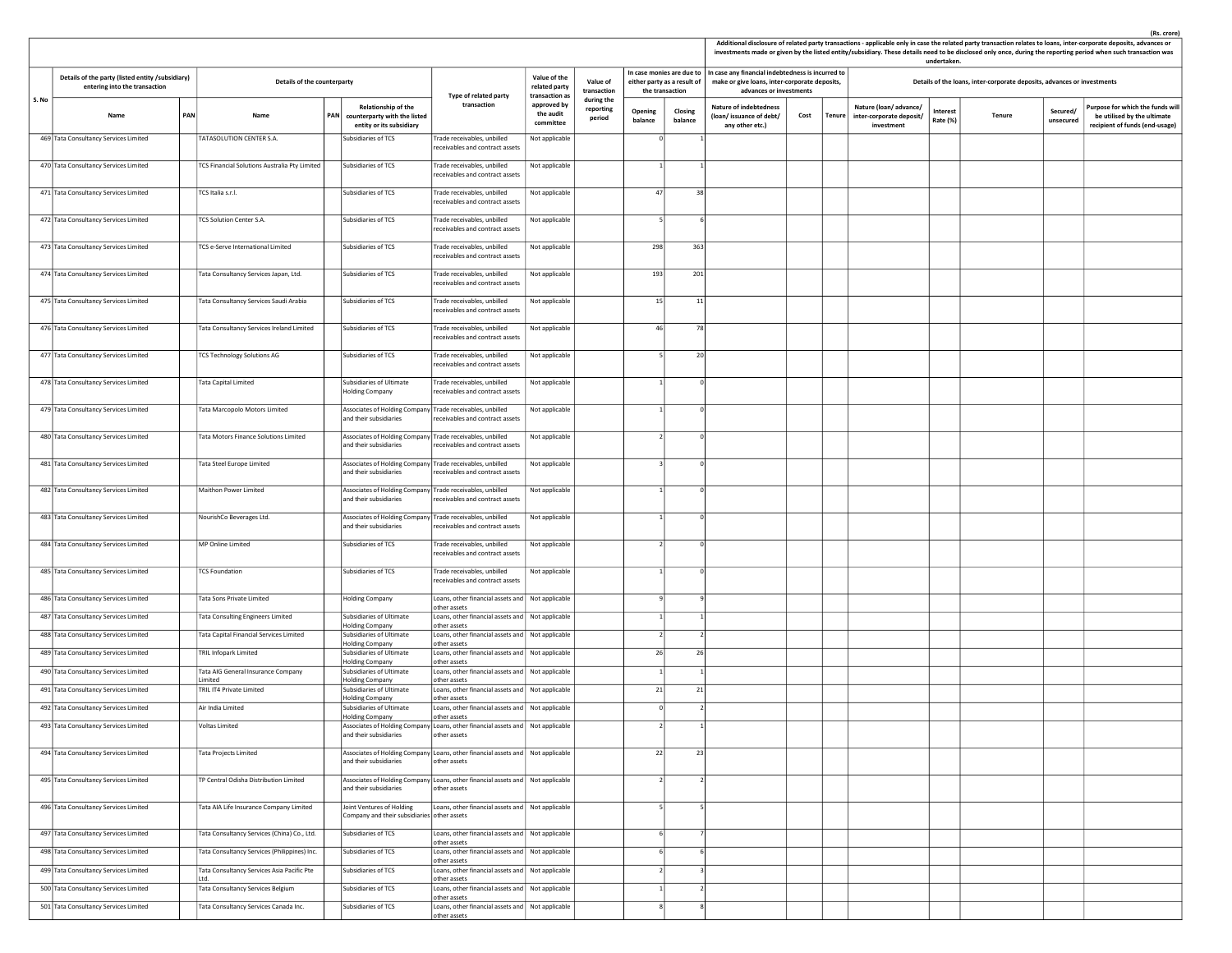|       |                                                                                   |     |                                                        |                                                                                        |                                                                                                                                                        |                                                 |                                   |                    |                                                                             |                                                                                                                               |      |        |                                                                 | undertaken.          |                                                                         |                       | Additional disclosure of related party transactions - applicable only in case the related party transaction relates to loans, inter-corporate deposits, advances or<br>investments made or given by the listed entity/subsidiary. These details need to be disclosed only once, during the reporting period when such transaction was |
|-------|-----------------------------------------------------------------------------------|-----|--------------------------------------------------------|----------------------------------------------------------------------------------------|--------------------------------------------------------------------------------------------------------------------------------------------------------|-------------------------------------------------|-----------------------------------|--------------------|-----------------------------------------------------------------------------|-------------------------------------------------------------------------------------------------------------------------------|------|--------|-----------------------------------------------------------------|----------------------|-------------------------------------------------------------------------|-----------------------|---------------------------------------------------------------------------------------------------------------------------------------------------------------------------------------------------------------------------------------------------------------------------------------------------------------------------------------|
|       | Details of the party (listed entity /subsidiary)<br>entering into the transaction |     | Details of the counterparty                            |                                                                                        | Type of related party                                                                                                                                  | Value of the<br>related party<br>transaction as | Value of<br>transaction           |                    | In case monies are due to<br>either party as a result of<br>the transaction | In case any financial indebtedness is incurred to<br>make or give loans, inter-corporate deposits,<br>advances or investments |      |        |                                                                 |                      | Details of the loans, inter-corporate deposits, advances or investments |                       |                                                                                                                                                                                                                                                                                                                                       |
| S. No | Name                                                                              | PAN | Name                                                   | Relationship of the<br>PAN<br>counterparty with the listed<br>entity or its subsidiary | transaction                                                                                                                                            | approved by<br>the audit<br>committee           | during the<br>reporting<br>period | Opening<br>balance | Closing<br>balance                                                          | <b>Nature of indebtedness</b><br>(loan/issuance of debt/<br>any other etc.)                                                   | Cost | Tenure | Nature (loan/advance/<br>inter-corporate deposit/<br>investment | Interest<br>Rate (%) | Tenure                                                                  | Secured/<br>unsecured | Purpose for which the funds will<br>be utilised by the ultimate<br>recipient of funds (end-usage)                                                                                                                                                                                                                                     |
|       | 502 Tata Consultancy Services Limited                                             |     | Tata Consultancy Services De Mexico S.A.,<br>De C.V.   | Subsidiaries of TCS                                                                    | Loans, other financial assets and  <br>other assets                                                                                                    | Not applicable                                  |                                   |                    |                                                                             |                                                                                                                               |      |        |                                                                 |                      |                                                                         |                       |                                                                                                                                                                                                                                                                                                                                       |
|       | 503 Tata Consultancy Services Limited                                             |     | Tata Consultancy Services Deutschland<br>GmbH          | Subsidiaries of TCS                                                                    | Loans, other financial assets and   Not applicable<br>other assets                                                                                     |                                                 |                                   |                    |                                                                             |                                                                                                                               |      |        |                                                                 |                      |                                                                         |                       |                                                                                                                                                                                                                                                                                                                                       |
|       | 504 Tata Consultancy Services Limited                                             |     | Tata Consultancy Services Do Brasil Ltda               | Subsidiaries of TCS                                                                    | Loans, other financial assets and   Not applicable<br>other assets                                                                                     |                                                 |                                   | $\mathcal{L}$      |                                                                             |                                                                                                                               |      |        |                                                                 |                      |                                                                         |                       |                                                                                                                                                                                                                                                                                                                                       |
|       | 505 Tata Consultancy Services Limited                                             |     | Tata Consultancy Services Netherlands BV               | Subsidiaries of TCS                                                                    | Loans, other financial assets and   Not applicable<br>other assets                                                                                     |                                                 |                                   | $\Omega$           |                                                                             |                                                                                                                               |      |        |                                                                 |                      |                                                                         |                       |                                                                                                                                                                                                                                                                                                                                       |
|       | 506 Tata Consultancy Services Limited                                             |     | Tata Consultancy Services Switzerland Ltd.             | Subsidiaries of TCS                                                                    | Loans, other financial assets and   Not applicable<br>other assets                                                                                     |                                                 |                                   |                    |                                                                             |                                                                                                                               |      |        |                                                                 |                      |                                                                         |                       |                                                                                                                                                                                                                                                                                                                                       |
|       | 507 Tata Consultancy Services Limited                                             |     | TCS Uruguay S.A.                                       | Subsidiaries of TCS                                                                    | Loans, other financial assets and   Not applicable<br>other assets                                                                                     |                                                 |                                   |                    |                                                                             |                                                                                                                               |      |        |                                                                 |                      |                                                                         |                       |                                                                                                                                                                                                                                                                                                                                       |
|       | 508 Tata Consultancy Services Limited                                             |     | TCS e-Serve International Limited                      | Subsidiaries of TCS                                                                    | Loans, other financial assets and   Not applicable<br>other assets                                                                                     |                                                 |                                   | 107                | 110                                                                         |                                                                                                                               |      |        |                                                                 |                      |                                                                         |                       |                                                                                                                                                                                                                                                                                                                                       |
|       | 509 Tata Consultancy Services Limited                                             |     | Tata Consultancy Services Japan, Ltd.                  | Subsidiaries of TCS                                                                    | Loans, other financial assets and   Not applicable<br>other assets                                                                                     |                                                 |                                   |                    |                                                                             |                                                                                                                               |      |        |                                                                 |                      |                                                                         |                       |                                                                                                                                                                                                                                                                                                                                       |
|       | 510 Tata Consultancy Services Limited                                             |     | Tata Consultancy Services Ireland Limited              | Subsidiaries of TCS                                                                    | Loans, other financial assets and   Not applicable<br>other assets                                                                                     |                                                 |                                   |                    |                                                                             |                                                                                                                               |      |        |                                                                 |                      |                                                                         |                       |                                                                                                                                                                                                                                                                                                                                       |
|       | 511 Tata Consultancy Services Limited                                             |     | Tata Sons Private Limited                              | <b>Holding Company</b>                                                                 | Frade payables, unearned and<br>deferred revenue, other<br>financial liabilities and other                                                             | Not applicable                                  |                                   | 51                 | 92                                                                          |                                                                                                                               |      |        |                                                                 |                      |                                                                         |                       |                                                                                                                                                                                                                                                                                                                                       |
|       | 512 Tata Consultancy Services Limited                                             |     | Infiniti Retail Limited                                | Subsidiaries of Ultimate<br><b>Holding Company</b>                                     | liabilities<br>Trade payables, unearned and<br>deferred revenue, other<br>financial liabilities and other                                              | Not applicable                                  |                                   | 15                 | 13                                                                          |                                                                                                                               |      |        |                                                                 |                      |                                                                         |                       |                                                                                                                                                                                                                                                                                                                                       |
|       | 513 Tata Consultancy Services Limited                                             |     | <b>Tata Consulting Engineers Limited</b>               | Subsidiaries of Ultimate<br><b>Holding Company</b>                                     | liabilities<br>Trade payables, unearned and<br>deferred revenue, other<br>financial liabilities and other                                              | Not applicable                                  |                                   | 13                 | 12                                                                          |                                                                                                                               |      |        |                                                                 |                      |                                                                         |                       |                                                                                                                                                                                                                                                                                                                                       |
|       | 514 Tata Consultancy Services Limited                                             |     | <b>TRIL Infopark Limited</b>                           | Subsidiaries of Ultimate<br><b>Holding Company</b>                                     | liabilities<br>Trade payables, unearned and<br>deferred revenue, other<br>financial liabilities and other<br>liabilities                               | Not applicable                                  |                                   | 138                | 126                                                                         |                                                                                                                               |      |        |                                                                 |                      |                                                                         |                       |                                                                                                                                                                                                                                                                                                                                       |
|       | 515 Tata Consultancy Services Limited                                             |     | Tata Teleservices Limited                              | Subsidiaries of Ultimate<br><b>Holding Company</b>                                     | Frade payables, unearned and<br>deferred revenue, other<br>financial liabilities and other<br>liabilities                                              | Not applicable                                  |                                   |                    |                                                                             |                                                                                                                               |      |        |                                                                 |                      |                                                                         |                       |                                                                                                                                                                                                                                                                                                                                       |
|       | 516 Tata Consultancy Services Limited                                             |     | <b>Tata Communications Limited</b>                     | Subsidiaries of Ultimate<br><b>Holding Company</b>                                     | Trade payables, unearned and<br>deferred revenue, other<br>financial liabilities and other<br>liabilities                                              | Not applicable                                  |                                   | 48                 | 36                                                                          |                                                                                                                               |      |        |                                                                 |                      |                                                                         |                       |                                                                                                                                                                                                                                                                                                                                       |
|       | 517 Tata Consultancy Services Limited                                             |     | Tata Communications Transformation<br>Services Limited | Subsidiaries of Ultimate<br><b>Holding Company</b>                                     | Trade payables, unearned and<br>deferred revenue, other<br>financial liabilities and other<br>liabilities                                              | Not applicable                                  |                                   |                    |                                                                             |                                                                                                                               |      |        |                                                                 |                      |                                                                         |                       |                                                                                                                                                                                                                                                                                                                                       |
|       | 518 Tata Consultancy Services Limited                                             |     | Tata Communications (America) Inc.                     | Subsidiaries of Ultimate<br><b>Holding Company</b>                                     | Trade payables, unearned and<br>deferred revenue, other<br>financial liabilities and other<br>iabilities                                               | Not applicable                                  |                                   | 22                 | 14                                                                          |                                                                                                                               |      |        |                                                                 |                      |                                                                         |                       |                                                                                                                                                                                                                                                                                                                                       |
|       | 519 Tata Consultancy Services Limited                                             |     | Tata Communications (International) Pte<br>Limited     | Subsidiaries of Ultimate<br><b>Holding Company</b>                                     | Trade payables, unearned and<br>deferred revenue, other<br>financial liabilities and other<br>liabilities                                              | Not applicable                                  |                                   |                    |                                                                             |                                                                                                                               |      |        |                                                                 |                      |                                                                         |                       |                                                                                                                                                                                                                                                                                                                                       |
|       | 520 Tata Consultancy Services Limited                                             |     | Tata Communications (Australia) Pty Limited            | Subsidiaries of Ultimate<br><b>Holding Company</b>                                     | Trade payables, unearned and<br>deferred revenue, other<br>financial liabilities and other<br>liabilities                                              | Not applicable                                  |                                   |                    |                                                                             |                                                                                                                               |      |        |                                                                 |                      |                                                                         |                       |                                                                                                                                                                                                                                                                                                                                       |
|       | 521 Tata Consultancy Services Limited                                             |     | Tata Communications (UK) Limited                       | Subsidiaries of Ultimate<br><b>Holding Company</b>                                     | Trade payables, unearned and<br>deferred revenue, other<br>financial liabilities and other<br>liabilities                                              | Not applicable                                  |                                   |                    |                                                                             |                                                                                                                               |      |        |                                                                 |                      |                                                                         |                       |                                                                                                                                                                                                                                                                                                                                       |
|       | 522 Tata Consultancy Services Limited                                             |     | Tata Elxsi Limited                                     | Subsidiaries of Ultimate<br><b>Holding Company</b>                                     | Trade payables, unearned and<br>deferred revenue, other<br>financial liabilities and other<br>liabilities                                              | Not applicable                                  |                                   |                    |                                                                             |                                                                                                                               |      |        |                                                                 |                      |                                                                         |                       |                                                                                                                                                                                                                                                                                                                                       |
|       | 523 Tata Consultancy Services Limited                                             |     | TRIL IT4 Private Limited                               | Subsidiaries of Ultimate<br><b>Holding Company</b>                                     | Trade payables, unearned and   Not applicable<br>deferred revenue, other<br>financial liabilities and other<br>liabilities                             |                                                 |                                   | 289                | 278                                                                         |                                                                                                                               |      |        |                                                                 |                      |                                                                         |                       |                                                                                                                                                                                                                                                                                                                                       |
|       | 524 Tata Consultancy Services Limited                                             |     | Tata Consumer Products GB Ltd.                         | and their subsidiaries                                                                 | Associates of Holding Company Trade payables, unearned and Not applicable<br>deferred revenue, other<br>financial liabilities and other<br>liabilities |                                                 |                                   | $\mathcal{L}$      | $\mathcal{D}$                                                               |                                                                                                                               |      |        |                                                                 |                      |                                                                         |                       |                                                                                                                                                                                                                                                                                                                                       |
|       | 525 Tata Consultancy Services Limited                                             |     | <b>Tata Motors Limited</b>                             | and their subsidiaries                                                                 | Associates of Holding Company Trade payables, unearned and<br>deferred revenue, other<br>financial liabilities and other<br>liabilities                | Not applicable                                  |                                   | 11                 |                                                                             |                                                                                                                               |      |        |                                                                 |                      |                                                                         |                       |                                                                                                                                                                                                                                                                                                                                       |
|       | 526 Tata Consultancy Services Limited                                             |     | Tata Technologies Limited                              | and their subsidiaries                                                                 | Associates of Holding Company Trade payables, unearned and<br>deferred revenue, other<br>financial liabilities and other<br>liabilities                | Not applicable                                  |                                   |                    |                                                                             |                                                                                                                               |      |        |                                                                 |                      |                                                                         |                       |                                                                                                                                                                                                                                                                                                                                       |
|       | 527 Tata Consultancy Services Limited                                             |     | Jaguar Land Rover Limited                              | and their subsidiaries                                                                 | Associates of Holding Company Trade payables, unearned and<br>deferred revenue, other<br>financial liabilities and other<br>liabilities                | Not applicable                                  |                                   | 57                 | 44                                                                          |                                                                                                                               |      |        |                                                                 |                      |                                                                         |                       |                                                                                                                                                                                                                                                                                                                                       |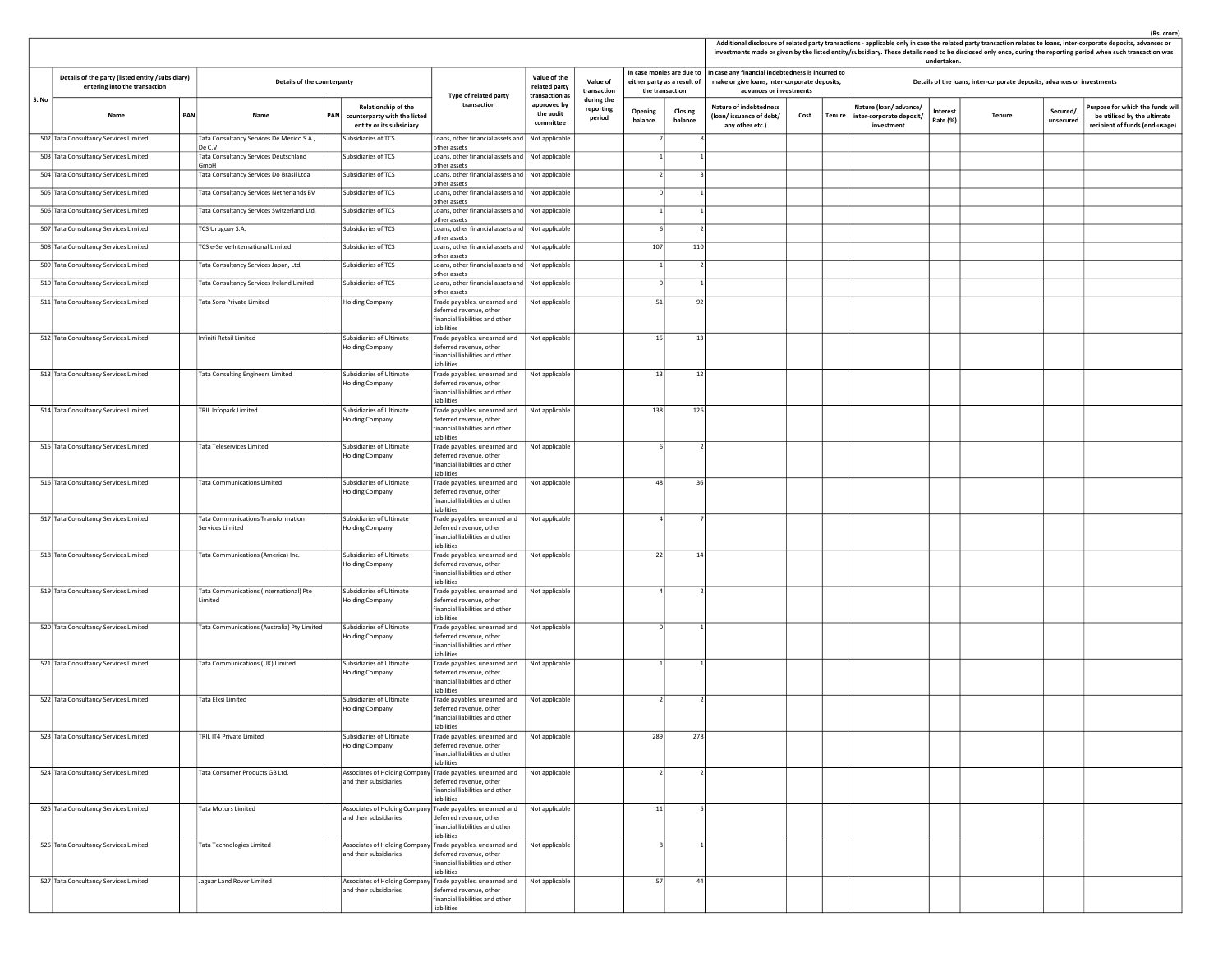|       |                                                                                   |                                                                                       |                                                                                     |                                                                                                                                                            |                                                         |                                   |                    |                                                          |                                                                                                                               |      |               |                                                                 | undertaken.          |                                                                         |                       | Additional disclosure of related party transactions - applicable only in case the related party transaction relates to loans, inter-corporate deposits, advances or<br>investments made or given by the listed entity/subsidiary. These details need to be disclosed only once, during the reporting period when such transaction was |
|-------|-----------------------------------------------------------------------------------|---------------------------------------------------------------------------------------|-------------------------------------------------------------------------------------|------------------------------------------------------------------------------------------------------------------------------------------------------------|---------------------------------------------------------|-----------------------------------|--------------------|----------------------------------------------------------|-------------------------------------------------------------------------------------------------------------------------------|------|---------------|-----------------------------------------------------------------|----------------------|-------------------------------------------------------------------------|-----------------------|---------------------------------------------------------------------------------------------------------------------------------------------------------------------------------------------------------------------------------------------------------------------------------------------------------------------------------------|
|       | Details of the party (listed entity /subsidiary)<br>entering into the transaction | Details of the counterparty                                                           |                                                                                     |                                                                                                                                                            | Value of the<br>related party                           | Value of<br>transaction           | the transaction    | In case monies are due to<br>either party as a result of | In case any financial indebtedness is incurred to<br>make or give loans, inter-corporate deposits,<br>advances or investments |      |               |                                                                 |                      | Details of the loans, inter-corporate deposits, advances or investments |                       |                                                                                                                                                                                                                                                                                                                                       |
| S. No | PAN<br>Name                                                                       | Name                                                                                  | Relationship of the<br>PAN counterparty with the listed<br>entity or its subsidiary | Type of related party<br>transaction                                                                                                                       | transaction as<br>approved by<br>the audit<br>committee | during the<br>reporting<br>period | Opening<br>balance | Closing<br>balance                                       | <b>Nature of indebtedness</b><br>(loan/issuance of debt/<br>any other etc.)                                                   | Cost | <b>Tenure</b> | Nature (loan/advance/<br>inter-corporate deposit/<br>investment | Interest<br>Rate (%) | <b>Tenure</b>                                                           | Secured/<br>unsecured | Purpose for which the funds will<br>be utilised by the ultimate<br>recipient of funds (end-usage)                                                                                                                                                                                                                                     |
|       | 528 Tata Consultancy Services Limited                                             | Jaguar Land Rover Slovakia s.r.o                                                      | and their subsidiaries                                                              | Associates of Holding Company Trade payables, unearned and<br>deferred revenue, other<br>financial liabilities and other<br>liabilities                    | Not applicable                                          |                                   |                    |                                                          |                                                                                                                               |      |               |                                                                 |                      |                                                                         |                       |                                                                                                                                                                                                                                                                                                                                       |
|       | 529 Tata Consultancy Services Limited                                             | Tata Technologies Europe Limited                                                      | and their subsidiaries                                                              | Associates of Holding Company Trade payables, unearned and<br>deferred revenue, other<br>financial liabilities and other<br>liabilities                    | Not applicable                                          |                                   | 21                 |                                                          |                                                                                                                               |      |               |                                                                 |                      |                                                                         |                       |                                                                                                                                                                                                                                                                                                                                       |
|       | 530 Tata Consultancy Services Limited                                             | Tata Technologies Inc.                                                                | and their subsidiaries                                                              | Associates of Holding Company Trade payables, unearned and<br>deferred revenue, other<br>financial liabilities and other<br>liabilities                    | Not applicable                                          |                                   | 35                 | 25                                                       |                                                                                                                               |      |               |                                                                 |                      |                                                                         |                       |                                                                                                                                                                                                                                                                                                                                       |
|       | 531 Tata Consultancy Services Limited                                             | <b>Tata Steel Limited</b>                                                             | and their subsidiaries                                                              | Associates of Holding Company Trade payables, unearned and<br>deferred revenue, other<br>financial liabilities and other<br>iabilities                     | Not applicable                                          |                                   |                    |                                                          |                                                                                                                               |      |               |                                                                 |                      |                                                                         |                       |                                                                                                                                                                                                                                                                                                                                       |
|       | 532 Tata Consultancy Services Limited                                             | Tata Steel UK Limited                                                                 | and their subsidiaries                                                              | Associates of Holding Company Trade payables, unearned and<br>leferred revenue, other<br>inancial liabilities and other<br>liabilities                     | Not applicable                                          |                                   |                    |                                                          |                                                                                                                               |      |               |                                                                 |                      |                                                                         |                       |                                                                                                                                                                                                                                                                                                                                       |
|       | 533 Tata Consultancy Services Limited                                             | Roots Corporation Limited                                                             | and their subsidiaries                                                              | Associates of Holding Company Trade payables, unearned and<br>deferred revenue, other<br>financial liabilities and other<br>liabilities                    | Not applicable                                          |                                   | $\mathbf{a}$       |                                                          |                                                                                                                               |      |               |                                                                 |                      |                                                                         |                       |                                                                                                                                                                                                                                                                                                                                       |
|       | 534 Tata Consultancy Services Limited                                             | The Tata Power Company Limited                                                        | and their subsidiaries                                                              | Associates of Holding Company Trade payables, unearned and<br>deferred revenue, other<br>financial liabilities and other<br>liabilities                    | Not applicable                                          |                                   |                    |                                                          |                                                                                                                               |      |               |                                                                 |                      |                                                                         |                       |                                                                                                                                                                                                                                                                                                                                       |
|       | 535 Tata Consultancy Services Limited                                             | Voltas Limited                                                                        | and their subsidiaries                                                              | Associates of Holding Company Trade payables, unearned and<br>deferred revenue, other<br>financial liabilities and other<br>liabilities                    | Not applicable                                          |                                   | 11                 | я                                                        |                                                                                                                               |      |               |                                                                 |                      |                                                                         |                       |                                                                                                                                                                                                                                                                                                                                       |
|       | 536 Tata Consultancy Services Limited                                             | Universal MEP Projects & Engineering<br>Services Limited                              | and their subsidiaries                                                              | Associates of Holding Company Trade payables, unearned and<br>deferred revenue, other<br>inancial liabilities and other<br>liabilities                     | Not applicable                                          |                                   |                    |                                                          |                                                                                                                               |      |               |                                                                 |                      |                                                                         |                       |                                                                                                                                                                                                                                                                                                                                       |
|       | 537 Tata Consultancy Services Limited                                             | Tata Projects Limited                                                                 | and their subsidiaries                                                              | Associates of Holding Company Trade payables, unearned and Not applicable<br>deferred revenue, other<br>financial liabilities and other<br>liabilities     |                                                         |                                   | 22                 | 30                                                       |                                                                                                                               |      |               |                                                                 |                      |                                                                         |                       |                                                                                                                                                                                                                                                                                                                                       |
|       | 538 Tata Consultancy Services Limited                                             | STT Global Data Centres India Private<br>Limited                                      | and their subsidiaries                                                              | Associates of Holding Company Trade payables, unearned and<br>deferred revenue, other<br>financial liabilities and other<br>liabilities                    | Not applicable                                          |                                   |                    |                                                          |                                                                                                                               |      |               |                                                                 |                      |                                                                         |                       |                                                                                                                                                                                                                                                                                                                                       |
|       | 539 Tata Consultancy Services Limited                                             | TP Western Odisha Distribution Limited                                                | and their subsidiaries                                                              | Associates of Holding Company Trade payables, unearned and<br>deferred revenue, other<br>financial liabilities and other<br><b>liabilities</b>             | Not applicable                                          |                                   |                    |                                                          |                                                                                                                               |      |               |                                                                 |                      |                                                                         |                       |                                                                                                                                                                                                                                                                                                                                       |
|       | 540 Tata Consultancy Services Limited                                             | Tata AIA Life Insurance Company Limited                                               | Joint Ventures of Holding<br>Company and their subsidiaries deferred revenue, other | Trade payables, unearned and<br>inancial liabilities and other<br>liabilities                                                                              | Not applicable                                          |                                   | 10                 |                                                          |                                                                                                                               |      |               |                                                                 |                      |                                                                         |                       |                                                                                                                                                                                                                                                                                                                                       |
|       | 541 Tata Consultancy Services Limited                                             | Tata Consultancy Services France                                                      | Subsidiaries of TCS                                                                 | Frade payables, unearned and<br>deferred revenue, other<br>financial liabilities and other<br>liabilities                                                  | Not applicable                                          |                                   | 170                | 137                                                      |                                                                                                                               |      |               |                                                                 |                      |                                                                         |                       |                                                                                                                                                                                                                                                                                                                                       |
|       | 542 Tata Consultancy Services Limited<br>543 Tata Consultancy Services Limited    | C-Edge Technologies Limited                                                           | Subsidiaries of TCS                                                                 | Trade payables, unearned and<br>deferred revenue, other<br>financial liabilities and other<br>liabilities                                                  | Not applicable                                          |                                   | 41                 | 42                                                       |                                                                                                                               |      |               |                                                                 |                      |                                                                         |                       |                                                                                                                                                                                                                                                                                                                                       |
|       |                                                                                   | Diligenta Limited                                                                     | Subsidiaries of TCS                                                                 | Trade payables, unearned and<br>deferred revenue, other<br>financial liabilities and other<br>liabilities                                                  | Not applicable                                          |                                   | 12                 | 49                                                       |                                                                                                                               |      |               |                                                                 |                      |                                                                         |                       |                                                                                                                                                                                                                                                                                                                                       |
|       | 544 Tata Consultancy Services Limited                                             | MGDC S.C.<br>PT Tata Consultancy Services Indonesia                                   | Subsidiaries of TCS<br>Subsidiaries of TCS                                          | Trade payables, unearned and<br>deferred revenue, other<br>financial liabilities and other<br>liabilities<br>Frade payables, unearned and   Not applicable | Not applicable                                          |                                   |                    |                                                          |                                                                                                                               |      |               |                                                                 |                      |                                                                         |                       |                                                                                                                                                                                                                                                                                                                                       |
|       | 545 Tata Consultancy Services Limited                                             |                                                                                       |                                                                                     | deferred revenue, other<br>financial liabilities and other<br>liabilities                                                                                  |                                                         |                                   |                    |                                                          |                                                                                                                               |      |               |                                                                 |                      |                                                                         |                       |                                                                                                                                                                                                                                                                                                                                       |
|       | 546 Tata Consultancy Services Limited                                             | Tata America International Corporation<br>Tata Consultancy Services (China) Co., Ltd. | Subsidiaries of TCS<br>Subsidiaries of TCS                                          | Trade payables, unearned and   Not applicable<br>deferred revenue, other<br>financial liabilities and other<br>liabilities<br>Trade payables, unearned and |                                                         |                                   | 1 2 1 9<br>74      | 2044                                                     |                                                                                                                               |      |               |                                                                 |                      |                                                                         |                       |                                                                                                                                                                                                                                                                                                                                       |
|       | 547 Tata Consultancy Services Limited                                             |                                                                                       | Subsidiaries of TCS                                                                 | deferred revenue, other<br>financial liabilities and other<br>liabilities                                                                                  | Not applicable                                          |                                   |                    | 44                                                       |                                                                                                                               |      |               |                                                                 |                      |                                                                         |                       |                                                                                                                                                                                                                                                                                                                                       |
|       | 548 Tata Consultancy Services Limited                                             | Tata Consultancy Services (Philippines) Inc.                                          |                                                                                     | Trade payables, unearned and<br>deferred revenue, other<br>financial liabilities and other<br>liabilities                                                  | Not applicable                                          |                                   | 108                | 126                                                      |                                                                                                                               |      |               |                                                                 |                      |                                                                         |                       |                                                                                                                                                                                                                                                                                                                                       |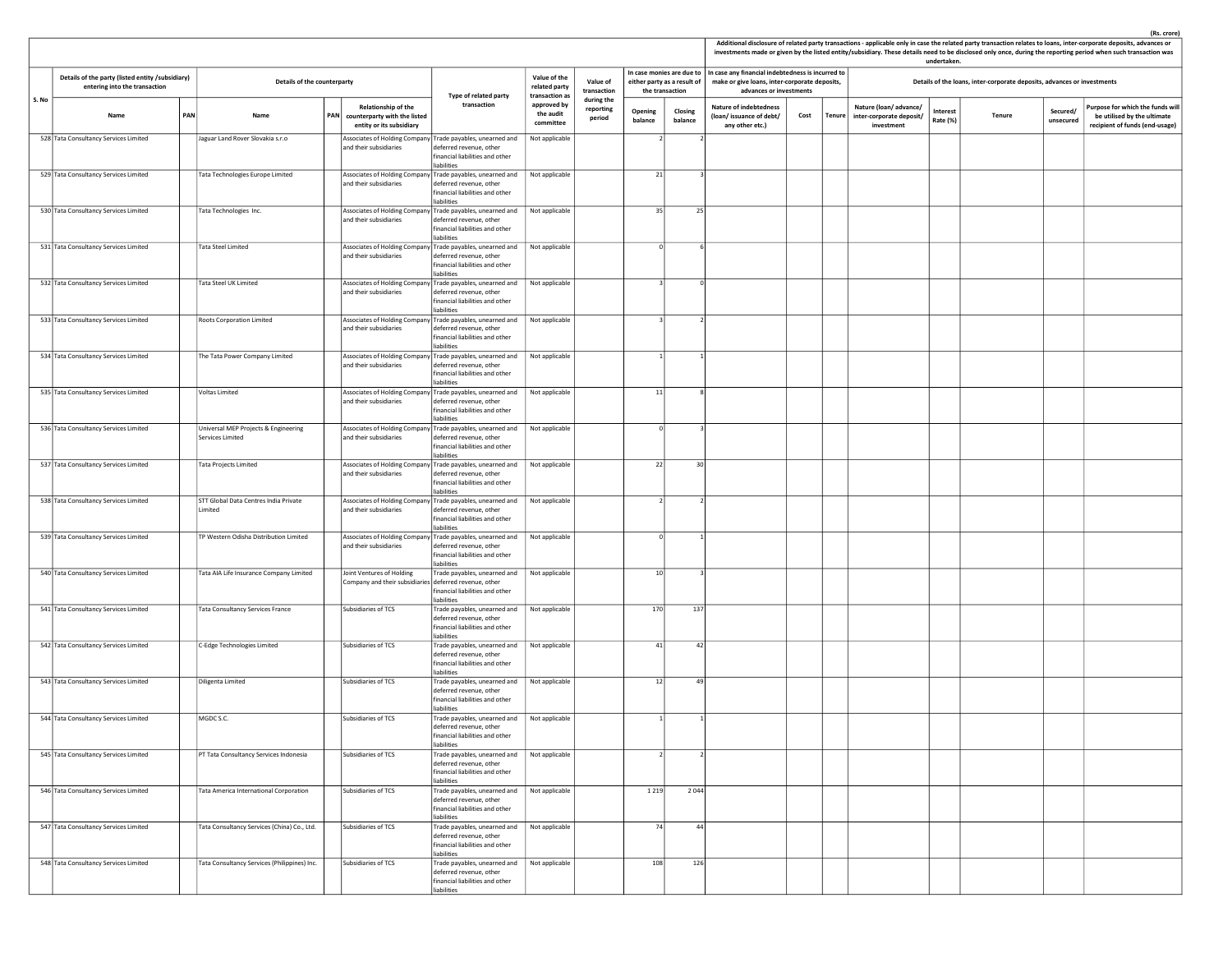|       |                                                                                   |                             |                                                                        |     |                                                                                 |                                                                                                                            |                                       |                                   |                                                                                                                                                             |                    |                                                                             |      |        |                                                                         | undertaken.                 |        |                       | investments made or given by the listed entity/subsidiary. These details need to be disclosed only once, during the reporting period when such transaction was |
|-------|-----------------------------------------------------------------------------------|-----------------------------|------------------------------------------------------------------------|-----|---------------------------------------------------------------------------------|----------------------------------------------------------------------------------------------------------------------------|---------------------------------------|-----------------------------------|-------------------------------------------------------------------------------------------------------------------------------------------------------------|--------------------|-----------------------------------------------------------------------------|------|--------|-------------------------------------------------------------------------|-----------------------------|--------|-----------------------|----------------------------------------------------------------------------------------------------------------------------------------------------------------|
|       | Details of the party (listed entity /subsidiary)<br>entering into the transaction | Details of the counterparty |                                                                        |     | Value of the<br>related party<br>transaction as                                 | Value of<br>transaction                                                                                                    | the transaction                       | either party as a result of       | In case monies are due to $ $ In case any financial indebtedness is incurred to<br>make or give loans, inter-corporate deposits,<br>advances or investments |                    |                                                                             |      |        | Details of the loans, inter-corporate deposits, advances or investments |                             |        |                       |                                                                                                                                                                |
| S. No | Name                                                                              | PAN                         | Name                                                                   | PAN | Relationship of the<br>counterparty with the listed<br>entity or its subsidiary | Type of related party<br>transaction                                                                                       | approved by<br>the audit<br>committee | during the<br>reporting<br>period | Opening<br>balance                                                                                                                                          | Closing<br>balance | <b>Nature of indebtedness</b><br>(loan/issuance of debt/<br>any other etc.) | Cost | Tenure | Nature (loan/advance/<br>inter-corporate deposit/<br>investment         | <b>Interest</b><br>Rate (%) | Tenure | Secured/<br>unsecured | Purpose for which the funds will<br>be utilised by the ultimate<br>recipient of funds (end-usage)                                                              |
|       | 549 Tata Consultancy Services Limited                                             |                             | Tata Consultancy Services (South Africa)<br>(PTY) Ltd.                 |     | Subsidiaries of TCS                                                             | Frade payables, unearned and<br>deferred revenue, other<br>financial liabilities and other<br>liabilities                  | Not applicable                        |                                   | 84                                                                                                                                                          | 135                |                                                                             |      |        |                                                                         |                             |        |                       |                                                                                                                                                                |
|       | 550 Tata Consultancy Services Limited                                             |                             | Tata Consultancy Services (Thailand) Limited                           |     | Subsidiaries of TCS                                                             | Trade payables, unearned and<br>deferred revenue, other<br>financial liabilities and other<br>liabilities                  | Not applicable                        |                                   |                                                                                                                                                             |                    |                                                                             |      |        |                                                                         |                             |        |                       |                                                                                                                                                                |
|       | 551 Tata Consultancy Services Limited                                             |                             | Tata Consultancy Services Argentina S.A.                               |     | Subsidiaries of TCS                                                             | Trade payables, unearned and<br>deferred revenue, other<br>financial liabilities and other<br>liabilities                  | Not applicable                        |                                   |                                                                                                                                                             |                    |                                                                             |      |        |                                                                         |                             |        |                       |                                                                                                                                                                |
|       | 552 Tata Consultancy Services Limited                                             |                             | Tata Consultancy Services Asia Pacific Pte<br>Ltd.                     |     | Subsidiaries of TCS                                                             | Trade payables, unearned and<br>deferred revenue, other<br>financial liabilities and other<br>liabilities                  | Not applicable                        |                                   | 113                                                                                                                                                         | 144                |                                                                             |      |        |                                                                         |                             |        |                       |                                                                                                                                                                |
|       | 553 Tata Consultancy Services Limited                                             |                             | Tata Consultancy Services Belgium                                      |     | Subsidiaries of TCS                                                             | Trade payables, unearned and<br>deferred revenue, other<br>financial liabilities and other<br>liabilities                  | Not applicable                        |                                   | 57                                                                                                                                                          | 71                 |                                                                             |      |        |                                                                         |                             |        |                       |                                                                                                                                                                |
|       | 554 Tata Consultancy Services Limited                                             |                             | Tata Consultancy Services Canada Inc.                                  |     | Subsidiaries of TCS                                                             | Trade payables, unearned and<br>deferred revenue, other<br>financial liabilities and other<br>liabilities                  | Not applicable                        |                                   | 270                                                                                                                                                         | 318                |                                                                             |      |        |                                                                         |                             |        |                       |                                                                                                                                                                |
|       | 555 Tata Consultancy Services Limited                                             |                             | Tata Consultancy Services Chile S.A.                                   |     | Subsidiaries of TCS                                                             | Trade payables, unearned and<br>deferred revenue, other<br>financial liabilities and other<br>liabilities                  | Not applicable                        |                                   |                                                                                                                                                             |                    |                                                                             |      |        |                                                                         |                             |        |                       |                                                                                                                                                                |
|       | 556 Tata Consultancy Services Limited                                             |                             | Tata Consultancy Services Danmark ApS                                  |     | Subsidiaries of TCS                                                             | Trade payables, unearned and<br>deferred revenue, other<br>financial liabilities and other<br>iabilities                   | Not applicable                        |                                   | $-2$                                                                                                                                                        |                    |                                                                             |      |        |                                                                         |                             |        |                       |                                                                                                                                                                |
|       | 557 Tata Consultancy Services Limited                                             |                             | Tata Consultancy Services De Espana S.A.                               |     | Subsidiaries of TCS                                                             | Frade payables, unearned and<br>deferred revenue, other<br>financial liabilities and other<br>liabilities                  | Not applicable                        |                                   | 15                                                                                                                                                          | 17                 |                                                                             |      |        |                                                                         |                             |        |                       |                                                                                                                                                                |
|       | 558 Tata Consultancy Services Limited                                             |                             | Tata Consultancy Services De Mexico S.A.,<br>De C.V.                   |     | Subsidiaries of TCS                                                             | Trade payables, unearned and<br>deferred revenue, other<br>financial liabilities and other<br>liabilities                  | Not applicable                        |                                   | 190                                                                                                                                                         | 433                |                                                                             |      |        |                                                                         |                             |        |                       |                                                                                                                                                                |
|       | 559 Tata Consultancy Services Limited                                             |                             | Tata Consultancy Services Deutschland<br>GmbH                          |     | Subsidiaries of TCS                                                             | Trade payables, unearned and<br>deferred revenue, other<br>financial liabilities and other<br>liabilities                  | Not applicable                        |                                   | 141                                                                                                                                                         | 163                |                                                                             |      |        |                                                                         |                             |        |                       |                                                                                                                                                                |
|       | 560 Tata Consultancy Services Limited                                             |                             | Tata Consultancy Services Do Brasil Ltda                               |     | Subsidiaries of TCS                                                             | Trade payables, unearned and<br>deferred revenue, other<br>financial liabilities and other<br>liabilities                  | Not applicable                        |                                   | 22                                                                                                                                                          | 34                 |                                                                             |      |        |                                                                         |                             |        |                       |                                                                                                                                                                |
|       | 561 Tata Consultancy Services Limited                                             |                             | Tata Consultancy Services Luxembourg S.A.                              |     | Subsidiaries of TCS                                                             | Trade payables, unearned and<br>deferred revenue, other<br>financial liabilities and other<br>liabilities                  | Not applicable                        |                                   | 12                                                                                                                                                          | 14                 |                                                                             |      |        |                                                                         |                             |        |                       |                                                                                                                                                                |
|       | 562 Tata Consultancy Services Limited                                             |                             | Tata Consultancy Services Malaysia Sdn Bhd                             |     | Subsidiaries of TCS                                                             | Trade payables, unearned and<br>deferred revenue, other<br>financial liabilities and other<br>liabilities                  | Not applicable                        |                                   | 13                                                                                                                                                          | 11                 |                                                                             |      |        |                                                                         |                             |        |                       |                                                                                                                                                                |
|       | 563 Tata Consultancy Services Limited                                             |                             | Tata Consultancy Services Netherlands BV                               |     | Subsidiaries of TCS                                                             | Trade payables, unearned and<br>deferred revenue, other<br>financial liabilities and other<br>liabilities                  | Not applicable                        |                                   | 181                                                                                                                                                         | 179                |                                                                             |      |        |                                                                         |                             |        |                       |                                                                                                                                                                |
|       | 564 Tata Consultancy Services Limited                                             |                             | Tata Consultancy Services (Portugal)<br>Unipessoal, Limitada           |     | Subsidiaries of TCS                                                             | Trade payables, unearned and<br>deferred revenue, other<br>financial liabilities and other<br>iabilities                   | Not applicable                        |                                   |                                                                                                                                                             |                    |                                                                             |      |        |                                                                         |                             |        |                       |                                                                                                                                                                |
|       | 565 Tata Consultancy Services Limited                                             |                             | Tata Consultancy Services Qatar L.L.C.                                 |     | Subsidiaries of TCS                                                             | Frade payables, unearned and<br>deferred revenue, other<br>financial liabilities and other                                 | Not applicable                        |                                   |                                                                                                                                                             |                    |                                                                             |      |        |                                                                         |                             |        |                       |                                                                                                                                                                |
|       | 566 Tata Consultancy Services Limited                                             |                             | Tata Consultancy Services Sverige AB                                   |     | Subsidiaries of TCS                                                             | Trade payables, unearned and<br>deferred revenue, other<br>financial liabilities and other<br>liabilities                  | Not applicable                        |                                   | 464                                                                                                                                                         | 357                |                                                                             |      |        |                                                                         |                             |        |                       |                                                                                                                                                                |
|       | 567 Tata Consultancy Services Limited                                             |                             | Tata Consultancy Services Switzerland Ltd.<br>TATASOLUTION CENTER S.A. |     | Subsidiaries of TCS<br>Subsidiaries of TCS                                      | Trade payables, unearned and<br>deferred revenue, other<br>financial liabilities and other<br>liabilities                  | Not applicable                        |                                   | 133                                                                                                                                                         | 157                |                                                                             |      |        |                                                                         |                             |        |                       |                                                                                                                                                                |
|       | 568 Tata Consultancy Services Limited<br>569 Tata Consultancy Services Limited    |                             | TCS Financial Solutions Australia Pty Limited                          |     | Subsidiaries of TCS                                                             | Trade payables, unearned and   Not applicable<br>deferred revenue, other<br>financial liabilities and other<br>liabilities | Not applicable                        |                                   | 24                                                                                                                                                          | 62                 |                                                                             |      |        |                                                                         |                             |        |                       |                                                                                                                                                                |
|       |                                                                                   |                             |                                                                        |     |                                                                                 | Trade payables, unearned and<br>deferred revenue, other<br>financial liabilities and other<br>liabilities                  |                                       |                                   |                                                                                                                                                             |                    |                                                                             |      |        |                                                                         |                             |        |                       |                                                                                                                                                                |

Additional disclosure of related party transactions - applicable only in case the related party transaction relates to loans, inter-corporation relates to loans, inter-corporation relates to loans, inter-corporation relate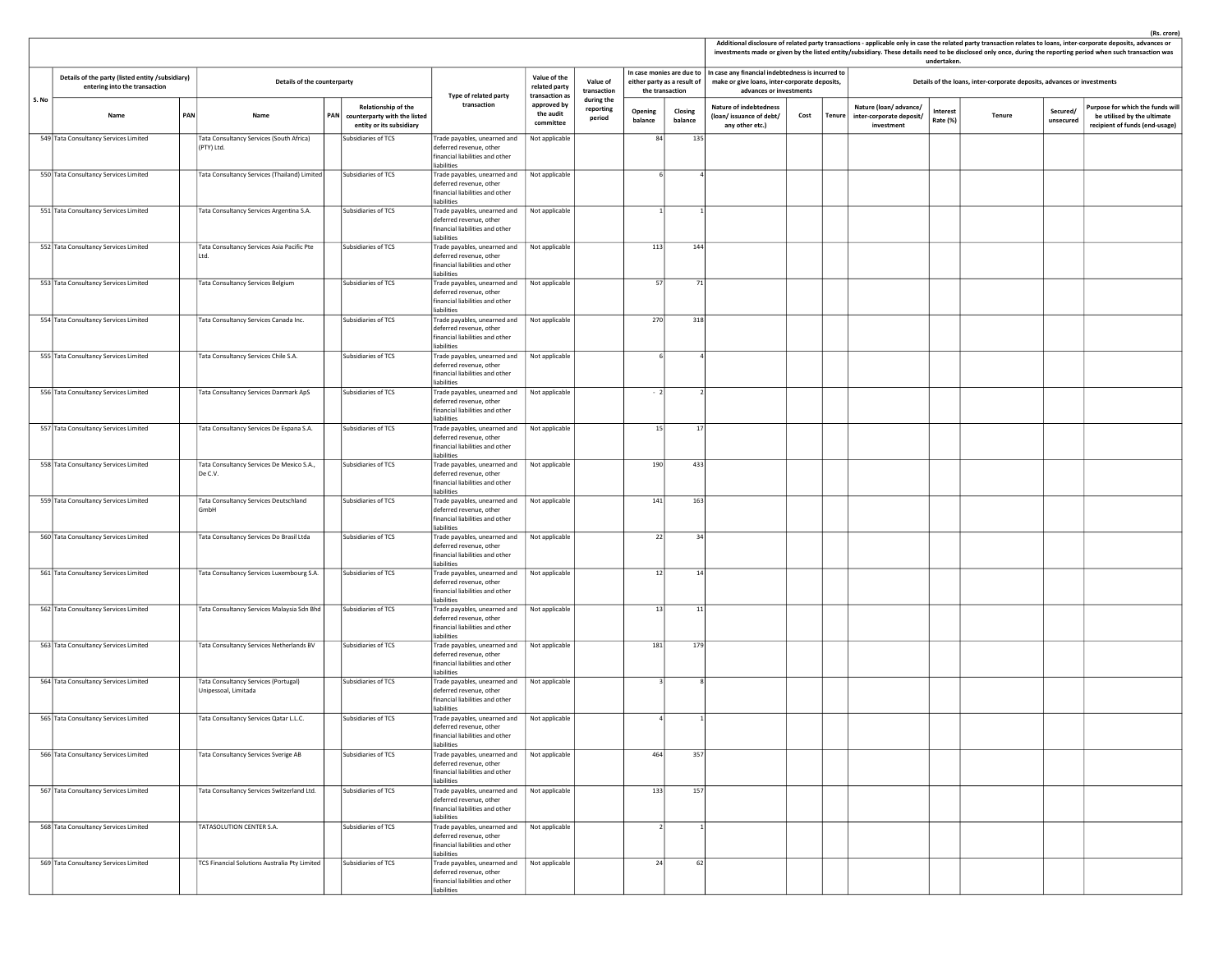|       |                                                                                   |     |                                                             |                                                                                        |                                                                                                                                         |                                                         |                                   |                    |                                                |                                                                                                                                                           |      |        |                                                                 | undertaken.                                                                                                                               |  |  | Additional disclosure of related party transactions - applicable only in case the related party transaction relates to loans, inter-corporate deposits, advances or<br>investments made or given by the listed entity/subsidiary. These details need to be disclosed only once, during the reporting period when such transaction was |  |  |  |
|-------|-----------------------------------------------------------------------------------|-----|-------------------------------------------------------------|----------------------------------------------------------------------------------------|-----------------------------------------------------------------------------------------------------------------------------------------|---------------------------------------------------------|-----------------------------------|--------------------|------------------------------------------------|-----------------------------------------------------------------------------------------------------------------------------------------------------------|------|--------|-----------------------------------------------------------------|-------------------------------------------------------------------------------------------------------------------------------------------|--|--|---------------------------------------------------------------------------------------------------------------------------------------------------------------------------------------------------------------------------------------------------------------------------------------------------------------------------------------|--|--|--|
|       | Details of the party (listed entity /subsidiary)<br>entering into the transaction |     | Details of the counterparty                                 |                                                                                        |                                                                                                                                         | Value of the<br>related party                           | Value of<br>transaction           |                    | either party as a result of<br>the transaction | In case monies are due to   In case any financial indebtedness is incurred to<br>make or give loans, inter-corporate deposits,<br>advances or investments |      |        |                                                                 | Details of the loans, inter-corporate deposits, advances or investments<br>Interest<br>Secured/<br><b>Tenure</b><br>Rate (%)<br>unsecured |  |  |                                                                                                                                                                                                                                                                                                                                       |  |  |  |
| S. No | Name                                                                              | PAN | Name                                                        | Relationship of the<br>PAN<br>counterparty with the listed<br>entity or its subsidiary | Type of related party<br>transaction                                                                                                    | transaction as<br>approved by<br>the audit<br>committee | during the<br>reporting<br>period | Opening<br>balance | Closing<br>balance                             | <b>Nature of indebtedness</b><br>(loan/issuance of debt/<br>any other etc.)                                                                               | Cost | Tenure | Nature (loan/advance/<br>inter-corporate deposit/<br>investment |                                                                                                                                           |  |  | Purpose for which the funds will<br>be utilised by the ultimate<br>recipient of funds (end-usage)                                                                                                                                                                                                                                     |  |  |  |
|       | 570 Tata Consultancy Services Limited                                             |     | TCS Italia s.r.l.                                           | Subsidiaries of TCS                                                                    | Frade payables, unearned and<br>deferred revenue, other<br>financial liabilities and other<br>iabilities                                | Not applicable                                          |                                   | 23                 | 23                                             |                                                                                                                                                           |      |        |                                                                 |                                                                                                                                           |  |  |                                                                                                                                                                                                                                                                                                                                       |  |  |  |
|       | 571 Tata Consultancy Services Limited                                             |     | TCS Solution Center S.A.                                    | Subsidiaries of TCS                                                                    | Frade payables, unearned and<br>deferred revenue, other<br>financial liabilities and other<br>liabilities                               | Not applicable                                          |                                   | 51                 | 56                                             |                                                                                                                                                           |      |        |                                                                 |                                                                                                                                           |  |  |                                                                                                                                                                                                                                                                                                                                       |  |  |  |
|       | 572 Tata Consultancy Services Limited                                             |     | TCS Uruguay S.A.                                            | Subsidiaries of TCS                                                                    | Trade payables, unearned and<br>deferred revenue, other<br>financial liabilities and other<br>liabilities                               | Not applicable                                          |                                   | 78                 | 82                                             |                                                                                                                                                           |      |        |                                                                 |                                                                                                                                           |  |  |                                                                                                                                                                                                                                                                                                                                       |  |  |  |
|       | 573 Tata Consultancy Services Limited                                             |     | TCS e-Serve International Limited                           | Subsidiaries of TCS                                                                    | Trade payables, unearned and<br>deferred revenue, other<br>financial liabilities and other<br>liabilities                               | Not applicable                                          |                                   | 181                | 223                                            |                                                                                                                                                           |      |        |                                                                 |                                                                                                                                           |  |  |                                                                                                                                                                                                                                                                                                                                       |  |  |  |
|       | 574 Tata Consultancy Services Limited                                             |     | Tata Consultancy Services Japan, Ltd.                       | Subsidiaries of TCS                                                                    | Trade payables, unearned and<br>deferred revenue, other<br>financial liabilities and other<br>liabilities                               | Not applicable                                          |                                   | 40                 | 40                                             |                                                                                                                                                           |      |        |                                                                 |                                                                                                                                           |  |  |                                                                                                                                                                                                                                                                                                                                       |  |  |  |
|       | 575 Tata Consultancy Services Limited                                             |     | Tata Consultancy Services Saudi Arabia                      | Subsidiaries of TCS                                                                    | Trade payables, unearned and<br>deferred revenue, other<br>financial liabilities and other<br>liabilities                               | Not applicable                                          |                                   | 17                 | 40                                             |                                                                                                                                                           |      |        |                                                                 |                                                                                                                                           |  |  |                                                                                                                                                                                                                                                                                                                                       |  |  |  |
|       | 576 Tata Consultancy Services Limited                                             |     | Tata Consultancy Services Ireland Limited                   | Subsidiaries of TCS                                                                    | Trade payables, unearned and<br>deferred revenue, other<br>financial liabilities and other<br>liabilities                               | Not applicable                                          |                                   | 12                 | 37                                             |                                                                                                                                                           |      |        |                                                                 |                                                                                                                                           |  |  |                                                                                                                                                                                                                                                                                                                                       |  |  |  |
|       | 577 Tata Consultancy Services Limited                                             |     | <b>TCS Technology Solutions AG</b>                          | Subsidiaries of TCS                                                                    | Trade payables, unearned and<br>deferred revenue, other<br>financial liabilities and other<br>liabilities                               | Not applicable                                          |                                   |                    |                                                |                                                                                                                                                           |      |        |                                                                 |                                                                                                                                           |  |  |                                                                                                                                                                                                                                                                                                                                       |  |  |  |
|       | 578 Tata Consultancy Services Limited                                             |     | Tata Communications Transformation<br>Services Pte Limited  | Subsidiaries of Ultimate<br><b>Holding Company</b>                                     | Trade payables, unearned and<br>deferred revenue, other<br>financial liabilities and other<br>iabilities                                | Not applicable                                          |                                   |                    | $\Omega$                                       |                                                                                                                                                           |      |        |                                                                 |                                                                                                                                           |  |  |                                                                                                                                                                                                                                                                                                                                       |  |  |  |
|       | 579 Tata Consultancy Services Limited                                             |     | Tata Power Solar Systems Limited                            | Associates of Holding Company<br>and their subsidiaries                                | Frade payables, unearned and<br>leferred revenue, other<br>financial liabilities and other<br>liabilities                               | Not applicable                                          |                                   |                    |                                                |                                                                                                                                                           |      |        |                                                                 |                                                                                                                                           |  |  |                                                                                                                                                                                                                                                                                                                                       |  |  |  |
|       | 580 Tata Consultancy Services Limited                                             |     | Titan Engineering & Automation Limited                      | and their subsidiaries                                                                 | Associates of Holding Company Trade payables, unearned and<br>deferred revenue, other<br>financial liabilities and other<br>liabilities | Not applicable                                          |                                   |                    | $\Omega$                                       |                                                                                                                                                           |      |        |                                                                 |                                                                                                                                           |  |  |                                                                                                                                                                                                                                                                                                                                       |  |  |  |
|       | 581 Tata Consultancy Services Limited                                             |     | Tata Consultancy Services Employees'<br>Superannuation Fund |                                                                                        | Post Employment Benefit Plans Trade payables, unearned and<br>deferred revenue, other<br>financial liabilities and other<br>liabilities | Not applicable                                          |                                   | 23                 | $\overline{0}$                                 |                                                                                                                                                           |      |        |                                                                 |                                                                                                                                           |  |  |                                                                                                                                                                                                                                                                                                                                       |  |  |  |
|       | 582 Tata Consultancy Services Limited                                             |     | Tata Consulting Engineers Limited                           | Subsidiaries of Ultimate<br><b>Holding Company</b>                                     | <b>Commitments and Guarantees</b>                                                                                                       | Not applicable                                          |                                   | 24                 | 32                                             |                                                                                                                                                           |      |        |                                                                 |                                                                                                                                           |  |  |                                                                                                                                                                                                                                                                                                                                       |  |  |  |
|       | 583 Tata Consultancy Services Limited                                             |     | Tejas Networks Limited                                      | Subsidiaries of Ultimate<br><b>Holding Company</b>                                     | <b>Commitments and Guarantees</b>                                                                                                       | Not applicable                                          |                                   |                    |                                                |                                                                                                                                                           |      |        |                                                                 |                                                                                                                                           |  |  |                                                                                                                                                                                                                                                                                                                                       |  |  |  |
|       | 584 Tata Consultancy Services Limited                                             |     | The Tata Power Company Limited                              | and their subsidiaries                                                                 | Associates of Holding Company Commitments and Guarantees                                                                                | Not applicable                                          |                                   |                    |                                                |                                                                                                                                                           |      |        |                                                                 |                                                                                                                                           |  |  |                                                                                                                                                                                                                                                                                                                                       |  |  |  |
|       | 585 Tata Consultancy Services Limited                                             |     | Voltas Limited                                              | and their subsidiaries                                                                 | Associates of Holding Company Commitments and Guarantees                                                                                | Not applicable                                          |                                   | 13                 | 15                                             |                                                                                                                                                           |      |        |                                                                 |                                                                                                                                           |  |  |                                                                                                                                                                                                                                                                                                                                       |  |  |  |
|       | 586 Tata Consultancy Services Limited                                             |     | Universal MEP Projects & Engineering<br>Services Limited    | and their subsidiaries                                                                 | Associates of Holding Company Commitments and Guarantees                                                                                | Not applicable                                          |                                   | 26                 | 14                                             |                                                                                                                                                           |      |        |                                                                 |                                                                                                                                           |  |  |                                                                                                                                                                                                                                                                                                                                       |  |  |  |
|       | 587 Tata Consultancy Services Limited                                             |     | <b>Tata Projects Limited</b>                                | and their subsidiaries                                                                 | Associates of Holding Company Commitments and Guarantees                                                                                | Not applicable                                          |                                   | 163                | 170                                            |                                                                                                                                                           |      |        |                                                                 |                                                                                                                                           |  |  |                                                                                                                                                                                                                                                                                                                                       |  |  |  |
|       | 588 Tata Consultancy Services Limited                                             |     | Diligenta Limited                                           | Subsidiaries of TCS                                                                    | <b>Commitments and Guarantees</b>                                                                                                       | Not applicable                                          |                                   | 4593               | 4576                                           |                                                                                                                                                           |      |        |                                                                 |                                                                                                                                           |  |  |                                                                                                                                                                                                                                                                                                                                       |  |  |  |
|       | 589 Tata Consultancy Services Limited                                             |     | Fata Consultancy Services Asia Pacific Pte<br>Ltd.          | Subsidiaries of TCS                                                                    | Commitments and Guarantees                                                                                                              | Not applicable                                          |                                   |                    |                                                |                                                                                                                                                           |      |        |                                                                 |                                                                                                                                           |  |  |                                                                                                                                                                                                                                                                                                                                       |  |  |  |
|       | 590 Tata Consultancy Services Limited                                             |     | Titan Engineering & Automation Limited                      | and their subsidiaries                                                                 | Associates of Holding Company Commitments and Guarantees                                                                                | Not applicable                                          |                                   |                    |                                                |                                                                                                                                                           |      |        |                                                                 |                                                                                                                                           |  |  |                                                                                                                                                                                                                                                                                                                                       |  |  |  |
|       | 591 Tata Consultancy Services Canada Inc.                                         |     | Tata Communications (Canada) Limited                        | Subsidiaries of Ultimate<br>Holding Company                                            | Trade receivables, unbilled<br>receivables and contract assets                                                                          | Not applicable                                          |                                   |                    |                                                |                                                                                                                                                           |      |        |                                                                 |                                                                                                                                           |  |  |                                                                                                                                                                                                                                                                                                                                       |  |  |  |
|       | 592 Tata Consultancy Services Netherlands BV                                      |     | Tata Steel IJmuiden BV                                      | Associates of Holding Company Trade receivables, unbilled<br>and their subsidiaries    | receivables and contract assets                                                                                                         | Not applicable                                          |                                   | 239                | 215                                            |                                                                                                                                                           |      |        |                                                                 |                                                                                                                                           |  |  |                                                                                                                                                                                                                                                                                                                                       |  |  |  |
|       | 593 Tata Consultancy Services (South Africa)<br>(PTY) Ltd.                        |     | Tata Sons Private Limited                                   | <b>Ultimate Holding Company</b>                                                        | Trade payables, unearned and<br>deferred revenue, other<br>financial liabilities and other<br>liabilities                               | Not applicable                                          |                                   |                    |                                                |                                                                                                                                                           |      |        |                                                                 |                                                                                                                                           |  |  |                                                                                                                                                                                                                                                                                                                                       |  |  |  |
|       | 594 Tata Consultancy Services Asia Pacific Pte<br>Ltd.                            |     | Tata Sons Private Limited                                   | <b>Ultimate Holding Company</b>                                                        | Frade payables, unearned and<br>deferred revenue, other<br>financial liabilities and other<br>liabilities                               | Not applicable                                          |                                   |                    |                                                |                                                                                                                                                           |      |        |                                                                 |                                                                                                                                           |  |  |                                                                                                                                                                                                                                                                                                                                       |  |  |  |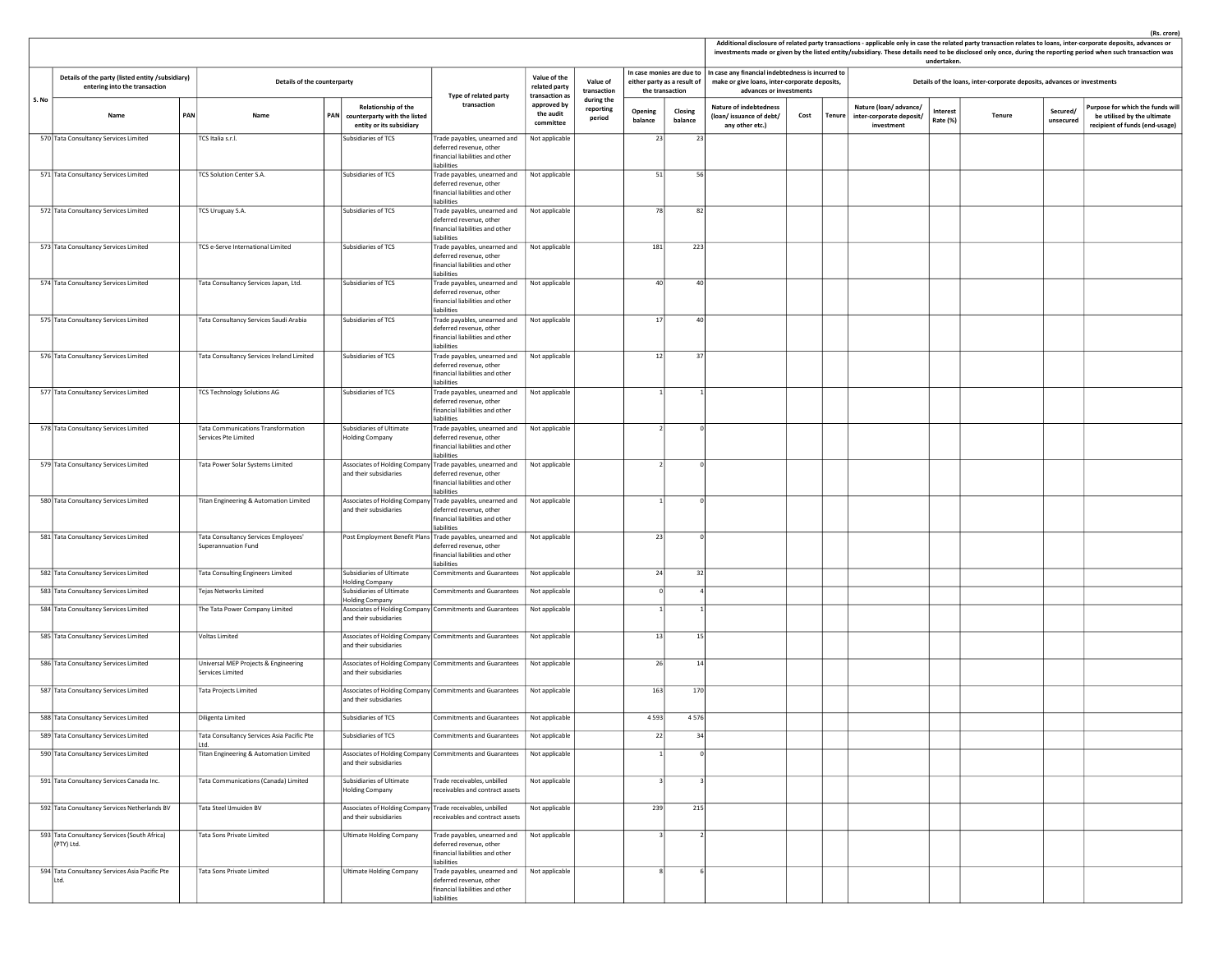|       |                                                                                                                                         |  |                                                        |                                                                                            |                                                                                                                                           |                                                         |                                   |                    |                             |                                                                                                                                                           |      |               |                                                                 | undertaken.          |                                                                         |                       | Additional disclosure of related party transactions - applicable only in case the related party transaction relates to loans, inter-corporate deposits, advances or<br>investments made or given by the listed entity/subsidiary. These details need to be disclosed only once, during the reporting period when such transaction was |
|-------|-----------------------------------------------------------------------------------------------------------------------------------------|--|--------------------------------------------------------|--------------------------------------------------------------------------------------------|-------------------------------------------------------------------------------------------------------------------------------------------|---------------------------------------------------------|-----------------------------------|--------------------|-----------------------------|-----------------------------------------------------------------------------------------------------------------------------------------------------------|------|---------------|-----------------------------------------------------------------|----------------------|-------------------------------------------------------------------------|-----------------------|---------------------------------------------------------------------------------------------------------------------------------------------------------------------------------------------------------------------------------------------------------------------------------------------------------------------------------------|
|       | Details of the party (listed entity /subsidiary)<br>Details of the counterparty<br>entering into the transaction<br>PAN<br>Name<br>Name |  |                                                        |                                                                                            |                                                                                                                                           | Value of the<br>related party                           | Value of<br>transaction           | the transaction    | either party as a result of | In case monies are due to   In case any financial indebtedness is incurred to<br>make or give loans, inter-corporate deposits,<br>advances or investments |      |               |                                                                 |                      | Details of the loans, inter-corporate deposits, advances or investments |                       |                                                                                                                                                                                                                                                                                                                                       |
| S. No |                                                                                                                                         |  |                                                        | <b>Relationship of the</b><br>PAN counterparty with the listed<br>entity or its subsidiary | Type of related party<br>transaction                                                                                                      | transaction as<br>approved by<br>the audit<br>committee | during the<br>reporting<br>period | Opening<br>balance | Closing<br>balance          | <b>Nature of indebtedness</b><br>(loan/issuance of debt/<br>any other etc.)                                                                               | Cost | <b>Tenure</b> | Nature (loan/advance/<br>inter-corporate deposit/<br>investment | Interest<br>Rate (%) | <b>Tenure</b>                                                           | Secured/<br>unsecured | Purpose for which the funds will<br>be utilised by the ultimate<br>recipient of funds (end-usage)                                                                                                                                                                                                                                     |
|       | 595 Tata Consultancy Services (Philippines) Inc.                                                                                        |  | Tata Sons Private Limited                              | <b>Ultimate Holding Company</b>                                                            | Trade payables, unearned and<br>deferred revenue, other<br>financial liabilities and other<br>liabilities                                 | Not applicable                                          |                                   |                    |                             |                                                                                                                                                           |      |               |                                                                 |                      |                                                                         |                       |                                                                                                                                                                                                                                                                                                                                       |
|       | 596 Tata Consultancy Services (China) Co., Ltd.                                                                                         |  | Tata Sons Private Limited                              | <b>Ultimate Holding Company</b>                                                            | Trade payables, unearned and<br>deferred revenue, other<br>financial liabilities and other<br>liabilities                                 | Not applicable                                          |                                   |                    |                             |                                                                                                                                                           |      |               |                                                                 |                      |                                                                         |                       |                                                                                                                                                                                                                                                                                                                                       |
|       | 597 Tata Consultancy Services Canada Inc.                                                                                               |  | <b>Tata Sons Private Limited</b>                       | <b>Ultimate Holding Company</b>                                                            | Trade payables, unearned and<br>deferred revenue, other<br>financial liabilities and other<br>liabilities                                 | Not applicable                                          |                                   |                    | 18                          |                                                                                                                                                           |      |               |                                                                 |                      |                                                                         |                       |                                                                                                                                                                                                                                                                                                                                       |
|       | 598 TCS e-Serve International Limited                                                                                                   |  | Tata Sons Private Limited                              | <b>Ultimate Holding Company</b>                                                            | Trade payables, unearned and<br>deferred revenue, other<br>financial liabilities and other<br>liabilities                                 | Not applicable                                          |                                   |                    |                             |                                                                                                                                                           |      |               |                                                                 |                      |                                                                         |                       |                                                                                                                                                                                                                                                                                                                                       |
|       | 599 Tata Consultancy Services Deutschland<br>GmbH                                                                                       |  | Tata Sons Private Limited                              | <b>Ultimate Holding Company</b>                                                            | Trade payables, unearned and<br>deferred revenue, other<br>financial liabilities and other<br>liabilities                                 | Not applicable                                          |                                   |                    | 14                          |                                                                                                                                                           |      |               |                                                                 |                      |                                                                         |                       |                                                                                                                                                                                                                                                                                                                                       |
|       | 600 Tata Consultancy Services De Mexico S.A.,<br>De C.V.                                                                                |  | Tata Sons Private Limited                              | <b>Ultimate Holding Company</b>                                                            | Trade payables, unearned and<br>deferred revenue, other<br>financial liabilities and other<br>liabilities                                 | Not applicable                                          |                                   |                    |                             |                                                                                                                                                           |      |               |                                                                 |                      |                                                                         |                       |                                                                                                                                                                                                                                                                                                                                       |
|       | 601 Tata Consultancy Services Ireland Limited                                                                                           |  | Tata Sons Private Limited                              | <b>Ultimate Holding Company</b>                                                            | Trade payables, unearned and<br>deferred revenue, other<br>financial liabilities and other<br>liabilities<br>Trade payables, unearned and | Not applicable                                          |                                   |                    |                             |                                                                                                                                                           |      |               |                                                                 |                      |                                                                         |                       |                                                                                                                                                                                                                                                                                                                                       |
|       | 602 Tata Consultancy Services Luxembourg S.A.<br>603 Tata Consultancy Services France                                                   |  | Tata Sons Private Limited<br>Tata Sons Private Limited | <b>Ultimate Holding Company</b><br><b>Ultimate Holding Company</b>                         | deferred revenue, other<br>financial liabilities and other<br>liabilities                                                                 | Not applicable<br>Not applicable                        |                                   |                    |                             |                                                                                                                                                           |      |               |                                                                 |                      |                                                                         |                       |                                                                                                                                                                                                                                                                                                                                       |
|       | 604 Tata Consultancy Services Sverige AB                                                                                                |  | Tata Sons Private Limited                              | <b>Ultimate Holding Company</b>                                                            | Trade payables, unearned and<br>deferred revenue, other<br>financial liabilities and other<br>liabilities<br>Trade payables, unearned and | Not applicable                                          |                                   |                    |                             |                                                                                                                                                           |      |               |                                                                 |                      |                                                                         |                       |                                                                                                                                                                                                                                                                                                                                       |
|       | 605 Tata America International Corporation                                                                                              |  | Tata Sons Private Limited                              | <b>Ultimate Holding Company</b>                                                            | deferred revenue, other<br>financial liabilities and other<br>liabilities<br>Trade payables, unearned and                                 | Not applicable                                          |                                   |                    |                             |                                                                                                                                                           |      |               |                                                                 |                      |                                                                         |                       |                                                                                                                                                                                                                                                                                                                                       |
|       | 606 Tata Consultancy Services Belgium                                                                                                   |  | Tata Sons Private Limited                              | <b>Ultimate Holding Company</b>                                                            | deferred revenue, other<br>financial liabilities and other<br>liabilities<br>Trade payables, unearned and                                 | Not applicable                                          |                                   |                    |                             |                                                                                                                                                           |      |               |                                                                 |                      |                                                                         |                       |                                                                                                                                                                                                                                                                                                                                       |
|       | 607 Tata Consultancy Services Do Brasil Ltda                                                                                            |  | Tata Sons Private Limited                              | Ultimate Holding Company                                                                   | deferred revenue, other<br>financial liabilities and other<br>liabilities<br>Trade payables, unearned and                                 | Not applicable                                          |                                   |                    |                             |                                                                                                                                                           |      |               |                                                                 |                      |                                                                         |                       |                                                                                                                                                                                                                                                                                                                                       |
|       | 608 TATASOLUTION CENTER S.A.                                                                                                            |  | Tata Sons Private Limited                              | <b>Ultimate Holding Company</b>                                                            | deferred revenue, other<br>financial liabilities and other<br>liabilities<br>Trade payables, unearned and                                 | Not applicable                                          |                                   |                    |                             |                                                                                                                                                           |      |               |                                                                 |                      |                                                                         |                       |                                                                                                                                                                                                                                                                                                                                       |
|       | 609 TCS Solution Center S.A.                                                                                                            |  | Tata Sons Private Limited                              | Ultimate Holding Company                                                                   | deferred revenue, other<br>financial liabilities and other<br>liabilities<br>Trade payables, unearned and                                 | Not applicable                                          |                                   |                    |                             |                                                                                                                                                           |      |               |                                                                 |                      |                                                                         |                       |                                                                                                                                                                                                                                                                                                                                       |
|       | 610 Tata Consultancy Services Netherlands BV                                                                                            |  | Tata Sons Private Limited                              | <b>Ultimate Holding Company</b>                                                            | deferred revenue, other<br>financial liabilities and other<br>liabilities<br>Trade payables, unearned and                                 | Not applicable                                          |                                   |                    | 14                          |                                                                                                                                                           |      |               |                                                                 |                      |                                                                         |                       |                                                                                                                                                                                                                                                                                                                                       |
|       | 611 Tata Consultancy Services De Espana S.A.                                                                                            |  | Tata Sons Private Limited                              | <b>Ultimate Holding Company</b>                                                            | deferred revenue, other<br>financial liabilities and other<br>liabilities<br>Trade payables, unearned and                                 | Not applicable                                          |                                   |                    |                             |                                                                                                                                                           |      |               |                                                                 |                      |                                                                         |                       |                                                                                                                                                                                                                                                                                                                                       |
|       | 612 Tata Consultancy Services Switzerland Ltd.                                                                                          |  | Tata Sons Private Limited                              | <b>Ultimate Holding Company</b>                                                            | deferred revenue, other<br>financial liabilities and other<br>liabilities<br>Trade payables, unearned and                                 | Not applicable                                          |                                   |                    | 10 <sup>1</sup>             |                                                                                                                                                           |      |               |                                                                 |                      |                                                                         |                       |                                                                                                                                                                                                                                                                                                                                       |
|       | 613 Tata Consultancy Services Canada Inc.                                                                                               |  | Tata Communications (Canada) Limited                   | Subsidiaries of Ultimate                                                                   | deferred revenue, other<br>financial liabilities and other<br>liabilities<br>Trade payables, unearned and                                 | Not applicable                                          |                                   |                    |                             |                                                                                                                                                           |      |               |                                                                 |                      |                                                                         |                       |                                                                                                                                                                                                                                                                                                                                       |
|       | 614 Diligenta Limited                                                                                                                   |  | Tata Communications (UK) Limited                       | <b>Holding Company</b><br>Subsidiaries of Ultimate                                         | deferred revenue, other<br>financial liabilities and other<br>liabilities<br>Trade payables, unearned and                                 | Not applicable                                          |                                   |                    |                             |                                                                                                                                                           |      |               |                                                                 |                      |                                                                         |                       |                                                                                                                                                                                                                                                                                                                                       |
|       | 615 TCS e-Serve International Limited                                                                                                   |  | <b>Tata Communications Limited</b>                     | <b>Holding Company</b><br>Subsidiaries of Ultimate                                         | deferred revenue, other<br>financial liabilities and other<br>liabilities<br>Trade payables, unearned and                                 | Not applicable                                          |                                   |                    |                             |                                                                                                                                                           |      |               |                                                                 |                      |                                                                         |                       |                                                                                                                                                                                                                                                                                                                                       |
|       |                                                                                                                                         |  |                                                        | Holding Company                                                                            | deferred revenue, other<br>financial liabilities and other<br>liabilities                                                                 |                                                         |                                   |                    |                             |                                                                                                                                                           |      |               |                                                                 |                      |                                                                         |                       |                                                                                                                                                                                                                                                                                                                                       |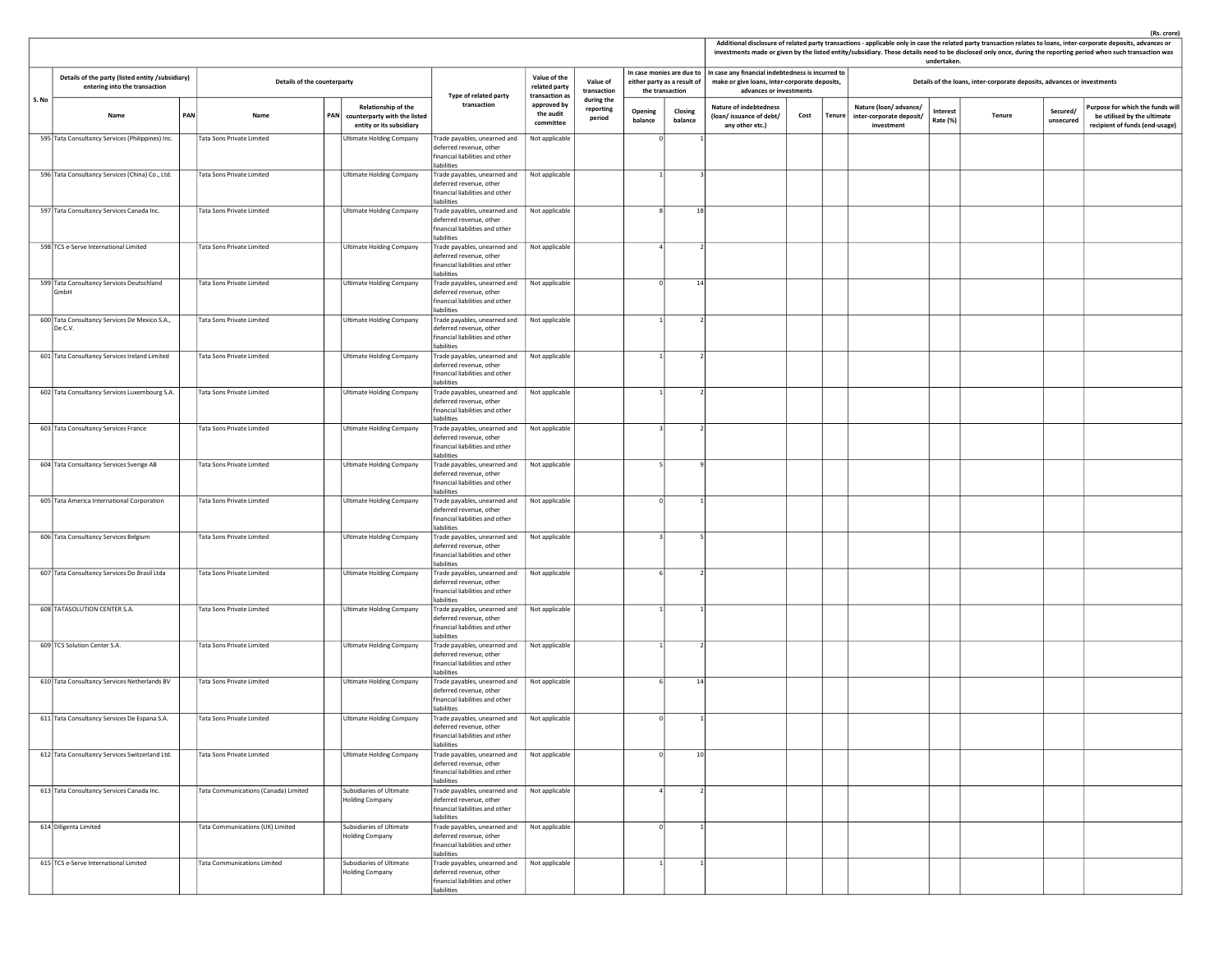|                                                                                                                                                                                                      |                                                                                                            |  |                                                                                        |            |                                                                                 |                                                                                                                                         |                                                         |                                   |                    |                                                                             |                                                                                                                               |      |                                                                        | undertaken.          | Additional disclosure of related party transactions - applicable only in case the related party transaction relates to loans, inter-corporate deposits, advances or<br>investments made or given by the listed entity/subsidiary. These details need to be disclosed only once, during the reporting period when such transaction was |                                                                                                  |
|------------------------------------------------------------------------------------------------------------------------------------------------------------------------------------------------------|------------------------------------------------------------------------------------------------------------|--|----------------------------------------------------------------------------------------|------------|---------------------------------------------------------------------------------|-----------------------------------------------------------------------------------------------------------------------------------------|---------------------------------------------------------|-----------------------------------|--------------------|-----------------------------------------------------------------------------|-------------------------------------------------------------------------------------------------------------------------------|------|------------------------------------------------------------------------|----------------------|---------------------------------------------------------------------------------------------------------------------------------------------------------------------------------------------------------------------------------------------------------------------------------------------------------------------------------------|--------------------------------------------------------------------------------------------------|
| Details of the party (listed entity /subsidiary)<br>entering into the transaction<br>S. No<br>PAN<br>Name<br>Name<br>616 Tata Consultancy Services (China) Co., Ltd.<br><b>Titan Company Limited</b> |                                                                                                            |  | Details of the counterparty                                                            |            |                                                                                 |                                                                                                                                         | Value of the<br>related party                           | Value of<br>transaction           |                    | In case monies are due to<br>either party as a result of<br>the transaction | In case any financial indebtedness is incurred to<br>make or give loans, inter-corporate deposits,<br>advances or investments |      |                                                                        |                      | Details of the loans, inter-corporate deposits, advances or investments                                                                                                                                                                                                                                                               |                                                                                                  |
|                                                                                                                                                                                                      |                                                                                                            |  |                                                                                        | <b>PAN</b> | Relationship of the<br>counterparty with the listed<br>entity or its subsidiary | Type of related party<br>transaction                                                                                                    | transaction as<br>approved by<br>the audit<br>committee | during the<br>reporting<br>period | Opening<br>balance | Closing<br>balance                                                          | <b>Nature of indebtedness</b><br>(loan/issuance of debt/<br>any other etc.)                                                   | Cost | Nature (loan/advance/<br>Tenure inter-corporate deposit/<br>investment | Interest<br>Rate (%) | Secured/<br><b>Tenure</b><br>unsecured                                                                                                                                                                                                                                                                                                | urpose for which the funds will<br>be utilised by the ultimate<br>recipient of funds (end-usage) |
|                                                                                                                                                                                                      |                                                                                                            |  |                                                                                        |            | and their subsidiaries                                                          | Associates of Holding Company Trade payables, unearned and<br>leferred revenue, other<br>financial liabilities and other<br>liabilities | Not applicable                                          |                                   |                    |                                                                             |                                                                                                                               |      |                                                                        |                      |                                                                                                                                                                                                                                                                                                                                       |                                                                                                  |
|                                                                                                                                                                                                      | 617 Tata Consultancy Services Canada Inc.                                                                  |  | Jaguar Land Rover Limited                                                              |            | and their subsidiaries                                                          | Associates of Holding Company Trade payables, unearned and<br>deferred revenue, other<br>financial liabilities and other<br>liabilities | Not applicable                                          |                                   |                    |                                                                             |                                                                                                                               |      |                                                                        |                      |                                                                                                                                                                                                                                                                                                                                       |                                                                                                  |
|                                                                                                                                                                                                      | 618 Tata Consultancy Services Netherlands BV                                                               |  | Tata Steel IJmuiden BV                                                                 |            | and their subsidiaries                                                          | Associates of Holding Company Trade payables, unearned and<br>deferred revenue, other<br>financial liabilities and other<br>liabilities | Not applicable                                          |                                   |                    |                                                                             |                                                                                                                               |      |                                                                        |                      |                                                                                                                                                                                                                                                                                                                                       |                                                                                                  |
|                                                                                                                                                                                                      | 619 Tata Consultancy Services Asia Pacific Pte<br>Ltd.                                                     |  | PT Tata Consultancy Services Indonesia                                                 |            | Subsidiaries of TCS                                                             | Trade receivables, unbilled<br>receivables and contract assets                                                                          | Not applicable                                          |                                   |                    |                                                                             |                                                                                                                               |      |                                                                        |                      |                                                                                                                                                                                                                                                                                                                                       |                                                                                                  |
|                                                                                                                                                                                                      | 620 Tata Consultancy Services Asia Pacific Pte<br>Ltd.                                                     |  | Tata Consultancy Services (Philippines) Inc.                                           |            | Subsidiaries of TCS                                                             | Frade receivables, unbilled<br>receivables and contract assets                                                                          | Not applicable                                          |                                   |                    |                                                                             |                                                                                                                               |      |                                                                        |                      |                                                                                                                                                                                                                                                                                                                                       |                                                                                                  |
|                                                                                                                                                                                                      | 621 Tata Consultancy Services Asia Pacific Pte<br>Ltd.                                                     |  | Tata Consultancy Services (Thailand) Limited                                           |            | Subsidiaries of TCS                                                             | Trade receivables, unbilled<br>receivables and contract assets                                                                          | Not applicable                                          |                                   |                    |                                                                             |                                                                                                                               |      |                                                                        |                      |                                                                                                                                                                                                                                                                                                                                       |                                                                                                  |
|                                                                                                                                                                                                      | 622 Tata Consultancy Services Asia Pacific Pte<br>Ltd.                                                     |  | Tata Consultancy Services Deutschland<br>GmbH                                          |            | Subsidiaries of TCS                                                             | Trade receivables, unbilled<br>receivables and contract assets                                                                          | Not applicable                                          |                                   |                    |                                                                             |                                                                                                                               |      |                                                                        |                      |                                                                                                                                                                                                                                                                                                                                       |                                                                                                  |
|                                                                                                                                                                                                      | 623 Tata Consultancy Services Asia Pacific Pte<br>Ltd.                                                     |  | Tata Consultancy Services Malaysia Sdn Bhd                                             |            | Subsidiaries of TCS                                                             | Trade receivables, unbilled<br>receivables and contract assets                                                                          | Not applicable                                          |                                   |                    |                                                                             |                                                                                                                               |      |                                                                        |                      |                                                                                                                                                                                                                                                                                                                                       |                                                                                                  |
|                                                                                                                                                                                                      | 624 Tata Consultancy Services Asia Pacific Pte<br>Ltd.<br>625 Tata Consultancy Services (Philippines) Inc. |  | Tata Consultancy Services Netherlands BV<br>Tata Consultancy Services Malaysia Sdn Bhd |            | Subsidiaries of TCS<br>Subsidiaries of TCS                                      | Trade receivables, unbilled<br>receivables and contract assets<br>Trade receivables, unbilled                                           | Not applicable<br>Not applicable                        |                                   |                    |                                                                             |                                                                                                                               |      |                                                                        |                      |                                                                                                                                                                                                                                                                                                                                       |                                                                                                  |
|                                                                                                                                                                                                      | 626 Tata Consultancy Services (Philippines) Inc.                                                           |  | Tata Consultancy Services Netherlands BV                                               |            | Subsidiaries of TCS                                                             | receivables and contract assets<br>Frade receivables, unbilled                                                                          | Not applicable                                          |                                   |                    |                                                                             |                                                                                                                               |      |                                                                        |                      |                                                                                                                                                                                                                                                                                                                                       |                                                                                                  |
|                                                                                                                                                                                                      | 627 Tata Consultancy Services (Philippines) Inc.                                                           |  | <b>Tata Consultancy Services France</b>                                                |            | Subsidiaries of TCS                                                             | receivables and contract assets<br>Trade receivables, unbilled                                                                          | Not applicable                                          |                                   |                    |                                                                             |                                                                                                                               |      |                                                                        |                      |                                                                                                                                                                                                                                                                                                                                       |                                                                                                  |
|                                                                                                                                                                                                      | 628 Tata Consultancy Services (Philippines) Inc.                                                           |  | Tata Consultancy Services Asia Pacific Pte                                             |            | Subsidiaries of TCS                                                             | receivables and contract assets<br>Frade receivables, unbilled                                                                          | Not applicable                                          |                                   |                    |                                                                             |                                                                                                                               |      |                                                                        |                      |                                                                                                                                                                                                                                                                                                                                       |                                                                                                  |
|                                                                                                                                                                                                      | 629 Tata Consultancy Services (Philippines) Inc.                                                           |  | Ltd.<br>TCS Financial Solutions Australia Pty Limited                                  |            | Subsidiaries of TCS                                                             | receivables and contract assets<br>Trade receivables, unbilled                                                                          | Not applicable                                          |                                   |                    |                                                                             |                                                                                                                               |      |                                                                        |                      |                                                                                                                                                                                                                                                                                                                                       |                                                                                                  |
|                                                                                                                                                                                                      | 630 Tata Consultancy Services (China) Co., Ltd.                                                            |  | Tata Consultancy Services Deutschland                                                  |            | Subsidiaries of TCS                                                             | receivables and contract assets<br>Frade receivables, unbilled                                                                          | Not applicable                                          |                                   |                    |                                                                             |                                                                                                                               |      |                                                                        |                      |                                                                                                                                                                                                                                                                                                                                       |                                                                                                  |
|                                                                                                                                                                                                      | 631 Tata Consultancy Services (China) Co., Ltd.                                                            |  | GmbH<br>Tata Consultancy Services France                                               |            | Subsidiaries of TCS                                                             | receivables and contract assets<br>Trade receivables, unbilled                                                                          | Not applicable                                          |                                   |                    |                                                                             |                                                                                                                               |      |                                                                        |                      |                                                                                                                                                                                                                                                                                                                                       |                                                                                                  |
|                                                                                                                                                                                                      | 632 Tata Consultancy Services (China) Co., Ltd.                                                            |  | Tata Consultancy Services Japan, Ltd.                                                  |            | Subsidiaries of TCS                                                             | receivables and contract assets<br>Trade receivables, unbilled                                                                          | Not applicable                                          |                                   |                    |                                                                             |                                                                                                                               |      |                                                                        |                      |                                                                                                                                                                                                                                                                                                                                       |                                                                                                  |
|                                                                                                                                                                                                      | 633 Tata Consultancy Services (China) Co., Ltd.                                                            |  | Tata Consultancy Services Canada Inc.                                                  |            | Subsidiaries of TCS                                                             | receivables and contract assets<br>Trade receivables, unbilled                                                                          | Not applicable                                          |                                   |                    |                                                                             |                                                                                                                               |      |                                                                        |                      |                                                                                                                                                                                                                                                                                                                                       |                                                                                                  |
|                                                                                                                                                                                                      | 634 Tata Consultancy Services (China) Co., Ltd.                                                            |  | Tata Consultancy Services Asia Pacific Pte<br>Ltd.                                     |            | Subsidiaries of TCS                                                             | receivables and contract assets<br>Trade receivables, unbilled                                                                          | Not applicable                                          |                                   |                    |                                                                             |                                                                                                                               |      |                                                                        |                      |                                                                                                                                                                                                                                                                                                                                       |                                                                                                  |
|                                                                                                                                                                                                      | 635 Tata Consultancy Services Malaysia Sdn Bhd                                                             |  | PT Tata Consultancy Services Indonesia                                                 |            | Subsidiaries of TCS                                                             | receivables and contract assets<br>Frade receivables, unbilled<br>receivables and contract assets                                       | Not applicable                                          |                                   |                    |                                                                             |                                                                                                                               |      |                                                                        |                      |                                                                                                                                                                                                                                                                                                                                       |                                                                                                  |
|                                                                                                                                                                                                      | 636 Tata Consultancy Services Malaysia Sdn Bhd                                                             |  | Tata Consultancy Services Netherlands BV                                               |            | Subsidiaries of TCS                                                             | Trade receivables, unbilled<br>receivables and contract assets                                                                          | Not applicable                                          |                                   |                    |                                                                             |                                                                                                                               |      |                                                                        |                      |                                                                                                                                                                                                                                                                                                                                       |                                                                                                  |
|                                                                                                                                                                                                      | 637 Tata Consultancy Services Malaysia Sdn Bhd                                                             |  | <b>Tata Consultancy Services France</b>                                                |            | Subsidiaries of TCS                                                             | Trade receivables, unbilled<br>receivables and contract assets                                                                          | Not applicable                                          |                                   |                    |                                                                             |                                                                                                                               |      |                                                                        |                      |                                                                                                                                                                                                                                                                                                                                       |                                                                                                  |
|                                                                                                                                                                                                      | 638 Tata Consultancy Services Malaysia Sdn Bhd                                                             |  | Tata Consultancy Services Belgium                                                      |            | Subsidiaries of TCS                                                             | Frade receivables, unbilled<br>receivables and contract assets                                                                          | Not applicable                                          |                                   |                    |                                                                             |                                                                                                                               |      |                                                                        |                      |                                                                                                                                                                                                                                                                                                                                       |                                                                                                  |
|                                                                                                                                                                                                      | 639 Tata Consultancy Services Malaysia Sdn Bhd                                                             |  | Tata Consultancy Services (Philippines) Inc.                                           |            | Subsidiaries of TCS                                                             | Frade receivables, unbilled<br>receivables and contract assets                                                                          | Not applicable                                          |                                   |                    |                                                                             |                                                                                                                               |      |                                                                        |                      |                                                                                                                                                                                                                                                                                                                                       |                                                                                                  |
|                                                                                                                                                                                                      | 640 Tata Consultancy Services Malaysia Sdn Bhd                                                             |  | Tata Consultancy Services (Thailand) Limited                                           |            | Subsidiaries of TCS                                                             | Frade receivables, unbilled<br>receivables and contract assets                                                                          | Not applicable                                          |                                   |                    |                                                                             |                                                                                                                               |      |                                                                        |                      |                                                                                                                                                                                                                                                                                                                                       |                                                                                                  |
|                                                                                                                                                                                                      | 641 Tata Consultancy Services (Thailand) Limited                                                           |  | Tata Consultancy Services Netherlands BV                                               |            | Subsidiaries of TCS                                                             | Trade receivables, unbilled<br>receivables and contract assets                                                                          | Not applicable                                          |                                   |                    |                                                                             |                                                                                                                               |      |                                                                        |                      |                                                                                                                                                                                                                                                                                                                                       |                                                                                                  |
|                                                                                                                                                                                                      | 642 Tata Consultancy Services Canada Inc.                                                                  |  | Tata Consultancy Services Deutschland<br>GmbH                                          |            | Subsidiaries of TCS                                                             | Trade receivables, unbilled<br>receivables and contract assets                                                                          | Not applicable                                          |                                   |                    |                                                                             |                                                                                                                               |      |                                                                        |                      |                                                                                                                                                                                                                                                                                                                                       |                                                                                                  |
|                                                                                                                                                                                                      | 643 Tata Consultancy Services Canada Inc.                                                                  |  | Tata Consultancy Services Asia Pacific Pte<br>Ltd                                      |            | Subsidiaries of TCS                                                             | Trade receivables, unbilled<br>receivables and contract assets                                                                          | Not applicable                                          |                                   |                    |                                                                             |                                                                                                                               |      |                                                                        |                      |                                                                                                                                                                                                                                                                                                                                       |                                                                                                  |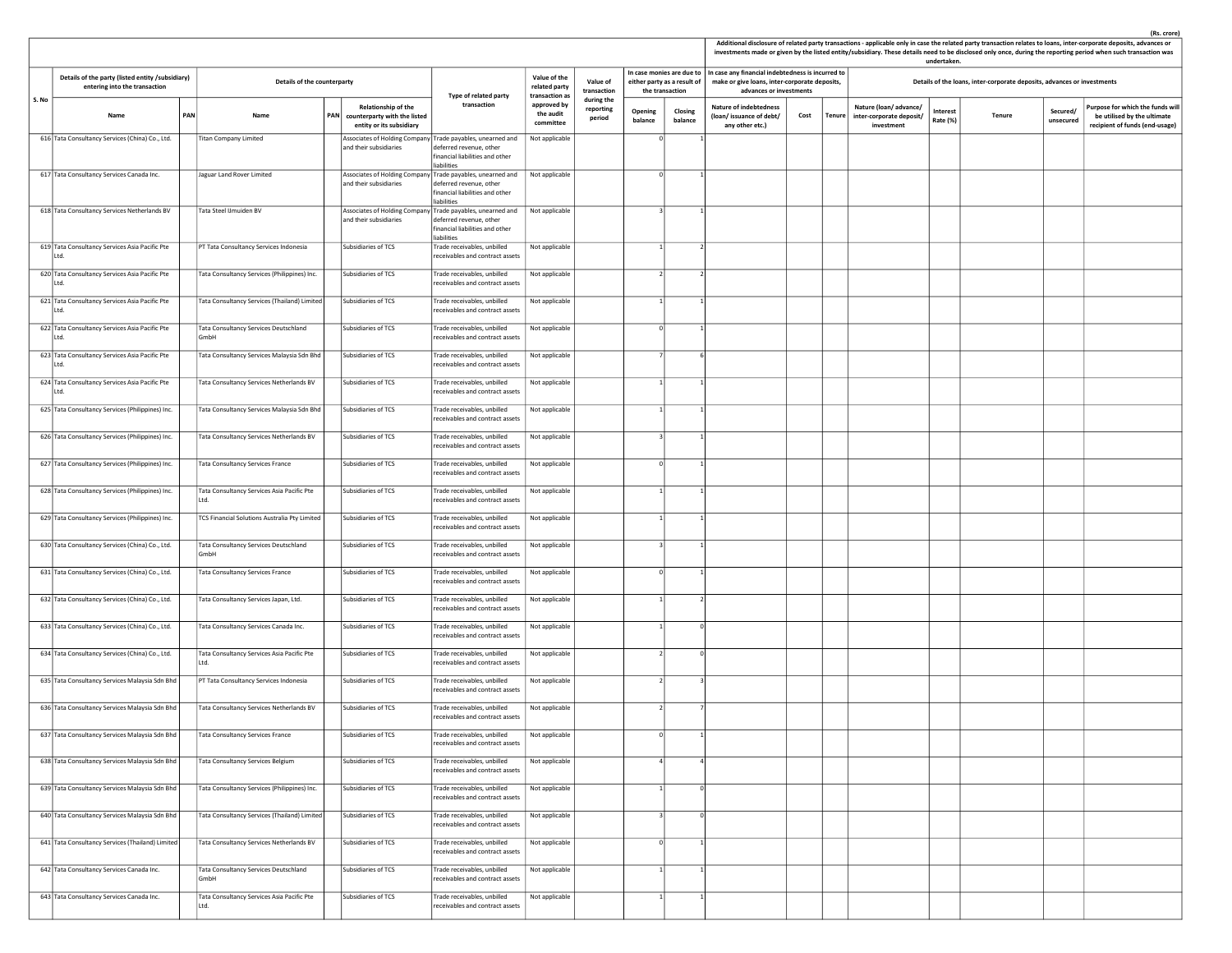|       |                                                                                   |     |                                                      |                                                                                     |                                                                |                                                         |                                   |                    |                                                                             |                                                                                                                               |      |               |                                                                 | undertaken.          |                                                                         |                       | Additional disclosure of related party transactions - applicable only in case the related party transaction relates to loans, inter-corporate deposits, advances or<br>investments made or given by the listed entity/subsidiary. These details need to be disclosed only once, during the reporting period when such transaction was |
|-------|-----------------------------------------------------------------------------------|-----|------------------------------------------------------|-------------------------------------------------------------------------------------|----------------------------------------------------------------|---------------------------------------------------------|-----------------------------------|--------------------|-----------------------------------------------------------------------------|-------------------------------------------------------------------------------------------------------------------------------|------|---------------|-----------------------------------------------------------------|----------------------|-------------------------------------------------------------------------|-----------------------|---------------------------------------------------------------------------------------------------------------------------------------------------------------------------------------------------------------------------------------------------------------------------------------------------------------------------------------|
|       | Details of the party (listed entity /subsidiary)<br>entering into the transaction |     | Details of the counterparty                          |                                                                                     |                                                                | Value of the<br>related party                           | Value of<br>transaction           |                    | In case monies are due to<br>either party as a result of<br>the transaction | In case any financial indebtedness is incurred to<br>make or give loans, inter-corporate deposits,<br>advances or investments |      |               |                                                                 |                      | Details of the loans, inter-corporate deposits, advances or investments |                       |                                                                                                                                                                                                                                                                                                                                       |
| S. No | Name                                                                              | PAN | Name                                                 | Relationship of the<br>PAN counterparty with the listed<br>entity or its subsidiary | Type of related party<br>transaction                           | transaction as<br>approved by<br>the audit<br>committee | during the<br>reporting<br>period | Opening<br>balance | Closing<br>balance                                                          | <b>Nature of indebtedness</b><br>(loan/issuance of debt/<br>any other etc.)                                                   | Cost | <b>Tenure</b> | Nature (loan/advance/<br>inter-corporate deposit/<br>investment | Interest<br>Rate (%) | Tenure                                                                  | Secured/<br>unsecured | Purpose for which the funds will<br>be utilised by the ultimate<br>recipient of funds (end-usage)                                                                                                                                                                                                                                     |
|       | 644 Tata Consultancy Services Canada Inc.                                         |     | Tata Consultancy Services Switzerland Ltd.           | Subsidiaries of TCS                                                                 | Trade receivables, unbilled<br>receivables and contract assets | Not applicable                                          |                                   |                    |                                                                             |                                                                                                                               |      |               |                                                                 |                      |                                                                         |                       |                                                                                                                                                                                                                                                                                                                                       |
|       | 645 Tata Consultancy Services Canada Inc.                                         |     | Tata America International Corporation               | Subsidiaries of TCS                                                                 | Trade receivables, unbilled<br>receivables and contract assets | Not applicable                                          |                                   |                    |                                                                             |                                                                                                                               |      |               |                                                                 |                      |                                                                         |                       |                                                                                                                                                                                                                                                                                                                                       |
|       | 646 TCS Business Services GmbH                                                    |     | Tata Consultancy Services Deutschland<br>GmbH        | Subsidiaries of TCS                                                                 | Trade receivables, unbilled<br>receivables and contract assets | Not applicable                                          |                                   | 28                 | 50                                                                          |                                                                                                                               |      |               |                                                                 |                      |                                                                         |                       |                                                                                                                                                                                                                                                                                                                                       |
|       | 647 TCS e-Serve International Limited                                             |     | Tata Consultancy Services (Philippines) Inc.         | Subsidiaries of TCS                                                                 | Trade receivables, unbilled<br>receivables and contract assets | Not applicable                                          |                                   |                    |                                                                             |                                                                                                                               |      |               |                                                                 |                      |                                                                         |                       |                                                                                                                                                                                                                                                                                                                                       |
|       | 648 TCS e-Serve International Limited                                             |     | Tata Consultancy Services Switzerland Ltd.           | Subsidiaries of TCS                                                                 | Trade receivables, unbilled<br>receivables and contract assets | Not applicable                                          |                                   |                    |                                                                             |                                                                                                                               |      |               |                                                                 |                      |                                                                         |                       |                                                                                                                                                                                                                                                                                                                                       |
|       | 649 TCS Technology Solutions AG                                                   |     | Tata Consultancy Services Deutschland<br>GmbH        | Subsidiaries of TCS                                                                 | Trade receivables, unbilled<br>receivables and contract assets | Not applicable                                          |                                   |                    | 26                                                                          |                                                                                                                               |      |               |                                                                 |                      |                                                                         |                       |                                                                                                                                                                                                                                                                                                                                       |
|       | 650 Tata Consultancy Services Deutschland<br>GmbH                                 |     | Tata Consultancy Services Netherlands BV             | Subsidiaries of TCS                                                                 | Trade receivables, unbilled<br>receivables and contract assets | Not applicable                                          |                                   | 17                 | 28                                                                          |                                                                                                                               |      |               |                                                                 |                      |                                                                         |                       |                                                                                                                                                                                                                                                                                                                                       |
|       | 651 Tata Consultancy Services Deutschland<br>GmbH                                 |     | Tata Consultancy Services France                     | Subsidiaries of TCS                                                                 | rade receivables, unbilled<br>eceivables and contract assets   | Not applicable                                          |                                   |                    |                                                                             |                                                                                                                               |      |               |                                                                 |                      |                                                                         |                       |                                                                                                                                                                                                                                                                                                                                       |
|       | 652 Tata Consultancy Services Deutschland<br>GmbH                                 |     | Tata Consultancy Services Luxembourg S.A.            | Subsidiaries of TCS                                                                 | Trade receivables, unbilled<br>receivables and contract assets | Not applicable                                          |                                   |                    |                                                                             |                                                                                                                               |      |               |                                                                 |                      |                                                                         |                       |                                                                                                                                                                                                                                                                                                                                       |
|       | 653 Tata Consultancy Services Deutschland<br>GmbH                                 |     | Tata Consultancy Services Sverige AB                 | Subsidiaries of TCS                                                                 | Trade receivables, unbilled<br>receivables and contract assets | Not applicable                                          |                                   |                    |                                                                             |                                                                                                                               |      |               |                                                                 |                      |                                                                         |                       |                                                                                                                                                                                                                                                                                                                                       |
|       | 654 Tata Consultancy Services Deutschland<br>GmbH                                 |     | Tata Consultancy Services Switzerland Ltd.           | Subsidiaries of TCS                                                                 | Trade receivables, unbilled<br>receivables and contract assets | Not applicable                                          |                                   | 36                 | 14                                                                          |                                                                                                                               |      |               |                                                                 |                      |                                                                         |                       |                                                                                                                                                                                                                                                                                                                                       |
|       | 655 Tata Consultancy Services Deutschland<br>GmbH                                 |     | Tata Consultancy Services Belgium                    | Subsidiaries of TCS                                                                 | rade receivables, unbilled<br>receivables and contract assets  | Not applicable                                          |                                   |                    |                                                                             |                                                                                                                               |      |               |                                                                 |                      |                                                                         |                       |                                                                                                                                                                                                                                                                                                                                       |
|       | 656 Tata Consultancy Services Deutschland<br>GmbH                                 |     | <b>TCS Business Services GmbH</b>                    | Subsidiaries of TCS                                                                 | Trade receivables, unbilled<br>receivables and contract assets | Not applicable                                          |                                   |                    |                                                                             |                                                                                                                               |      |               |                                                                 |                      |                                                                         |                       |                                                                                                                                                                                                                                                                                                                                       |
|       | 657 Tata Consultancy Services Deutschland<br>GmbH                                 |     | <b>TCS Technology Solutions AG</b>                   | Subsidiaries of TCS                                                                 | Trade receivables, unbilled<br>receivables and contract assets | Not applicable                                          |                                   |                    | 14                                                                          |                                                                                                                               |      |               |                                                                 |                      |                                                                         |                       |                                                                                                                                                                                                                                                                                                                                       |
|       | 658 TCS Inversiones Chile Limitada                                                |     | Tata Consultancy Services Chile S.A.                 | Subsidiaries of TCS                                                                 | Trade receivables, unbilled<br>receivables and contract assets | Not applicable                                          |                                   |                    |                                                                             |                                                                                                                               |      |               |                                                                 |                      |                                                                         |                       |                                                                                                                                                                                                                                                                                                                                       |
|       | 659 TCS Inversiones Chile Limitada                                                |     | TCS Solution Center S.A.                             | Subsidiaries of TCS                                                                 | Trade receivables, unbilled<br>receivables and contract assets | Not applicable                                          |                                   |                    |                                                                             |                                                                                                                               |      |               |                                                                 |                      |                                                                         |                       |                                                                                                                                                                                                                                                                                                                                       |
|       | 660 TCS Inversiones Chile Limitada                                                |     | Tata Consultancy Services De Mexico S.A.,<br>De C.V. | Subsidiaries of TCS                                                                 | Trade receivables, unbilled<br>receivables and contract assets | Not applicable                                          |                                   |                    |                                                                             |                                                                                                                               |      |               |                                                                 |                      |                                                                         |                       |                                                                                                                                                                                                                                                                                                                                       |
|       | 661 TCS Inversiones Chile Limitada                                                |     | TATASOLUTION CENTER S.A.                             | Subsidiaries of TCS                                                                 | Trade receivables, unbilled<br>eceivables and contract assets  | Not applicable                                          |                                   |                    |                                                                             |                                                                                                                               |      |               |                                                                 |                      |                                                                         |                       |                                                                                                                                                                                                                                                                                                                                       |
|       | 662 TCS Inversiones Chile Limitada                                                |     | TCS Uruguay S.A.                                     | Subsidiaries of TCS                                                                 | Trade receivables, unbilled<br>receivables and contract assets | Not applicable                                          |                                   |                    | n                                                                           |                                                                                                                               |      |               |                                                                 |                      |                                                                         |                       |                                                                                                                                                                                                                                                                                                                                       |
|       | 663 TCS Solution Center S.A.                                                      |     | Tata Consultancy Services France                     | Subsidiaries of TCS                                                                 | Trade receivables, unbilled<br>receivables and contract assets | Not applicable                                          |                                   |                    |                                                                             |                                                                                                                               |      |               |                                                                 |                      |                                                                         |                       |                                                                                                                                                                                                                                                                                                                                       |
|       | 664 TCS Solution Center S.A.                                                      |     | Tata Consultancy Services Switzerland Ltd.           | Subsidiaries of TCS                                                                 | Trade receivables, unbilled<br>receivables and contract assets | Not applicable                                          |                                   |                    |                                                                             |                                                                                                                               |      |               |                                                                 |                      |                                                                         |                       |                                                                                                                                                                                                                                                                                                                                       |
|       | 665 TCS Solution Center S.A.                                                      |     | Tata Consultancy Services Belgium                    | Subsidiaries of TCS                                                                 | Trade receivables, unbilled<br>receivables and contract assets | Not applicable                                          |                                   |                    |                                                                             |                                                                                                                               |      |               |                                                                 |                      |                                                                         |                       |                                                                                                                                                                                                                                                                                                                                       |
|       | 666 TCS Solution Center S.A.                                                      |     | Tata Consultancy Services Canada Inc.                | Subsidiaries of TCS                                                                 | Trade receivables, unbilled<br>receivables and contract assets | Not applicable                                          |                                   | $\circ$            |                                                                             |                                                                                                                               |      |               |                                                                 |                      |                                                                         |                       |                                                                                                                                                                                                                                                                                                                                       |
|       | 667 Tata Consultancy Services Ireland Limited                                     |     | Diligenta Limited                                    | Subsidiaries of TCS                                                                 | Trade receivables, unbilled<br>receivables and contract assets | Not applicable                                          |                                   |                    |                                                                             |                                                                                                                               |      |               |                                                                 |                      |                                                                         |                       |                                                                                                                                                                                                                                                                                                                                       |
|       | 668 Tata Consultancy Services Netherlands BV                                      |     | Tata Consultancy Services Deutschland<br>GmbH        | Subsidiaries of TCS                                                                 | Trade receivables, unbilled<br>receivables and contract assets | Not applicable                                          |                                   | 10                 | 10 <sup>1</sup>                                                             |                                                                                                                               |      |               |                                                                 |                      |                                                                         |                       |                                                                                                                                                                                                                                                                                                                                       |
|       | 669 Tata Consultancy Services Netherlands BV                                      |     | Tata Consultancy Services France                     | Subsidiaries of TCS                                                                 | Trade receivables, unbilled<br>receivables and contract assets | Not applicable                                          |                                   |                    |                                                                             |                                                                                                                               |      |               |                                                                 |                      |                                                                         |                       |                                                                                                                                                                                                                                                                                                                                       |
|       | 670 Tata Consultancy Services Netherlands BV                                      |     | Tata Consultancy Services Sverige AB                 | Subsidiaries of TCS                                                                 | Trade receivables, unbilled<br>receivables and contract assets | Not applicable                                          |                                   |                    |                                                                             |                                                                                                                               |      |               |                                                                 |                      |                                                                         |                       |                                                                                                                                                                                                                                                                                                                                       |
|       | 671 Tata Consultancy Services Netherlands BV                                      |     | Tata Consultancy Services Switzerland Ltd.           | Subsidiaries of TCS                                                                 | Trade receivables, unbilled<br>receivables and contract assets | Not applicable                                          |                                   | 13                 | 12                                                                          |                                                                                                                               |      |               |                                                                 |                      |                                                                         |                       |                                                                                                                                                                                                                                                                                                                                       |
|       | 672 Tata Consultancy Services Netherlands BV                                      |     | Tata Consultancy Services Belgium                    | Subsidiaries of TCS                                                                 | Trade receivables, unbilled<br>receivables and contract assets | Not applicable                                          |                                   | 11                 | 12                                                                          |                                                                                                                               |      |               |                                                                 |                      |                                                                         |                       |                                                                                                                                                                                                                                                                                                                                       |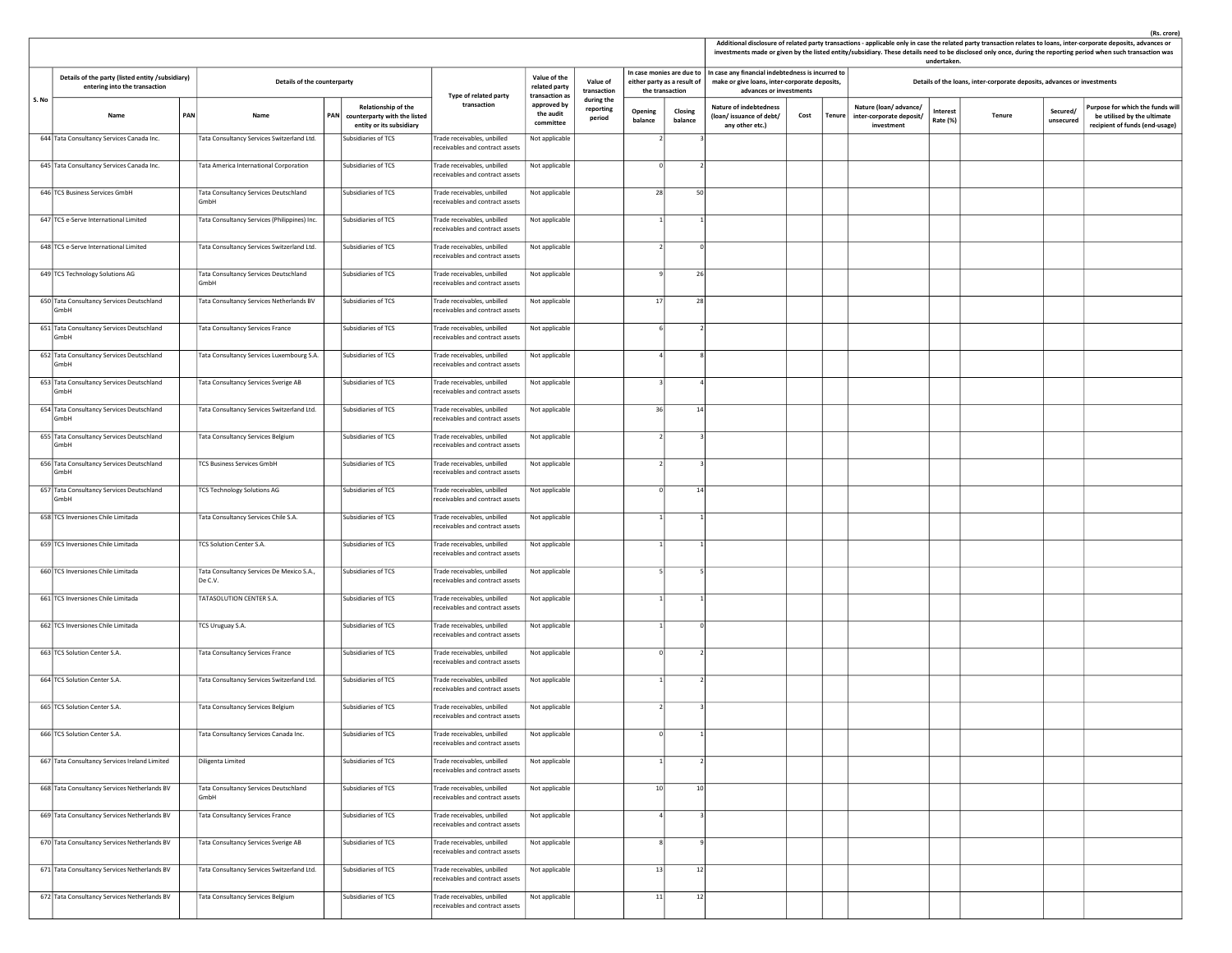|      |                                                                                   |                                                    |                                                     |                                                                                     |                                                                |                                                 |                                   |                    |                                                                             |                                                                                                                               |      |        |                                                                 | undertaken.                 |                                                                         |                       | Additional disclosure of related party transactions - applicable only in case the related party transaction relates to loans, inter-corporate deposits, advances or<br>investments made or given by the listed entity/subsidiary. These details need to be disclosed only once, during the reporting period when such transaction was |
|------|-----------------------------------------------------------------------------------|----------------------------------------------------|-----------------------------------------------------|-------------------------------------------------------------------------------------|----------------------------------------------------------------|-------------------------------------------------|-----------------------------------|--------------------|-----------------------------------------------------------------------------|-------------------------------------------------------------------------------------------------------------------------------|------|--------|-----------------------------------------------------------------|-----------------------------|-------------------------------------------------------------------------|-----------------------|---------------------------------------------------------------------------------------------------------------------------------------------------------------------------------------------------------------------------------------------------------------------------------------------------------------------------------------|
|      | Details of the party (listed entity /subsidiary)<br>entering into the transaction | Details of the counterparty<br>PAN<br>Name<br>Name |                                                     |                                                                                     | Type of related party                                          | Value of the<br>related party<br>transaction as | Value of<br>transaction           |                    | In case monies are due to<br>either party as a result of<br>the transaction | In case any financial indebtedness is incurred to<br>make or give loans, inter-corporate deposits,<br>advances or investments |      |        |                                                                 |                             | Details of the loans, inter-corporate deposits, advances or investments |                       |                                                                                                                                                                                                                                                                                                                                       |
| S.No |                                                                                   |                                                    |                                                     | Relationship of the<br>PAN counterparty with the listed<br>entity or its subsidiary | transaction                                                    | approved by<br>the audit<br>committee           | during the<br>reporting<br>period | Opening<br>balance | Closing<br>balance                                                          | <b>Nature of indebtedness</b><br>(loan/issuance of debt/<br>any other etc.)                                                   | Cost | Tenure | Nature (loan/advance/<br>inter-corporate deposit/<br>investment | <b>Interest</b><br>Rate (%) | Tenure                                                                  | Secured/<br>unsecured | Purpose for which the funds wil<br>be utilised by the ultimate<br>recipient of funds (end-usage)                                                                                                                                                                                                                                      |
|      | 673 Tata Consultancy Services Netherlands BV                                      |                                                    | Tata Consultancy Services Luxembourg S.A.           | Subsidiaries of TCS                                                                 | Trade receivables, unbilled<br>receivables and contract assets | Not applicable                                  |                                   |                    |                                                                             |                                                                                                                               |      |        |                                                                 |                             |                                                                         |                       |                                                                                                                                                                                                                                                                                                                                       |
|      | 674 Tata Consultancy Services Netherlands BV                                      |                                                    | TCS Italia s.r.l.                                   | Subsidiaries of TCS                                                                 | Trade receivables, unbilled<br>receivables and contract assets | Not applicable                                  |                                   |                    |                                                                             |                                                                                                                               |      |        |                                                                 |                             |                                                                         |                       |                                                                                                                                                                                                                                                                                                                                       |
|      | 675 Tata Consultancy Services Netherlands BV                                      |                                                    | Tata America International Corporation              | Subsidiaries of TCS                                                                 | Frade receivables, unbilled<br>receivables and contract assets | Not applicable                                  |                                   |                    |                                                                             |                                                                                                                               |      |        |                                                                 |                             |                                                                         |                       |                                                                                                                                                                                                                                                                                                                                       |
|      | 676 Tata Consultancy Services Sverige AB                                          |                                                    | Tata Consultancy Services Netherlands BV            | Subsidiaries of TCS                                                                 | Trade receivables, unbilled<br>receivables and contract assets | Not applicable                                  |                                   |                    |                                                                             |                                                                                                                               |      |        |                                                                 |                             |                                                                         |                       |                                                                                                                                                                                                                                                                                                                                       |
|      | 677 Tata Consultancy Services Sverige AB                                          |                                                    | Tata Consultancy Services Switzerland Ltd.          | Subsidiaries of TCS                                                                 | Trade receivables, unbilled<br>receivables and contract assets | Not applicable                                  |                                   |                    |                                                                             |                                                                                                                               |      |        |                                                                 |                             |                                                                         |                       |                                                                                                                                                                                                                                                                                                                                       |
|      | 678 Tata Consultancy Services Sverige AB                                          |                                                    | Tata Consultancy Services Belgium                   | Subsidiaries of TCS                                                                 | Trade receivables, unbilled<br>receivables and contract assets | Not applicable                                  |                                   |                    |                                                                             |                                                                                                                               |      |        |                                                                 |                             |                                                                         |                       |                                                                                                                                                                                                                                                                                                                                       |
|      | 679 Tata Consultancy Services Sverige AB                                          |                                                    | Tata Consultancy Services Deutschland<br>GmbH       | Subsidiaries of TCS                                                                 | Trade receivables, unbilled<br>receivables and contract assets | Not applicable                                  |                                   |                    | $\Omega$                                                                    |                                                                                                                               |      |        |                                                                 |                             |                                                                         |                       |                                                                                                                                                                                                                                                                                                                                       |
|      | 680 Tata Consultancy Services Sverige AB                                          |                                                    | Tata Consultancy Services France                    | Subsidiaries of TCS                                                                 | Frade receivables, unbilled<br>receivables and contract assets | Not applicable                                  |                                   |                    |                                                                             |                                                                                                                               |      |        |                                                                 |                             |                                                                         |                       |                                                                                                                                                                                                                                                                                                                                       |
|      | 681 Tata America International Corporation                                        |                                                    | Tata Consultancy Services Canada Inc.               | Subsidiaries of TCS                                                                 | Trade receivables, unbilled<br>receivables and contract assets | Not applicable                                  |                                   |                    |                                                                             |                                                                                                                               |      |        |                                                                 |                             |                                                                         |                       |                                                                                                                                                                                                                                                                                                                                       |
|      | 682 Tata America International Corporation                                        |                                                    | TCS e-Serve International Limited                   | Subsidiaries of TCS                                                                 | Trade receivables, unbilled<br>eceivables and contract assets  | Not applicable                                  |                                   |                    | 13                                                                          |                                                                                                                               |      |        |                                                                 |                             |                                                                         |                       |                                                                                                                                                                                                                                                                                                                                       |
|      | 683 Tata Consultancy Services Japan, Ltd.                                         |                                                    | Tata Consultancy Services Deutschland<br>GmbH       | Subsidiaries of TCS                                                                 | Trade receivables, unbilled<br>receivables and contract assets | Not applicable                                  |                                   |                    |                                                                             |                                                                                                                               |      |        |                                                                 |                             |                                                                         |                       |                                                                                                                                                                                                                                                                                                                                       |
|      | 684 Tata Consultancy Services Japan, Ltd.                                         |                                                    | Tata Consultancy Services Netherlands BV            | Subsidiaries of TCS                                                                 | Frade receivables, unbilled<br>receivables and contract assets | Not applicable                                  |                                   |                    |                                                                             |                                                                                                                               |      |        |                                                                 |                             |                                                                         |                       |                                                                                                                                                                                                                                                                                                                                       |
|      | 685 Tata Consultancy Services Belgium                                             |                                                    | Tata Consultancy Services Deutschland<br>GmbH       | Subsidiaries of TCS                                                                 | Trade receivables, unbilled<br>receivables and contract assets | Not applicable                                  |                                   |                    |                                                                             |                                                                                                                               |      |        |                                                                 |                             |                                                                         |                       |                                                                                                                                                                                                                                                                                                                                       |
|      | 686 Tata Consultancy Services Belgium                                             |                                                    | Tata Consultancy Services Netherlands BV            | Subsidiaries of TCS                                                                 | Trade receivables, unbilled<br>receivables and contract assets | Not applicable                                  |                                   |                    |                                                                             |                                                                                                                               |      |        |                                                                 |                             |                                                                         |                       |                                                                                                                                                                                                                                                                                                                                       |
|      | 687 Tata Consultancy Services Belgium                                             |                                                    | <b>Tata Consultancy Services France</b>             | Subsidiaries of TCS                                                                 | Trade receivables, unbilled<br>receivables and contract assets | Not applicable                                  |                                   |                    |                                                                             |                                                                                                                               |      |        |                                                                 |                             |                                                                         |                       |                                                                                                                                                                                                                                                                                                                                       |
|      | 688 Tata Consultancy Services Belgium                                             |                                                    | Tata Consultancy Services Luxembourg S.A.           | Subsidiaries of TCS                                                                 | Trade receivables, unbilled<br>receivables and contract assets | Not applicable                                  |                                   |                    |                                                                             |                                                                                                                               |      |        |                                                                 |                             |                                                                         |                       |                                                                                                                                                                                                                                                                                                                                       |
|      | 689 Tata Consultancy Services Belgium                                             |                                                    | Tata Consultancy Services Sverige AB                | Subsidiaries of TCS                                                                 | Trade receivables, unbilled<br>receivables and contract assets | Not applicable                                  |                                   |                    |                                                                             |                                                                                                                               |      |        |                                                                 |                             |                                                                         |                       |                                                                                                                                                                                                                                                                                                                                       |
|      | 690 Tata Consultancy Services Belgium                                             |                                                    | Tata Consultancy Services Switzerland Ltd.          | Subsidiaries of TCS                                                                 | Frade receivables, unbilled<br>receivables and contract assets | Not applicable                                  |                                   |                    |                                                                             |                                                                                                                               |      |        |                                                                 |                             |                                                                         |                       |                                                                                                                                                                                                                                                                                                                                       |
|      | 691 Tata Consultancy Services Do Brasil Ltda                                      |                                                    | Tata Consultancy Services Deutschland<br>GmbH       | Subsidiaries of TCS                                                                 | Trade receivables, unbilled<br>receivables and contract assets | Not applicable                                  |                                   |                    |                                                                             |                                                                                                                               |      |        |                                                                 |                             |                                                                         |                       |                                                                                                                                                                                                                                                                                                                                       |
|      | 692 Tata Consultancy Services Do Brasil Ltda                                      |                                                    | Tata Consultancy Services Netherlands BV            | Subsidiaries of TCS                                                                 | Trade receivables, unbilled<br>receivables and contract assets | Not applicable                                  |                                   |                    |                                                                             |                                                                                                                               |      |        |                                                                 |                             |                                                                         |                       |                                                                                                                                                                                                                                                                                                                                       |
|      | 693 Tata Consultancy Services Do Brasil Ltda                                      |                                                    | Tata Consultancy Services Switzerland Ltd.          | Subsidiaries of TCS                                                                 | Trade receivables, unbilled<br>receivables and contract assets | Not applicable                                  |                                   |                    |                                                                             |                                                                                                                               |      |        |                                                                 |                             |                                                                         |                       |                                                                                                                                                                                                                                                                                                                                       |
|      | 694 Tata Consultancy Services De Mexico S.A.,<br>De C.V.                          |                                                    | Tata Consultancy Services (Philippines) Inc.        | Subsidiaries of TCS                                                                 | Trade receivables, unbilled<br>receivables and contract assets | Not applicable                                  |                                   |                    |                                                                             |                                                                                                                               |      |        |                                                                 |                             |                                                                         |                       |                                                                                                                                                                                                                                                                                                                                       |
|      | 695 Tata Consultancy Services De Mexico S.A.,<br>De C.V.                          |                                                    | Tata Consultancy Services Deutschland<br>GmbH       | Subsidiaries of TCS                                                                 | Trade receivables, unbilled<br>receivables and contract assets | Not applicable                                  |                                   |                    |                                                                             |                                                                                                                               |      |        |                                                                 |                             |                                                                         |                       |                                                                                                                                                                                                                                                                                                                                       |
|      | 696 Tata Consultancy Services De Mexico S.A.,<br>De C.V.                          |                                                    | Tata Consultancy Services Netherlands BV            | Subsidiaries of TCS                                                                 | Trade receivables, unbilled<br>receivables and contract assets | Not applicable                                  |                                   |                    |                                                                             |                                                                                                                               |      |        |                                                                 |                             |                                                                         |                       |                                                                                                                                                                                                                                                                                                                                       |
|      | 697 Tata Consultancy Services De Mexico S.A.,<br>De C.V.                          |                                                    | Tata Consultancy Services Asia Pacific Pte<br>litd. | Subsidiaries of TCS                                                                 | Trade receivables, unbilled<br>receivables and contract assets | Not applicable                                  |                                   |                    |                                                                             |                                                                                                                               |      |        |                                                                 |                             |                                                                         |                       |                                                                                                                                                                                                                                                                                                                                       |
|      | 698 Tata Consultancy Services De Mexico S.A.,<br>De C.V.                          |                                                    | Tata Consultancy Services Sverige AB                | Subsidiaries of TCS                                                                 | Trade receivables, unbilled<br>receivables and contract assets | Not applicable                                  |                                   |                    |                                                                             |                                                                                                                               |      |        |                                                                 |                             |                                                                         |                       |                                                                                                                                                                                                                                                                                                                                       |
|      | 699 Tata Consultancy Services De Mexico S.A.,<br>De C.V.                          |                                                    | Tata Consultancy Services Switzerland Ltd.          | Subsidiaries of TCS                                                                 | Frade receivables, unbilled<br>receivables and contract assets | Not applicable                                  |                                   |                    |                                                                             |                                                                                                                               |      |        |                                                                 |                             |                                                                         |                       |                                                                                                                                                                                                                                                                                                                                       |
|      | 700 Tata Consultancy Services De Mexico S.A.,<br>De C.V.                          |                                                    | Tata America International Corporation              | Subsidiaries of TCS                                                                 | Frade receivables, unbilled<br>receivables and contract assets | Not applicable                                  |                                   |                    |                                                                             |                                                                                                                               |      |        |                                                                 |                             |                                                                         |                       |                                                                                                                                                                                                                                                                                                                                       |
|      | 701 Tata Consultancy Services De Mexico S.A.,<br>De C.V.                          |                                                    | Tata Consultancy Services Belgium                   | Subsidiaries of TCS                                                                 | Trade receivables, unbilled<br>receivables and contract assets | Not applicable                                  |                                   |                    |                                                                             |                                                                                                                               |      |        |                                                                 |                             |                                                                         |                       |                                                                                                                                                                                                                                                                                                                                       |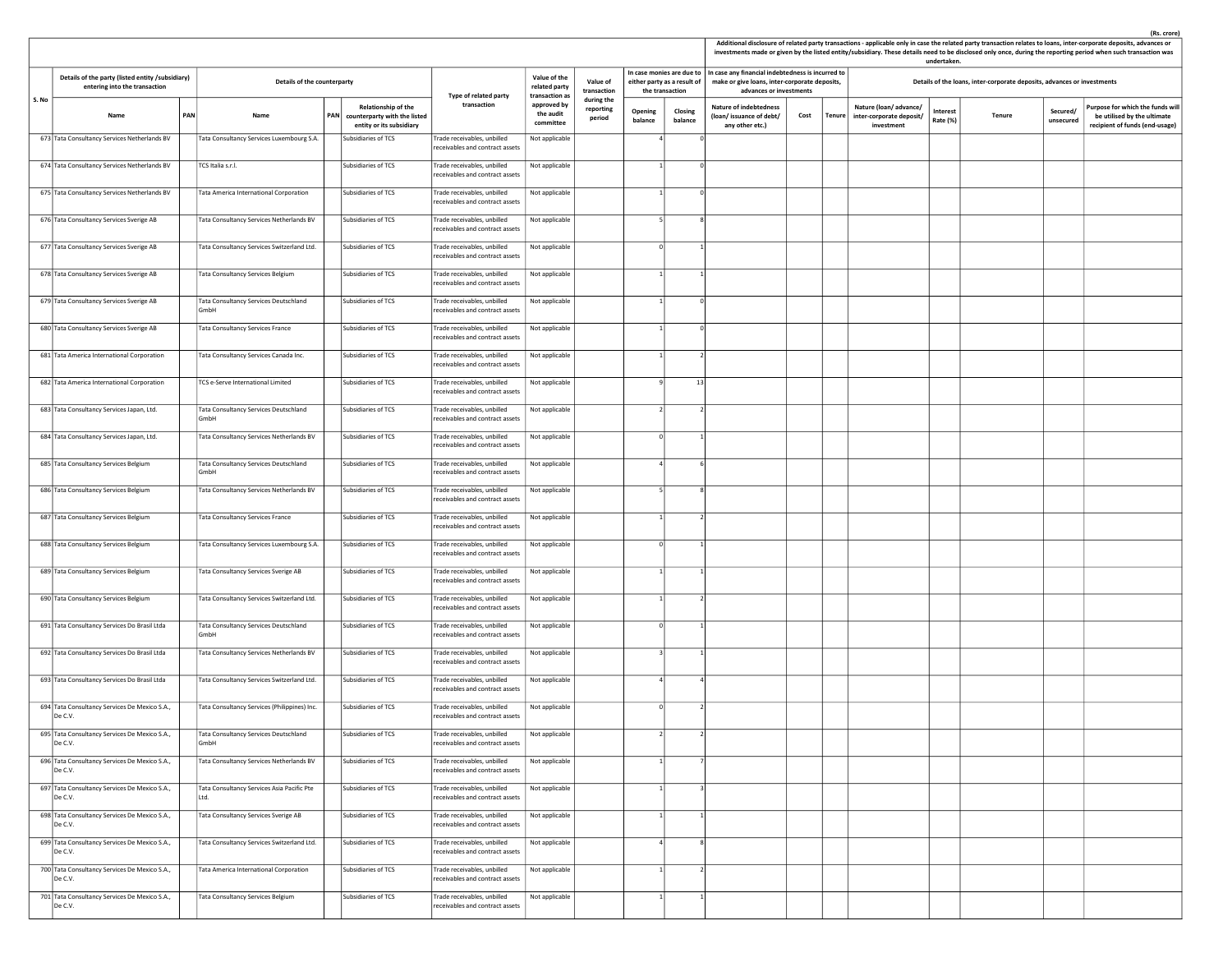|       |                                                                                   |     |                                                      |  |                                                                                     |                                                                 |                                                 |                                   |                                                                             | (Rs. crore)<br>Additional disclosure of related party transactions - applicable only in case the related party transaction relates to loans, inter-corporate deposits, advances or<br>investments made or given by the listed entity/subsidiary. These details need to be disclosed only once, during the reporting period when such transaction was<br>undertaken. |                                                                                                                               |      |        |                                                                         |                      |        |                       |                                                                                                   |
|-------|-----------------------------------------------------------------------------------|-----|------------------------------------------------------|--|-------------------------------------------------------------------------------------|-----------------------------------------------------------------|-------------------------------------------------|-----------------------------------|-----------------------------------------------------------------------------|---------------------------------------------------------------------------------------------------------------------------------------------------------------------------------------------------------------------------------------------------------------------------------------------------------------------------------------------------------------------|-------------------------------------------------------------------------------------------------------------------------------|------|--------|-------------------------------------------------------------------------|----------------------|--------|-----------------------|---------------------------------------------------------------------------------------------------|
|       | Details of the party (listed entity /subsidiary)<br>entering into the transaction |     | Details of the counterparty                          |  |                                                                                     | Type of related party                                           | Value of the<br>related party<br>transaction as | Value of<br>transaction           | In case monies are due to<br>either party as a result of<br>the transaction |                                                                                                                                                                                                                                                                                                                                                                     | In case any financial indebtedness is incurred to<br>make or give loans, inter-corporate deposits,<br>advances or investments |      |        | Details of the loans, inter-corporate deposits, advances or investments |                      |        |                       |                                                                                                   |
| S. No | Name                                                                              | PAN | Name                                                 |  | Relationship of the<br>PAN counterparty with the listed<br>entity or its subsidiary | transaction                                                     | approved by<br>the audit<br>committee           | during the<br>reporting<br>period | Opening<br>balance                                                          | Closing<br>balance                                                                                                                                                                                                                                                                                                                                                  | <b>Nature of indebtedness</b><br>(loan/issuance of debt/<br>any other etc.)                                                   | Cost | Tenure | Nature (loan/advance/<br>inter-corporate deposit/<br>investment         | Interest<br>Rate (%) | Tenure | Secured/<br>unsecured | Purpose for which the funds will<br>be utilised by the ultimate<br>recipient of funds (end-usage) |
|       | 702 Tata Consultancy Services De Mexico S.A.,<br>De C.V.                          |     | MGDC S.C.                                            |  | Subsidiaries of TCS                                                                 | Trade receivables, unbilled<br>receivables and contract assets  | Not applicable                                  |                                   |                                                                             |                                                                                                                                                                                                                                                                                                                                                                     |                                                                                                                               |      |        |                                                                         |                      |        |                       |                                                                                                   |
|       | 703 Tata Consultancy Services De Mexico S.A.,<br>De C.V.                          |     | Tata Consultancy Services Argentina S.A.             |  | Subsidiaries of TCS                                                                 | rade receivables, unbilled<br>receivables and contract assets   | Not applicable                                  |                                   |                                                                             |                                                                                                                                                                                                                                                                                                                                                                     |                                                                                                                               |      |        |                                                                         |                      |        |                       |                                                                                                   |
|       | 704 Tata Consultancy Services De Mexico S.A.,<br>De C.V.                          |     | Tata Consultancy Services Canada Inc.                |  | Subsidiaries of TCS                                                                 | Trade receivables, unbilled<br>receivables and contract assets  | Not applicable                                  |                                   |                                                                             |                                                                                                                                                                                                                                                                                                                                                                     |                                                                                                                               |      |        |                                                                         |                      |        |                       |                                                                                                   |
|       | 705 Tata Consultancy Services De Mexico S.A.,<br>De C.V.                          |     | Tata Consultancy Services Chile S.A.                 |  | Subsidiaries of TCS                                                                 | Trade receivables, unbilled<br>eceivables and contract assets   | Not applicable                                  |                                   |                                                                             |                                                                                                                                                                                                                                                                                                                                                                     |                                                                                                                               |      |        |                                                                         |                      |        |                       |                                                                                                   |
|       | 706 Tata Consultancy Services De Mexico S.A.,<br>De C.V.                          |     | Tata Consultancy Services De Espana S.A.             |  | Subsidiaries of TCS                                                                 | Trade receivables, unbilled<br>receivables and contract assets  | Not applicable                                  |                                   |                                                                             |                                                                                                                                                                                                                                                                                                                                                                     |                                                                                                                               |      |        |                                                                         |                      |        |                       |                                                                                                   |
|       | 707 Tata Consultancy Services De Mexico S.A.,<br>De C.V.                          |     | Tata Consultancy Services Do Brasil Ltda             |  | Subsidiaries of TCS                                                                 | Trade receivables, unbilled<br>receivables and contract assets  | Not applicable                                  |                                   |                                                                             |                                                                                                                                                                                                                                                                                                                                                                     |                                                                                                                               |      |        |                                                                         |                      |        |                       |                                                                                                   |
|       | 708 Tata Consultancy Services De Mexico S.A.,<br>De C.V.                          |     | TCS Solution Center S.A.                             |  | Subsidiaries of TCS                                                                 | rade receivables, unbilled<br>receivables and contract assets   | Not applicable                                  |                                   |                                                                             |                                                                                                                                                                                                                                                                                                                                                                     |                                                                                                                               |      |        |                                                                         |                      |        |                       |                                                                                                   |
|       | 709 MGDC S.C.                                                                     |     | Tata Consultancy Services De Mexico S.A.,<br>De C.V. |  | Subsidiaries of TCS                                                                 | Trade receivables, unbilled<br>receivables and contract assets  | Not applicable                                  |                                   |                                                                             |                                                                                                                                                                                                                                                                                                                                                                     |                                                                                                                               |      |        |                                                                         |                      |        |                       |                                                                                                   |
|       | 710 Tata Consultancy Services Chile S.A.                                          |     | TCS Solution Center S.A.                             |  | Subsidiaries of TCS                                                                 | rade receivables, unbilled<br>eceivables and contract assets    | Not applicable                                  |                                   |                                                                             |                                                                                                                                                                                                                                                                                                                                                                     |                                                                                                                               |      |        |                                                                         |                      |        |                       |                                                                                                   |
|       | 711 Tata Consultancy Services Chile S.A.                                          |     | Tata Consultancy Services De Mexico S.A.,<br>De C.V. |  | Subsidiaries of TCS                                                                 | Trade receivables, unbilled<br>receivables and contract assets  | Not applicable                                  |                                   |                                                                             |                                                                                                                                                                                                                                                                                                                                                                     |                                                                                                                               |      |        |                                                                         |                      |        |                       |                                                                                                   |
|       | 712 TCS Solution Center S.A.                                                      |     | Tata Consultancy Services Asia Pacific Pte<br>l td.  |  | Subsidiaries of TCS                                                                 | Trade receivables, unbilled<br>receivables and contract assets. | Not applicable                                  |                                   |                                                                             |                                                                                                                                                                                                                                                                                                                                                                     |                                                                                                                               |      |        |                                                                         |                      |        |                       |                                                                                                   |
|       | 713 TCS Solution Center S.A.                                                      |     | Tata Consultancy Services Argentina S.A.             |  | Subsidiaries of TCS                                                                 | Trade receivables, unbilled<br>receivables and contract assets  | Not applicable                                  |                                   |                                                                             |                                                                                                                                                                                                                                                                                                                                                                     |                                                                                                                               |      |        |                                                                         |                      |        |                       |                                                                                                   |
|       | 714 TCS Solution Center S.A.                                                      |     | Tata Consultancy Services De Mexico S.A.,<br>De C.V. |  | Subsidiaries of TCS                                                                 | rade receivables, unbilled<br>receivables and contract assets   | Not applicable                                  |                                   |                                                                             |                                                                                                                                                                                                                                                                                                                                                                     |                                                                                                                               |      |        |                                                                         |                      |        |                       |                                                                                                   |
|       | 715 TCS Uruguay S.A.                                                              |     | Tata Consultancy Services Canada Inc.                |  | Subsidiaries of TCS                                                                 | Frade receivables, unbilled<br>eceivables and contract assets   | Not applicable                                  |                                   |                                                                             |                                                                                                                                                                                                                                                                                                                                                                     |                                                                                                                               |      |        |                                                                         |                      |        |                       |                                                                                                   |
|       | 716 TCS Uruguay S.A.                                                              |     | Tata Consultancy Services Do Brasil Ltda             |  | Subsidiaries of TCS                                                                 | Trade receivables, unbilled<br>receivables and contract assets  | Not applicable                                  |                                   |                                                                             |                                                                                                                                                                                                                                                                                                                                                                     |                                                                                                                               |      |        |                                                                         |                      |        |                       |                                                                                                   |
|       | 717 TCS Uruguay S.A.                                                              |     | Tata Consultancy Services Deutschland<br>GmbH        |  | Subsidiaries of TCS                                                                 | Trade receivables, unbilled<br>receivables and contract assets  | Not applicable                                  |                                   |                                                                             |                                                                                                                                                                                                                                                                                                                                                                     |                                                                                                                               |      |        |                                                                         |                      |        |                       |                                                                                                   |
|       | 718 TCS Uruguay S.A.                                                              |     | Tata Consultancy Services Switzerland Ltd.           |  | Subsidiaries of TCS                                                                 | rade receivables, unbilled<br>receivables and contract assets   | Not applicable                                  |                                   |                                                                             |                                                                                                                                                                                                                                                                                                                                                                     |                                                                                                                               |      |        |                                                                         |                      |        |                       |                                                                                                   |
|       | 719 TCS Italia s.r.l.                                                             |     | Tata Consultancy Services Deutschland<br><b>GmbH</b> |  | Subsidiaries of TCS                                                                 | Trade receivables, unbilled<br>receivables and contract assets  | Not applicable                                  |                                   |                                                                             |                                                                                                                                                                                                                                                                                                                                                                     |                                                                                                                               |      |        |                                                                         |                      |        |                       |                                                                                                   |
|       | 720 TCS Italia s.r.l.                                                             |     | Tata Consultancy Services Osterreich GmbH            |  | Subsidiaries of TCS                                                                 | rade receivables, unbilled<br>eceivables and contract assets    | Not applicable                                  |                                   |                                                                             |                                                                                                                                                                                                                                                                                                                                                                     |                                                                                                                               |      |        |                                                                         |                      |        |                       |                                                                                                   |
|       | 721 TCS Italia s.r.l.                                                             |     | Tata Consultancy Services Netherlands BV             |  | Subsidiaries of TCS                                                                 | Trade receivables, unbilled<br>eceivables and contract assets   | Not applicable                                  |                                   |                                                                             | $\Omega$                                                                                                                                                                                                                                                                                                                                                            |                                                                                                                               |      |        |                                                                         |                      |        |                       |                                                                                                   |
|       | 722 TCS Italia s.r.l.                                                             |     | Tata Consultancy Services France                     |  | Subsidiaries of TCS                                                                 | Trade receivables, unbilled<br>receivables and contract assets  | Not applicable                                  |                                   |                                                                             | $\Omega$                                                                                                                                                                                                                                                                                                                                                            |                                                                                                                               |      |        |                                                                         |                      |        |                       |                                                                                                   |
|       | 723 Tata Consultancy Services Luxembourg S.A.                                     |     | Tata Consultancy Services Canada Inc.                |  | Subsidiaries of TCS                                                                 | Trade receivables, unbilled<br>receivables and contract assets  | Not applicable                                  |                                   |                                                                             |                                                                                                                                                                                                                                                                                                                                                                     |                                                                                                                               |      |        |                                                                         |                      |        |                       |                                                                                                   |
|       | 724 Tata Consultancy Services (Portugal)<br>Unipessoal, Limitada                  |     | Tata Consultancy Services Deutschland<br><b>GmbH</b> |  | Subsidiaries of TCS                                                                 | rade receivables, unbilled<br>receivables and contract assets   | Not applicable                                  |                                   |                                                                             |                                                                                                                                                                                                                                                                                                                                                                     |                                                                                                                               |      |        |                                                                         |                      |        |                       |                                                                                                   |
|       | 725 Tata Consultancy Services (Portugal)<br>Unipessoal, Limitada                  |     | Tata Consultancy Services Netherlands BV             |  | Subsidiaries of TCS                                                                 | Trade receivables, unbilled<br>receivables and contract assets  | Not applicable                                  |                                   |                                                                             |                                                                                                                                                                                                                                                                                                                                                                     |                                                                                                                               |      |        |                                                                         |                      |        |                       |                                                                                                   |
|       | 726 Tata Consultancy Services (Portugal)<br>Unipessoal, Limitada                  |     | Tata Consultancy Services Luxembourg S.A.            |  | Subsidiaries of TCS                                                                 | Trade receivables, unbilled<br>receivables and contract assets  | Not applicable                                  |                                   |                                                                             | $\Omega$                                                                                                                                                                                                                                                                                                                                                            |                                                                                                                               |      |        |                                                                         |                      |        |                       |                                                                                                   |
|       | 727 Tata Consultancy Services (Portugal)<br>Unipessoal, Limitada                  |     | Tata Consultancy Services Sverige AB                 |  | Subsidiaries of TCS                                                                 | Trade receivables, unbilled<br>receivables and contract assets  | Not applicable                                  |                                   |                                                                             |                                                                                                                                                                                                                                                                                                                                                                     |                                                                                                                               |      |        |                                                                         |                      |        |                       |                                                                                                   |
|       | 728 Tata Consultancy Services De Espana S.A.                                      |     | Tata Consultancy Services Deutschland<br>GmbH        |  | Subsidiaries of TCS                                                                 | Trade receivables, unbilled<br>receivables and contract assets  | Not applicable                                  |                                   |                                                                             |                                                                                                                                                                                                                                                                                                                                                                     |                                                                                                                               |      |        |                                                                         |                      |        |                       |                                                                                                   |
|       | 729 Tata Consultancy Services De Espana S.A.                                      |     | Tata Consultancy Services Belgium                    |  | Subsidiaries of TCS                                                                 | Trade receivables, unbilled<br>receivables and contract assets  | Not applicable                                  |                                   |                                                                             |                                                                                                                                                                                                                                                                                                                                                                     |                                                                                                                               |      |        |                                                                         |                      |        |                       |                                                                                                   |
|       | 730 Tata Consultancy Services De Espana S.A.                                      |     | Tata Consultancy Services Netherlands BV             |  | Subsidiaries of TCS                                                                 | Trade receivables, unbilled<br>eceivables and contract assets   | Not applicable                                  |                                   |                                                                             |                                                                                                                                                                                                                                                                                                                                                                     |                                                                                                                               |      |        |                                                                         |                      |        |                       |                                                                                                   |